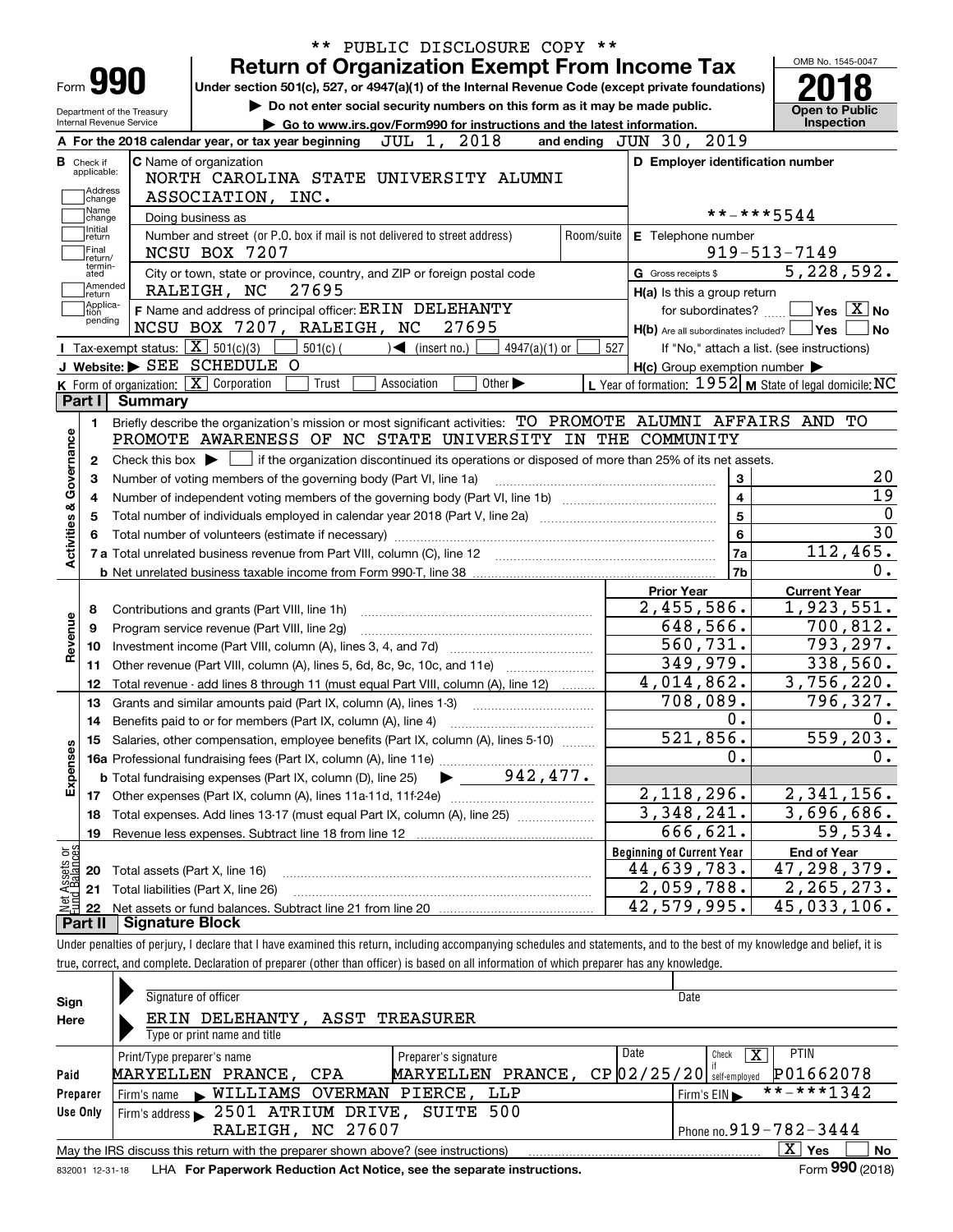|              | NORTH CAROLINA STATE UNIVERSITY ALUMNI<br>**-***5544<br>ASSOCIATION, INC.<br>Page 2<br>Form 990 (2018)                                                                                                                                                                               |
|--------------|--------------------------------------------------------------------------------------------------------------------------------------------------------------------------------------------------------------------------------------------------------------------------------------|
|              | <b>Part III Statement of Program Service Accomplishments</b>                                                                                                                                                                                                                         |
|              |                                                                                                                                                                                                                                                                                      |
| 1            | Briefly describe the organization's mission:                                                                                                                                                                                                                                         |
|              | TO PROMOTE ALUMNI AFFAIRS AND TO PROMOTE AWARENESS OF NC STATE                                                                                                                                                                                                                       |
|              | UNIVERSITY IN THE COMMUNITY.                                                                                                                                                                                                                                                         |
|              |                                                                                                                                                                                                                                                                                      |
|              |                                                                                                                                                                                                                                                                                      |
| $\mathbf{2}$ | Did the organization undertake any significant program services during the year which were not listed on the<br>$\sqrt{}$ Yes $\sqrt{}$ X $\sqrt{}$ No                                                                                                                               |
|              | prior Form 990 or 990-EZ?<br>If "Yes," describe these new services on Schedule O.                                                                                                                                                                                                    |
|              | $\sqrt{}$ Yes $\sqrt{}$ X $\sqrt{}$ No                                                                                                                                                                                                                                               |
| 3            | Did the organization cease conducting, or make significant changes in how it conducts, any program services?                                                                                                                                                                         |
| 4            | If "Yes," describe these changes on Schedule O.                                                                                                                                                                                                                                      |
|              | Describe the organization's program service accomplishments for each of its three largest program services, as measured by expenses.<br>Section 501(c)(3) and 501(c)(4) organizations are required to report the amount of grants and allocations to others, the total expenses, and |
|              |                                                                                                                                                                                                                                                                                      |
|              | revenue, if any, for each program service reported.<br>2,428,486. including grants of \$27. 1 (Revenue \$1,127. )<br>700, 812.<br>4a (Code:<br>(Expenses \$                                                                                                                          |
|              | NCSU ALUMNI ASSOCIATION PUBLISHES AN ALUMNI MAGAZINE, SERVES AS AN                                                                                                                                                                                                                   |
|              | ORGANIZER FOR ALUMNI FUNCTIONS, AWARDS SCHOLARSHIPS AND PROMOTES                                                                                                                                                                                                                     |
|              | AWARENESS OF NCSU IN THE COMMUNITY.                                                                                                                                                                                                                                                  |
|              |                                                                                                                                                                                                                                                                                      |
|              |                                                                                                                                                                                                                                                                                      |
|              |                                                                                                                                                                                                                                                                                      |
|              |                                                                                                                                                                                                                                                                                      |
|              |                                                                                                                                                                                                                                                                                      |
|              |                                                                                                                                                                                                                                                                                      |
|              |                                                                                                                                                                                                                                                                                      |
|              |                                                                                                                                                                                                                                                                                      |
|              |                                                                                                                                                                                                                                                                                      |
| 4b           |                                                                                                                                                                                                                                                                                      |
|              |                                                                                                                                                                                                                                                                                      |
|              |                                                                                                                                                                                                                                                                                      |
|              |                                                                                                                                                                                                                                                                                      |
|              |                                                                                                                                                                                                                                                                                      |
|              |                                                                                                                                                                                                                                                                                      |
|              |                                                                                                                                                                                                                                                                                      |
|              |                                                                                                                                                                                                                                                                                      |
|              |                                                                                                                                                                                                                                                                                      |
|              |                                                                                                                                                                                                                                                                                      |
|              |                                                                                                                                                                                                                                                                                      |
|              |                                                                                                                                                                                                                                                                                      |
|              |                                                                                                                                                                                                                                                                                      |
| 4с           |                                                                                                                                                                                                                                                                                      |
|              |                                                                                                                                                                                                                                                                                      |
|              |                                                                                                                                                                                                                                                                                      |
|              |                                                                                                                                                                                                                                                                                      |
|              |                                                                                                                                                                                                                                                                                      |
|              |                                                                                                                                                                                                                                                                                      |
|              |                                                                                                                                                                                                                                                                                      |
|              |                                                                                                                                                                                                                                                                                      |
|              |                                                                                                                                                                                                                                                                                      |
|              |                                                                                                                                                                                                                                                                                      |
|              |                                                                                                                                                                                                                                                                                      |
|              |                                                                                                                                                                                                                                                                                      |
|              |                                                                                                                                                                                                                                                                                      |
| 4d           | Other program services (Describe in Schedule O.)                                                                                                                                                                                                                                     |
|              | (Expenses \$<br>(Revenue \$<br>including grants of \$                                                                                                                                                                                                                                |
| 4е           | 2,428,486.<br>Total program service expenses                                                                                                                                                                                                                                         |
|              | nnn                                                                                                                                                                                                                                                                                  |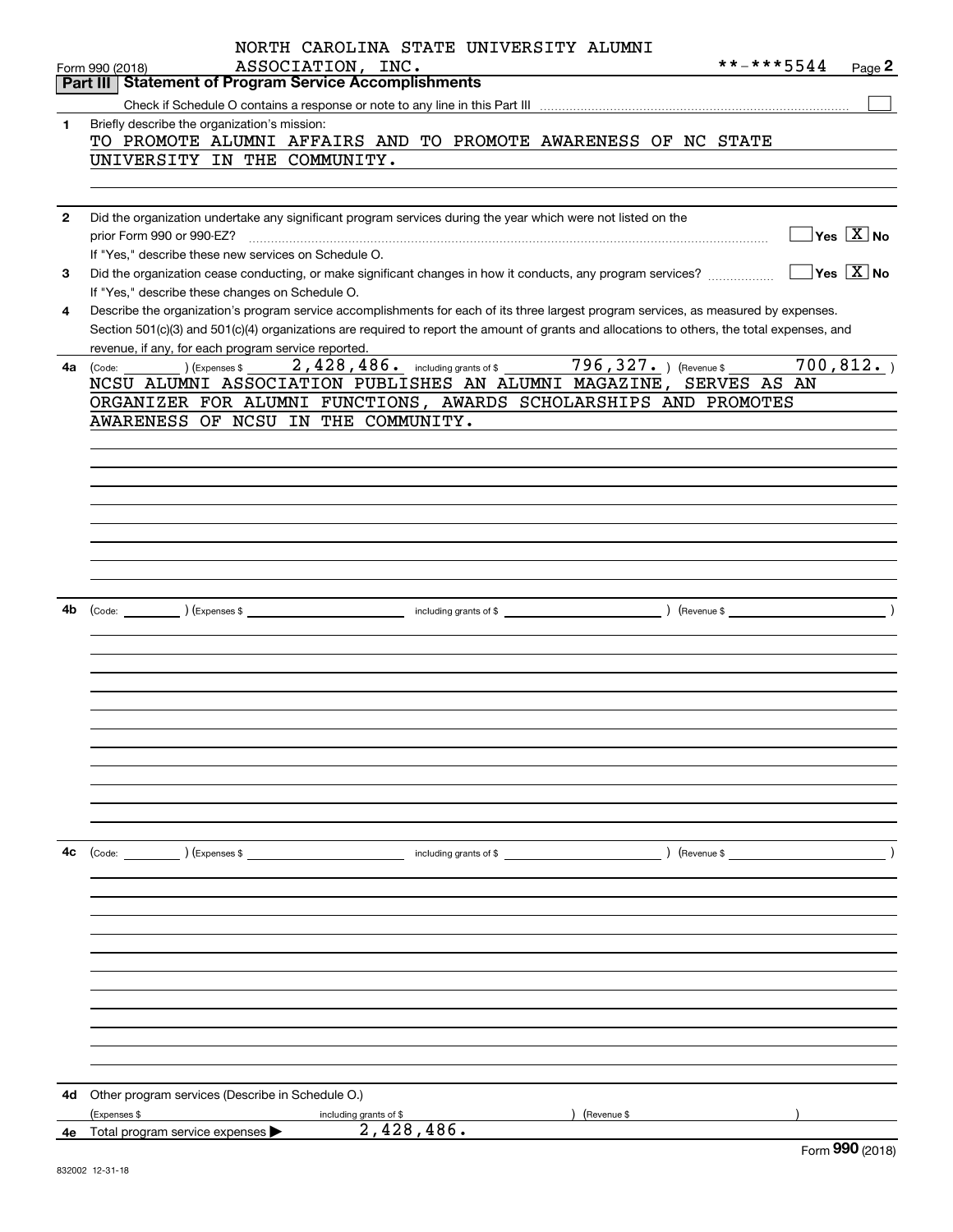|          |                                                                                                                                                                                                                                |                  | Yes         | No          |
|----------|--------------------------------------------------------------------------------------------------------------------------------------------------------------------------------------------------------------------------------|------------------|-------------|-------------|
| 1.       | Is the organization described in section $501(c)(3)$ or $4947(a)(1)$ (other than a private foundation)?                                                                                                                        |                  |             |             |
|          | If "Yes," complete Schedule A (1) respectively contained a series of the Schedule A (1) respectively and the Schedule A (1) respectively and the Schedule A (1) respectively and the Schedule A (1) respectively and the Sched | 1.               | X           |             |
| 2        |                                                                                                                                                                                                                                | $\overline{2}$   | $\mathbf x$ |             |
| 3        | Did the organization engage in direct or indirect political campaign activities on behalf of or in opposition to candidates for                                                                                                |                  |             |             |
|          |                                                                                                                                                                                                                                | 3                |             | х           |
| 4        | Section 501(c)(3) organizations. Did the organization engage in lobbying activities, or have a section 501(h) election in effect                                                                                               |                  |             |             |
|          |                                                                                                                                                                                                                                | 4                |             | х           |
| 5.       | Is the organization a section 501(c)(4), 501(c)(5), or 501(c)(6) organization that receives membership dues, assessments, or                                                                                                   |                  |             |             |
|          |                                                                                                                                                                                                                                | 5                |             | х           |
| 6        | Did the organization maintain any donor advised funds or any similar funds or accounts for which donors have the right to                                                                                                      |                  |             |             |
|          | provide advice on the distribution or investment of amounts in such funds or accounts? If "Yes," complete Schedule D, Part I                                                                                                   | 6                |             | х           |
| 7        | Did the organization receive or hold a conservation easement, including easements to preserve open space,                                                                                                                      |                  |             |             |
|          |                                                                                                                                                                                                                                | $\overline{7}$   |             | х           |
| 8        | Did the organization maintain collections of works of art, historical treasures, or other similar assets? If "Yes," complete                                                                                                   |                  |             |             |
|          |                                                                                                                                                                                                                                | 8                |             | х           |
| 9        | Did the organization report an amount in Part X, line 21, for escrow or custodial account liability, serve as a custodian for                                                                                                  |                  |             |             |
|          | amounts not listed in Part X; or provide credit counseling, debt management, credit repair, or debt negotiation services?                                                                                                      |                  |             |             |
|          | If "Yes," complete Schedule D, Part IV                                                                                                                                                                                         | 9                |             | X           |
| 10       | Did the organization, directly or through a related organization, hold assets in temporarily restricted endowments, permanent                                                                                                  |                  | х           |             |
|          |                                                                                                                                                                                                                                | 10               |             |             |
| 11       | If the organization's answer to any of the following questions is "Yes," then complete Schedule D, Parts VI, VIII, VIII, IX, or X                                                                                              |                  |             |             |
|          | as applicable.                                                                                                                                                                                                                 |                  |             |             |
| a        | Did the organization report an amount for land, buildings, and equipment in Part X, line 10? If "Yes," complete Schedule D,                                                                                                    |                  | X           |             |
|          | Did the organization report an amount for investments - other securities in Part X, line 12 that is 5% or more of its total                                                                                                    | 11a              |             |             |
| b        |                                                                                                                                                                                                                                | 11 <sub>b</sub>  | X           |             |
| c        | Did the organization report an amount for investments - program related in Part X, line 13 that is 5% or more of its total                                                                                                     |                  |             |             |
|          |                                                                                                                                                                                                                                | 11c              |             | x           |
|          | d Did the organization report an amount for other assets in Part X, line 15 that is 5% or more of its total assets reported in                                                                                                 |                  |             |             |
|          |                                                                                                                                                                                                                                | 11d              |             | x           |
|          |                                                                                                                                                                                                                                | 11e              | X           |             |
| f        | Did the organization's separate or consolidated financial statements for the tax year include a footnote that addresses                                                                                                        |                  |             |             |
|          | the organization's liability for uncertain tax positions under FIN 48 (ASC 740)? If "Yes," complete Schedule D, Part X                                                                                                         | 11f              | X           |             |
|          | 12a Did the organization obtain separate, independent audited financial statements for the tax year? If "Yes," complete                                                                                                        |                  |             |             |
|          | Schedule D, Parts XI and XII                                                                                                                                                                                                   | 12a              | X           |             |
|          | <b>b</b> Was the organization included in consolidated, independent audited financial statements for the tax year?                                                                                                             |                  |             |             |
|          | If "Yes," and if the organization answered "No" to line 12a, then completing Schedule D, Parts XI and XII is optional                                                                                                          | 12D              |             | ᅀ           |
| 13       | Is the organization a school described in section $170(b)(1)(A)(ii)?$ If "Yes," complete Schedule E                                                                                                                            | 13               |             | X           |
| 14a      | Did the organization maintain an office, employees, or agents outside of the United States?                                                                                                                                    | 14a              |             | X           |
| b        | Did the organization have aggregate revenues or expenses of more than \$10,000 from grantmaking, fundraising, business,                                                                                                        |                  |             |             |
|          | investment, and program service activities outside the United States, or aggregate foreign investments valued at \$100,000                                                                                                     |                  |             |             |
|          |                                                                                                                                                                                                                                | 14b              |             | x           |
| 15       | Did the organization report on Part IX, column (A), line 3, more than \$5,000 of grants or other assistance to or for any                                                                                                      |                  |             |             |
|          |                                                                                                                                                                                                                                | 15               |             | x           |
| 16       | Did the organization report on Part IX, column (A), line 3, more than \$5,000 of aggregate grants or other assistance to                                                                                                       |                  |             |             |
|          |                                                                                                                                                                                                                                | 16               |             | x           |
| 17       | Did the organization report a total of more than \$15,000 of expenses for professional fundraising services on Part IX,                                                                                                        |                  |             |             |
|          |                                                                                                                                                                                                                                | 17               |             | x           |
| 18       | Did the organization report more than \$15,000 total of fundraising event gross income and contributions on Part VIII, lines                                                                                                   |                  | х           |             |
|          |                                                                                                                                                                                                                                | 18               |             |             |
| 19       | Did the organization report more than \$15,000 of gross income from gaming activities on Part VIII, line 9a? If "Yes."                                                                                                         |                  |             | x           |
|          |                                                                                                                                                                                                                                | 19<br><b>20a</b> |             | $\mathbf X$ |
| 20a<br>b | If "Yes" to line 20a, did the organization attach a copy of its audited financial statements to this return?                                                                                                                   | 20 <sub>b</sub>  |             |             |
| 21       | Did the organization report more than \$5,000 of grants or other assistance to any domestic organization or                                                                                                                    |                  |             |             |
|          |                                                                                                                                                                                                                                | 21               | х           |             |
|          |                                                                                                                                                                                                                                |                  |             |             |

832003 12-31-18

Form (2018) **990**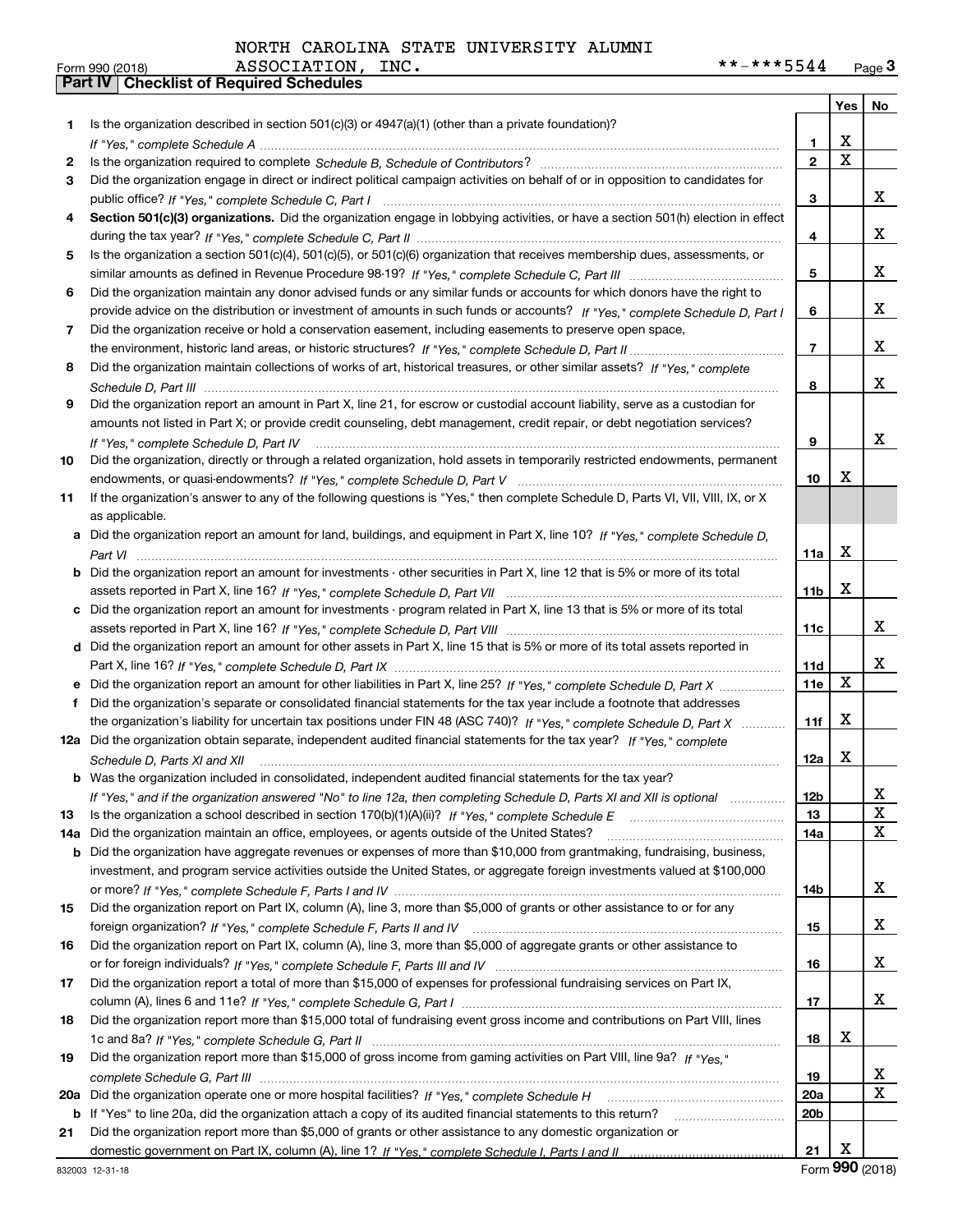| Form 990 (2018) | ASSOCIATION,<br>INC.                                  | **-***5544 | Page 4 |
|-----------------|-------------------------------------------------------|------------|--------|
|                 | Part IV   Checklist of Required Schedules (continued) |            |        |

|        | Pall IV  <br>Crieckist of Required Scriedules (continued)                                                                          |                 |     |        |
|--------|------------------------------------------------------------------------------------------------------------------------------------|-----------------|-----|--------|
|        |                                                                                                                                    |                 | Yes | No     |
| 22     | Did the organization report more than \$5,000 of grants or other assistance to or for domestic individuals on                      |                 |     |        |
|        |                                                                                                                                    | 22              |     | x      |
| 23     | Did the organization answer "Yes" to Part VII, Section A, line 3, 4, or 5 about compensation of the organization's current         |                 |     |        |
|        | and former officers, directors, trustees, key employees, and highest compensated employees? If "Yes," complete                     |                 |     |        |
|        |                                                                                                                                    | 23              | x   |        |
|        | 24a Did the organization have a tax-exempt bond issue with an outstanding principal amount of more than \$100,000 as of the        |                 |     |        |
|        | last day of the year, that was issued after December 31, 2002? If "Yes," answer lines 24b through 24d and complete                 | 24a             |     | X.     |
|        | <b>b</b> Did the organization invest any proceeds of tax-exempt bonds beyond a temporary period exception?                         | 24b             |     |        |
|        | c Did the organization maintain an escrow account other than a refunding escrow at any time during the year to defease             |                 |     |        |
|        |                                                                                                                                    | 24c             |     |        |
|        |                                                                                                                                    | 24d             |     |        |
|        | 25a Section 501(c)(3), 501(c)(4), and 501(c)(29) organizations. Did the organization engage in an excess benefit                   |                 |     |        |
|        |                                                                                                                                    | 25a             |     | x      |
|        | b Is the organization aware that it engaged in an excess benefit transaction with a disqualified person in a prior year, and       |                 |     |        |
|        | that the transaction has not been reported on any of the organization's prior Forms 990 or 990-EZ? If "Yes," complete              |                 |     |        |
|        | Schedule L, Part I                                                                                                                 | 25b             |     | x      |
| 26     | Did the organization report any amount on Part X, line 5, 6, or 22 for receivables from or payables to any current or              |                 |     |        |
|        | former officers, directors, trustees, key employees, highest compensated employees, or disqualified persons? If "Yes."             |                 |     |        |
|        |                                                                                                                                    | 26              |     | x      |
| 27     | Did the organization provide a grant or other assistance to an officer, director, trustee, key employee, substantial               |                 |     |        |
|        | contributor or employee thereof, a grant selection committee member, or to a 35% controlled entity or family member                |                 |     |        |
|        |                                                                                                                                    | 27              |     | x      |
| 28     | Was the organization a party to a business transaction with one of the following parties (see Schedule L, Part IV                  |                 |     |        |
|        | instructions for applicable filing thresholds, conditions, and exceptions):                                                        |                 |     |        |
|        |                                                                                                                                    | 28a             |     | x      |
|        | b A family member of a current or former officer, director, trustee, or key employee? If "Yes," complete Schedule L, Part IV       | 28 <sub>b</sub> |     | X      |
|        | c An entity of which a current or former officer, director, trustee, or key employee (or a family member thereof) was an officer,  |                 |     |        |
|        |                                                                                                                                    | 28c             |     | х<br>X |
| 29     |                                                                                                                                    | 29              |     |        |
| 30     | Did the organization receive contributions of art, historical treasures, or other similar assets, or qualified conservation        |                 |     | x      |
| 31     | Did the organization liquidate, terminate, or dissolve and cease operations?                                                       | 30              |     |        |
|        |                                                                                                                                    | 31              |     | x      |
| 32     | Did the organization sell, exchange, dispose of, or transfer more than 25% of its net assets? If "Yes," complete                   |                 |     |        |
|        | Schedule N. Part II                                                                                                                | 32              |     | х      |
| 33     | Did the organization own 100% of an entity disregarded as separate from the organization under Regulations                         |                 |     |        |
|        |                                                                                                                                    | 33              |     | x      |
| 34     | Was the organization related to any tax-exempt or taxable entity? If "Yes," complete Schedule R, Part II, III, or IV, and          |                 |     |        |
|        |                                                                                                                                    | 34              | х   |        |
|        | 35a Did the organization have a controlled entity within the meaning of section 512(b)(13)?                                        | 35a             |     | X      |
|        | <b>b</b> If "Yes" to line 35a, did the organization receive any payment from or engage in any transaction with a controlled entity |                 |     |        |
|        |                                                                                                                                    | 35b             |     |        |
| 36     | Section 501(c)(3) organizations. Did the organization make any transfers to an exempt non-charitable related organization?         |                 |     |        |
|        |                                                                                                                                    | 36              |     | x      |
| 37     | Did the organization conduct more than 5% of its activities through an entity that is not a related organization                   |                 |     |        |
|        | and that is treated as a partnership for federal income tax purposes? If "Yes," complete Schedule R, Part VI                       | 37              |     | x      |
| 38     | Did the organization complete Schedule O and provide explanations in Schedule O for Part VI, lines 11b and 19?                     |                 |     |        |
| Part V | Note. All Form 990 filers are required to complete Schedule O<br><b>Statements Regarding Other IRS Filings and Tax Compliance</b>  | 38              | X   |        |
|        | Check if Schedule O contains a response or note to any line in this Part V                                                         |                 |     |        |
|        |                                                                                                                                    |                 |     |        |
|        |                                                                                                                                    |                 | Yes | No     |
|        | 1a<br>0<br><b>b</b> Enter the number of Forms W-2G included in line 1a. Enter -0- if not applicable<br>1b                          |                 |     |        |
| c      | Did the organization comply with backup withholding rules for reportable payments to vendors and reportable gaming                 |                 |     |        |
|        | (gambling) winnings to prize winners?                                                                                              | 1c              | х   |        |
|        |                                                                                                                                    |                 |     |        |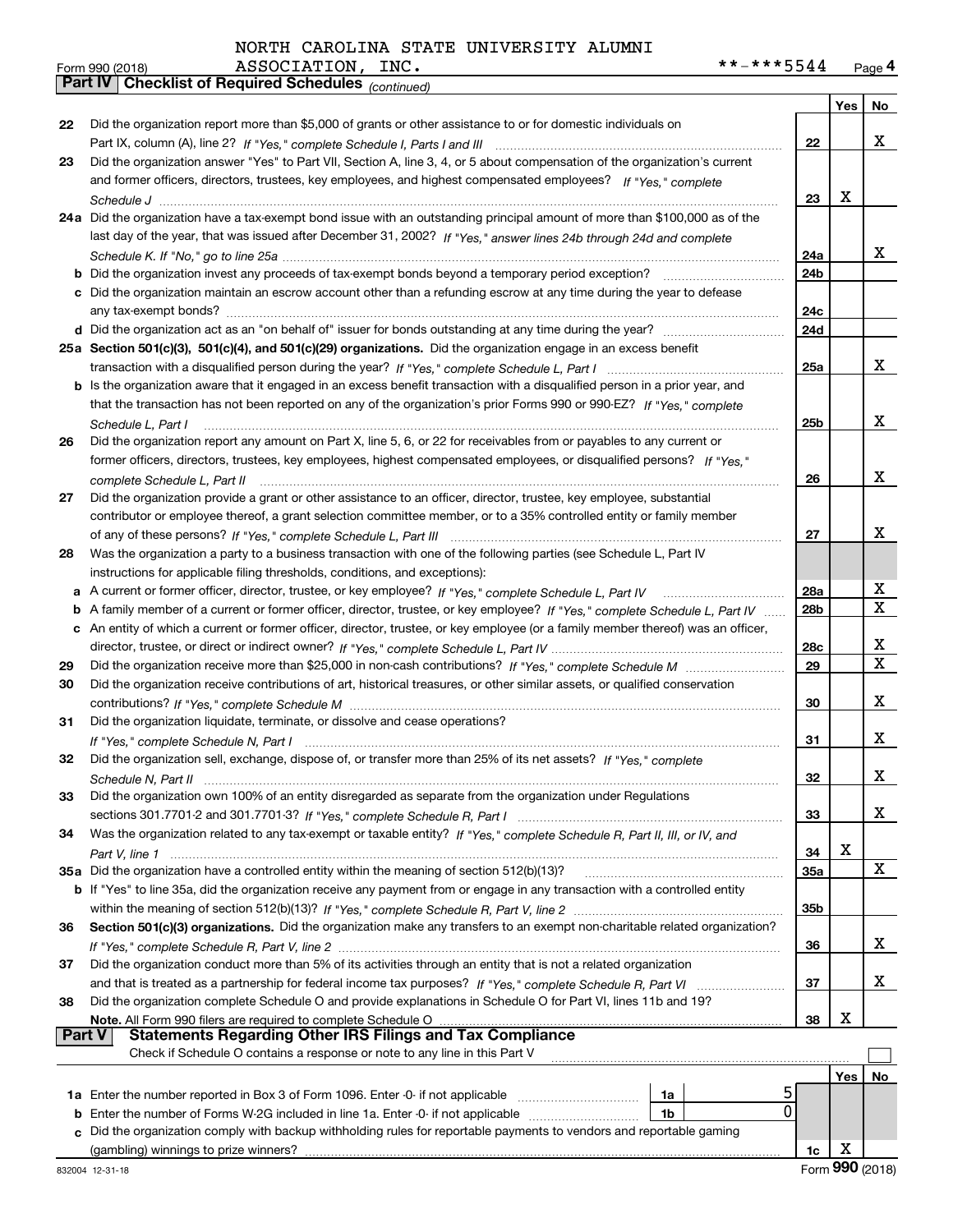| NORTH CAROLINA STATE UNIVERSITY ALUMNI |
|----------------------------------------|
|----------------------------------------|

|               | **-***5544<br>ASSOCIATION, INC.<br>Form 990 (2018)                                                                                                                                                                                         |            |     | Page $5$    |  |  |  |  |  |  |
|---------------|--------------------------------------------------------------------------------------------------------------------------------------------------------------------------------------------------------------------------------------------|------------|-----|-------------|--|--|--|--|--|--|
| <b>Part V</b> | Statements Regarding Other IRS Filings and Tax Compliance (continued)                                                                                                                                                                      |            |     |             |  |  |  |  |  |  |
|               |                                                                                                                                                                                                                                            |            | Yes | No          |  |  |  |  |  |  |
|               | 2a Enter the number of employees reported on Form W-3, Transmittal of Wage and Tax Statements,                                                                                                                                             |            |     |             |  |  |  |  |  |  |
|               | $\mathbf 0$<br>filed for the calendar year ending with or within the year covered by this return<br>2a                                                                                                                                     |            |     |             |  |  |  |  |  |  |
|               |                                                                                                                                                                                                                                            |            |     |             |  |  |  |  |  |  |
|               |                                                                                                                                                                                                                                            | 3a         | x   |             |  |  |  |  |  |  |
| За            | Did the organization have unrelated business gross income of \$1,000 or more during the year?                                                                                                                                              |            |     |             |  |  |  |  |  |  |
| b             |                                                                                                                                                                                                                                            |            |     |             |  |  |  |  |  |  |
|               | 4a At any time during the calendar year, did the organization have an interest in, or a signature or other authority over, a                                                                                                               |            |     |             |  |  |  |  |  |  |
|               |                                                                                                                                                                                                                                            | 4a         |     | х           |  |  |  |  |  |  |
|               | <b>b</b> If "Yes," enter the name of the foreign country: $\blacktriangleright$                                                                                                                                                            |            |     |             |  |  |  |  |  |  |
|               | See instructions for filing requirements for FinCEN Form 114, Report of Foreign Bank and Financial Accounts (FBAR).                                                                                                                        |            |     |             |  |  |  |  |  |  |
| 5a            | Was the organization a party to a prohibited tax shelter transaction at any time during the tax year?                                                                                                                                      | 5a         |     | х           |  |  |  |  |  |  |
| b             |                                                                                                                                                                                                                                            | 5b         |     | X           |  |  |  |  |  |  |
| с             |                                                                                                                                                                                                                                            | 5c         |     |             |  |  |  |  |  |  |
|               | 6a Does the organization have annual gross receipts that are normally greater than \$100,000, and did the organization solicit                                                                                                             |            |     |             |  |  |  |  |  |  |
|               | any contributions that were not tax deductible as charitable contributions?                                                                                                                                                                | 6a         |     | x           |  |  |  |  |  |  |
|               | <b>b</b> If "Yes," did the organization include with every solicitation an express statement that such contributions or gifts                                                                                                              |            |     |             |  |  |  |  |  |  |
|               | were not tax deductible?                                                                                                                                                                                                                   | 6b         |     |             |  |  |  |  |  |  |
| 7             | Organizations that may receive deductible contributions under section 170(c).                                                                                                                                                              |            |     |             |  |  |  |  |  |  |
| а             | Did the organization receive a payment in excess of \$75 made partly as a contribution and partly for goods and services provided to the payor?                                                                                            | 7a         |     | x           |  |  |  |  |  |  |
| b             | If "Yes," did the organization notify the donor of the value of the goods or services provided?                                                                                                                                            | 7b         |     |             |  |  |  |  |  |  |
|               | Did the organization sell, exchange, or otherwise dispose of tangible personal property for which it was required                                                                                                                          |            |     |             |  |  |  |  |  |  |
|               |                                                                                                                                                                                                                                            | 7c         |     | x           |  |  |  |  |  |  |
| d             | 7d<br>If "Yes," indicate the number of Forms 8282 filed during the year [11] [11] Wes," indicate the number of Forms 8282 filed during the year                                                                                            |            |     | х           |  |  |  |  |  |  |
| е             | Did the organization receive any funds, directly or indirectly, to pay premiums on a personal benefit contract?                                                                                                                            | 7e         |     | $\mathbf X$ |  |  |  |  |  |  |
| f             | Did the organization, during the year, pay premiums, directly or indirectly, on a personal benefit contract?                                                                                                                               | 7f<br>7g   | N/R |             |  |  |  |  |  |  |
|               | If the organization received a contribution of qualified intellectual property, did the organization file Form 8899 as required?<br>g                                                                                                      |            |     |             |  |  |  |  |  |  |
| h<br>8        | If the organization received a contribution of cars, boats, airplanes, or other vehicles, did the organization file a Form 1098-C?<br>Sponsoring organizations maintaining donor advised funds. Did a donor advised fund maintained by the | 7h         | N/R |             |  |  |  |  |  |  |
|               | N/A<br>sponsoring organization have excess business holdings at any time during the year?                                                                                                                                                  | 8          |     |             |  |  |  |  |  |  |
| 9             | Sponsoring organizations maintaining donor advised funds.                                                                                                                                                                                  |            |     |             |  |  |  |  |  |  |
| а             | N/A<br>Did the sponsoring organization make any taxable distributions under section 4966?                                                                                                                                                  | 9а         |     |             |  |  |  |  |  |  |
| b             | N/A<br>Did the sponsoring organization make a distribution to a donor, donor advisor, or related person?                                                                                                                                   | 9b         |     |             |  |  |  |  |  |  |
| 10            | Section 501(c)(7) organizations. Enter:                                                                                                                                                                                                    |            |     |             |  |  |  |  |  |  |
| а             | N/A<br>10a<br>Initiation fees and capital contributions included on Part VIII, line 12 [111] [11] [12] [11] [12] [11] [12] [                                                                                                               |            |     |             |  |  |  |  |  |  |
|               | 10 <sub>b</sub><br>Gross receipts, included on Form 990, Part VIII, line 12, for public use of club facilities                                                                                                                             |            |     |             |  |  |  |  |  |  |
| 11            | Section 501(c)(12) organizations. Enter:                                                                                                                                                                                                   |            |     |             |  |  |  |  |  |  |
| а             | N/A<br>11a<br>Gross income from members or shareholders                                                                                                                                                                                    |            |     |             |  |  |  |  |  |  |
| b             | Gross income from other sources (Do not net amounts due or paid to other sources against                                                                                                                                                   |            |     |             |  |  |  |  |  |  |
|               | 11 <sub>b</sub><br>amounts due or received from them.)                                                                                                                                                                                     |            |     |             |  |  |  |  |  |  |
|               | 12a Section 4947(a)(1) non-exempt charitable trusts. Is the organization filing Form 990 in lieu of Form 1041?                                                                                                                             | 12a        |     |             |  |  |  |  |  |  |
|               | <b>b</b> If "Yes," enter the amount of tax-exempt interest received or accrued during the year $\ldots \mathbf{N}/\mathbf{A}$<br>12b                                                                                                       |            |     |             |  |  |  |  |  |  |
| 13            | Section 501(c)(29) qualified nonprofit health insurance issuers.                                                                                                                                                                           |            |     |             |  |  |  |  |  |  |
| a             | N/A<br>Is the organization licensed to issue qualified health plans in more than one state?                                                                                                                                                | <b>13a</b> |     |             |  |  |  |  |  |  |
|               | Note. See the instructions for additional information the organization must report on Schedule O.                                                                                                                                          |            |     |             |  |  |  |  |  |  |
| b             | Enter the amount of reserves the organization is required to maintain by the states in which the                                                                                                                                           |            |     |             |  |  |  |  |  |  |
|               | 13 <sub>b</sub>                                                                                                                                                                                                                            |            |     |             |  |  |  |  |  |  |
| с             | 13 <sub>c</sub>                                                                                                                                                                                                                            |            |     |             |  |  |  |  |  |  |
| 14a           | Did the organization receive any payments for indoor tanning services during the tax year?                                                                                                                                                 | 14a        |     | X           |  |  |  |  |  |  |
|               |                                                                                                                                                                                                                                            | 14b        |     |             |  |  |  |  |  |  |
| 15            | Is the organization subject to the section 4960 tax on payment(s) of more than \$1,000,000 in remuneration or                                                                                                                              |            |     |             |  |  |  |  |  |  |
|               |                                                                                                                                                                                                                                            | 15         |     | х           |  |  |  |  |  |  |
|               | If "Yes," see instructions and file Form 4720, Schedule N.                                                                                                                                                                                 |            |     |             |  |  |  |  |  |  |
| 16            | Is the organization an educational institution subject to the section 4968 excise tax on net investment income?                                                                                                                            | 16         |     | х           |  |  |  |  |  |  |
|               | If "Yes," complete Form 4720, Schedule O.                                                                                                                                                                                                  |            |     |             |  |  |  |  |  |  |

Form (2018) **990**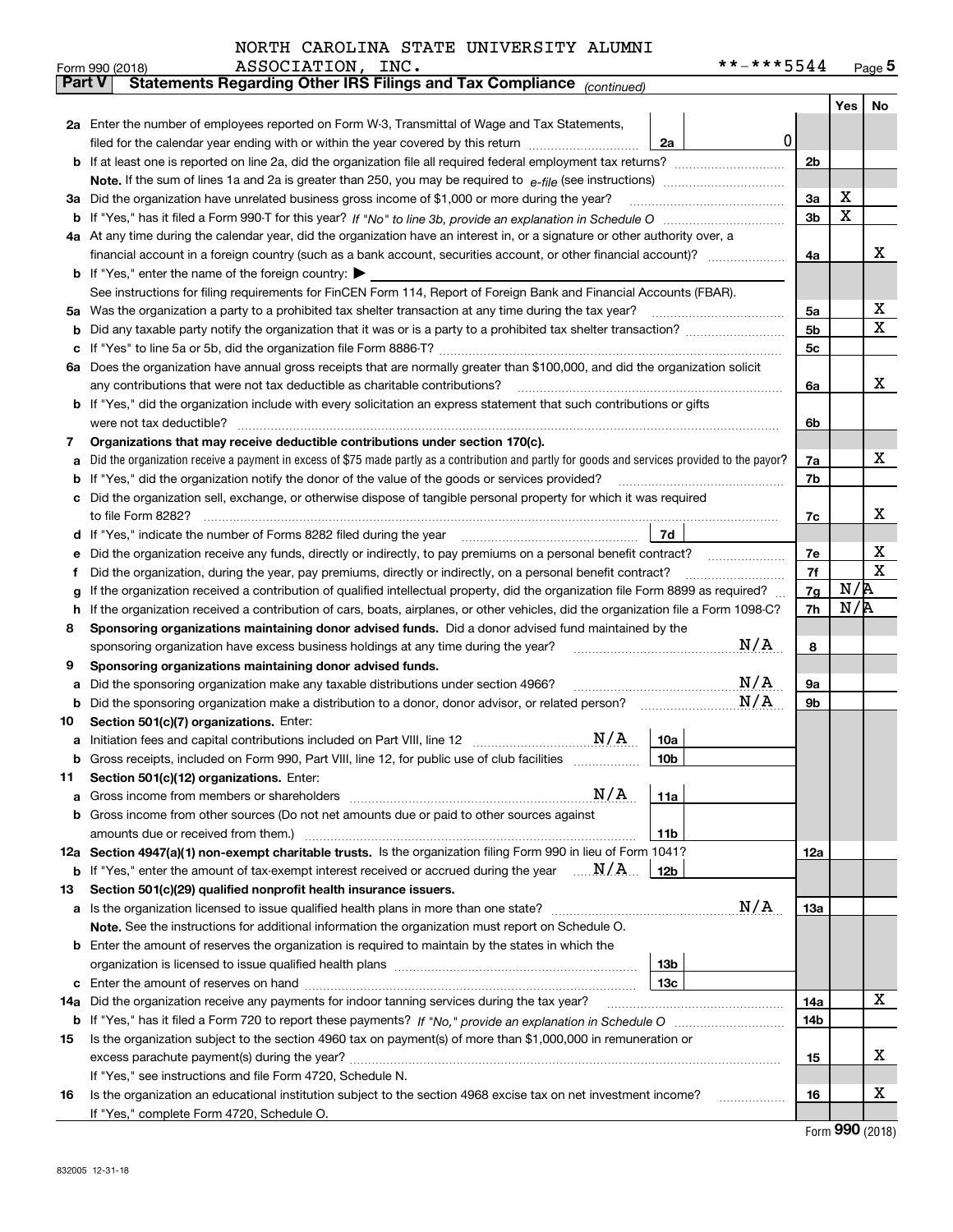*For each "Yes" response to lines 2 through 7b below, and for a "No" response to line 8a, 8b, or 10b below, describe the circumstances, processes, or changes in Schedule O. See instructions.* Form 990 (2018) **ASSOCIATION**, INC.<br>**Part VI Governance, Management, and Disclosure** For each "Yes" response to lines 2 through 7b below, and for a "No" response

|    | Check if Schedule O contains a response or note to any line in this Part VI                                                                                                                                                    |                 |         | $\boxed{\text{X}}$ |
|----|--------------------------------------------------------------------------------------------------------------------------------------------------------------------------------------------------------------------------------|-----------------|---------|--------------------|
|    | Section A. Governing Body and Management                                                                                                                                                                                       |                 |         |                    |
|    |                                                                                                                                                                                                                                |                 | Yes $ $ | No                 |
|    | 20<br>1a<br><b>1a</b> Enter the number of voting members of the governing body at the end of the tax year <i>manumum</i>                                                                                                       |                 |         |                    |
|    | If there are material differences in voting rights among members of the governing body, or if the governing                                                                                                                    |                 |         |                    |
|    | body delegated broad authority to an executive committee or similar committee, explain in Schedule O.                                                                                                                          |                 |         |                    |
| b  | 19<br>Enter the number of voting members included in line 1a, above, who are independent<br>1b                                                                                                                                 |                 |         |                    |
| 2  | Did any officer, director, trustee, or key employee have a family relationship or a business relationship with any other                                                                                                       |                 |         |                    |
|    | officer, director, trustee, or key employee?                                                                                                                                                                                   | 2               |         | х                  |
| 3  | Did the organization delegate control over management duties customarily performed by or under the direct supervision                                                                                                          |                 |         |                    |
|    |                                                                                                                                                                                                                                | 3               |         | х                  |
| 4  | Did the organization make any significant changes to its governing documents since the prior Form 990 was filed?                                                                                                               | 4               |         | X                  |
| 5  | Did the organization become aware during the year of a significant diversion of the organization's assets?                                                                                                                     | 5               |         | X                  |
| 6  | Did the organization have members or stockholders?                                                                                                                                                                             | 6               |         | х                  |
| 7a | Did the organization have members, stockholders, or other persons who had the power to elect or appoint one or                                                                                                                 |                 |         |                    |
|    | more members of the governing body?                                                                                                                                                                                            | 7a              |         | х                  |
|    | <b>b</b> Are any governance decisions of the organization reserved to (or subject to approval by) members, stockholders, or                                                                                                    |                 |         |                    |
|    | persons other than the governing body?                                                                                                                                                                                         | 7b              |         | x                  |
| 8  | Did the organization contemporaneously document the meetings held or written actions undertaken during the year by the following:                                                                                              |                 |         |                    |
|    |                                                                                                                                                                                                                                | 8a              | х       |                    |
| b  | Each committee with authority to act on behalf of the governing body?                                                                                                                                                          | 8b              | X       |                    |
| 9  | Is there any officer, director, trustee, or key employee listed in Part VII, Section A, who cannot be reached at the                                                                                                           |                 |         |                    |
|    |                                                                                                                                                                                                                                | 9               |         | x                  |
|    | Section B. Policies <sub>(This Section B requests information about policies not required by the Internal Revenue Code.)</sub>                                                                                                 |                 |         |                    |
|    |                                                                                                                                                                                                                                |                 | Yes     | No                 |
|    |                                                                                                                                                                                                                                | 10a             |         | x                  |
|    | b If "Yes," did the organization have written policies and procedures governing the activities of such chapters, affiliates,                                                                                                   |                 |         |                    |
|    | and branches to ensure their operations are consistent with the organization's exempt purposes?                                                                                                                                | 10 <sub>b</sub> |         |                    |
|    | 11a Has the organization provided a complete copy of this Form 990 to all members of its governing body before filing the form?                                                                                                | 11a             | X       |                    |
|    | <b>b</b> Describe in Schedule O the process, if any, used by the organization to review this Form 990.                                                                                                                         |                 |         |                    |
|    | 12a Did the organization have a written conflict of interest policy? If "No," go to line 13                                                                                                                                    | 12a             | х       |                    |
|    |                                                                                                                                                                                                                                | 12 <sub>b</sub> | х       |                    |
|    | c Did the organization regularly and consistently monitor and enforce compliance with the policy? If "Yes," describe                                                                                                           |                 |         |                    |
|    |                                                                                                                                                                                                                                | 12c             | х       |                    |
| 13 | Did the organization have a written whistleblower policy?                                                                                                                                                                      | 13              | х       |                    |
| 14 | Did the organization have a written document retention and destruction policy?                                                                                                                                                 | 14              | X       |                    |
| 15 | Did the process for determining compensation of the following persons include a review and approval by independent                                                                                                             |                 |         |                    |
|    | persons, comparability data, and contemporaneous substantiation of the deliberation and decision?                                                                                                                              |                 |         |                    |
|    | a The organization's CEO, Executive Director, or top management official manufactured content content of the organization's CEO, Executive Director, or top management official manufactured content of the state of the state | 15a             | х       |                    |
|    | b Other officers or key employees of the organization manufactured content to the organization manufactured by Other officers or key employees of the organization                                                             | 15b             | x       |                    |
|    | If "Yes" to line 15a or 15b, describe the process in Schedule O (see instructions).                                                                                                                                            |                 |         |                    |
|    | 16a Did the organization invest in, contribute assets to, or participate in a joint venture or similar arrangement with a                                                                                                      |                 |         |                    |
|    | taxable entity during the year?                                                                                                                                                                                                | 16a             |         | х                  |
|    | b If "Yes," did the organization follow a written policy or procedure requiring the organization to evaluate its participation                                                                                                 |                 |         |                    |
|    | in joint venture arrangements under applicable federal tax law, and take steps to safeguard the organization's                                                                                                                 |                 |         |                    |
|    |                                                                                                                                                                                                                                | 16b             |         |                    |
|    | Section C. Disclosure                                                                                                                                                                                                          |                 |         |                    |
| 17 | <b>NONE</b><br>List the states with which a copy of this Form 990 is required to be filed $\blacktriangleright$                                                                                                                |                 |         |                    |
| 18 | Section 6104 requires an organization to make its Forms 1023 (1024 or 1024 A if applicable), 990, and 990 T (Section 501(c)(3)s only) available                                                                                |                 |         |                    |
|    | for public inspection. Indicate how you made these available. Check all that apply.                                                                                                                                            |                 |         |                    |
|    | X   Own website<br>$ \mathbf{X} $ Upon request<br>Another's website<br>Other (explain in Schedule O)                                                                                                                           |                 |         |                    |
| 19 | Describe in Schedule O whether (and if so, how) the organization made its governing documents, conflict of interest policy, and financial                                                                                      |                 |         |                    |
|    | statements available to the public during the tax year.                                                                                                                                                                        |                 |         |                    |
| 20 | State the name, address, and telephone number of the person who possesses the organization's books and records                                                                                                                 |                 |         |                    |
|    | ERIN DELEHANTY - 919-513-7149                                                                                                                                                                                                  |                 |         |                    |
|    | NCSU BOX 7207, RALEIGH, NC<br>27695                                                                                                                                                                                            |                 |         |                    |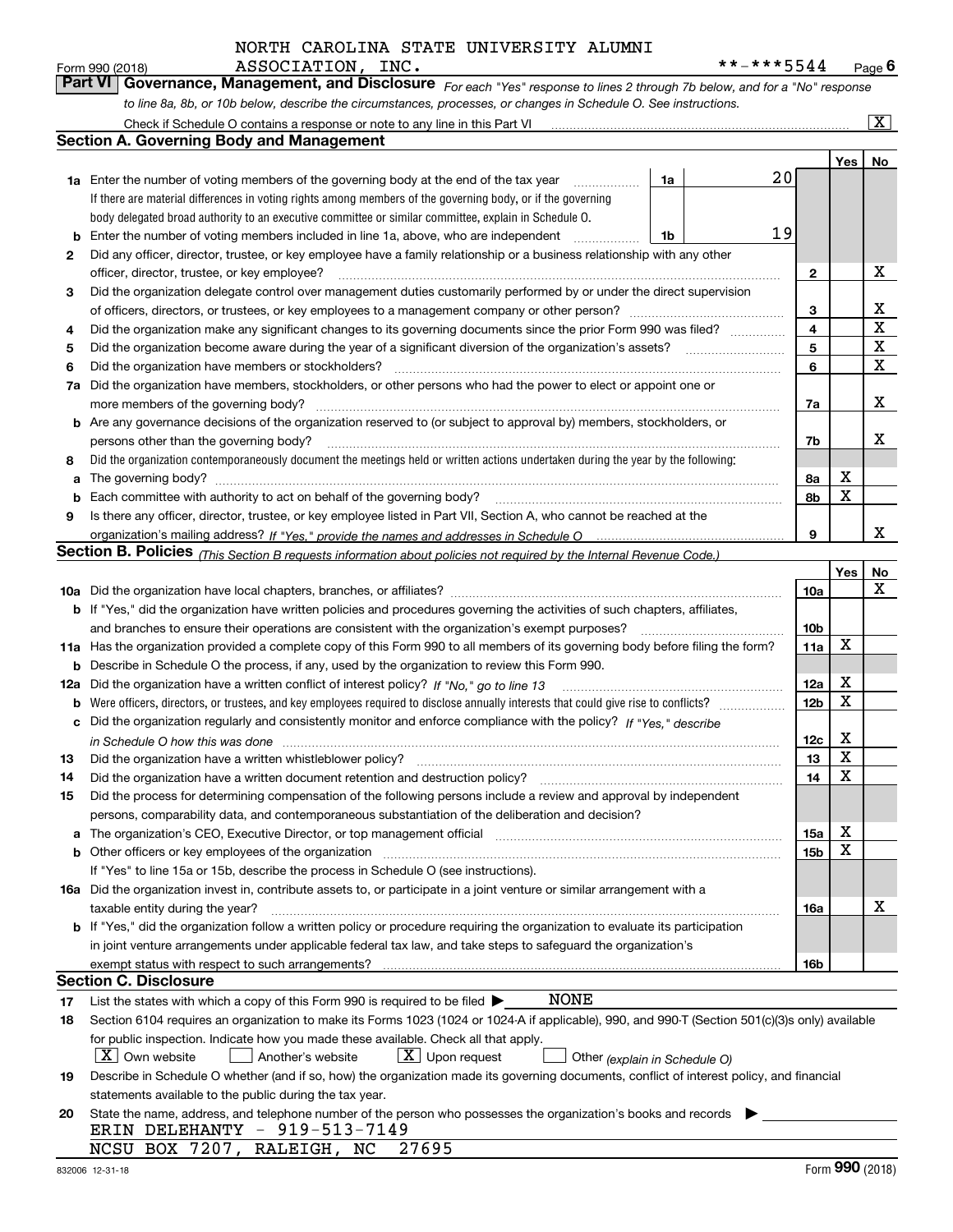$\mathcal{L}^{\text{max}}$ 

# Form 990 (2018) ASSOCIATION, INC . \* \*-\* \* \* 5544 Page

# **7Part VII Compensation of Officers, Directors, Trustees, Key Employees, Highest Compensated Employees, and Independent Contractors**

#### Check if Schedule O contains a response or note to any line in this Part VII

**Section A. Officers, Directors, Trustees, Key Employees, and Highest Compensated Employees**

**1a**  Complete this table for all persons required to be listed. Report compensation for the calendar year ending with or within the organization's tax year.

**•** List all of the organization's current officers, directors, trustees (whether individuals or organizations), regardless of amount of compensation.

● List all of the organization's **current** key employees, if any. See instructions for definition of "key employee." Enter -0- in columns  $(D)$ ,  $(E)$ , and  $(F)$  if no compensation was paid.

**•** List the organization's five current highest compensated employees (other than an officer, director, trustee, or key employee) who received report-

 $\bullet$  List all of the organization's **former** officers, key employees, and highest compensated employees who received more than \$100,000 of able compensation (Box 5 of Form W-2 and/or Box 7 of Form 1099-MISC) of more than \$100,000 from the organization and any related organizations.

reportable compensation from the organization and any related organizations.

**•** List all of the organization's former directors or trustees that received, in the capacity as a former director or trustee of the organization, more than \$10,000 of reportable compensation from the organization and any related organizations.

List persons in the following order: individual trustees or directors; institutional trustees; officers; key employees; highest compensated employees; and former such persons.

Check this box if neither the organization nor any related organization compensated any current officer, director, or trustee.  $\mathcal{L}^{\text{max}}$ 

| (A)                           | (B)                                                                          |                                                                                                             |                      | (C)                     |              |                                 |                            | (D)                                            | (E)                                              | (F)                                                                               |
|-------------------------------|------------------------------------------------------------------------------|-------------------------------------------------------------------------------------------------------------|----------------------|-------------------------|--------------|---------------------------------|----------------------------|------------------------------------------------|--------------------------------------------------|-----------------------------------------------------------------------------------|
| Name and Title                | Average<br>hours per                                                         | Position<br>(do not check more than one<br>box, unless person is both an<br>officer and a director/trustee) |                      |                         |              |                                 | Reportable<br>compensation | Reportable<br>compensation                     | Estimated<br>amount of                           |                                                                                   |
|                               | week<br>(list any<br>hours for<br>related<br>organizations<br>below<br>line) | ndividual trustee or director                                                                               | nstitutional trustee | Officer                 | Key employee | Highest compensated<br>employee | Former                     | from<br>the<br>organization<br>(W-2/1099-MISC) | from related<br>organizations<br>(W-2/1099-MISC) | other<br>compensation<br>from the<br>organization<br>and related<br>organizations |
| TRAVIS B BURKE<br>(1)         | 1.00                                                                         |                                                                                                             |                      |                         |              |                                 |                            |                                                |                                                  |                                                                                   |
| <b>BOARD MEMBER</b>           |                                                                              | $\overline{\textbf{X}}$                                                                                     |                      |                         |              |                                 |                            | 0.                                             | $\mathbf 0$ .                                    | $0_{.}$                                                                           |
| CARMITA<br><b>BASS</b><br>(2) | 1.00                                                                         |                                                                                                             |                      |                         |              |                                 |                            |                                                |                                                  |                                                                                   |
| <b>BOARD MEMBER</b>           |                                                                              | X                                                                                                           |                      |                         |              |                                 |                            | $\mathbf 0$ .                                  | $\mathbf 0$ .                                    | $\mathbf 0$ .                                                                     |
| DANIEL BROWNING<br>(3)        | 1.00                                                                         |                                                                                                             |                      |                         |              |                                 |                            |                                                |                                                  |                                                                                   |
| STUDENT MEMBER                |                                                                              | X                                                                                                           |                      |                         |              |                                 |                            | $\mathbf 0$ .                                  | $\mathbf 0$ .                                    | $\mathbf 0$ .                                                                     |
| STEPHANIE A COGDELL<br>(4)    | 1.00                                                                         |                                                                                                             |                      |                         |              |                                 |                            |                                                |                                                  |                                                                                   |
| <b>BOARD MEMBER</b>           |                                                                              | $\overline{\mathbf{X}}$                                                                                     |                      |                         |              |                                 |                            | 0.                                             | $\mathbf 0$ .                                    | $\mathbf 0$ .                                                                     |
| RYAN DEJONG<br>(5)            | 1.00                                                                         |                                                                                                             |                      |                         |              |                                 |                            |                                                |                                                  |                                                                                   |
| <b>BOARD MEMBER</b>           |                                                                              | $\overline{\mathbf{X}}$                                                                                     |                      |                         |              |                                 |                            | 0.                                             | $\mathbf 0$ .                                    | $0_{.}$                                                                           |
| ANDREA DUHON<br>(6)           | 1.00                                                                         |                                                                                                             |                      |                         |              |                                 |                            |                                                |                                                  |                                                                                   |
| <b>BOARD MEMBER</b>           |                                                                              | $\overline{\mathbf{X}}$                                                                                     |                      |                         |              |                                 |                            | $\mathbf 0$ .                                  | $\mathbf 0$ .                                    | $0$ .                                                                             |
| CHARLES FLINK<br>(7)          | 1.00                                                                         |                                                                                                             |                      |                         |              |                                 |                            |                                                |                                                  |                                                                                   |
| <b>BOARD MEMBER</b>           |                                                                              | $\mathbf X$                                                                                                 |                      |                         |              |                                 |                            | $\mathbf 0$ .                                  | $\mathbf 0$ .                                    | $0_{.}$                                                                           |
| DANIEL C GUNTER, III<br>(8)   | 1.00                                                                         |                                                                                                             |                      |                         |              |                                 |                            |                                                |                                                  |                                                                                   |
| PRESIDENT                     |                                                                              | $\mathbf X$                                                                                                 |                      | X                       |              |                                 |                            | 0.                                             | $\mathbf 0$ .                                    | $\mathbf 0$ .                                                                     |
| PAIGE A HARRIS<br>(9)         | 1.00                                                                         |                                                                                                             |                      |                         |              |                                 |                            |                                                |                                                  |                                                                                   |
| IMMEDIATE PAST PRESIDENT      |                                                                              | $\mathbf X$                                                                                                 |                      | $\overline{\textbf{X}}$ |              |                                 |                            | 0.                                             | $\mathbf 0$ .                                    | $\mathbf 0$ .                                                                     |
| (10) RYAN HESTER              | 1.00                                                                         |                                                                                                             |                      |                         |              |                                 |                            |                                                |                                                  |                                                                                   |
| <b>BOARD MEMBER</b>           |                                                                              | $\overline{\mathbf{X}}$                                                                                     |                      |                         |              |                                 |                            | $\mathbf 0$ .                                  | $\mathbf 0$ .                                    | $0$ .                                                                             |
| (11) JAMES S KING             | 1.00                                                                         |                                                                                                             |                      |                         |              |                                 |                            |                                                |                                                  |                                                                                   |
| <b>BOARD MEMBER</b>           |                                                                              | $\mathbf X$                                                                                                 |                      |                         |              |                                 |                            | $\mathbf 0$ .                                  | $\mathbf 0$ .                                    | $\mathbf 0$ .                                                                     |
| (12) BEN KINNEY               | 1.00                                                                         |                                                                                                             |                      |                         |              |                                 |                            |                                                |                                                  |                                                                                   |
| <b>TREASURER</b>              |                                                                              | $\mathbf X$                                                                                                 |                      | X                       |              |                                 |                            | 0.                                             | $\mathbf 0$ .                                    | $\mathbf 0$ .                                                                     |
| (13) THOMAS LAUNDON           | 1.00                                                                         |                                                                                                             |                      |                         |              |                                 |                            |                                                |                                                  |                                                                                   |
| <b>BOARD MEMBER</b>           |                                                                              | $\mathbf X$                                                                                                 |                      |                         |              |                                 |                            | 0.                                             | $\mathbf 0$ .                                    | $\mathbf 0$ .                                                                     |
| (14) BURLEY MITCHELL          | 1.00                                                                         |                                                                                                             |                      |                         |              |                                 |                            |                                                |                                                  |                                                                                   |
| <b>BOARD MEMBER</b>           |                                                                              | $\overline{\mathbf{X}}$                                                                                     |                      |                         |              |                                 |                            | 0.                                             | $\mathbf 0$ .                                    | $\mathbf 0$ .                                                                     |
| (15) MARY KATE MORGAN         | 1.00                                                                         |                                                                                                             |                      |                         |              |                                 |                            |                                                |                                                  |                                                                                   |
| STUDENT MEMBER                |                                                                              | $\mathbf X$                                                                                                 |                      |                         |              |                                 |                            | 0.                                             | $\mathbf 0$ .                                    | 0.                                                                                |
| (16) AMY M PETTIGREW          | 1.00                                                                         |                                                                                                             |                      |                         |              |                                 |                            |                                                |                                                  |                                                                                   |
| BOARD MEMBER                  |                                                                              | $\mathbf X$                                                                                                 |                      |                         |              |                                 |                            | 0.                                             | $\mathbf 0$ .                                    | $\mathbf 0$ .                                                                     |
| (17) WILL QUICK               | 1.00                                                                         |                                                                                                             |                      |                         |              |                                 |                            |                                                |                                                  |                                                                                   |
| <b>BOARD MEMBER</b>           |                                                                              | $\overline{\textbf{X}}$                                                                                     |                      |                         |              |                                 |                            | 0.                                             | $\mathbf 0$ .                                    | $\mathbf 0$ .                                                                     |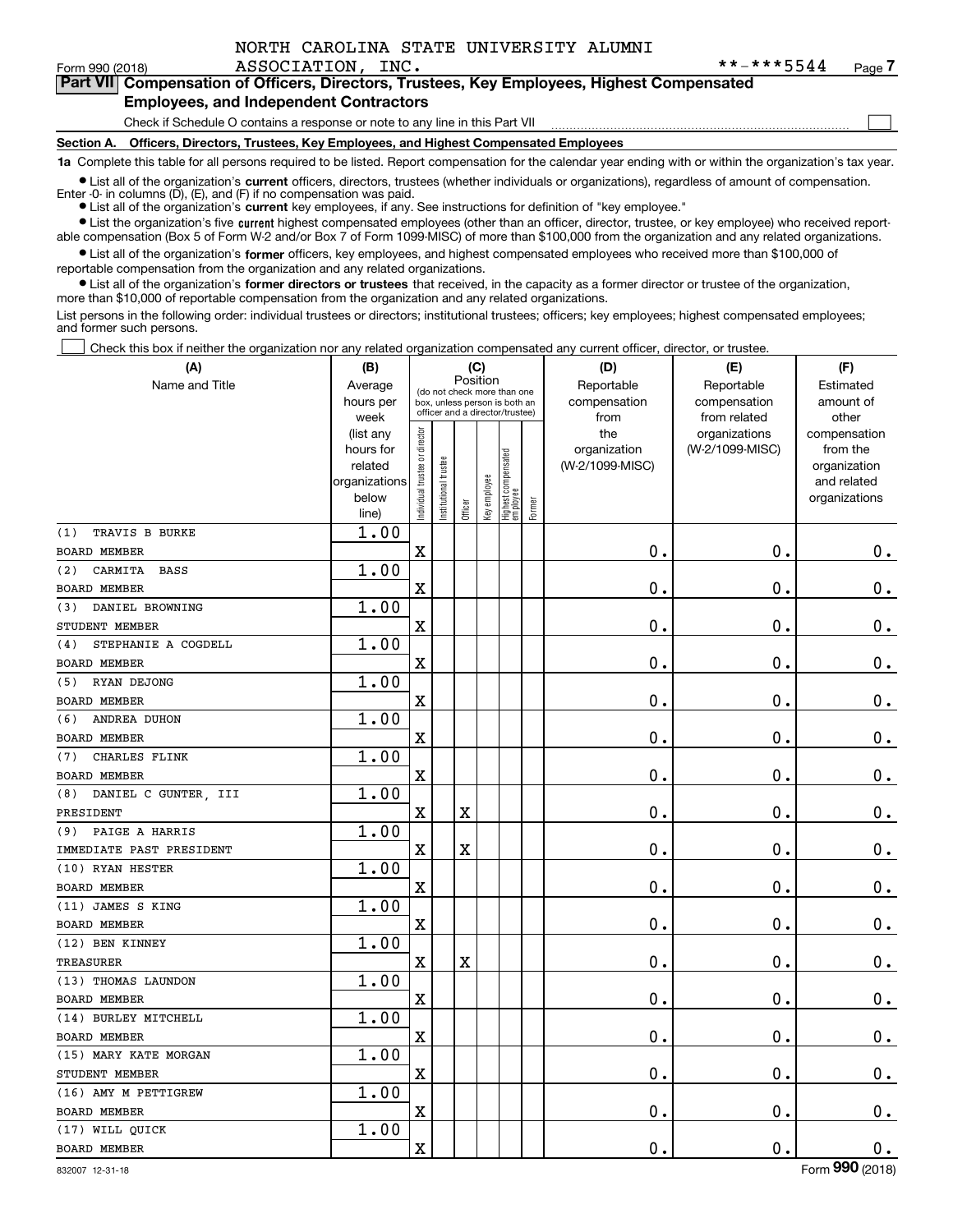|                   | NORTH CAROLINA STATE UNIVERSITY ALUMNI |  |
|-------------------|----------------------------------------|--|
| ASSOCIATION. INC. |                                        |  |

|                       | ASSOCIATION, INC.<br>Form 990 (2018)                                                                                                                                                                                                                                    |                                                                      |                                                                                                                    |                      |         |              |                                 |        |                                           | **-***5544                                        |    |                                        | Page 8                                                                   |  |
|-----------------------|-------------------------------------------------------------------------------------------------------------------------------------------------------------------------------------------------------------------------------------------------------------------------|----------------------------------------------------------------------|--------------------------------------------------------------------------------------------------------------------|----------------------|---------|--------------|---------------------------------|--------|-------------------------------------------|---------------------------------------------------|----|----------------------------------------|--------------------------------------------------------------------------|--|
|                       | <b>Part VII</b><br>Section A. Officers, Directors, Trustees, Key Employees, and Highest Compensated Employees (continued)                                                                                                                                               |                                                                      |                                                                                                                    |                      |         |              |                                 |        |                                           |                                                   |    |                                        |                                                                          |  |
| (A)<br>Name and title |                                                                                                                                                                                                                                                                         | (B)<br>Average<br>hours per<br>week                                  | (C)<br>Position<br>(do not check more than one<br>box, unless person is both an<br>officer and a director/trustee) |                      |         |              |                                 |        | (D)<br>Reportable<br>compensation<br>from | (E)<br>Reportable<br>compensation<br>from related |    | (F)<br>Estimated<br>amount of<br>other |                                                                          |  |
|                       |                                                                                                                                                                                                                                                                         | (list any<br>hours for<br>related<br>organizations<br>below<br>line) | ndividual trustee or director                                                                                      | nstitutional trustee | Officer | Key employee | Highest compensated<br>employee | Former | the<br>organization<br>(W-2/1099-MISC)    | organizations<br>(W-2/1099-MISC)                  |    |                                        | compensation<br>from the<br>organization<br>and related<br>organizations |  |
|                       | (18) EDWIN J STACK<br>VICE-PRESIDENT                                                                                                                                                                                                                                    | 1.00                                                                 | X                                                                                                                  |                      | X       |              |                                 |        | 0.                                        |                                                   | 0. |                                        | 0.                                                                       |  |
|                       | (19) KATHERINE STOWE<br><b>BOARD MEMBER</b>                                                                                                                                                                                                                             | 1.00                                                                 | X                                                                                                                  |                      |         |              |                                 |        | 0.                                        |                                                   | 0. |                                        | 0.                                                                       |  |
|                       | (20) RALPH E SUGGS<br>EXECUTIVE DIRECTOR                                                                                                                                                                                                                                | 1.00<br>40.00                                                        |                                                                                                                    |                      | X       |              |                                 |        |                                           |                                                   |    |                                        |                                                                          |  |
|                       | (21) DEREK R BRYAN                                                                                                                                                                                                                                                      | 1.00                                                                 | X                                                                                                                  |                      |         |              |                                 |        | $\mathbf 0$ .                             | 240,589.                                          |    |                                        | 42, 143.                                                                 |  |
|                       | ASSISTANT TREASURER<br>(22) ERIN DELEHANTY                                                                                                                                                                                                                              | 40.00<br>1.00                                                        |                                                                                                                    |                      | X       |              |                                 |        | $\mathbf 0$ .                             | 142,750.                                          |    |                                        | 31,707.                                                                  |  |
|                       | ASSISTANT TREASURER<br>(23) MARY PELOQUIN-DODD                                                                                                                                                                                                                          | 40.00<br>1.00                                                        |                                                                                                                    |                      | X       |              |                                 |        | $\mathbf 0$ .                             | 115,487.                                          |    |                                        | 26,803.                                                                  |  |
|                       | ASSISTANT TREASURER                                                                                                                                                                                                                                                     | 40.00                                                                |                                                                                                                    |                      | X       |              |                                 |        | $\mathbf 0$ .                             | 286, 150.                                         |    |                                        | 42, 146.                                                                 |  |
|                       |                                                                                                                                                                                                                                                                         |                                                                      |                                                                                                                    |                      |         |              |                                 |        |                                           |                                                   |    |                                        |                                                                          |  |
|                       |                                                                                                                                                                                                                                                                         |                                                                      |                                                                                                                    |                      |         |              |                                 |        |                                           |                                                   |    |                                        |                                                                          |  |
|                       | 1b Sub-total<br>c Total from continuation sheets to Part VII, Section A manuscription of the Section A                                                                                                                                                                  |                                                                      |                                                                                                                    |                      |         |              |                                 |        | 0.<br>$\overline{0}$ .                    | 784,976.                                          | 0. |                                        | 142,799.<br>0.                                                           |  |
|                       | Total number of individuals (including but not limited to those listed above) who received more than \$100,000 of reportable                                                                                                                                            |                                                                      |                                                                                                                    |                      |         |              |                                 |        | 0.                                        | 784,976.                                          |    |                                        | 142,799.                                                                 |  |
| $\mathbf{2}$          | compensation from the organization $\blacktriangleright$                                                                                                                                                                                                                |                                                                      |                                                                                                                    |                      |         |              |                                 |        |                                           |                                                   |    |                                        | 0<br>Yes<br>No                                                           |  |
| 3                     | Did the organization list any former officer, director, or trustee, key employee, or highest compensated employee on<br>line 1a? If "Yes," complete Schedule J for such individual manufactured contained and the 1a? If "Yes," complete Schedule J for such individual |                                                                      |                                                                                                                    |                      |         |              |                                 |        |                                           |                                                   |    | 3                                      | X                                                                        |  |
|                       | For any individual listed on line 1a, is the sum of reportable compensation and other compensation from the organization                                                                                                                                                |                                                                      |                                                                                                                    |                      |         |              |                                 |        |                                           |                                                   |    | 4                                      | X                                                                        |  |
| 5                     | Did any person listed on line 1a receive or accrue compensation from any unrelated organization or individual for services                                                                                                                                              |                                                                      |                                                                                                                    |                      |         |              |                                 |        |                                           |                                                   |    |                                        |                                                                          |  |
|                       | <b>Section B. Independent Contractors</b>                                                                                                                                                                                                                               |                                                                      |                                                                                                                    |                      |         |              |                                 |        |                                           |                                                   |    | 5                                      | х                                                                        |  |
| 1                     | Complete this table for your five highest compensated independent contractors that received more than \$100,000 of compensation from                                                                                                                                    |                                                                      |                                                                                                                    |                      |         |              |                                 |        |                                           |                                                   |    |                                        |                                                                          |  |
|                       | the organization. Report compensation for the calendar year ending with or within the organization's tax year.<br>(A)                                                                                                                                                   |                                                                      |                                                                                                                    |                      |         |              |                                 |        | (B)                                       |                                                   |    | (C)                                    |                                                                          |  |
|                       | Name and business address                                                                                                                                                                                                                                               |                                                                      |                                                                                                                    | <b>NONE</b>          |         |              |                                 |        | Description of services                   |                                                   |    | Compensation                           |                                                                          |  |
|                       |                                                                                                                                                                                                                                                                         |                                                                      |                                                                                                                    |                      |         |              |                                 |        |                                           |                                                   |    |                                        |                                                                          |  |
|                       |                                                                                                                                                                                                                                                                         |                                                                      |                                                                                                                    |                      |         |              |                                 |        |                                           |                                                   |    |                                        |                                                                          |  |
|                       |                                                                                                                                                                                                                                                                         |                                                                      |                                                                                                                    |                      |         |              |                                 |        |                                           |                                                   |    |                                        |                                                                          |  |
|                       |                                                                                                                                                                                                                                                                         |                                                                      |                                                                                                                    |                      |         |              |                                 |        |                                           |                                                   |    |                                        |                                                                          |  |
| 2                     | Total number of independent contractors (including but not limited to those listed above) who received more than<br>\$100,000 of compensation from the organization                                                                                                     |                                                                      |                                                                                                                    |                      |         | 0            |                                 |        |                                           |                                                   |    |                                        |                                                                          |  |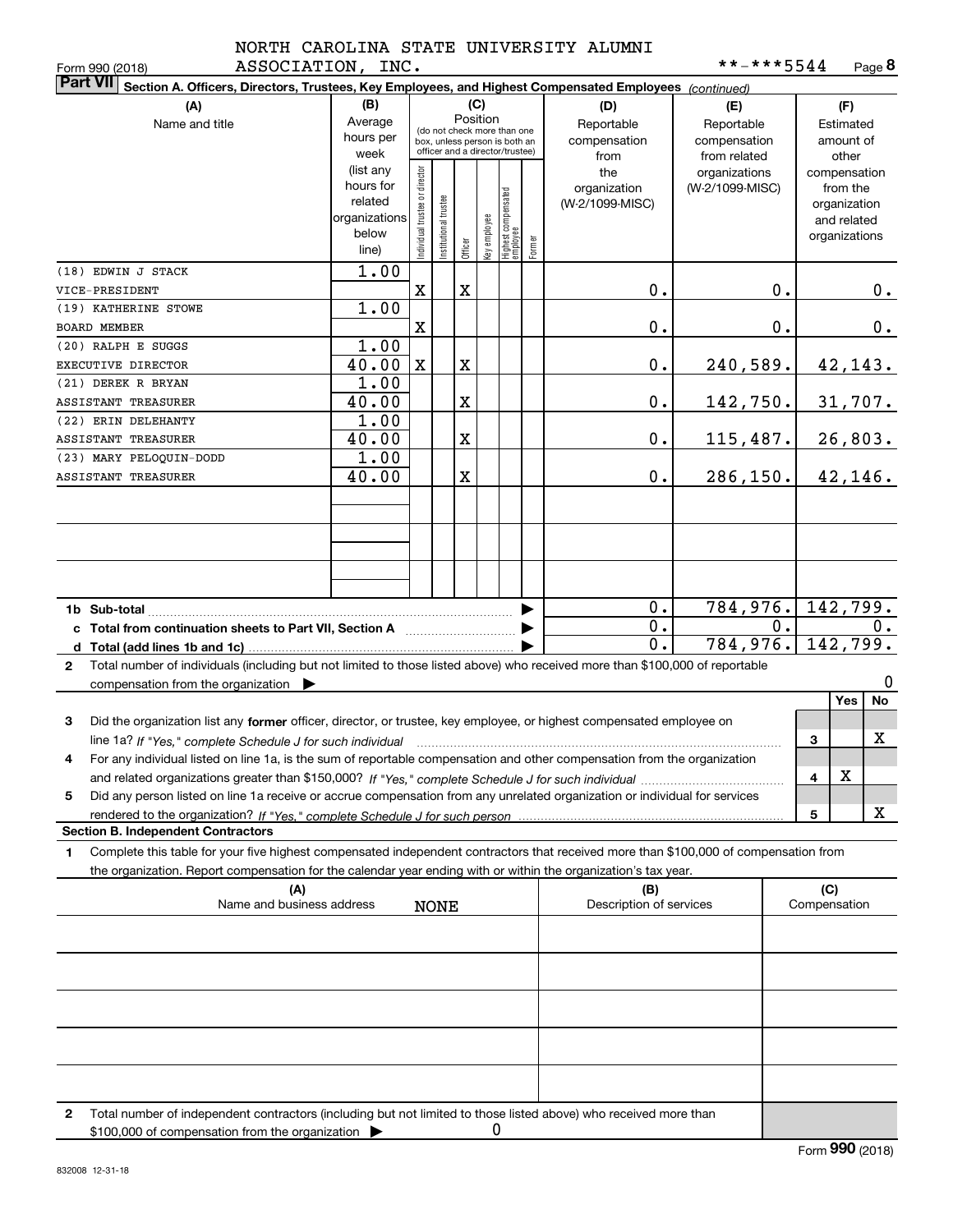# ASSOCIATION, INC. NORTH CAROLINA STATE UNIVERSITY ALUMNI

Form 990 (2018) ASSOCIATION, INC. \* \*-\* \* \* 5 5 4 4 Page **9** \*\*-\*\*\*5544

|                                                           | <b>Part VIII</b> | <b>Statement of Revenue</b>                                                   |                                            |                      |                        |                                                 |                                         |                                                                    |
|-----------------------------------------------------------|------------------|-------------------------------------------------------------------------------|--------------------------------------------|----------------------|------------------------|-------------------------------------------------|-----------------------------------------|--------------------------------------------------------------------|
|                                                           |                  | Check if Schedule O contains a response or note to any line in this Part VIII |                                            |                      |                        |                                                 |                                         |                                                                    |
|                                                           |                  |                                                                               |                                            |                      | (A)<br>Total revenue   | (B)<br>Related or<br>exempt function<br>revenue | (C)<br>Unrelated<br>business<br>revenue | (D)<br>Revenuè excluded<br>from tax under<br>sections<br>512 - 514 |
|                                                           |                  | 1 a Federated campaigns                                                       | 1a                                         |                      |                        |                                                 |                                         |                                                                    |
|                                                           |                  | <b>b</b> Membership dues                                                      | 1 <sub>b</sub>                             | 693,454.             |                        |                                                 |                                         |                                                                    |
|                                                           |                  | c Fundraising events                                                          | 1c                                         |                      |                        |                                                 |                                         |                                                                    |
|                                                           |                  | d Related organizations                                                       | 1 <sub>d</sub><br>$\overline{\phantom{a}}$ | 104,914.             |                        |                                                 |                                         |                                                                    |
|                                                           |                  | e Government grants (contributions)                                           | 1e                                         |                      |                        |                                                 |                                         |                                                                    |
|                                                           |                  | f All other contributions, gifts, grants, and                                 |                                            |                      |                        |                                                 |                                         |                                                                    |
|                                                           |                  | similar amounts not included above                                            | 1f                                         | 1, 125, 183.         |                        |                                                 |                                         |                                                                    |
|                                                           |                  | <b>g</b> Noncash contributions included in lines 1a-1f: \$                    |                                            | 5,000.               |                        |                                                 |                                         |                                                                    |
| Contributions, Gifts, Grants<br>and Other Similar Amounts |                  |                                                                               |                                            | ▶                    | 1,923,551.             |                                                 |                                         |                                                                    |
|                                                           |                  |                                                                               |                                            | <b>Business Code</b> |                        |                                                 |                                         |                                                                    |
|                                                           | 2a               | OTHER PROGRAMS                                                                |                                            | 900099               | 436,322.               | 436,322.                                        |                                         |                                                                    |
|                                                           | b                | EVENTS                                                                        |                                            | 900099               | 152,025.               | 152,025.                                        |                                         |                                                                    |
|                                                           |                  | ALUMNI MAGAZINE & ADVERTISING                                                 |                                            | 541800               | 112,465.               |                                                 | 112,465.                                |                                                                    |
| Program Service<br>Revenue                                | d                |                                                                               |                                            |                      |                        |                                                 |                                         |                                                                    |
|                                                           | e                |                                                                               |                                            |                      |                        |                                                 |                                         |                                                                    |
|                                                           |                  | f All other program service revenue                                           |                                            |                      |                        |                                                 |                                         |                                                                    |
|                                                           | a                |                                                                               |                                            | ▶                    | 700,812.               |                                                 |                                         |                                                                    |
|                                                           | 3                | Investment income (including dividends, interest, and                         |                                            |                      |                        |                                                 |                                         |                                                                    |
|                                                           |                  |                                                                               |                                            |                      | 62,451.                |                                                 |                                         | 62,451.                                                            |
|                                                           | 4                | Income from investment of tax-exempt bond proceeds                            |                                            |                      | 325,865.               |                                                 |                                         | 325,865.                                                           |
|                                                           | 5                |                                                                               | (i) Real                                   | (ii) Personal        |                        |                                                 |                                         |                                                                    |
|                                                           |                  | 6 a Gross rents                                                               |                                            |                      |                        |                                                 |                                         |                                                                    |
|                                                           |                  | <b>b</b> Less: rental expenses                                                |                                            |                      |                        |                                                 |                                         |                                                                    |
|                                                           |                  | c Rental income or (loss)                                                     |                                            |                      |                        |                                                 |                                         |                                                                    |
|                                                           |                  |                                                                               |                                            |                      |                        |                                                 |                                         |                                                                    |
|                                                           |                  | 7 a Gross amount from sales of                                                | (i) Securities                             | (ii) Other           |                        |                                                 |                                         |                                                                    |
|                                                           |                  | assets other than inventory                                                   | 2,079,579.                                 |                      |                        |                                                 |                                         |                                                                    |
|                                                           |                  | <b>b</b> Less: cost or other basis                                            |                                            |                      |                        |                                                 |                                         |                                                                    |
|                                                           |                  | and sales expenses                                                            | 1,348,733.                                 |                      |                        |                                                 |                                         |                                                                    |
|                                                           |                  |                                                                               | 730,846.                                   |                      |                        |                                                 |                                         |                                                                    |
|                                                           |                  |                                                                               |                                            | ▶                    | 730,846.               |                                                 |                                         | 730,846.                                                           |
|                                                           |                  | 8 a Gross income from fundraising events (not<br>including \$                 |                                            |                      |                        |                                                 |                                         |                                                                    |
|                                                           |                  | contributions reported on line 1c). See                                       |                                            |                      |                        |                                                 |                                         |                                                                    |
|                                                           |                  |                                                                               | a                                          | 29,600.              |                        |                                                 |                                         |                                                                    |
| <b>Other Revenue</b>                                      |                  |                                                                               | b                                          | 123,639.             |                        |                                                 |                                         |                                                                    |
|                                                           |                  | c Net income or (loss) from fundraising events                                |                                            | ▶<br>.               | $-94,039.$             |                                                 |                                         | $-94,039.$                                                         |
|                                                           |                  | 9 a Gross income from gaming activities. See                                  |                                            |                      |                        |                                                 |                                         |                                                                    |
|                                                           |                  |                                                                               |                                            |                      |                        |                                                 |                                         |                                                                    |
|                                                           |                  |                                                                               | b                                          |                      |                        |                                                 |                                         |                                                                    |
|                                                           |                  | c Net income or (loss) from gaming activities                                 |                                            | .                    |                        |                                                 |                                         |                                                                    |
|                                                           |                  | 10 a Gross sales of inventory, less returns                                   |                                            |                      |                        |                                                 |                                         |                                                                    |
|                                                           |                  |                                                                               |                                            |                      |                        |                                                 |                                         |                                                                    |
|                                                           |                  |                                                                               | b                                          |                      |                        |                                                 |                                         |                                                                    |
|                                                           |                  | c Net income or (loss) from sales of inventory                                |                                            |                      |                        |                                                 |                                         |                                                                    |
|                                                           |                  | Miscellaneous Revenue                                                         |                                            | <b>Business Code</b> |                        |                                                 |                                         |                                                                    |
|                                                           |                  | 11 a NC STATE CLUB                                                            |                                            | 900099               | 106,734.               |                                                 |                                         | 106,734.                                                           |
|                                                           | b                | the control of the control of the control of the control of the control of    |                                            |                      |                        |                                                 |                                         |                                                                    |
|                                                           | c                |                                                                               |                                            |                      |                        |                                                 |                                         |                                                                    |
|                                                           |                  |                                                                               |                                            |                      |                        |                                                 |                                         |                                                                    |
|                                                           |                  |                                                                               |                                            | ▶                    | 106,734.<br>3,756,220. | 588,347.                                        | 112, 465.                               | 1, 131, 857.                                                       |
|                                                           | 12               |                                                                               |                                            |                      |                        |                                                 |                                         |                                                                    |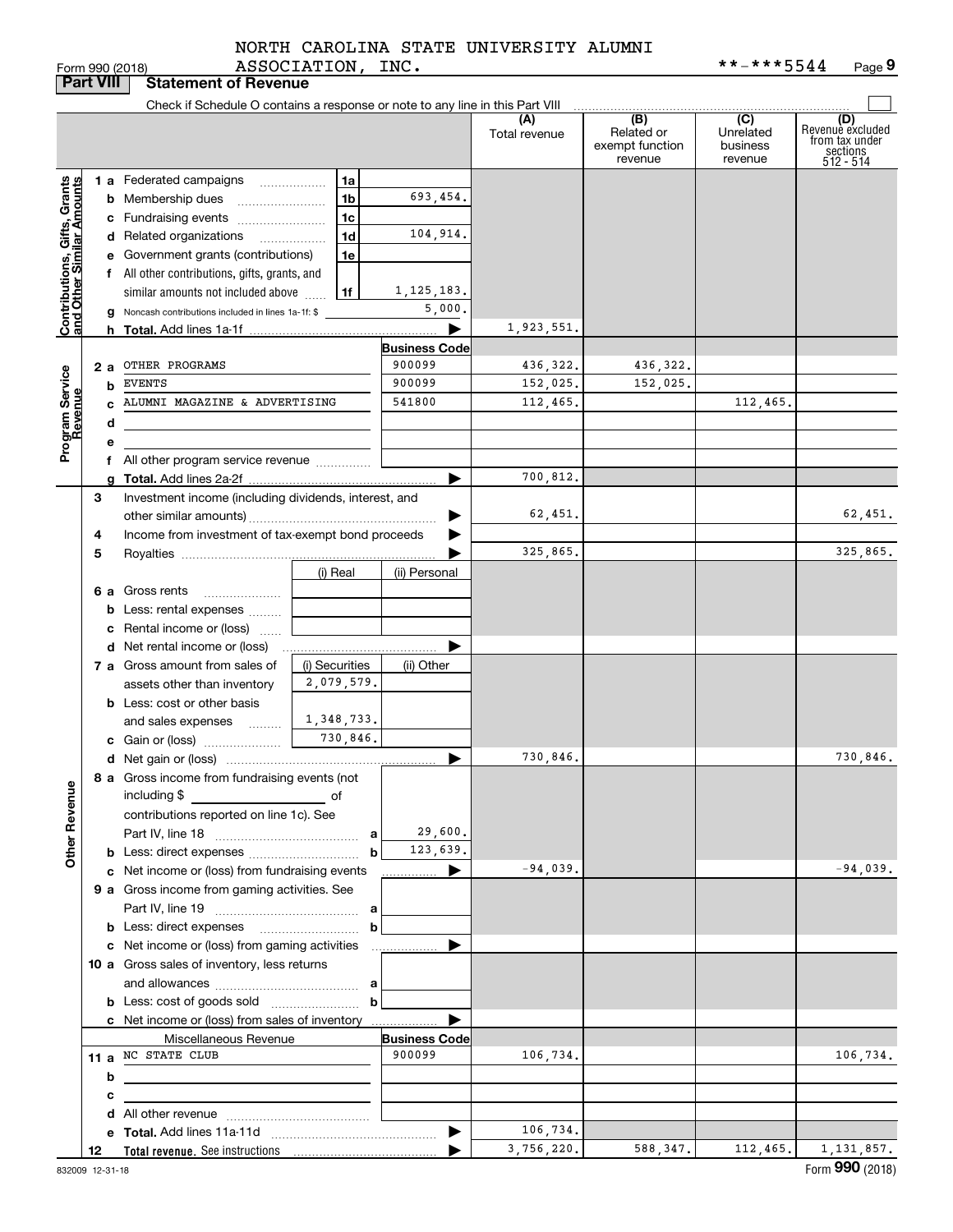#### Form 990 (2018) ASSOCIATION, INC**.** \*\*-\*\*\*5544 <sub>Page</sub> 10 **Part IX Statement of Functional Expenses** ASSOCIATION, INC. NORTH CAROLINA STATE UNIVERSITY ALUMNI

|              | Section 501(c)(3) and 501(c)(4) organizations must complete all columns. All other organizations must complete column (A).                                                                                  |                                 |                                    |                                           |                                |  |  |  |
|--------------|-------------------------------------------------------------------------------------------------------------------------------------------------------------------------------------------------------------|---------------------------------|------------------------------------|-------------------------------------------|--------------------------------|--|--|--|
|              | Check if Schedule O contains a response or note to any line in this Part IX                                                                                                                                 |                                 |                                    |                                           | $\overline{\mathtt{x}}$        |  |  |  |
|              | Do not include amounts reported on lines 6b,<br>7b, 8b, 9b, and 10b of Part VIII.                                                                                                                           | (A)<br>Total expenses           | (B)<br>Program service<br>expenses | (C)<br>Management and<br>general expenses | (D)<br>Fundraising<br>expenses |  |  |  |
| 1.           | Grants and other assistance to domestic organizations                                                                                                                                                       |                                 |                                    |                                           |                                |  |  |  |
|              | and domestic governments. See Part IV, line 21                                                                                                                                                              | 796,327.                        | 796,327.                           |                                           |                                |  |  |  |
| $\mathbf{2}$ | Grants and other assistance to domestic                                                                                                                                                                     |                                 |                                    |                                           |                                |  |  |  |
|              | individuals. See Part IV, line 22                                                                                                                                                                           |                                 |                                    |                                           |                                |  |  |  |
| 3            | Grants and other assistance to foreign                                                                                                                                                                      |                                 |                                    |                                           |                                |  |  |  |
|              | organizations, foreign governments, and foreign                                                                                                                                                             |                                 |                                    |                                           |                                |  |  |  |
|              | individuals. See Part IV, lines 15 and 16                                                                                                                                                                   |                                 |                                    |                                           |                                |  |  |  |
| 4            | Benefits paid to or for members                                                                                                                                                                             |                                 |                                    |                                           |                                |  |  |  |
| 5            | Compensation of current officers, directors,                                                                                                                                                                |                                 |                                    |                                           |                                |  |  |  |
|              | trustees, and key employees                                                                                                                                                                                 |                                 |                                    |                                           |                                |  |  |  |
| 6            | Compensation not included above, to disqualified                                                                                                                                                            |                                 |                                    |                                           |                                |  |  |  |
|              | persons (as defined under section $4958(f)(1)$ ) and                                                                                                                                                        |                                 |                                    |                                           |                                |  |  |  |
|              | persons described in section $4958(c)(3)(B)$                                                                                                                                                                |                                 |                                    |                                           |                                |  |  |  |
| 7            |                                                                                                                                                                                                             | 559,203.                        |                                    | 1,250.                                    | 557,953.                       |  |  |  |
| 8            | Pension plan accruals and contributions (include                                                                                                                                                            |                                 |                                    |                                           |                                |  |  |  |
|              | section 401(k) and 403(b) employer contributions)                                                                                                                                                           |                                 |                                    |                                           |                                |  |  |  |
| 9            |                                                                                                                                                                                                             |                                 |                                    |                                           |                                |  |  |  |
| 10           |                                                                                                                                                                                                             |                                 |                                    |                                           |                                |  |  |  |
| 11           | Fees for services (non-employees):                                                                                                                                                                          |                                 |                                    |                                           |                                |  |  |  |
| a            |                                                                                                                                                                                                             |                                 | $\overline{535}$ .                 | 695.                                      |                                |  |  |  |
| b            |                                                                                                                                                                                                             | 1,230.<br>$\overline{50,800}$ . |                                    | 50,800.                                   |                                |  |  |  |
| c            |                                                                                                                                                                                                             |                                 |                                    |                                           |                                |  |  |  |
| d            |                                                                                                                                                                                                             |                                 |                                    |                                           |                                |  |  |  |
|              | Professional fundraising services. See Part IV, line 17                                                                                                                                                     | 191,109.                        |                                    | 191,109.                                  |                                |  |  |  |
| f            | Investment management fees                                                                                                                                                                                  |                                 |                                    |                                           |                                |  |  |  |
| g            | Other. (If line 11g amount exceeds 10% of line 25,<br>column (A) amount, list line 11g expenses on Sch O.)                                                                                                  |                                 |                                    |                                           |                                |  |  |  |
| 12           |                                                                                                                                                                                                             | 71,907.                         | 71,907.                            |                                           |                                |  |  |  |
| 13           |                                                                                                                                                                                                             | 162, 222.                       | 130,057.                           | 720.                                      | 31,445.                        |  |  |  |
| 14           |                                                                                                                                                                                                             |                                 |                                    |                                           |                                |  |  |  |
| 15           |                                                                                                                                                                                                             |                                 |                                    |                                           |                                |  |  |  |
| 16           |                                                                                                                                                                                                             | 2,804.                          | 2,704.                             |                                           | 100.                           |  |  |  |
| 17           |                                                                                                                                                                                                             | 154,398.                        | 143,807.                           | 3,388.                                    | 7,203.                         |  |  |  |
| 18           | Payments of travel or entertainment expenses                                                                                                                                                                |                                 |                                    |                                           |                                |  |  |  |
|              | for any federal, state, or local public officials                                                                                                                                                           |                                 |                                    |                                           |                                |  |  |  |
| 19           | Conferences, conventions, and meetings                                                                                                                                                                      | 75,620.                         | 59,088.                            | 6,070.                                    | 10,462.                        |  |  |  |
| 20           | Interest                                                                                                                                                                                                    |                                 |                                    |                                           |                                |  |  |  |
| 21           |                                                                                                                                                                                                             |                                 |                                    |                                           |                                |  |  |  |
| 22           | Depreciation, depletion, and amortization                                                                                                                                                                   | 1,052.                          | 1,052.                             |                                           |                                |  |  |  |
| 23           | Insurance                                                                                                                                                                                                   | 33,900.                         | 4,940.                             |                                           | 28,960.                        |  |  |  |
| 24           | Other expenses. Itemize expenses not covered<br>above. (List miscellaneous expenses in line 24e. If line<br>24e amount exceeds 10% of line 25, column (A)<br>amount, list line 24e expenses on Schedule O.) |                                 |                                    |                                           |                                |  |  |  |
| a            | MISC. SERVICES & FEES                                                                                                                                                                                       | 799,636.                        | 469,057.                           | 45,232.                                   | $\overline{285,347}$ .         |  |  |  |
| b            | PRINTING                                                                                                                                                                                                    | 371, 160.                       | 369,025.                           | 820.                                      | 1,315.                         |  |  |  |
| C            | <b>SUPPLIES</b>                                                                                                                                                                                             | 155,470.                        | 140,610.                           | 11,196.                                   | 3,664.                         |  |  |  |
| d            | OTHER CONTRACT SERVICES                                                                                                                                                                                     | 116,532.                        | 116,532.                           |                                           |                                |  |  |  |
|              | SEE SCH O<br>e All other expenses                                                                                                                                                                           | 153, 316.                       | 122,845.                           | 14,443.                                   | 16,028.                        |  |  |  |
| 25           | Total functional expenses. Add lines 1 through 24e                                                                                                                                                          | 3,696,686.                      | 2,428,486.                         | 325,723.                                  | 942,477.                       |  |  |  |
| 26           | Joint costs. Complete this line only if the organization                                                                                                                                                    |                                 |                                    |                                           |                                |  |  |  |
|              | reported in column (B) joint costs from a combined                                                                                                                                                          |                                 |                                    |                                           |                                |  |  |  |
|              | educational campaign and fundraising solicitation.                                                                                                                                                          |                                 |                                    |                                           |                                |  |  |  |
|              | Check here $\blacktriangleright$<br>if following SOP 98-2 (ASC 958-720)                                                                                                                                     |                                 |                                    |                                           |                                |  |  |  |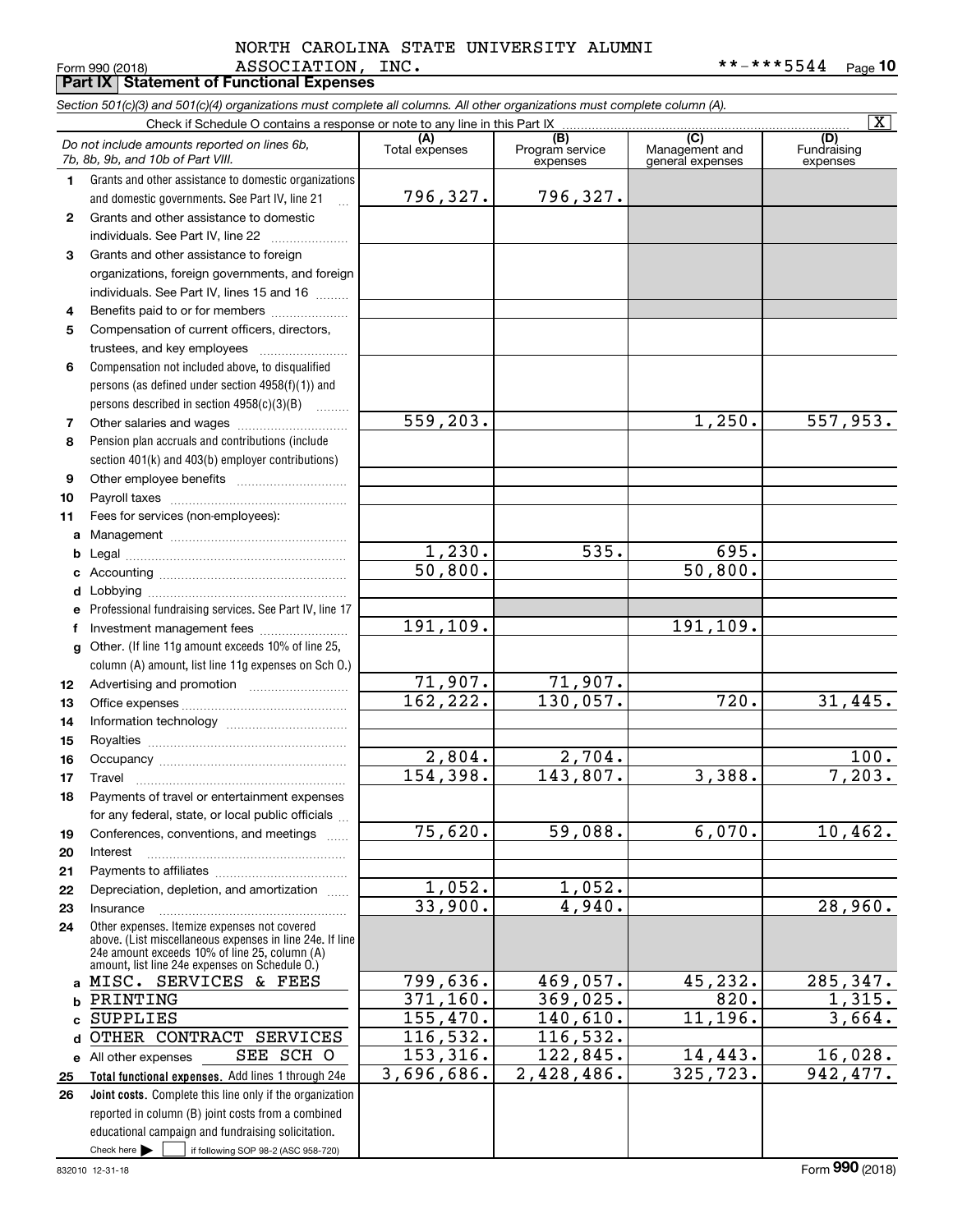# Form 990 (2018) ASSOCIATION, INC. \* \* - \* \* \* 5544 <sub>Page</sub> NORTH CAROLINA STATE UNIVERSITY ALUMNI

**11**

|                             | Part X   | <b>Balance Sheet</b>                                                                                                                                                                                                           |                           |                 |                           |
|-----------------------------|----------|--------------------------------------------------------------------------------------------------------------------------------------------------------------------------------------------------------------------------------|---------------------------|-----------------|---------------------------|
|                             |          |                                                                                                                                                                                                                                |                           |                 |                           |
|                             |          |                                                                                                                                                                                                                                | (A)<br>Beginning of year  |                 | (B)<br>End of year        |
|                             | 1        | Cash - non-interest-bearing                                                                                                                                                                                                    |                           | 1               |                           |
|                             | 2        |                                                                                                                                                                                                                                | 2,298,046.                | $\overline{2}$  | $\overline{2,694,419}$ .  |
|                             | 3        |                                                                                                                                                                                                                                | 185,045.                  | 3               | 190,079.                  |
|                             | 4        |                                                                                                                                                                                                                                |                           | 4               |                           |
|                             | 5        | Loans and other receivables from current and former officers, directors,                                                                                                                                                       |                           |                 |                           |
|                             |          | trustees, key employees, and highest compensated employees. Complete                                                                                                                                                           |                           |                 |                           |
|                             |          | Part II of Schedule L                                                                                                                                                                                                          |                           | 5               |                           |
|                             | 6        | Loans and other receivables from other disqualified persons (as defined under                                                                                                                                                  |                           |                 |                           |
| Assets                      |          | section 4958(f)(1)), persons described in section 4958(c)(3)(B), and contributing                                                                                                                                              |                           |                 |                           |
|                             |          | employers and sponsoring organizations of section 501(c)(9) voluntary                                                                                                                                                          |                           |                 |                           |
|                             |          | employees' beneficiary organizations (see instr). Complete Part II of Sch L                                                                                                                                                    |                           | 6               |                           |
|                             | 7        |                                                                                                                                                                                                                                |                           | 7               |                           |
|                             | 8        |                                                                                                                                                                                                                                |                           | 8               |                           |
|                             | 9        | Prepaid expenses and deferred charges                                                                                                                                                                                          |                           | 9               |                           |
|                             |          | 10a Land, buildings, and equipment: cost or other                                                                                                                                                                              |                           |                 |                           |
|                             |          | basis. Complete Part VI of Schedule D    10a   2, 297, 004.                                                                                                                                                                    |                           |                 |                           |
|                             |          | $\boxed{2,297,004}$ .<br>$\begin{bmatrix} 10b \end{bmatrix}$<br><b>b</b> Less: accumulated depreciation                                                                                                                        | 1,052.                    | 10 <sub>c</sub> | $0$ .                     |
|                             | 11       |                                                                                                                                                                                                                                |                           | 11              |                           |
|                             | 12       |                                                                                                                                                                                                                                | 41, 744, 532.             | 12              | 44,058,780.               |
|                             | 13       |                                                                                                                                                                                                                                |                           | 13              |                           |
|                             | 14       |                                                                                                                                                                                                                                |                           | 14              |                           |
|                             | 15       |                                                                                                                                                                                                                                | 411,108.                  | 15              | 355, 101.                 |
|                             | 16       |                                                                                                                                                                                                                                | 44,639,783.<br>21,453.    | 16              | 47,298,379.<br>19,842.    |
|                             | 17       |                                                                                                                                                                                                                                |                           | 17              |                           |
|                             | 18       |                                                                                                                                                                                                                                | $\overline{1,888}$ , 424. | 18<br>19        | 2,085,174.                |
|                             | 19<br>20 | Deferred revenue information and contact the contract of the contract of the contract of the contract of the contract of the contract of the contract of the contract of the contract of the contract of the contract of the c |                           |                 |                           |
|                             | 21       |                                                                                                                                                                                                                                |                           | 20<br>21        |                           |
|                             | 22       | Escrow or custodial account liability. Complete Part IV of Schedule D<br>Loans and other payables to current and former officers, directors, trustees,                                                                         |                           |                 |                           |
| Liabilities                 |          | key employees, highest compensated employees, and disqualified persons.                                                                                                                                                        |                           |                 |                           |
|                             |          |                                                                                                                                                                                                                                |                           | 22              |                           |
|                             | 23       | Secured mortgages and notes payable to unrelated third parties<br>.                                                                                                                                                            |                           | 23              |                           |
|                             | 24       |                                                                                                                                                                                                                                |                           | 24              |                           |
|                             | 25       | Other liabilities (including federal income tax, payables to related third                                                                                                                                                     |                           |                 |                           |
|                             |          | parties, and other liabilities not included on lines 17-24). Complete Part X of                                                                                                                                                |                           |                 |                           |
|                             |          | Schedule D                                                                                                                                                                                                                     | 149,911.                  | 25              | 160, 257.                 |
|                             | 26       |                                                                                                                                                                                                                                | 2,059,788.                | 26              | 2, 265, 273.              |
|                             |          | $\boxed{\text{X}}$ and<br>Organizations that follow SFAS 117 (ASC 958), check here >                                                                                                                                           |                           |                 |                           |
|                             |          | complete lines 27 through 29, and lines 33 and 34.                                                                                                                                                                             |                           |                 |                           |
|                             | 27       |                                                                                                                                                                                                                                | 9,790,079.                | 27              | 10, 215, 625.             |
|                             | 28       |                                                                                                                                                                                                                                | 12,769,067.               | 28              | 13,735,550.               |
|                             | 29       | Permanently restricted net assets                                                                                                                                                                                              | 20,020,849.               | 29              | $\overline{21,081,931}$ . |
|                             |          | Organizations that do not follow SFAS 117 (ASC 958), check here $\blacktriangleright$                                                                                                                                          |                           |                 |                           |
|                             |          | and complete lines 30 through 34.                                                                                                                                                                                              |                           |                 |                           |
|                             | 30       |                                                                                                                                                                                                                                |                           | 30              |                           |
|                             | 31       | Paid-in or capital surplus, or land, building, or equipment fund                                                                                                                                                               |                           | 31              |                           |
| Net Assets or Fund Balances | 32       | Retained earnings, endowment, accumulated income, or other funds<br>1.1.1.1.1.1.1.1.1.1                                                                                                                                        |                           | 32              |                           |
|                             | 33       |                                                                                                                                                                                                                                | 42,579,995.               | 33              | 45,033,106.               |
|                             | 34       |                                                                                                                                                                                                                                | 44,639,783.               | 34              | 47,298,379.               |

Form (2018) **990**

| orm 990 (2018) |  |
|----------------|--|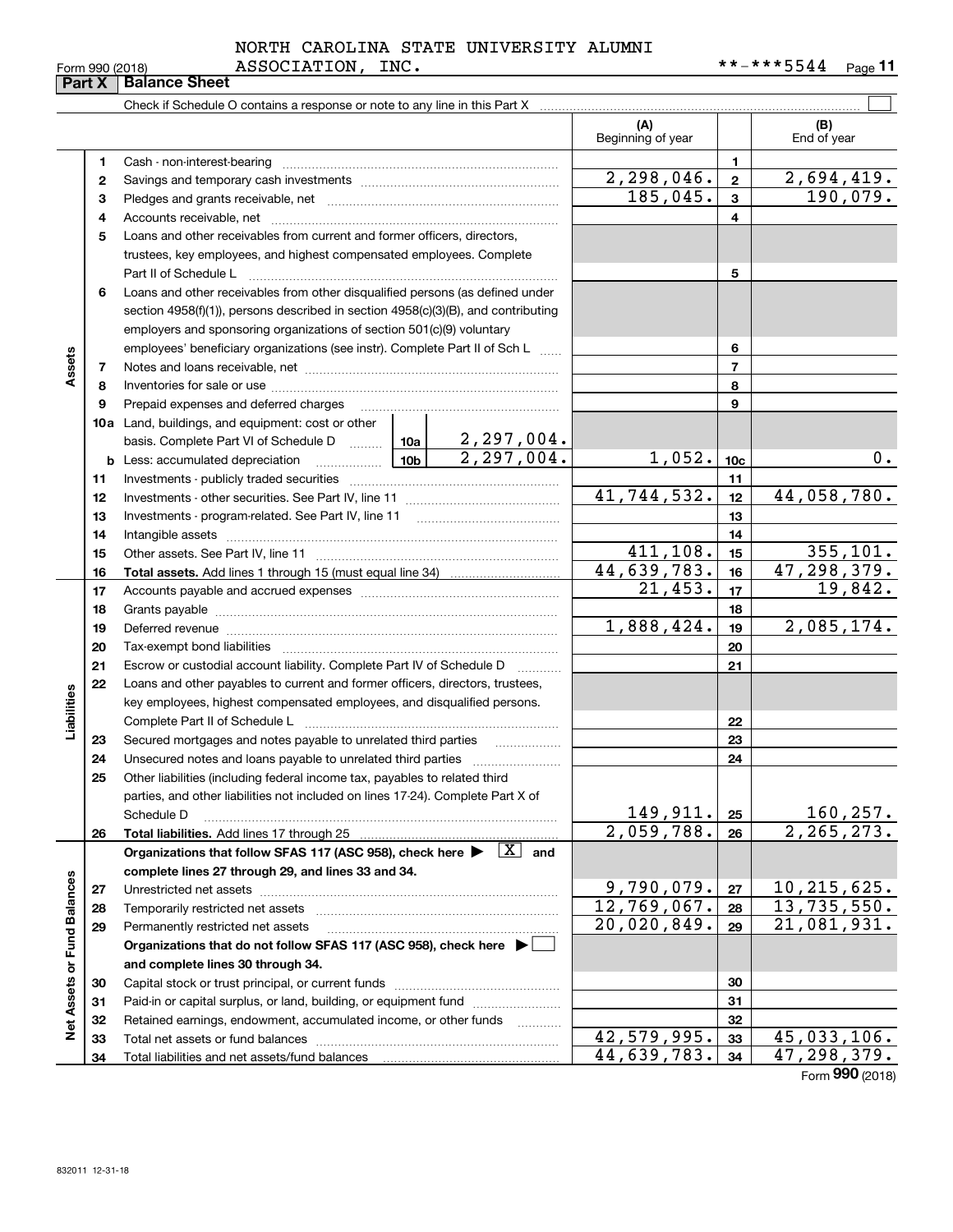|                  | NORTH CAROLINA STATE UNIVERSITY ALUMNI |  |
|------------------|----------------------------------------|--|
| ASSOCIATION INC. |                                        |  |

|    | Form 990 (2018)<br>ASSOCIATION,<br>TMC.                                                                                         |                         | * * - * * * 5544 |            | Page 12                   |
|----|---------------------------------------------------------------------------------------------------------------------------------|-------------------------|------------------|------------|---------------------------|
|    | <b>Part XI   Reconciliation of Net Assets</b>                                                                                   |                         |                  |            |                           |
|    | Check if Schedule O contains a response or note to any line in this Part XI                                                     |                         |                  |            | $\overline{\mathtt{x}}$ ) |
|    |                                                                                                                                 |                         |                  |            |                           |
| 1  | Total revenue (must equal Part VIII, column (A), line 12)                                                                       | 1.                      | 3,756,220.       |            |                           |
| 2  | Total expenses (must equal Part IX, column (A), line 25)                                                                        | $\mathbf{2}$            | 3,696,686.       |            |                           |
| з  | Revenue less expenses. Subtract line 2 from line 1                                                                              | $\overline{3}$          |                  | 59,534.    |                           |
| 4  |                                                                                                                                 | $\overline{\mathbf{4}}$ | 42,579,995.      |            |                           |
| 5  | Net unrealized gains (losses) on investments                                                                                    | 5                       | 2,421,683.       |            |                           |
| 6  | Donated services and use of facilities                                                                                          | 6                       |                  |            |                           |
| 7  | Investment expenses                                                                                                             | $\overline{7}$          |                  |            |                           |
| 8  | Prior period adjustments                                                                                                        | 8                       |                  |            |                           |
| 9  | Other changes in net assets or fund balances (explain in Schedule O)                                                            | 9                       | $-28,106.$       |            |                           |
| 10 | Net assets or fund balances at end of year. Combine lines 3 through 9 (must equal Part X, line 33,                              |                         |                  |            |                           |
|    | column (B))                                                                                                                     | 10                      | 45,033,106.      |            |                           |
|    | Part XII Financial Statements and Reporting                                                                                     |                         |                  |            |                           |
|    |                                                                                                                                 |                         |                  |            |                           |
|    |                                                                                                                                 |                         |                  | <b>Yes</b> | No                        |
| 1  | $\boxed{\mathbf{X}}$ Accrual<br>Accounting method used to prepare the Form 990: <u>June</u> Cash<br>Other                       |                         |                  |            |                           |
|    | If the organization changed its method of accounting from a prior year or checked "Other," explain in Schedule O.               |                         |                  |            |                           |
|    | 2a Were the organization's financial statements compiled or reviewed by an independent accountant?                              |                         | 2a               |            | х                         |
|    | If "Yes," check a box below to indicate whether the financial statements for the year were compiled or reviewed on a            |                         |                  |            |                           |
|    | separate basis, consolidated basis, or both:                                                                                    |                         |                  |            |                           |
|    | Separate basis<br>Consolidated basis<br>Both consolidated and separate basis                                                    |                         |                  |            |                           |
|    | <b>b</b> Were the organization's financial statements audited by an independent accountant?                                     |                         | 2 <sub>b</sub>   | х          |                           |
|    | If "Yes," check a box below to indicate whether the financial statements for the year were audited on a separate basis,         |                         |                  |            |                           |
|    | consolidated basis, or both:                                                                                                    |                         |                  |            |                           |
|    | $\boxed{\textbf{X}}$ Separate basis<br><b>Consolidated basis</b><br>Both consolidated and separate basis                        |                         |                  |            |                           |
|    | c If "Yes" to line 2a or 2b, does the organization have a committee that assumes responsibility for oversight of the audit,     |                         |                  |            |                           |
|    | review, or compilation of its financial statements and selection of an independent accountant?                                  |                         | 2c               | х          |                           |
|    | If the organization changed either its oversight process or selection process during the tax year, explain in Schedule O.       |                         |                  |            |                           |
|    | 3a As a result of a federal award, was the organization required to undergo an audit or audits as set forth in the Single Audit |                         |                  |            |                           |
|    |                                                                                                                                 |                         | За               |            | x                         |
|    | b If "Yes," did the organization undergo the required audit or audits? If the organization did not undergo the required audit   |                         |                  |            |                           |
|    | or audits, explain why in Schedule O and describe any steps taken to undergo such audits                                        |                         | 3b               |            |                           |

Form (2018) **990**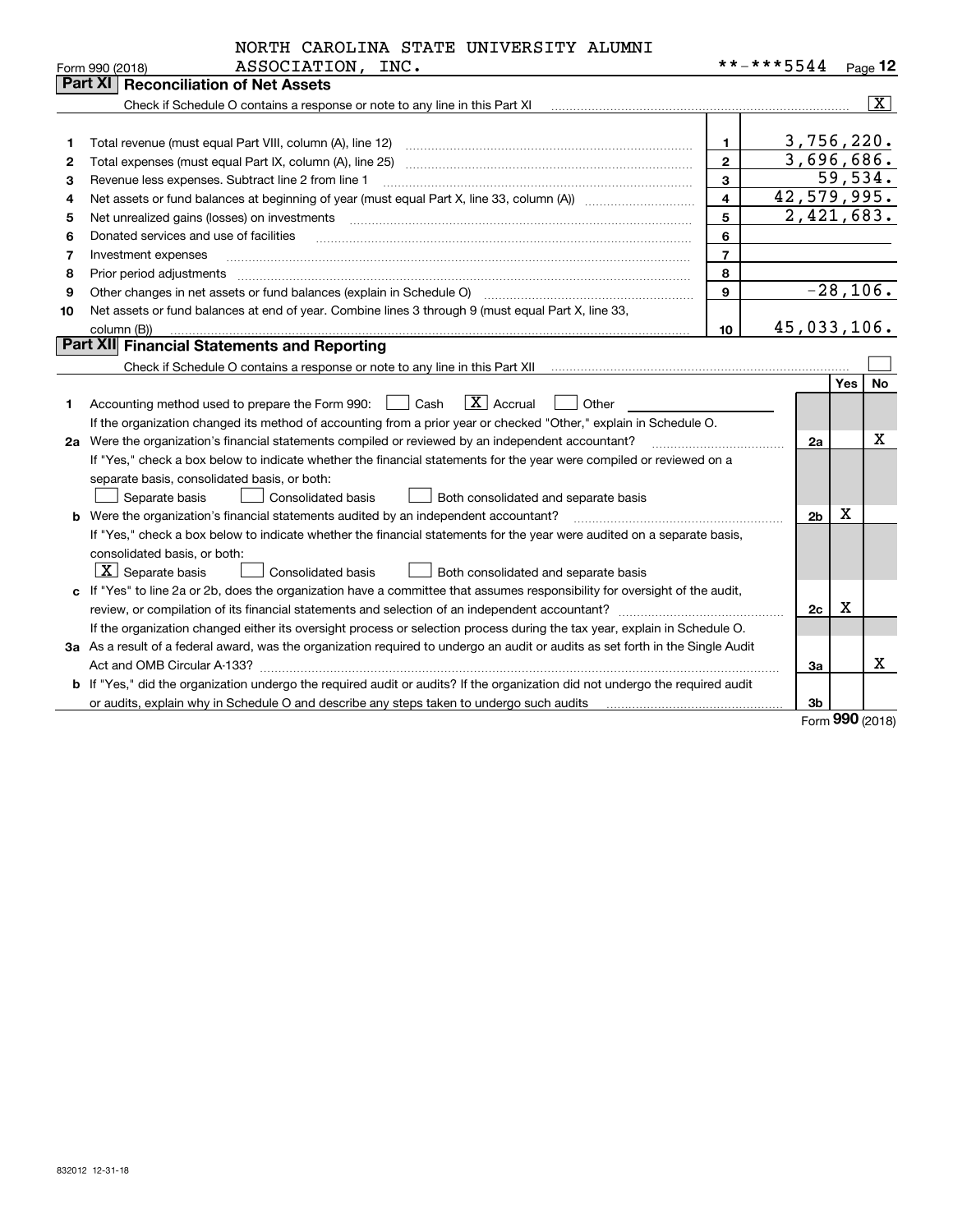| <b>SCHEDULE A</b>                                      |                                             |  |                                                                                    | <b>Public Charity Status and Public Support</b>                                                                                                                                                                                                                                        |                                                                |    |                            | OMB No. 1545-0047                     |
|--------------------------------------------------------|---------------------------------------------|--|------------------------------------------------------------------------------------|----------------------------------------------------------------------------------------------------------------------------------------------------------------------------------------------------------------------------------------------------------------------------------------|----------------------------------------------------------------|----|----------------------------|---------------------------------------|
|                                                        | (Form 990 or 990-EZ)                        |  |                                                                                    |                                                                                                                                                                                                                                                                                        |                                                                |    |                            |                                       |
|                                                        |                                             |  |                                                                                    | Complete if the organization is a section 501(c)(3) organization or a section<br>4947(a)(1) nonexempt charitable trust.                                                                                                                                                                |                                                                |    |                            |                                       |
| Department of the Treasury<br>Internal Revenue Service |                                             |  |                                                                                    | Attach to Form 990 or Form 990-EZ.                                                                                                                                                                                                                                                     |                                                                |    |                            | <b>Open to Public</b><br>Inspection   |
|                                                        | Name of the organization                    |  |                                                                                    | Go to www.irs.gov/Form990 for instructions and the latest information.<br>NORTH CAROLINA STATE UNIVERSITY ALUMNI                                                                                                                                                                       |                                                                |    |                            | <b>Employer identification number</b> |
|                                                        |                                             |  | ASSOCIATION, INC.                                                                  |                                                                                                                                                                                                                                                                                        |                                                                |    |                            | **-***5544                            |
| Part I                                                 |                                             |  |                                                                                    | Reason for Public Charity Status (All organizations must complete this part.) See instructions.                                                                                                                                                                                        |                                                                |    |                            |                                       |
|                                                        |                                             |  |                                                                                    | The organization is not a private foundation because it is: (For lines 1 through 12, check only one box.)                                                                                                                                                                              |                                                                |    |                            |                                       |
| 1                                                      |                                             |  |                                                                                    | A church, convention of churches, or association of churches described in section 170(b)(1)(A)(i).                                                                                                                                                                                     |                                                                |    |                            |                                       |
| 2                                                      |                                             |  |                                                                                    | A school described in section 170(b)(1)(A)(ii). (Attach Schedule E (Form 990 or 990-EZ).)                                                                                                                                                                                              |                                                                |    |                            |                                       |
| З                                                      |                                             |  |                                                                                    | A hospital or a cooperative hospital service organization described in section 170(b)(1)(A)(iii).                                                                                                                                                                                      |                                                                |    |                            |                                       |
| 4                                                      |                                             |  |                                                                                    | A medical research organization operated in conjunction with a hospital described in section 170(b)(1)(A)(iii). Enter the hospital's name,                                                                                                                                             |                                                                |    |                            |                                       |
|                                                        | city, and state:                            |  |                                                                                    |                                                                                                                                                                                                                                                                                        |                                                                |    |                            |                                       |
| X<br>5                                                 |                                             |  |                                                                                    | An organization operated for the benefit of a college or university owned or operated by a governmental unit described in                                                                                                                                                              |                                                                |    |                            |                                       |
| 6                                                      |                                             |  | section 170(b)(1)(A)(iv). (Complete Part II.)                                      | A federal, state, or local government or governmental unit described in section 170(b)(1)(A)(v).                                                                                                                                                                                       |                                                                |    |                            |                                       |
| 7                                                      |                                             |  |                                                                                    | An organization that normally receives a substantial part of its support from a governmental unit or from the general public described in                                                                                                                                              |                                                                |    |                            |                                       |
|                                                        |                                             |  | section 170(b)(1)(A)(vi). (Complete Part II.)                                      |                                                                                                                                                                                                                                                                                        |                                                                |    |                            |                                       |
| 8                                                      |                                             |  |                                                                                    | A community trust described in section 170(b)(1)(A)(vi). (Complete Part II.)                                                                                                                                                                                                           |                                                                |    |                            |                                       |
| 9                                                      |                                             |  |                                                                                    | An agricultural research organization described in section 170(b)(1)(A)(ix) operated in conjunction with a land-grant college                                                                                                                                                          |                                                                |    |                            |                                       |
|                                                        |                                             |  |                                                                                    | or university or a non-land-grant college of agriculture (see instructions). Enter the name, city, and state of the college or                                                                                                                                                         |                                                                |    |                            |                                       |
|                                                        | university:                                 |  |                                                                                    |                                                                                                                                                                                                                                                                                        |                                                                |    |                            |                                       |
| 10                                                     |                                             |  |                                                                                    | An organization that normally receives: (1) more than 33 1/3% of its support from contributions, membership fees, and gross receipts from                                                                                                                                              |                                                                |    |                            |                                       |
|                                                        |                                             |  |                                                                                    | activities related to its exempt functions - subject to certain exceptions, and (2) no more than 33 1/3% of its support from gross investment<br>income and unrelated business taxable income (less section 511 tax) from businesses acquired by the organization after June 30, 1975. |                                                                |    |                            |                                       |
|                                                        |                                             |  | See section 509(a)(2). (Complete Part III.)                                        |                                                                                                                                                                                                                                                                                        |                                                                |    |                            |                                       |
| 11                                                     |                                             |  |                                                                                    | An organization organized and operated exclusively to test for public safety. See section 509(a)(4).                                                                                                                                                                                   |                                                                |    |                            |                                       |
| 12                                                     |                                             |  |                                                                                    | An organization organized and operated exclusively for the benefit of, to perform the functions of, or to carry out the purposes of one or                                                                                                                                             |                                                                |    |                            |                                       |
|                                                        |                                             |  |                                                                                    | more publicly supported organizations described in section 509(a)(1) or section 509(a)(2). See section 509(a)(3). Check the box in                                                                                                                                                     |                                                                |    |                            |                                       |
|                                                        |                                             |  |                                                                                    | lines 12a through 12d that describes the type of supporting organization and complete lines 12e, 12f, and 12g.                                                                                                                                                                         |                                                                |    |                            |                                       |
| а                                                      |                                             |  |                                                                                    | Type I. A supporting organization operated, supervised, or controlled by its supported organization(s), typically by giving                                                                                                                                                            |                                                                |    |                            |                                       |
|                                                        |                                             |  |                                                                                    | the supported organization(s) the power to regularly appoint or elect a majority of the directors or trustees of the supporting                                                                                                                                                        |                                                                |    |                            |                                       |
|                                                        |                                             |  | organization. You must complete Part IV, Sections A and B.                         |                                                                                                                                                                                                                                                                                        |                                                                |    |                            |                                       |
| b                                                      |                                             |  |                                                                                    | Type II. A supporting organization supervised or controlled in connection with its supported organization(s), by having                                                                                                                                                                |                                                                |    |                            |                                       |
|                                                        |                                             |  | organization(s). You must complete Part IV, Sections A and C.                      | control or management of the supporting organization vested in the same persons that control or manage the supported                                                                                                                                                                   |                                                                |    |                            |                                       |
| с                                                      |                                             |  |                                                                                    | Type III functionally integrated. A supporting organization operated in connection with, and functionally integrated with,                                                                                                                                                             |                                                                |    |                            |                                       |
|                                                        |                                             |  |                                                                                    | its supported organization(s) (see instructions). You must complete Part IV, Sections A, D, and E.                                                                                                                                                                                     |                                                                |    |                            |                                       |
| d                                                      |                                             |  |                                                                                    | Type III non-functionally integrated. A supporting organization operated in connection with its supported organization(s)                                                                                                                                                              |                                                                |    |                            |                                       |
|                                                        |                                             |  |                                                                                    | that is not functionally integrated. The organization generally must satisfy a distribution requirement and an attentiveness                                                                                                                                                           |                                                                |    |                            |                                       |
|                                                        |                                             |  |                                                                                    | requirement (see instructions). You must complete Part IV, Sections A and D, and Part V.                                                                                                                                                                                               |                                                                |    |                            |                                       |
| е                                                      |                                             |  |                                                                                    | Check this box if the organization received a written determination from the IRS that it is a Type I, Type II, Type III                                                                                                                                                                |                                                                |    |                            |                                       |
|                                                        |                                             |  |                                                                                    | functionally integrated, or Type III non-functionally integrated supporting organization.                                                                                                                                                                                              |                                                                |    |                            |                                       |
|                                                        | Enter the number of supported organizations |  |                                                                                    |                                                                                                                                                                                                                                                                                        |                                                                |    |                            |                                       |
|                                                        | (i) Name of supported                       |  | Provide the following information about the supported organization(s).<br>(ii) EIN | (iii) Type of organization                                                                                                                                                                                                                                                             | (iv) Is the organization listed<br>in your governing document? |    | (v) Amount of monetary     | (vi) Amount of other                  |
|                                                        | organization                                |  |                                                                                    | (described on lines 1-10<br>above (see instructions))                                                                                                                                                                                                                                  | Yes                                                            | No | support (see instructions) | support (see instructions)            |
|                                                        |                                             |  |                                                                                    |                                                                                                                                                                                                                                                                                        |                                                                |    |                            |                                       |
|                                                        |                                             |  |                                                                                    |                                                                                                                                                                                                                                                                                        |                                                                |    |                            |                                       |
|                                                        |                                             |  |                                                                                    |                                                                                                                                                                                                                                                                                        |                                                                |    |                            |                                       |
|                                                        |                                             |  |                                                                                    |                                                                                                                                                                                                                                                                                        |                                                                |    |                            |                                       |
|                                                        |                                             |  |                                                                                    |                                                                                                                                                                                                                                                                                        |                                                                |    |                            |                                       |
|                                                        |                                             |  |                                                                                    |                                                                                                                                                                                                                                                                                        |                                                                |    |                            |                                       |
|                                                        |                                             |  |                                                                                    |                                                                                                                                                                                                                                                                                        |                                                                |    |                            |                                       |
|                                                        |                                             |  |                                                                                    |                                                                                                                                                                                                                                                                                        |                                                                |    |                            |                                       |
|                                                        |                                             |  |                                                                                    |                                                                                                                                                                                                                                                                                        |                                                                |    |                            |                                       |
| Total                                                  |                                             |  |                                                                                    |                                                                                                                                                                                                                                                                                        |                                                                |    |                            |                                       |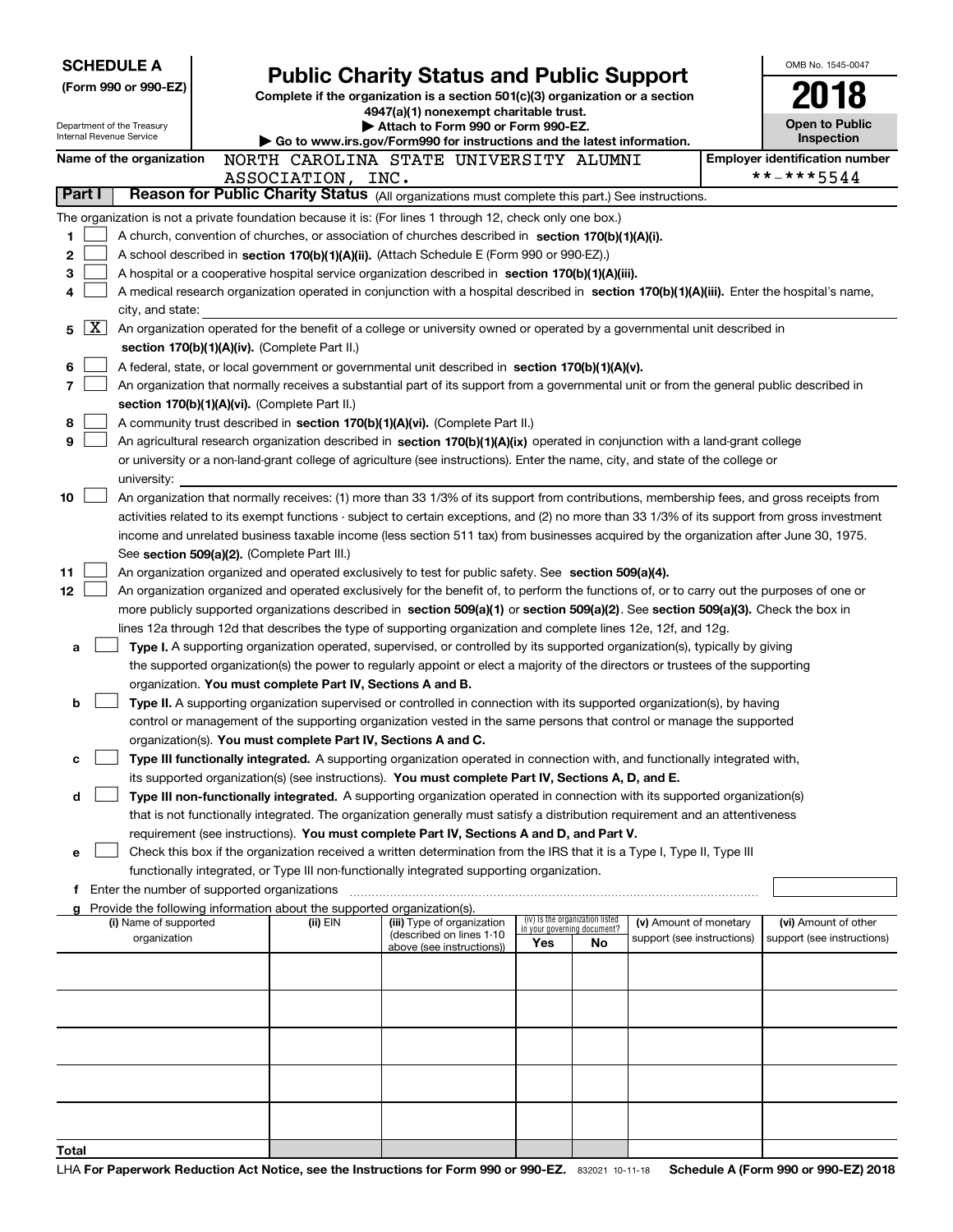### Schedule A (Form 990 or 990-EZ) 2018 Page ASSOCIATION, INC. \*\*-\*\*\*5544

**2**

(Complete only if you checked the box on line 5, 7, or 8 of Part I or if the organization failed to qualify under Part III. If the organization fails to qualify under the tests listed below, please complete Part III.) **Part II Support Schedule for Organizations Described in Sections 170(b)(1)(A)(iv) and 170(b)(1)(A)(vi)**

| <b>Section A. Public Support</b>                                                                                                                                                                                       |           |                                           |            |            |                 |                                          |  |
|------------------------------------------------------------------------------------------------------------------------------------------------------------------------------------------------------------------------|-----------|-------------------------------------------|------------|------------|-----------------|------------------------------------------|--|
| Calendar year (or fiscal year beginning in) $\blacktriangleright$                                                                                                                                                      | (a) 2014  | $(b)$ 2015                                | $(c)$ 2016 | $(d)$ 2017 | (e) 2018        | (f) Total                                |  |
| 1 Gifts, grants, contributions, and                                                                                                                                                                                    |           |                                           |            |            |                 |                                          |  |
| membership fees received. (Do not                                                                                                                                                                                      |           |                                           |            |            |                 |                                          |  |
| include any "unusual grants.")                                                                                                                                                                                         | 1644788.  | 1676796.                                  | 1634107.   | 2455586.   | 1923551.        | 9334828.                                 |  |
| 2 Tax revenues levied for the organ-                                                                                                                                                                                   |           |                                           |            |            |                 |                                          |  |
| ization's benefit and either paid to                                                                                                                                                                                   |           |                                           |            |            |                 |                                          |  |
| or expended on its behalf                                                                                                                                                                                              |           |                                           |            |            |                 |                                          |  |
| 3 The value of services or facilities                                                                                                                                                                                  |           |                                           |            |            |                 |                                          |  |
| furnished by a governmental unit to                                                                                                                                                                                    |           |                                           |            |            |                 |                                          |  |
| the organization without charge                                                                                                                                                                                        | 1609000.  | 1638000.                                  | 1743000.   | 1829000.   | 1924000.        | 8743000.                                 |  |
| 4 Total. Add lines 1 through 3                                                                                                                                                                                         | 3253788.  | 3314796.                                  | 3377107.   | 4284586.   |                 | 3847551.18077828.                        |  |
| 5 The portion of total contributions                                                                                                                                                                                   |           |                                           |            |            |                 |                                          |  |
| by each person (other than a                                                                                                                                                                                           |           |                                           |            |            |                 |                                          |  |
| governmental unit or publicly                                                                                                                                                                                          |           |                                           |            |            |                 |                                          |  |
| supported organization) included                                                                                                                                                                                       |           |                                           |            |            |                 |                                          |  |
| on line 1 that exceeds 2% of the                                                                                                                                                                                       |           |                                           |            |            |                 |                                          |  |
| amount shown on line 11,                                                                                                                                                                                               |           |                                           |            |            |                 |                                          |  |
| column (f)                                                                                                                                                                                                             |           |                                           |            |            |                 | 760, 420.                                |  |
| 6 Public support. Subtract line 5 from line 4.                                                                                                                                                                         |           |                                           |            |            |                 | 17317408.                                |  |
| <b>Section B. Total Support</b>                                                                                                                                                                                        |           |                                           |            |            |                 |                                          |  |
| Calendar year (or fiscal year beginning in)                                                                                                                                                                            | (a) 2014  | $(b)$ 2015                                | $(c)$ 2016 | $(d)$ 2017 | (e) 2018        | (f) Total                                |  |
| <b>7</b> Amounts from line 4                                                                                                                                                                                           | 3253788.  | 3314796.                                  | 3377107.   | 4284586.   |                 | 3847551.18077828.                        |  |
| 8 Gross income from interest,                                                                                                                                                                                          |           |                                           |            |            |                 |                                          |  |
| dividends, payments received on                                                                                                                                                                                        |           |                                           |            |            |                 |                                          |  |
| securities loans, rents, royalties,                                                                                                                                                                                    |           |                                           |            |            |                 |                                          |  |
| and income from similar sources                                                                                                                                                                                        | 900, 230. | 1933789.                                  | 430,820.   | 374,870.   | 388,316.        | 4028025.                                 |  |
| 9 Net income from unrelated business                                                                                                                                                                                   |           |                                           |            |            |                 |                                          |  |
| activities, whether or not the                                                                                                                                                                                         |           |                                           |            |            |                 |                                          |  |
| business is regularly carried on                                                                                                                                                                                       |           |                                           |            |            |                 |                                          |  |
| 10 Other income. Do not include gain                                                                                                                                                                                   |           |                                           |            |            |                 |                                          |  |
| or loss from the sale of capital                                                                                                                                                                                       |           |                                           |            |            |                 |                                          |  |
|                                                                                                                                                                                                                        |           | $106, 734.$ 106, 734. 106, 734. 106, 734. |            |            |                 | $106, 734.$ 533,670.                     |  |
| assets (Explain in Part VI.)<br>11 Total support. Add lines 7 through 10                                                                                                                                               |           |                                           |            |            |                 | 22639523.                                |  |
|                                                                                                                                                                                                                        |           |                                           |            |            | 12 <sup>2</sup> | $\overline{2,602}$ ,000.                 |  |
| 12 Gross receipts from related activities, etc. (see instructions)                                                                                                                                                     |           |                                           |            |            |                 |                                          |  |
| 13 First five years. If the Form 990 is for the organization's first, second, third, fourth, or fifth tax year as a section 501(c)(3)                                                                                  |           |                                           |            |            |                 |                                          |  |
| organization, check this box and stop here<br>Section C. Computation of Public Support Percentage                                                                                                                      |           |                                           |            |            |                 |                                          |  |
| 14 Public support percentage for 2018 (line 6, column (f) divided by line 11, column (f) <i>manumumumum</i>                                                                                                            |           |                                           |            |            | 14              | 76.49<br>$\%$                            |  |
|                                                                                                                                                                                                                        |           |                                           |            |            | 15              | 74.42<br>%                               |  |
| 16a 33 1/3% support test - 2018. If the organization did not check the box on line 13, and line 14 is 33 1/3% or more, check this box and                                                                              |           |                                           |            |            |                 |                                          |  |
|                                                                                                                                                                                                                        |           |                                           |            |            |                 | $\blacktriangleright$ $\boxed{\text{X}}$ |  |
| stop here. The organization qualifies as a publicly supported organization<br>b 33 1/3% support test - 2017. If the organization did not check a box on line 13 or 16a, and line 15 is 33 1/3% or more, check this box |           |                                           |            |            |                 |                                          |  |
|                                                                                                                                                                                                                        |           |                                           |            |            |                 |                                          |  |
| and stop here. The organization qualifies as a publicly supported organization                                                                                                                                         |           |                                           |            |            |                 |                                          |  |
| 17a 10% -facts-and-circumstances test - 2018. If the organization did not check a box on line 13, 16a, or 16b, and line 14 is 10% or more,                                                                             |           |                                           |            |            |                 |                                          |  |
| and if the organization meets the "facts-and-circumstances" test, check this box and stop here. Explain in Part VI how the organization                                                                                |           |                                           |            |            |                 |                                          |  |
| meets the "facts-and-circumstances" test. The organization qualifies as a publicly supported organization                                                                                                              |           |                                           |            |            |                 |                                          |  |
| <b>b 10% -facts-and-circumstances test - 2017.</b> If the organization did not check a box on line 13, 16a, 16b, or 17a, and line 15 is 10% or                                                                         |           |                                           |            |            |                 |                                          |  |
| more, and if the organization meets the "facts-and-circumstances" test, check this box and stop here. Explain in Part VI how the                                                                                       |           |                                           |            |            |                 |                                          |  |
| organization meets the "facts-and-circumstances" test. The organization qualifies as a publicly supported organization                                                                                                 |           |                                           |            |            |                 |                                          |  |
| 18 Private foundation. If the organization did not check a box on line 13, 16a, 16b, 17a, or 17b, check this box and see instructions                                                                                  |           |                                           |            |            |                 |                                          |  |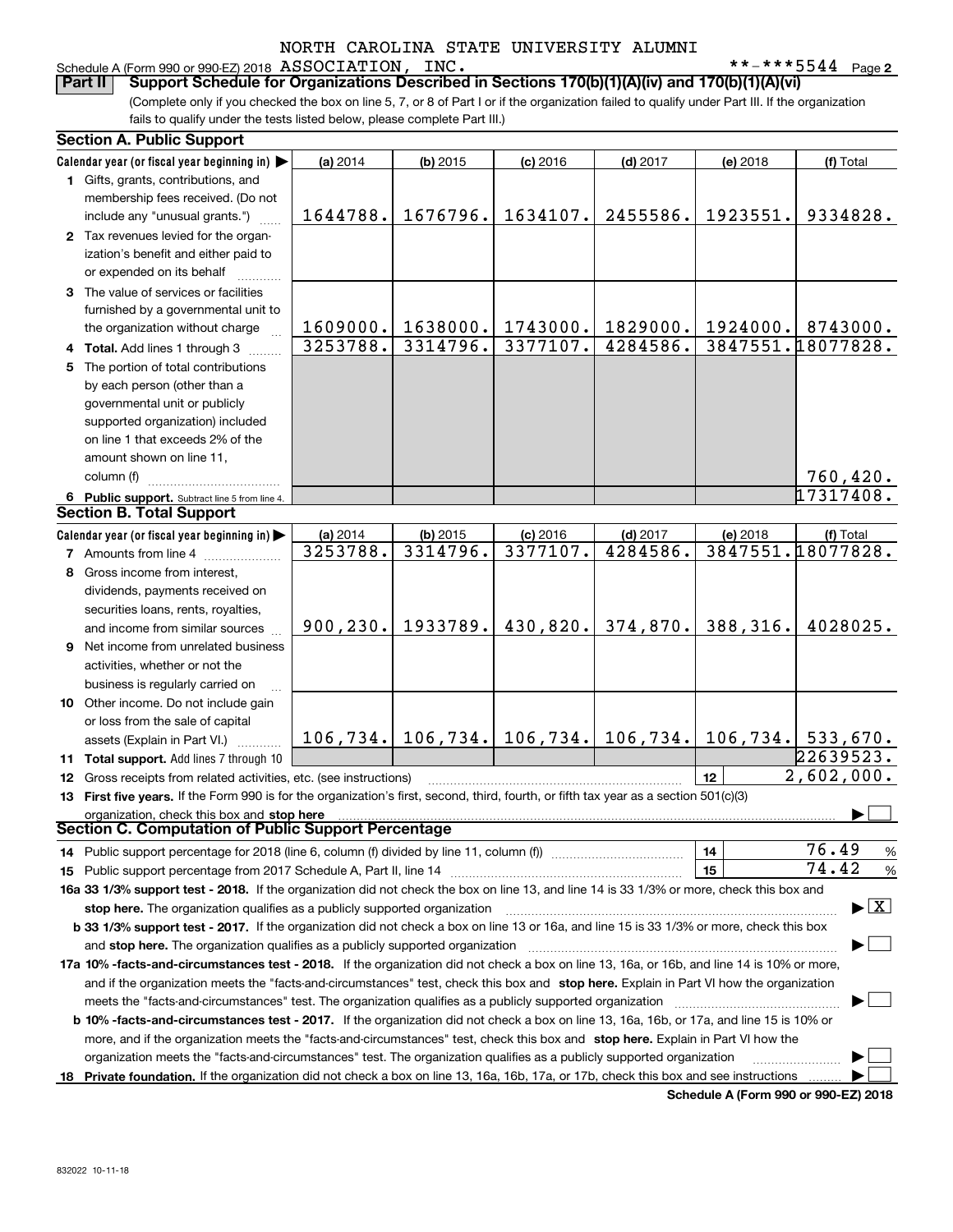Schedule A (Form 990 or 990-EZ) 2018 Page ASSOCIATION, INC. \*\*-\*\*\*5544

**Part III Support Schedule for Organizations Described in Section 509(a)(2)** 

(Complete only if you checked the box on line 10 of Part I or if the organization failed to qualify under Part II. If the organization fails to qualify under the tests listed below, please complete Part II.)

|    | <b>Section A. Public Support</b>                                                                                                                                                                                                                                                             |          |          |            |            |          |                          |
|----|----------------------------------------------------------------------------------------------------------------------------------------------------------------------------------------------------------------------------------------------------------------------------------------------|----------|----------|------------|------------|----------|--------------------------|
|    | Calendar year (or fiscal year beginning in) $\blacktriangleright$                                                                                                                                                                                                                            | (a) 2014 | (b) 2015 | $(c)$ 2016 | $(d)$ 2017 | (e) 2018 | (f) Total                |
|    | 1 Gifts, grants, contributions, and                                                                                                                                                                                                                                                          |          |          |            |            |          |                          |
|    | membership fees received. (Do not                                                                                                                                                                                                                                                            |          |          |            |            |          |                          |
|    | include any "unusual grants.")                                                                                                                                                                                                                                                               |          |          |            |            |          |                          |
|    | <b>2</b> Gross receipts from admissions,                                                                                                                                                                                                                                                     |          |          |            |            |          |                          |
|    | merchandise sold or services per-                                                                                                                                                                                                                                                            |          |          |            |            |          |                          |
|    | formed, or facilities furnished in                                                                                                                                                                                                                                                           |          |          |            |            |          |                          |
|    | any activity that is related to the<br>organization's tax-exempt purpose                                                                                                                                                                                                                     |          |          |            |            |          |                          |
|    | 3 Gross receipts from activities that                                                                                                                                                                                                                                                        |          |          |            |            |          |                          |
|    | are not an unrelated trade or bus-                                                                                                                                                                                                                                                           |          |          |            |            |          |                          |
|    | iness under section 513                                                                                                                                                                                                                                                                      |          |          |            |            |          |                          |
|    |                                                                                                                                                                                                                                                                                              |          |          |            |            |          |                          |
|    | 4 Tax revenues levied for the organ-                                                                                                                                                                                                                                                         |          |          |            |            |          |                          |
|    | ization's benefit and either paid to                                                                                                                                                                                                                                                         |          |          |            |            |          |                          |
|    | or expended on its behalf<br>.                                                                                                                                                                                                                                                               |          |          |            |            |          |                          |
|    | 5 The value of services or facilities                                                                                                                                                                                                                                                        |          |          |            |            |          |                          |
|    | furnished by a governmental unit to                                                                                                                                                                                                                                                          |          |          |            |            |          |                          |
|    | the organization without charge                                                                                                                                                                                                                                                              |          |          |            |            |          |                          |
|    | <b>6 Total.</b> Add lines 1 through 5                                                                                                                                                                                                                                                        |          |          |            |            |          |                          |
|    | 7a Amounts included on lines 1, 2, and                                                                                                                                                                                                                                                       |          |          |            |            |          |                          |
|    | 3 received from disqualified persons                                                                                                                                                                                                                                                         |          |          |            |            |          |                          |
|    | <b>b</b> Amounts included on lines 2 and 3 received                                                                                                                                                                                                                                          |          |          |            |            |          |                          |
|    | from other than disqualified persons that<br>exceed the greater of \$5,000 or 1% of the                                                                                                                                                                                                      |          |          |            |            |          |                          |
|    | amount on line 13 for the year                                                                                                                                                                                                                                                               |          |          |            |            |          |                          |
|    | c Add lines 7a and 7b                                                                                                                                                                                                                                                                        |          |          |            |            |          |                          |
|    | 8 Public support. (Subtract line 7c from line 6.)                                                                                                                                                                                                                                            |          |          |            |            |          |                          |
|    | <b>Section B. Total Support</b>                                                                                                                                                                                                                                                              |          |          |            |            |          |                          |
|    | Calendar year (or fiscal year beginning in)                                                                                                                                                                                                                                                  | (a) 2014 | (b) 2015 | $(c)$ 2016 | $(d)$ 2017 | (e) 2018 | (f) Total                |
|    | 9 Amounts from line 6                                                                                                                                                                                                                                                                        |          |          |            |            |          |                          |
|    | 10a Gross income from interest,                                                                                                                                                                                                                                                              |          |          |            |            |          |                          |
|    | dividends, payments received on<br>securities loans, rents, royalties,                                                                                                                                                                                                                       |          |          |            |            |          |                          |
|    | and income from similar sources                                                                                                                                                                                                                                                              |          |          |            |            |          |                          |
|    | <b>b</b> Unrelated business taxable income                                                                                                                                                                                                                                                   |          |          |            |            |          |                          |
|    | (less section 511 taxes) from businesses                                                                                                                                                                                                                                                     |          |          |            |            |          |                          |
|    | acquired after June 30, 1975                                                                                                                                                                                                                                                                 |          |          |            |            |          |                          |
|    | c Add lines 10a and 10b                                                                                                                                                                                                                                                                      |          |          |            |            |          |                          |
|    | 11 Net income from unrelated business                                                                                                                                                                                                                                                        |          |          |            |            |          |                          |
|    | activities not included in line 10b,                                                                                                                                                                                                                                                         |          |          |            |            |          |                          |
|    | whether or not the business is<br>regularly carried on                                                                                                                                                                                                                                       |          |          |            |            |          |                          |
|    | <b>12</b> Other income. Do not include gain                                                                                                                                                                                                                                                  |          |          |            |            |          |                          |
|    | or loss from the sale of capital                                                                                                                                                                                                                                                             |          |          |            |            |          |                          |
|    | assets (Explain in Part VI.)                                                                                                                                                                                                                                                                 |          |          |            |            |          |                          |
|    | 13 Total support. (Add lines 9, 10c, 11, and 12.)                                                                                                                                                                                                                                            |          |          |            |            |          |                          |
|    | 14 First five years. If the Form 990 is for the organization's first, second, third, fourth, or fifth tax year as a section 501(c)(3) organization,                                                                                                                                          |          |          |            |            |          |                          |
|    | check this box and stop here measurements and contain the state of the state of the state of the state of the state of the state of the state of the state of the state of the state of the state of the state of the state of<br><b>Section C. Computation of Public Support Percentage</b> |          |          |            |            |          |                          |
|    |                                                                                                                                                                                                                                                                                              |          |          |            |            |          |                          |
|    | 15 Public support percentage for 2018 (line 8, column (f), divided by line 13, column (f))                                                                                                                                                                                                   |          |          |            |            | 15       | %                        |
|    | 16 Public support percentage from 2017 Schedule A, Part III, line 15<br><b>Section D. Computation of Investment Income Percentage</b>                                                                                                                                                        |          |          |            |            | 16       | %                        |
|    |                                                                                                                                                                                                                                                                                              |          |          |            |            |          |                          |
|    | 17 Investment income percentage for 2018 (line 10c, column (f), divided by line 13, column (f))                                                                                                                                                                                              |          |          |            |            | 17       | %                        |
|    | <b>18</b> Investment income percentage from <b>2017</b> Schedule A, Part III, line 17                                                                                                                                                                                                        |          |          |            |            | 18       | %                        |
|    | 19a 33 1/3% support tests - 2018. If the organization did not check the box on line 14, and line 15 is more than 33 1/3%, and line 17 is not                                                                                                                                                 |          |          |            |            |          |                          |
|    | more than 33 1/3%, check this box and stop here. The organization qualifies as a publicly supported organization                                                                                                                                                                             |          |          |            |            |          | $\overline{\phantom{a}}$ |
|    | b 33 1/3% support tests - 2017. If the organization did not check a box on line 14 or line 19a, and line 16 is more than 33 1/3%, and                                                                                                                                                        |          |          |            |            |          |                          |
|    | line 18 is not more than 33 1/3%, check this box and stop here. The organization qualifies as a publicly supported organization                                                                                                                                                              |          |          |            |            |          |                          |
| 20 |                                                                                                                                                                                                                                                                                              |          |          |            |            |          |                          |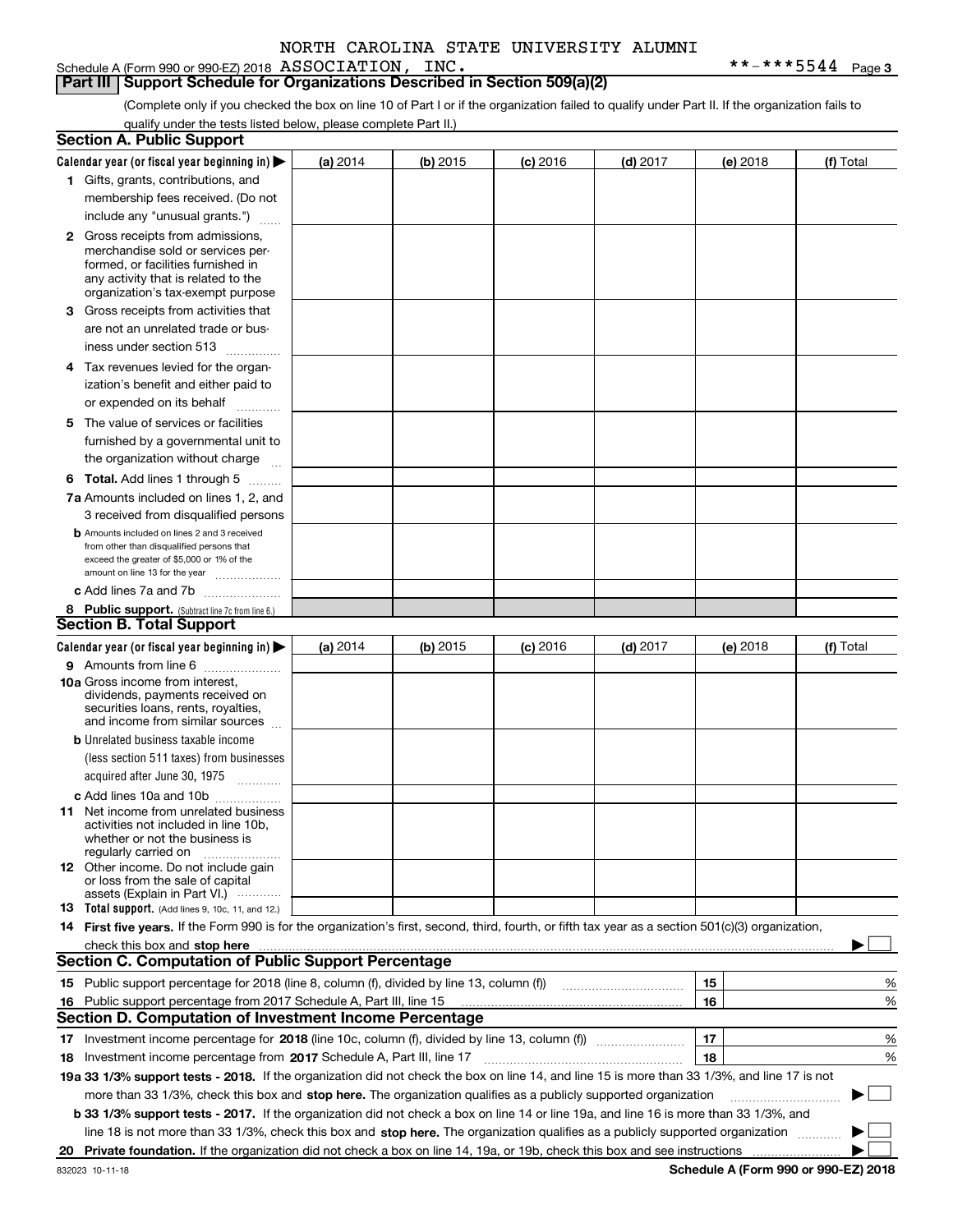# **Part IV Supporting Organizations**

(Complete only if you checked a box in line 12 on Part I. If you checked 12a of Part I, complete Sections A and B. If you checked 12b of Part I, complete Sections A and C. If you checked 12c of Part I, complete Sections A, D, and E. If you checked 12d of Part I, complete Sections A and D, and complete Part V.)

### **Section A. All Supporting Organizations**

- **1** Are all of the organization's supported organizations listed by name in the organization's governing documents? If "No," describe in **Part VI** how the supported organizations are designated. If designated by *class or purpose, describe the designation. If historic and continuing relationship, explain.*
- **2** Did the organization have any supported organization that does not have an IRS determination of status under section 509(a)(1) or (2)? If "Yes," explain in Part VI how the organization determined that the supported *organization was described in section 509(a)(1) or (2).*
- **3a** Did the organization have a supported organization described in section 501(c)(4), (5), or (6)? If "Yes," answer *(b) and (c) below.*
- **b** Did the organization confirm that each supported organization qualified under section 501(c)(4), (5), or (6) and satisfied the public support tests under section 509(a)(2)? If "Yes," describe in **Part VI** when and how the *organization made the determination.*
- **c**Did the organization ensure that all support to such organizations was used exclusively for section 170(c)(2)(B) purposes? If "Yes," explain in **Part VI** what controls the organization put in place to ensure such use.
- **4a***If* Was any supported organization not organized in the United States ("foreign supported organization")? *"Yes," and if you checked 12a or 12b in Part I, answer (b) and (c) below.*
- **b** Did the organization have ultimate control and discretion in deciding whether to make grants to the foreign supported organization? If "Yes," describe in **Part VI** how the organization had such control and discretion *despite being controlled or supervised by or in connection with its supported organizations.*
- **c** Did the organization support any foreign supported organization that does not have an IRS determination under sections 501(c)(3) and 509(a)(1) or (2)? If "Yes," explain in **Part VI** what controls the organization used *to ensure that all support to the foreign supported organization was used exclusively for section 170(c)(2)(B) purposes.*
- **5a***If "Yes,"* Did the organization add, substitute, or remove any supported organizations during the tax year? answer (b) and (c) below (if applicable). Also, provide detail in **Part VI,** including (i) the names and EIN *numbers of the supported organizations added, substituted, or removed; (ii) the reasons for each such action; (iii) the authority under the organization's organizing document authorizing such action; and (iv) how the action was accomplished (such as by amendment to the organizing document).*
- **b** Type I or Type II only. Was any added or substituted supported organization part of a class already designated in the organization's organizing document?
- **cSubstitutions only.**  Was the substitution the result of an event beyond the organization's control?
- **6** Did the organization provide support (whether in the form of grants or the provision of services or facilities) to **Part VI.** *If "Yes," provide detail in* support or benefit one or more of the filing organization's supported organizations? anyone other than (i) its supported organizations, (ii) individuals that are part of the charitable class benefited by one or more of its supported organizations, or (iii) other supporting organizations that also
- **7**Did the organization provide a grant, loan, compensation, or other similar payment to a substantial contributor *If "Yes," complete Part I of Schedule L (Form 990 or 990-EZ).* regard to a substantial contributor? (as defined in section 4958(c)(3)(C)), a family member of a substantial contributor, or a 35% controlled entity with
- **8** Did the organization make a loan to a disqualified person (as defined in section 4958) not described in line 7? *If "Yes," complete Part I of Schedule L (Form 990 or 990-EZ).*
- **9a** Was the organization controlled directly or indirectly at any time during the tax year by one or more in section 509(a)(1) or (2))? If "Yes," *provide detail in* <code>Part VI.</code> disqualified persons as defined in section 4946 (other than foundation managers and organizations described
- **b** Did one or more disqualified persons (as defined in line 9a) hold a controlling interest in any entity in which the supporting organization had an interest? If "Yes," provide detail in P**art VI**.
- **c**Did a disqualified person (as defined in line 9a) have an ownership interest in, or derive any personal benefit from, assets in which the supporting organization also had an interest? If "Yes," provide detail in P**art VI.**
- **10a** Was the organization subject to the excess business holdings rules of section 4943 because of section supporting organizations)? If "Yes," answer 10b below. 4943(f) (regarding certain Type II supporting organizations, and all Type III non-functionally integrated
- **b** Did the organization have any excess business holdings in the tax year? (Use Schedule C, Form 4720, to *determine whether the organization had excess business holdings.)*

832024 10-11-18

**Schedule A (Form 990 or 990-EZ) 2018**

**1**

**2**

**3a**

**3b**

**3c**

**4a**

**4b**

**4c**

**5a**

**5b5c**

**6**

**7**

**8**

**9a**

**9b**

**9c**

**10a**

**10b**

**YesNo**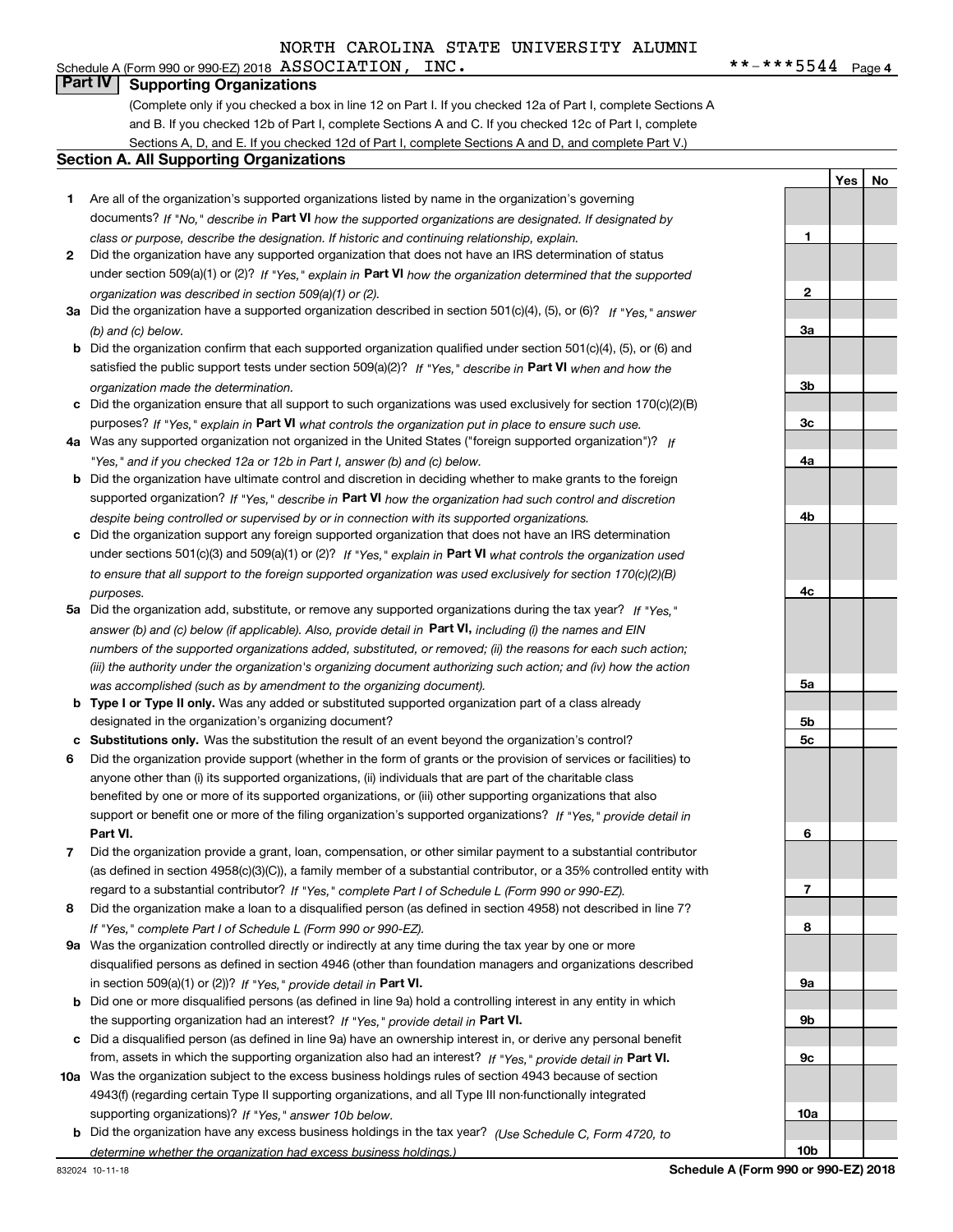**5** Schedule A (Form 990 or 990-EZ) 2018  ${\sf ASSUCLATLON}$  ,  ${\sf\_INC}$  ,  ${\sf\_INC}$  ,  ${\sf ''C}$  ,  ${\sf ''C}$  ,  ${\sf ''C}$  ,  ${\sf ''C}$  ,  ${\sf ''C}$  ,  ${\sf ''C}$  ,  ${\sf ''C}$  ,  ${\sf ''C}$  ,  ${\sf ''C}$  ,  ${\sf ''C}$  ,  ${\sf ''C}$  ,  ${\sf ''C}$  ,  ${\sf ''C}$  ,  ${\sf ''C}$  ,  ${\sf ''C}$  , ASSOCIATION, INC. \*\*-\*\*\*5544

|        | Part IV<br><b>Supporting Organizations (continued)</b>                                                                                                                                                      |              |     |    |
|--------|-------------------------------------------------------------------------------------------------------------------------------------------------------------------------------------------------------------|--------------|-----|----|
|        |                                                                                                                                                                                                             |              | Yes | No |
| 11     | Has the organization accepted a gift or contribution from any of the following persons?                                                                                                                     |              |     |    |
|        | a A person who directly or indirectly controls, either alone or together with persons described in (b) and (c)                                                                                              |              |     |    |
|        | below, the governing body of a supported organization?                                                                                                                                                      | 11a          |     |    |
|        | <b>b</b> A family member of a person described in (a) above?                                                                                                                                                | 11b          |     |    |
|        | c A 35% controlled entity of a person described in (a) or (b) above? If "Yes" to a, b, or c, provide detail in Part VI.                                                                                     | 11c          |     |    |
|        | <b>Section B. Type I Supporting Organizations</b>                                                                                                                                                           |              |     |    |
|        |                                                                                                                                                                                                             |              | Yes | No |
| 1      | Did the directors, trustees, or membership of one or more supported organizations have the power to                                                                                                         |              |     |    |
|        | regularly appoint or elect at least a majority of the organization's directors or trustees at all times during the                                                                                          |              |     |    |
|        | tax year? If "No," describe in Part VI how the supported organization(s) effectively operated, supervised, or                                                                                               |              |     |    |
|        | controlled the organization's activities. If the organization had more than one supported organization,                                                                                                     |              |     |    |
|        | describe how the powers to appoint and/or remove directors or trustees were allocated among the supported                                                                                                   |              |     |    |
|        | organizations and what conditions or restrictions, if any, applied to such powers during the tax year.                                                                                                      | 1            |     |    |
| 2      | Did the organization operate for the benefit of any supported organization other than the supported                                                                                                         |              |     |    |
|        | organization(s) that operated, supervised, or controlled the supporting organization? If "Yes," explain in                                                                                                  |              |     |    |
|        | Part VI how providing such benefit carried out the purposes of the supported organization(s) that operated,                                                                                                 |              |     |    |
|        | supervised, or controlled the supporting organization.                                                                                                                                                      | 2            |     |    |
|        | <b>Section C. Type II Supporting Organizations</b>                                                                                                                                                          |              |     |    |
|        |                                                                                                                                                                                                             |              | Yes | No |
| 1      | Were a majority of the organization's directors or trustees during the tax year also a majority of the directors                                                                                            |              |     |    |
|        | or trustees of each of the organization's supported organization(s)? If "No," describe in Part VI how control                                                                                               |              |     |    |
|        | or management of the supporting organization was vested in the same persons that controlled or managed                                                                                                      |              |     |    |
|        | the supported organization(s).                                                                                                                                                                              | 1            |     |    |
|        | <b>Section D. All Type III Supporting Organizations</b>                                                                                                                                                     |              |     |    |
|        |                                                                                                                                                                                                             |              | Yes | No |
| 1      | Did the organization provide to each of its supported organizations, by the last day of the fifth month of the                                                                                              |              |     |    |
|        | organization's tax year, (i) a written notice describing the type and amount of support provided during the prior tax                                                                                       |              |     |    |
|        | year, (ii) a copy of the Form 990 that was most recently filed as of the date of notification, and (iii) copies of the                                                                                      |              |     |    |
|        | organization's governing documents in effect on the date of notification, to the extent not previously provided?                                                                                            | 1            |     |    |
| 2      | Were any of the organization's officers, directors, or trustees either (i) appointed or elected by the supported                                                                                            |              |     |    |
|        | organization(s) or (ii) serving on the governing body of a supported organization? If "No," explain in Part VI how                                                                                          |              |     |    |
|        | the organization maintained a close and continuous working relationship with the supported organization(s).                                                                                                 | $\mathbf{2}$ |     |    |
| 3      | By reason of the relationship described in (2), did the organization's supported organizations have a                                                                                                       |              |     |    |
|        | significant voice in the organization's investment policies and in directing the use of the organization's                                                                                                  |              |     |    |
|        | income or assets at all times during the tax year? If "Yes," describe in Part VI the role the organization's                                                                                                |              |     |    |
|        | supported organizations played in this regard.<br>Section E. Type III Functionally Integrated Supporting Organizations                                                                                      | 3            |     |    |
|        |                                                                                                                                                                                                             |              |     |    |
| 1<br>a | Check the box next to the method that the organization used to satisfy the Integral Part Test during the year (see instructions).<br>The organization satisfied the Activities Test. Complete line 2 below. |              |     |    |
| b      | The organization is the parent of each of its supported organizations. Complete line 3 below.                                                                                                               |              |     |    |
| c      | The organization supported a governmental entity. Describe in Part VI how you supported a government entity (see instructions),                                                                             |              |     |    |
| 2      | Activities Test. Answer (a) and (b) below.                                                                                                                                                                  |              | Yes | No |
| a      | Did substantially all of the organization's activities during the tax year directly further the exempt purposes of                                                                                          |              |     |    |
|        | the supported organization(s) to which the organization was responsive? If "Yes," then in Part VI identify                                                                                                  |              |     |    |
|        | those supported organizations and explain how these activities directly furthered their exempt purposes,                                                                                                    |              |     |    |
|        | how the organization was responsive to those supported organizations, and how the organization determined                                                                                                   |              |     |    |
|        | that these activities constituted substantially all of its activities.                                                                                                                                      | 2a           |     |    |
|        | <b>b</b> Did the activities described in (a) constitute activities that, but for the organization's involvement, one or more                                                                                |              |     |    |
|        | of the organization's supported organization(s) would have been engaged in? If "Yes," explain in Part VI the                                                                                                |              |     |    |
|        | reasons for the organization's position that its supported organization(s) would have engaged in these                                                                                                      |              |     |    |
|        | activities but for the organization's involvement.                                                                                                                                                          | 2b           |     |    |
| з      | Parent of Supported Organizations. Answer (a) and (b) below.                                                                                                                                                |              |     |    |
| a      | Did the organization have the power to regularly appoint or elect a majority of the officers, directors, or                                                                                                 |              |     |    |
|        | trustees of each of the supported organizations? Provide details in Part VI.                                                                                                                                | За           |     |    |
|        | <b>b</b> Did the organization exercise a substantial degree of direction over the policies, programs, and activities of each                                                                                |              |     |    |
|        | of its supported organizations? If "Yes," describe in Part VI the role played by the organization in this regard.                                                                                           | Зb           |     |    |
|        |                                                                                                                                                                                                             |              |     |    |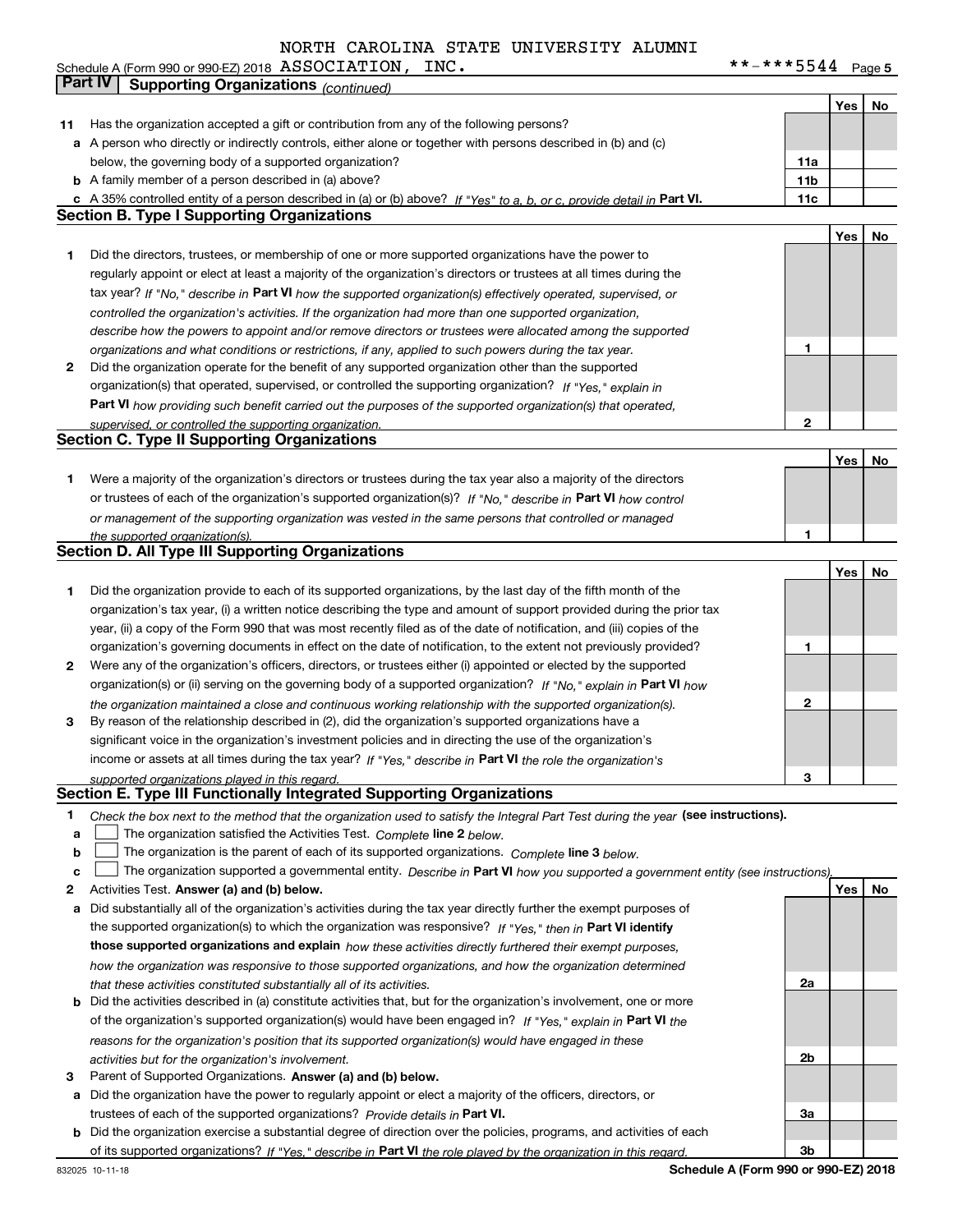|              | <b>Part V</b><br>Type III Non-Functionally Integrated 509(a)(3) Supporting Organizations                                                          |                |                |                                |
|--------------|---------------------------------------------------------------------------------------------------------------------------------------------------|----------------|----------------|--------------------------------|
| 1.           | Check here if the organization satisfied the Integral Part Test as a qualifying trust on Nov. 20, 1970 (explain in Part VI.) See instructions. Al |                |                |                                |
|              | other Type III non-functionally integrated supporting organizations must complete Sections A through E.                                           |                |                |                                |
|              | Section A - Adjusted Net Income                                                                                                                   |                | (A) Prior Year | (B) Current Year<br>(optional) |
| 1            | Net short-term capital gain                                                                                                                       | 1              |                |                                |
| $\mathbf{2}$ | Recoveries of prior-year distributions                                                                                                            | $\mathbf{2}$   |                |                                |
| 3            | Other gross income (see instructions)                                                                                                             | 3              |                |                                |
| 4            | Add lines 1 through 3                                                                                                                             | 4              |                |                                |
| 5            | Depreciation and depletion                                                                                                                        | 5              |                |                                |
| 6            | Portion of operating expenses paid or incurred for production or                                                                                  |                |                |                                |
|              | collection of gross income or for management, conservation, or                                                                                    |                |                |                                |
|              | maintenance of property held for production of income (see instructions)                                                                          | 6              |                |                                |
| 7            | Other expenses (see instructions)                                                                                                                 | $\overline{7}$ |                |                                |
| 8            | Adjusted Net Income (subtract lines 5, 6, and 7 from line 4)                                                                                      | 8              |                |                                |
|              | <b>Section B - Minimum Asset Amount</b>                                                                                                           |                | (A) Prior Year | (B) Current Year<br>(optional) |
| 1            | Aggregate fair market value of all non-exempt-use assets (see                                                                                     |                |                |                                |
|              | instructions for short tax year or assets held for part of year):                                                                                 |                |                |                                |
|              | <b>a</b> Average monthly value of securities                                                                                                      | 1a             |                |                                |
|              | <b>b</b> Average monthly cash balances                                                                                                            | 1b             |                |                                |
|              | c Fair market value of other non-exempt-use assets                                                                                                | 1c             |                |                                |
|              | d Total (add lines 1a, 1b, and 1c)                                                                                                                | 1d             |                |                                |
|              | <b>e</b> Discount claimed for blockage or other                                                                                                   |                |                |                                |
|              | factors (explain in detail in Part VI):                                                                                                           |                |                |                                |
| $\mathbf{2}$ | Acquisition indebtedness applicable to non-exempt-use assets                                                                                      | $\mathbf{2}$   |                |                                |
| 3            | Subtract line 2 from line 1d                                                                                                                      | 3              |                |                                |
| 4            | Cash deemed held for exempt use. Enter 1-1/2% of line 3 (for greater amount,                                                                      |                |                |                                |
|              | see instructions)                                                                                                                                 | 4              |                |                                |
| 5            | Net value of non-exempt-use assets (subtract line 4 from line 3)                                                                                  | 5              |                |                                |
| 6            | Multiply line 5 by .035                                                                                                                           | 6              |                |                                |
| 7            | Recoveries of prior-year distributions                                                                                                            | $\overline{7}$ |                |                                |
| 8            | <b>Minimum Asset Amount</b> (add line 7 to line 6)                                                                                                | 8              |                |                                |
|              | <b>Section C - Distributable Amount</b>                                                                                                           |                |                | <b>Current Year</b>            |
| 1            | Adjusted net income for prior year (from Section A, line 8, Column A)                                                                             | 1              |                |                                |
| $\mathbf{2}$ | Enter 85% of line 1                                                                                                                               | $\overline{2}$ |                |                                |
| 3            | Minimum asset amount for prior year (from Section B, line 8, Column A)                                                                            | 3              |                |                                |
| 4            | Enter greater of line 2 or line 3                                                                                                                 | 4              |                |                                |
| 5            | Income tax imposed in prior year                                                                                                                  | 5              |                |                                |
| 6            | <b>Distributable Amount.</b> Subtract line 5 from line 4, unless subject to                                                                       |                |                |                                |
|              | emergency temporary reduction (see instructions)                                                                                                  | 6              |                |                                |

**7**Check here if the current year is the organization's first as a non-functionally integrated Type III supporting organization (see instructions).  $\mathcal{L}^{\text{max}}$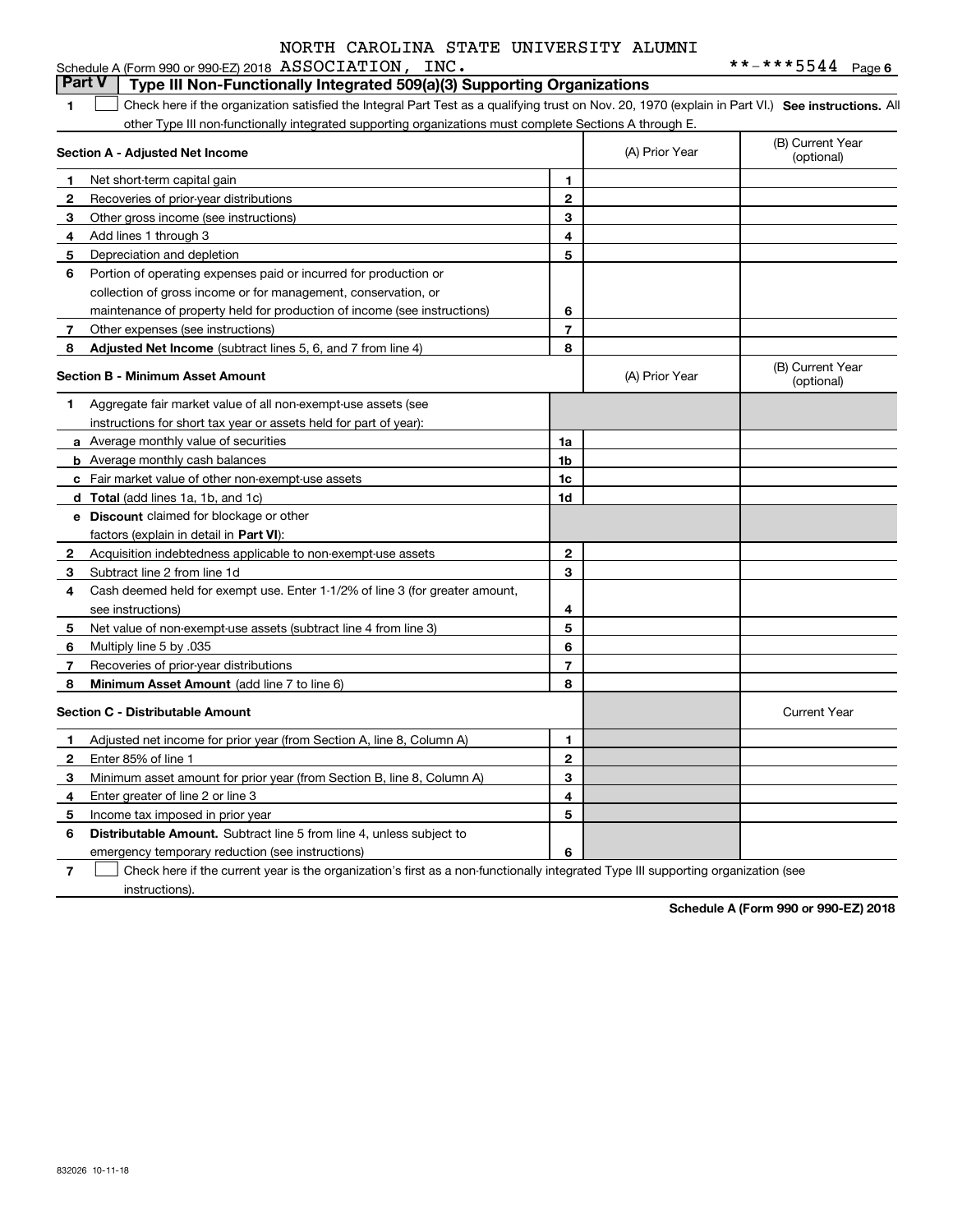|              | Schedule A (Form 990 or 990-EZ) 2018 ASSOCIATION, INC.                                     |                             |                                       |                                         |  |
|--------------|--------------------------------------------------------------------------------------------|-----------------------------|---------------------------------------|-----------------------------------------|--|
|              | <b>Part V</b><br>Type III Non-Functionally Integrated 509(a)(3) Supporting Organizations   |                             | (continued)                           |                                         |  |
|              | <b>Section D - Distributions</b>                                                           |                             |                                       | <b>Current Year</b>                     |  |
| 1.           | Amounts paid to supported organizations to accomplish exempt purposes                      |                             |                                       |                                         |  |
| $\mathbf{2}$ | Amounts paid to perform activity that directly furthers exempt purposes of supported       |                             |                                       |                                         |  |
|              | organizations, in excess of income from activity                                           |                             |                                       |                                         |  |
| 3            | Administrative expenses paid to accomplish exempt purposes of supported organizations      |                             |                                       |                                         |  |
| 4            | Amounts paid to acquire exempt-use assets                                                  |                             |                                       |                                         |  |
| 5            | Qualified set-aside amounts (prior IRS approval required)                                  |                             |                                       |                                         |  |
| 6            | Other distributions (describe in Part VI). See instructions.                               |                             |                                       |                                         |  |
| 7            | Total annual distributions. Add lines 1 through 6.                                         |                             |                                       |                                         |  |
| 8            | Distributions to attentive supported organizations to which the organization is responsive |                             |                                       |                                         |  |
|              | (provide details in Part VI). See instructions.                                            |                             |                                       |                                         |  |
| 9            | Distributable amount for 2018 from Section C, line 6                                       |                             |                                       |                                         |  |
| 10           | Line 8 amount divided by line 9 amount                                                     |                             |                                       |                                         |  |
|              |                                                                                            | (i)                         | (ii)                                  | (iii)                                   |  |
|              | <b>Section E - Distribution Allocations</b> (see instructions)                             | <b>Excess Distributions</b> | <b>Underdistributions</b><br>Pre-2018 | <b>Distributable</b><br>Amount for 2018 |  |
|              |                                                                                            |                             |                                       |                                         |  |
| 1            | Distributable amount for 2018 from Section C, line 6                                       |                             |                                       |                                         |  |
| 2            | Underdistributions, if any, for years prior to 2018 (reason-                               |                             |                                       |                                         |  |
|              | able cause required-explain in Part VI). See instructions.                                 |                             |                                       |                                         |  |
| 3            | Excess distributions carryover, if any, to 2018                                            |                             |                                       |                                         |  |
|              | <b>a</b> From 2013                                                                         |                             |                                       |                                         |  |
|              | <b>b</b> From 2014                                                                         |                             |                                       |                                         |  |
|              | c From 2015                                                                                |                             |                                       |                                         |  |
|              | d From 2016                                                                                |                             |                                       |                                         |  |
|              | e From 2017                                                                                |                             |                                       |                                         |  |
|              | f Total of lines 3a through e                                                              |                             |                                       |                                         |  |
|              | g Applied to underdistributions of prior years                                             |                             |                                       |                                         |  |
|              | <b>h</b> Applied to 2018 distributable amount                                              |                             |                                       |                                         |  |
| Ī.           | Carryover from 2013 not applied (see instructions)                                         |                             |                                       |                                         |  |
|              | Remainder. Subtract lines 3g, 3h, and 3i from 3f.                                          |                             |                                       |                                         |  |
| 4            | Distributions for 2018 from Section D.                                                     |                             |                                       |                                         |  |
|              | \$<br>line $7:$                                                                            |                             |                                       |                                         |  |
|              | a Applied to underdistributions of prior years                                             |                             |                                       |                                         |  |
|              | <b>b</b> Applied to 2018 distributable amount                                              |                             |                                       |                                         |  |
|              | <b>c</b> Remainder. Subtract lines 4a and 4b from 4.                                       |                             |                                       |                                         |  |
|              | Remaining underdistributions for years prior to 2018, if                                   |                             |                                       |                                         |  |
|              | any. Subtract lines 3q and 4a from line 2. For result greater                              |                             |                                       |                                         |  |
|              | than zero, explain in Part VI. See instructions.                                           |                             |                                       |                                         |  |
| 6            | Remaining underdistributions for 2018. Subtract lines 3h                                   |                             |                                       |                                         |  |
|              | and 4b from line 1. For result greater than zero, explain in                               |                             |                                       |                                         |  |
|              | <b>Part VI.</b> See instructions.                                                          |                             |                                       |                                         |  |
| 7            | Excess distributions carryover to 2019. Add lines 3j                                       |                             |                                       |                                         |  |
|              | and 4c.                                                                                    |                             |                                       |                                         |  |
| 8            | Breakdown of line 7:                                                                       |                             |                                       |                                         |  |
|              | a Excess from 2014                                                                         |                             |                                       |                                         |  |
|              | <b>b</b> Excess from 2015                                                                  |                             |                                       |                                         |  |
|              | c Excess from 2016                                                                         |                             |                                       |                                         |  |
|              | d Excess from 2017                                                                         |                             |                                       |                                         |  |
|              | e Excess from 2018                                                                         |                             |                                       |                                         |  |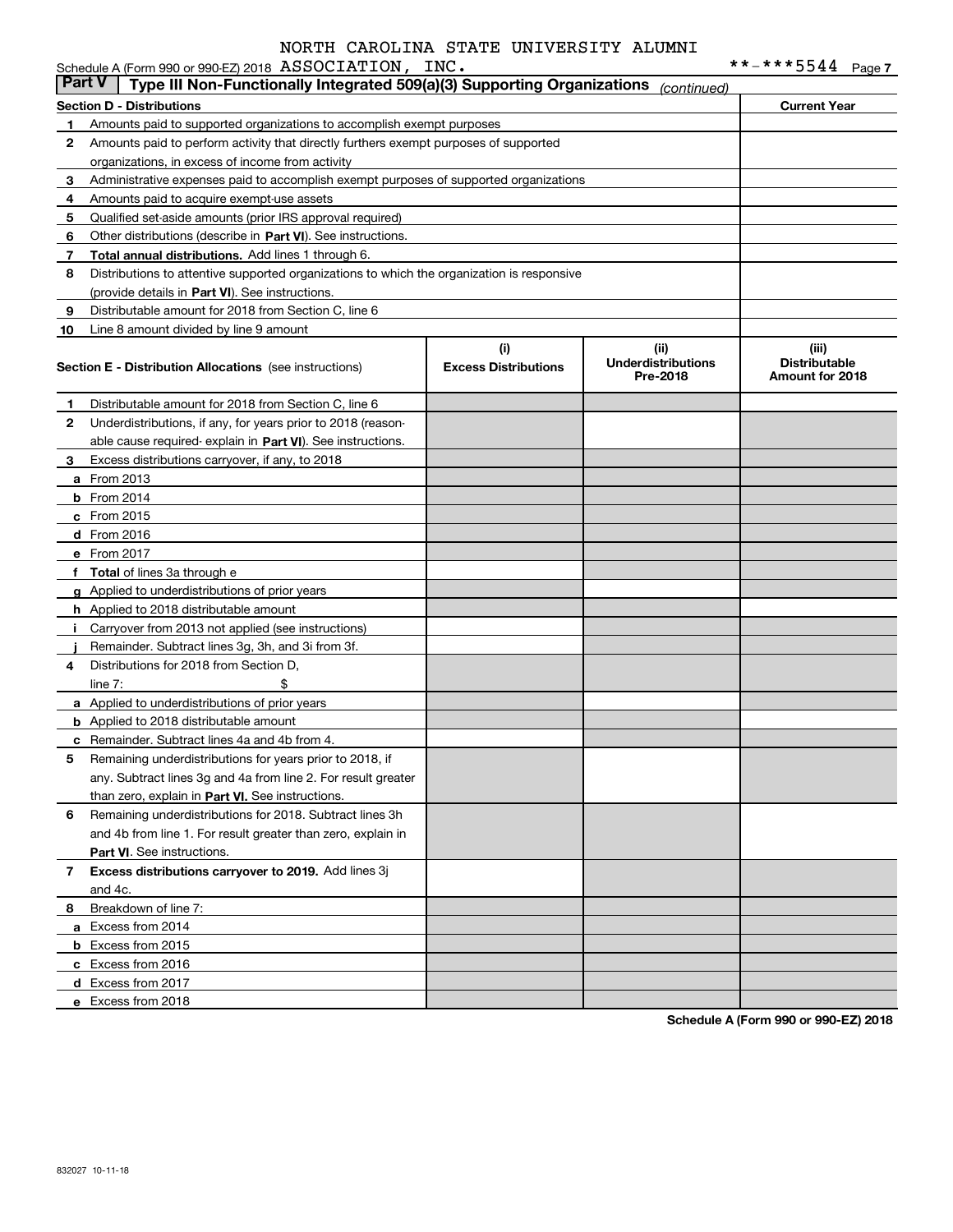|                |                                                                                                                                                                                                                                                                                                                                                                                                                                         |  | NORTH CAROLINA STATE UNIVERSITY ALUMNI |                                                                                                                                                  |
|----------------|-----------------------------------------------------------------------------------------------------------------------------------------------------------------------------------------------------------------------------------------------------------------------------------------------------------------------------------------------------------------------------------------------------------------------------------------|--|----------------------------------------|--------------------------------------------------------------------------------------------------------------------------------------------------|
|                | Schedule A (Form 990 or 990-EZ) 2018 ASSOCIATION, INC.                                                                                                                                                                                                                                                                                                                                                                                  |  |                                        | **-***5544 Page 8                                                                                                                                |
| <b>Part VI</b> | Supplemental Information. Provide the explanations required by Part II, line 10; Part II, line 17a or 17b; Part III, line 12;<br>Part IV, Section A, lines 1, 2, 3b, 3c, 4b, 4c, 5a, 6, 9a, 9b, 9c, 11a, 11b, and 11c; Part IV, Section B, lines 1 and 2; Part IV, Section C,<br>Section D, lines 5, 6, and 8; and Part V, Section E, lines 2, 5, and 6. Also complete this part for any additional information.<br>(See instructions.) |  |                                        | line 1; Part IV, Section D, lines 2 and 3; Part IV, Section E, lines 1c, 2a, 2b, 3a, and 3b; Part V, line 1; Part V, Section B, line 1e; Part V, |
|                |                                                                                                                                                                                                                                                                                                                                                                                                                                         |  |                                        |                                                                                                                                                  |
|                |                                                                                                                                                                                                                                                                                                                                                                                                                                         |  |                                        |                                                                                                                                                  |
|                |                                                                                                                                                                                                                                                                                                                                                                                                                                         |  |                                        |                                                                                                                                                  |
|                |                                                                                                                                                                                                                                                                                                                                                                                                                                         |  |                                        |                                                                                                                                                  |
|                |                                                                                                                                                                                                                                                                                                                                                                                                                                         |  |                                        |                                                                                                                                                  |
|                |                                                                                                                                                                                                                                                                                                                                                                                                                                         |  |                                        |                                                                                                                                                  |
|                |                                                                                                                                                                                                                                                                                                                                                                                                                                         |  |                                        |                                                                                                                                                  |
|                |                                                                                                                                                                                                                                                                                                                                                                                                                                         |  |                                        |                                                                                                                                                  |
|                |                                                                                                                                                                                                                                                                                                                                                                                                                                         |  |                                        |                                                                                                                                                  |
|                |                                                                                                                                                                                                                                                                                                                                                                                                                                         |  |                                        |                                                                                                                                                  |
|                |                                                                                                                                                                                                                                                                                                                                                                                                                                         |  |                                        |                                                                                                                                                  |
|                |                                                                                                                                                                                                                                                                                                                                                                                                                                         |  |                                        |                                                                                                                                                  |
|                |                                                                                                                                                                                                                                                                                                                                                                                                                                         |  |                                        |                                                                                                                                                  |
|                |                                                                                                                                                                                                                                                                                                                                                                                                                                         |  |                                        |                                                                                                                                                  |
|                |                                                                                                                                                                                                                                                                                                                                                                                                                                         |  |                                        |                                                                                                                                                  |
|                |                                                                                                                                                                                                                                                                                                                                                                                                                                         |  |                                        |                                                                                                                                                  |
|                |                                                                                                                                                                                                                                                                                                                                                                                                                                         |  |                                        |                                                                                                                                                  |
|                |                                                                                                                                                                                                                                                                                                                                                                                                                                         |  |                                        |                                                                                                                                                  |
|                |                                                                                                                                                                                                                                                                                                                                                                                                                                         |  |                                        |                                                                                                                                                  |
|                |                                                                                                                                                                                                                                                                                                                                                                                                                                         |  |                                        |                                                                                                                                                  |
|                |                                                                                                                                                                                                                                                                                                                                                                                                                                         |  |                                        |                                                                                                                                                  |
|                |                                                                                                                                                                                                                                                                                                                                                                                                                                         |  |                                        |                                                                                                                                                  |
|                |                                                                                                                                                                                                                                                                                                                                                                                                                                         |  |                                        |                                                                                                                                                  |
|                |                                                                                                                                                                                                                                                                                                                                                                                                                                         |  |                                        |                                                                                                                                                  |
|                |                                                                                                                                                                                                                                                                                                                                                                                                                                         |  |                                        |                                                                                                                                                  |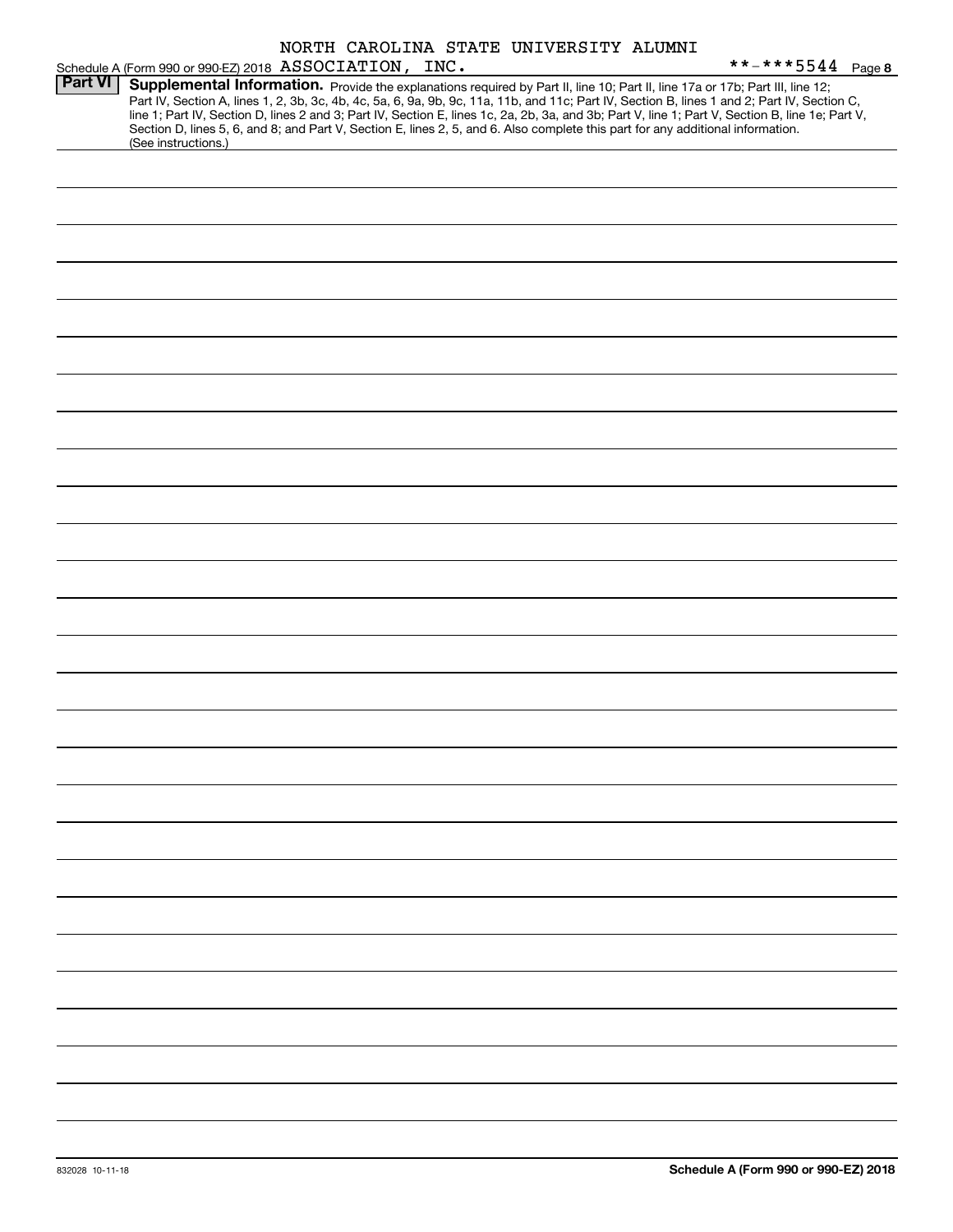Department of the Treasury Internal Revenue Service **(Form 990, 990-EZ, or 990-PF)**

Name of the organization

**Organization type** (check one):

# \*\* PUBLIC DISCLOSURE COPY \*\*

# **Schedule B Schedule of Contributors**

**| Attach to Form 990, Form 990-EZ, or Form 990-PF. | Go to www.irs.gov/Form990 for the latest information.** OMB No. 1545-0047

**2018**

**Employer identification number**

|                   | NORTH CAROLINA STATE UNIVERSITY ALUMNI |            |
|-------------------|----------------------------------------|------------|
| ASSOCIATION, INC. |                                        | **-***5544 |

| Filers of:         | Section:                                                                    |
|--------------------|-----------------------------------------------------------------------------|
| Form 990 or 990-EZ | $ \mathbf{X} $ 501(c)( 3) (enter number) organization                       |
|                    | $4947(a)(1)$ nonexempt charitable trust not treated as a private foundation |
|                    | 527 political organization                                                  |
| Form 990-PF        | 501(c)(3) exempt private foundation                                         |
|                    | 4947(a)(1) nonexempt charitable trust treated as a private foundation       |
|                    | 501(c)(3) taxable private foundation                                        |

Check if your organization is covered by the **General Rule** or a **Special Rule. Note:**  Only a section 501(c)(7), (8), or (10) organization can check boxes for both the General Rule and a Special Rule. See instructions.

### **General Rule**

 $\mathcal{L}^{\text{max}}$ 

For an organization filing Form 990, 990-EZ, or 990-PF that received, during the year, contributions totaling \$5,000 or more (in money or property) from any one contributor. Complete Parts I and II. See instructions for determining a contributor's total contributions.

#### **Special Rules**

any one contributor, during the year, total contributions of the greater of  $\,$  (1) \$5,000; or **(2)** 2% of the amount on (i) Form 990, Part VIII, line 1h;  $\boxed{\textbf{X}}$  For an organization described in section 501(c)(3) filing Form 990 or 990-EZ that met the 33 1/3% support test of the regulations under sections 509(a)(1) and 170(b)(1)(A)(vi), that checked Schedule A (Form 990 or 990-EZ), Part II, line 13, 16a, or 16b, and that received from or (ii) Form 990-EZ, line 1. Complete Parts I and II.

year, total contributions of more than \$1,000 *exclusively* for religious, charitable, scientific, literary, or educational purposes, or for the For an organization described in section 501(c)(7), (8), or (10) filing Form 990 or 990-EZ that received from any one contributor, during the prevention of cruelty to children or animals. Complete Parts I (entering "N/A" in column (b) instead of the contributor name and address), II, and III.  $\mathcal{L}^{\text{max}}$ 

purpose. Don't complete any of the parts unless the **General Rule** applies to this organization because it received *nonexclusively* year, contributions <sub>exclusively</sub> for religious, charitable, etc., purposes, but no such contributions totaled more than \$1,000. If this box is checked, enter here the total contributions that were received during the year for an  $\;$ exclusively religious, charitable, etc., For an organization described in section 501(c)(7), (8), or (10) filing Form 990 or 990-EZ that received from any one contributor, during the religious, charitable, etc., contributions totaling \$5,000 or more during the year  $\Box$ — $\Box$  =  $\Box$  $\mathcal{L}^{\text{max}}$ 

**Caution:**  An organization that isn't covered by the General Rule and/or the Special Rules doesn't file Schedule B (Form 990, 990-EZ, or 990-PF),  **must** but it answer "No" on Part IV, line 2, of its Form 990; or check the box on line H of its Form 990-EZ or on its Form 990-PF, Part I, line 2, to certify that it doesn't meet the filing requirements of Schedule B (Form 990, 990-EZ, or 990-PF).

**For Paperwork Reduction Act Notice, see the instructions for Form 990, 990-EZ, or 990-PF. Schedule B (Form 990, 990-EZ, or 990-PF) (2018)** LHA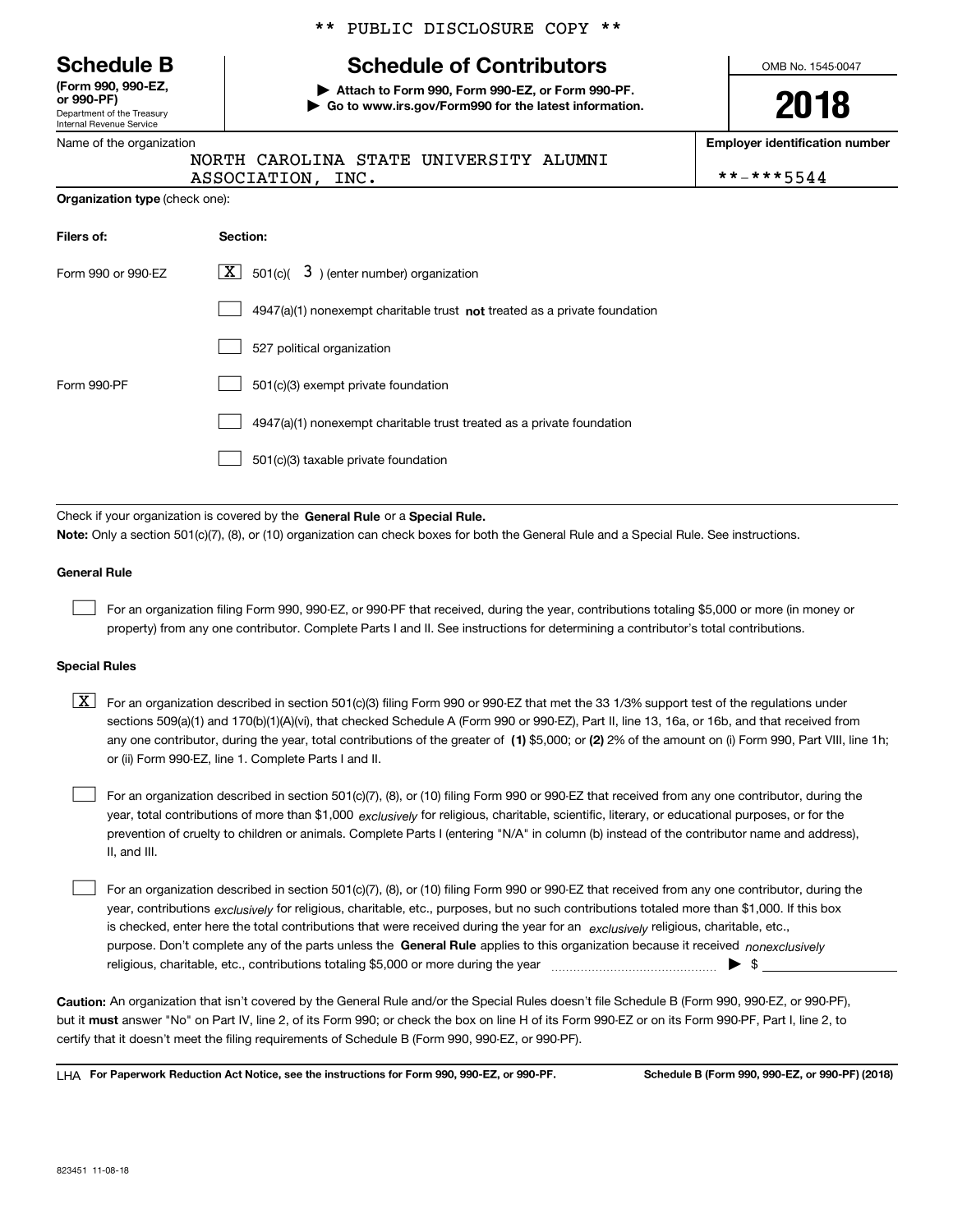# Schedule B (Form 990, 990-EZ, or 990-PF) (2018) Page 2

Name of organization

Chedule B (Form 990, 990-EZ, or 990-PF) (2018)<br>Iame of organization<br>**IORTH CAROLINA STATE UNIVERSITY ALUMNI**<br>ISSOCIATION, INC.<br>**Part I** Contributors (see instructions). Use duplicate copies of Part I if additional space is NORTH CAROLINA STATE UNIVERSITY ALUMNI ASSOCIATION, INC. \*\*-\*\*\*5544

**Employer identification number**

| Part I           | <b>Contributors</b> (see instructions). Use duplicate copies of Part I if additional space is needed. |                            |                                                                                                           |
|------------------|-------------------------------------------------------------------------------------------------------|----------------------------|-----------------------------------------------------------------------------------------------------------|
| (a)              | (b)                                                                                                   | (c)                        | (d)                                                                                                       |
| No.              | Name, address, and ZIP + 4                                                                            | <b>Total contributions</b> | Type of contribution                                                                                      |
| 1                |                                                                                                       | 300,000.<br>\$             | X<br>Person<br>Payroll<br>Noncash<br>(Complete Part II for<br>noncash contributions.)                     |
| (a)              | (b)                                                                                                   | (c)                        | (d)                                                                                                       |
| No.              | Name, address, and ZIP + 4                                                                            | <b>Total contributions</b> | Type of contribution                                                                                      |
| $\boldsymbol{2}$ |                                                                                                       | 150,000.<br>\$             | Х,<br>Person<br>Payroll<br>Noncash<br>(Complete Part II for<br>noncash contributions.)                    |
| (a)              | (b)                                                                                                   | (c)                        | (d)                                                                                                       |
| No.              | Name, address, and ZIP + 4                                                                            | <b>Total contributions</b> | Type of contribution                                                                                      |
| 3                |                                                                                                       | 95, 105.<br>\$             | X.<br>Person<br>Payroll<br>Noncash<br>(Complete Part II for<br>noncash contributions.)                    |
| (a)              | (b)                                                                                                   | (c)                        | (d)                                                                                                       |
| No.              | Name, address, and ZIP + 4                                                                            | <b>Total contributions</b> | Type of contribution                                                                                      |
| 4                |                                                                                                       | 75,000.<br>\$              | x.<br>Person<br>Payroll<br>Noncash<br>(Complete Part II for<br>noncash contributions.)                    |
| (a)              | (b)                                                                                                   | (c)                        | (d)                                                                                                       |
| No.              | Name, address, and ZIP + 4                                                                            | <b>Total contributions</b> | Type of contribution                                                                                      |
| $\overline{5}$   |                                                                                                       | 60,000.<br>\$              | $\overline{\text{X}}$<br>Person<br>Payroll<br>Noncash<br>(Complete Part II for<br>noncash contributions.) |
| (a)              | (b)                                                                                                   | (c)                        | (d)                                                                                                       |
| No.              | Name, address, and ZIP + 4                                                                            | <b>Total contributions</b> | Type of contribution                                                                                      |
| 6                |                                                                                                       | 53,000.<br>$\,$            | $\overline{\text{X}}$<br>Person<br>Payroll<br>Noncash<br>(Complete Part II for<br>noncash contributions.) |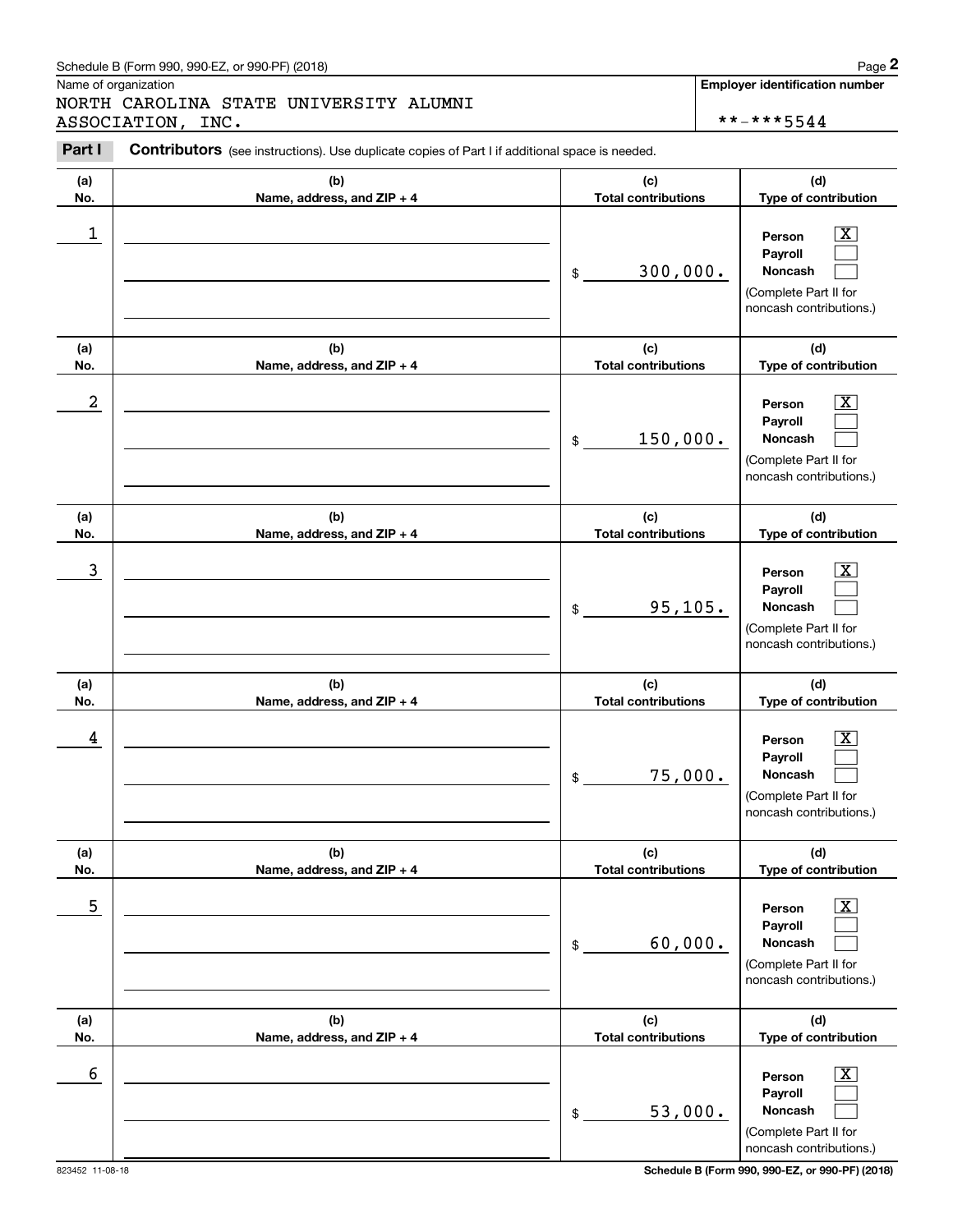# Schedule B (Form 990, 990-EZ, or 990-PF) (2018) Page 2

Name of organization

Chedule B (Form 990, 990-EZ, or 990-PF) (2018)<br>Iame of organization<br>**IORTH CAROLINA STATE UNIVERSITY ALUMNI**<br>ISSOCIATION, INC.<br>**Part I** Contributors (see instructions). Use duplicate copies of Part I if additional space is NORTH CAROLINA STATE UNIVERSITY ALUMNI ASSOCIATION, INC. \*\*-\*\*\*5544

**Employer identification number**

| <b>Part I</b> | <b>Contributors</b> (see instructions). Use duplicate copies of Part I if additional space is needed. |                                             |                                                                                                                                          |
|---------------|-------------------------------------------------------------------------------------------------------|---------------------------------------------|------------------------------------------------------------------------------------------------------------------------------------------|
| (a)           | (b)                                                                                                   | (c)                                         | (d)                                                                                                                                      |
| No.<br>7      | Name, address, and ZIP + 4                                                                            | <b>Total contributions</b><br>50,080.<br>\$ | Type of contribution<br>$\overline{\text{X}}$<br>Person<br>Payroll<br><b>Noncash</b><br>(Complete Part II for<br>noncash contributions.) |
| (a)           | (b)                                                                                                   | (c)                                         | (d)                                                                                                                                      |
| No.           | Name, address, and ZIP + 4                                                                            | <b>Total contributions</b><br>\$            | Type of contribution<br>Person<br>Payroll<br>Noncash<br>(Complete Part II for<br>noncash contributions.)                                 |
| (a)<br>No.    | (b)<br>Name, address, and ZIP + 4                                                                     | (c)<br><b>Total contributions</b>           | (d)<br>Type of contribution                                                                                                              |
|               |                                                                                                       | \$                                          | Person<br>Payroll<br>Noncash<br>(Complete Part II for<br>noncash contributions.)                                                         |
| (a)           | (b)                                                                                                   | (c)                                         | (d)                                                                                                                                      |
| No.           | Name, address, and ZIP + 4                                                                            | <b>Total contributions</b><br>\$            | Type of contribution<br>Person<br>Payroll<br>Noncash<br>(Complete Part II for<br>noncash contributions.)                                 |
| (a)<br>No.    | (b)<br>Name, address, and ZIP + 4                                                                     | (c)<br><b>Total contributions</b>           | (d)<br>Type of contribution                                                                                                              |
|               |                                                                                                       | \$                                          | Person<br>Payroll<br>Noncash<br>(Complete Part II for<br>noncash contributions.)                                                         |
| (a)<br>No.    | (b)<br>Name, address, and ZIP + 4                                                                     | (c)<br><b>Total contributions</b>           | (d)<br>Type of contribution                                                                                                              |
|               |                                                                                                       | \$                                          | Person<br>Payroll<br>Noncash<br>(Complete Part II for<br>noncash contributions.)                                                         |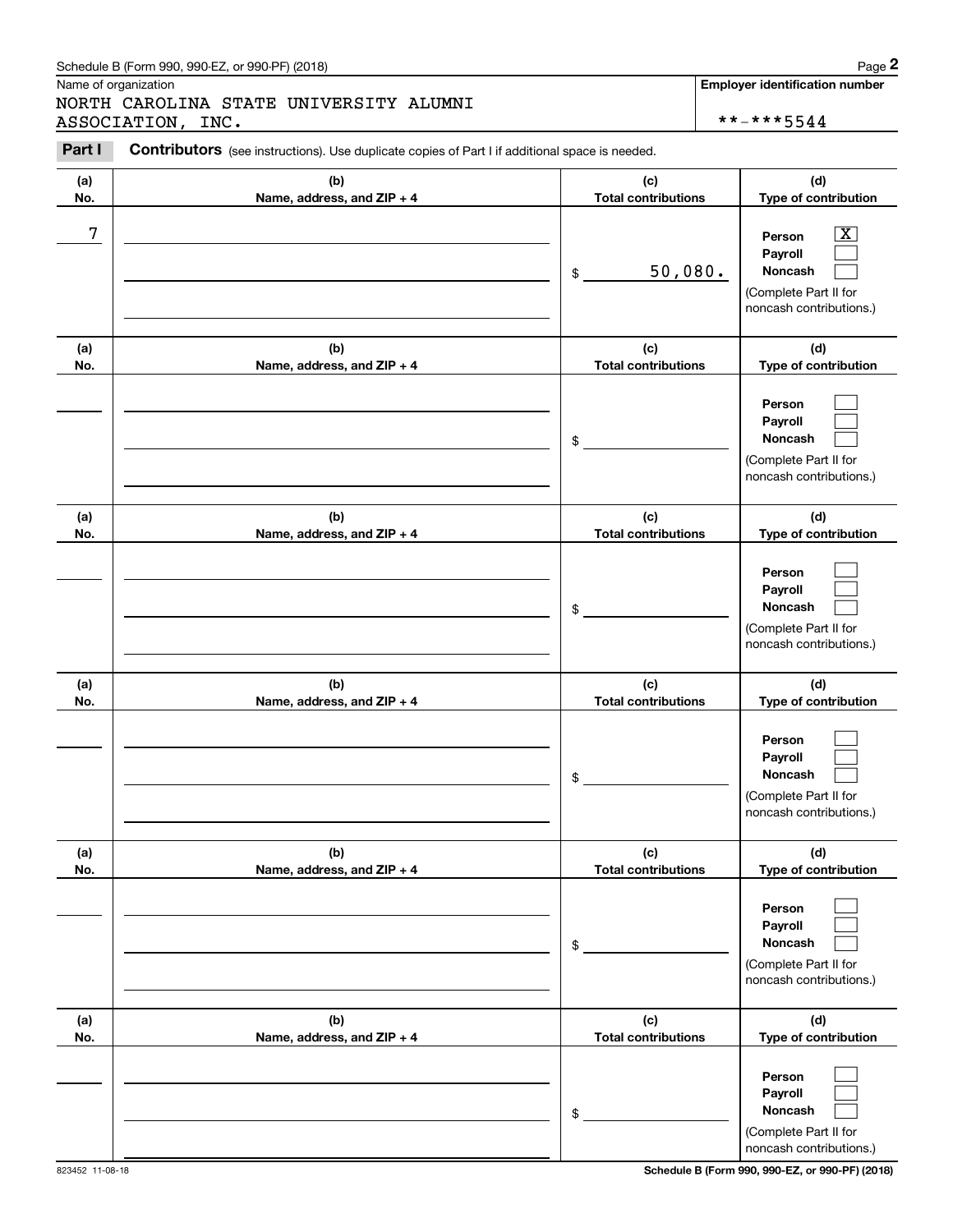|                              | Schedule B (Form 990, 990-EZ, or 990-PF) (2018)                                                     |                                                 | Page 3                                |
|------------------------------|-----------------------------------------------------------------------------------------------------|-------------------------------------------------|---------------------------------------|
|                              | Name of organization<br>NORTH CAROLINA STATE UNIVERSITY ALUMNI                                      |                                                 | <b>Employer identification number</b> |
| Part II                      | ASSOCIATION, INC.                                                                                   |                                                 | **-***5544                            |
|                              | Noncash Property (see instructions). Use duplicate copies of Part II if additional space is needed. |                                                 |                                       |
| (a)<br>No.<br>from<br>Part I | (b)<br>Description of noncash property given                                                        | (c)<br>FMV (or estimate)<br>(See instructions.) | (d)<br>Date received                  |
|                              |                                                                                                     | \$                                              |                                       |
|                              |                                                                                                     |                                                 |                                       |
| (a)<br>No.<br>from<br>Part I | (b)<br>Description of noncash property given                                                        | (c)<br>FMV (or estimate)<br>(See instructions.) | (d)<br>Date received                  |
|                              |                                                                                                     |                                                 |                                       |
|                              |                                                                                                     | \$                                              |                                       |
| (a)<br>No.<br>from<br>Part I | (b)<br>Description of noncash property given                                                        | (c)<br>FMV (or estimate)<br>(See instructions.) | (d)<br>Date received                  |
|                              |                                                                                                     |                                                 |                                       |
|                              |                                                                                                     | \$                                              |                                       |
| (a)<br>No.<br>from<br>Part I | (b)<br>Description of noncash property given                                                        | (c)<br>FMV (or estimate)<br>(See instructions.) | (d)<br>Date received                  |
|                              |                                                                                                     |                                                 |                                       |
|                              |                                                                                                     | \$                                              |                                       |
| (a)<br>No.<br>from<br>Part I | (b)<br>Description of noncash property given                                                        | (c)<br>FMV (or estimate)<br>(See instructions.) | (d)<br>Date received                  |
|                              |                                                                                                     |                                                 |                                       |
|                              |                                                                                                     | \$                                              |                                       |
| (a)<br>No.<br>from<br>Part I | (b)<br>Description of noncash property given                                                        | (c)<br>FMV (or estimate)<br>(See instructions.) | (d)<br>Date received                  |
|                              |                                                                                                     |                                                 |                                       |
|                              |                                                                                                     |                                                 |                                       |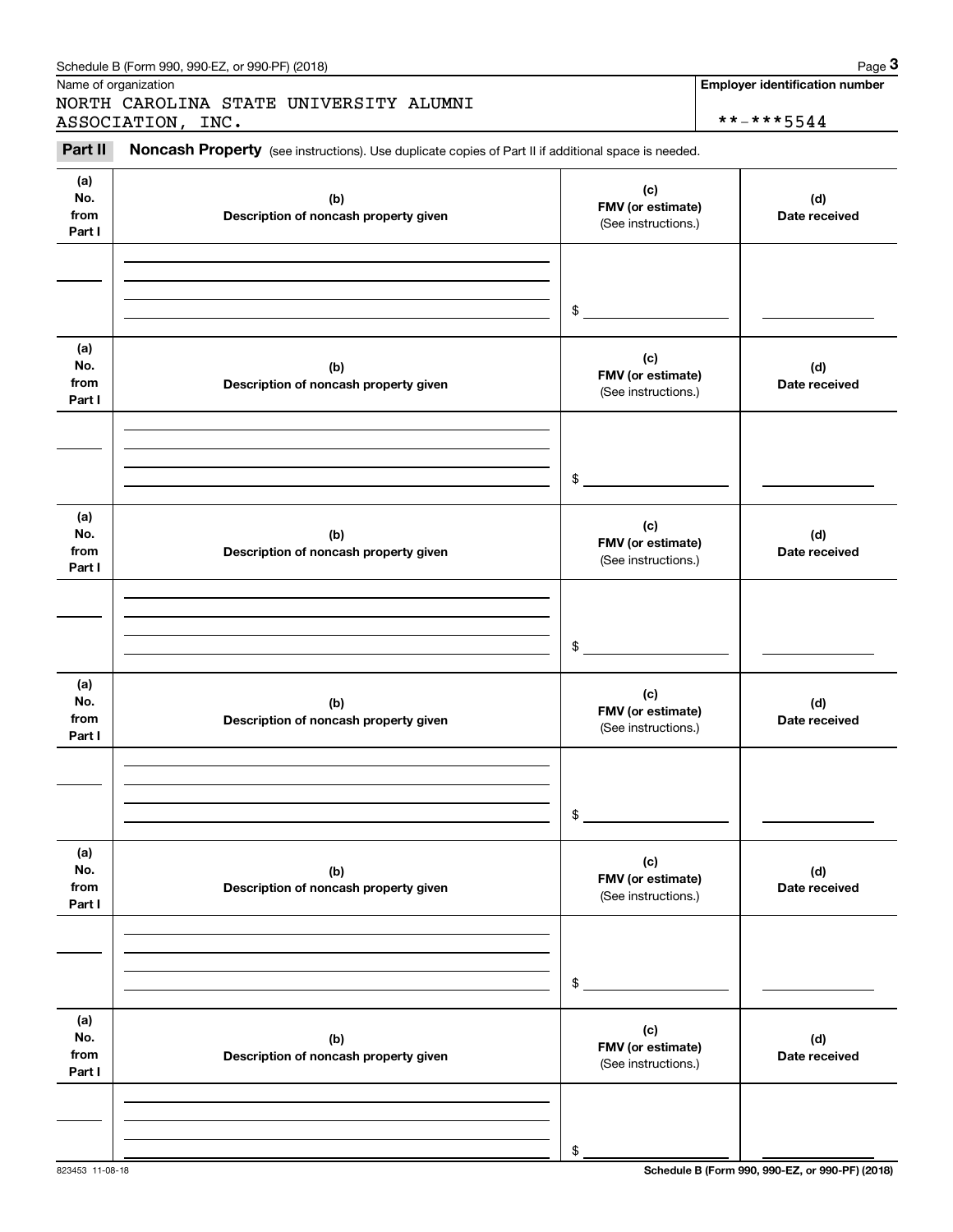|                      | Schedule B (Form 990, 990-EZ, or 990-PF) (2018)                                                                                                                                                                                                                                                                                                                                                                                              |                      |  | Page 4                                   |  |  |  |  |
|----------------------|----------------------------------------------------------------------------------------------------------------------------------------------------------------------------------------------------------------------------------------------------------------------------------------------------------------------------------------------------------------------------------------------------------------------------------------------|----------------------|--|------------------------------------------|--|--|--|--|
| Name of organization |                                                                                                                                                                                                                                                                                                                                                                                                                                              |                      |  | <b>Employer identification number</b>    |  |  |  |  |
|                      | NORTH CAROLINA STATE UNIVERSITY ALUMNI                                                                                                                                                                                                                                                                                                                                                                                                       |                      |  |                                          |  |  |  |  |
|                      | ASSOCIATION, INC.                                                                                                                                                                                                                                                                                                                                                                                                                            |                      |  | **-***5544                               |  |  |  |  |
| Part III             | Exclusively religious, charitable, etc., contributions to organizations described in section 501(c)(7), (8), or (10) that total more than \$1,000 for the year<br>from any one contributor. Complete columns (a) through (e) and the following line entry. For organizations<br>completing Part III, enter the total of exclusively religious, charitable, etc., contributions of \$1,000 or less for the year. (Enter this info. once.) \\$ |                      |  |                                          |  |  |  |  |
|                      | Use duplicate copies of Part III if additional space is needed.                                                                                                                                                                                                                                                                                                                                                                              |                      |  |                                          |  |  |  |  |
| (a) No.              |                                                                                                                                                                                                                                                                                                                                                                                                                                              |                      |  |                                          |  |  |  |  |
| from<br>Part I       | (b) Purpose of gift                                                                                                                                                                                                                                                                                                                                                                                                                          | (c) Use of gift      |  | (d) Description of how gift is held      |  |  |  |  |
|                      |                                                                                                                                                                                                                                                                                                                                                                                                                                              |                      |  |                                          |  |  |  |  |
|                      |                                                                                                                                                                                                                                                                                                                                                                                                                                              |                      |  |                                          |  |  |  |  |
|                      |                                                                                                                                                                                                                                                                                                                                                                                                                                              |                      |  |                                          |  |  |  |  |
|                      |                                                                                                                                                                                                                                                                                                                                                                                                                                              |                      |  |                                          |  |  |  |  |
|                      |                                                                                                                                                                                                                                                                                                                                                                                                                                              | (e) Transfer of gift |  |                                          |  |  |  |  |
|                      |                                                                                                                                                                                                                                                                                                                                                                                                                                              |                      |  |                                          |  |  |  |  |
|                      | Transferee's name, address, and ZIP + 4                                                                                                                                                                                                                                                                                                                                                                                                      |                      |  | Relationship of transferor to transferee |  |  |  |  |
|                      |                                                                                                                                                                                                                                                                                                                                                                                                                                              |                      |  |                                          |  |  |  |  |
|                      |                                                                                                                                                                                                                                                                                                                                                                                                                                              |                      |  |                                          |  |  |  |  |
|                      |                                                                                                                                                                                                                                                                                                                                                                                                                                              |                      |  |                                          |  |  |  |  |
| (a) No.              |                                                                                                                                                                                                                                                                                                                                                                                                                                              |                      |  |                                          |  |  |  |  |
| from<br>Part I       | (b) Purpose of gift                                                                                                                                                                                                                                                                                                                                                                                                                          | (c) Use of gift      |  | (d) Description of how gift is held      |  |  |  |  |
|                      |                                                                                                                                                                                                                                                                                                                                                                                                                                              |                      |  |                                          |  |  |  |  |
|                      |                                                                                                                                                                                                                                                                                                                                                                                                                                              |                      |  |                                          |  |  |  |  |
|                      |                                                                                                                                                                                                                                                                                                                                                                                                                                              |                      |  |                                          |  |  |  |  |
|                      |                                                                                                                                                                                                                                                                                                                                                                                                                                              |                      |  |                                          |  |  |  |  |
|                      | (e) Transfer of gift                                                                                                                                                                                                                                                                                                                                                                                                                         |                      |  |                                          |  |  |  |  |
|                      |                                                                                                                                                                                                                                                                                                                                                                                                                                              |                      |  |                                          |  |  |  |  |
|                      | Transferee's name, address, and $ZIP + 4$                                                                                                                                                                                                                                                                                                                                                                                                    |                      |  | Relationship of transferor to transferee |  |  |  |  |
|                      |                                                                                                                                                                                                                                                                                                                                                                                                                                              |                      |  |                                          |  |  |  |  |
|                      |                                                                                                                                                                                                                                                                                                                                                                                                                                              |                      |  |                                          |  |  |  |  |
|                      |                                                                                                                                                                                                                                                                                                                                                                                                                                              |                      |  |                                          |  |  |  |  |
| (a) No.              |                                                                                                                                                                                                                                                                                                                                                                                                                                              |                      |  |                                          |  |  |  |  |
| from<br>Part I       | (b) Purpose of gift                                                                                                                                                                                                                                                                                                                                                                                                                          | (c) Use of gift      |  | (d) Description of how gift is held      |  |  |  |  |
|                      |                                                                                                                                                                                                                                                                                                                                                                                                                                              |                      |  |                                          |  |  |  |  |
|                      |                                                                                                                                                                                                                                                                                                                                                                                                                                              |                      |  |                                          |  |  |  |  |
|                      |                                                                                                                                                                                                                                                                                                                                                                                                                                              |                      |  |                                          |  |  |  |  |
|                      |                                                                                                                                                                                                                                                                                                                                                                                                                                              |                      |  |                                          |  |  |  |  |
|                      |                                                                                                                                                                                                                                                                                                                                                                                                                                              | (e) Transfer of gift |  |                                          |  |  |  |  |
|                      |                                                                                                                                                                                                                                                                                                                                                                                                                                              |                      |  |                                          |  |  |  |  |
|                      | Transferee's name, address, and ZIP + 4                                                                                                                                                                                                                                                                                                                                                                                                      |                      |  | Relationship of transferor to transferee |  |  |  |  |
|                      |                                                                                                                                                                                                                                                                                                                                                                                                                                              |                      |  |                                          |  |  |  |  |
|                      |                                                                                                                                                                                                                                                                                                                                                                                                                                              |                      |  |                                          |  |  |  |  |
|                      |                                                                                                                                                                                                                                                                                                                                                                                                                                              |                      |  |                                          |  |  |  |  |
| (a) No.<br>from      |                                                                                                                                                                                                                                                                                                                                                                                                                                              |                      |  |                                          |  |  |  |  |
| Part I               | (b) Purpose of gift                                                                                                                                                                                                                                                                                                                                                                                                                          | (c) Use of gift      |  | (d) Description of how gift is held      |  |  |  |  |
|                      |                                                                                                                                                                                                                                                                                                                                                                                                                                              |                      |  |                                          |  |  |  |  |
|                      |                                                                                                                                                                                                                                                                                                                                                                                                                                              |                      |  |                                          |  |  |  |  |
|                      |                                                                                                                                                                                                                                                                                                                                                                                                                                              |                      |  |                                          |  |  |  |  |
|                      |                                                                                                                                                                                                                                                                                                                                                                                                                                              |                      |  |                                          |  |  |  |  |
|                      |                                                                                                                                                                                                                                                                                                                                                                                                                                              | (e) Transfer of gift |  |                                          |  |  |  |  |
|                      |                                                                                                                                                                                                                                                                                                                                                                                                                                              |                      |  |                                          |  |  |  |  |
|                      | Transferee's name, address, and $ZIP + 4$                                                                                                                                                                                                                                                                                                                                                                                                    |                      |  | Relationship of transferor to transferee |  |  |  |  |
|                      |                                                                                                                                                                                                                                                                                                                                                                                                                                              |                      |  |                                          |  |  |  |  |
|                      |                                                                                                                                                                                                                                                                                                                                                                                                                                              |                      |  |                                          |  |  |  |  |
|                      |                                                                                                                                                                                                                                                                                                                                                                                                                                              |                      |  |                                          |  |  |  |  |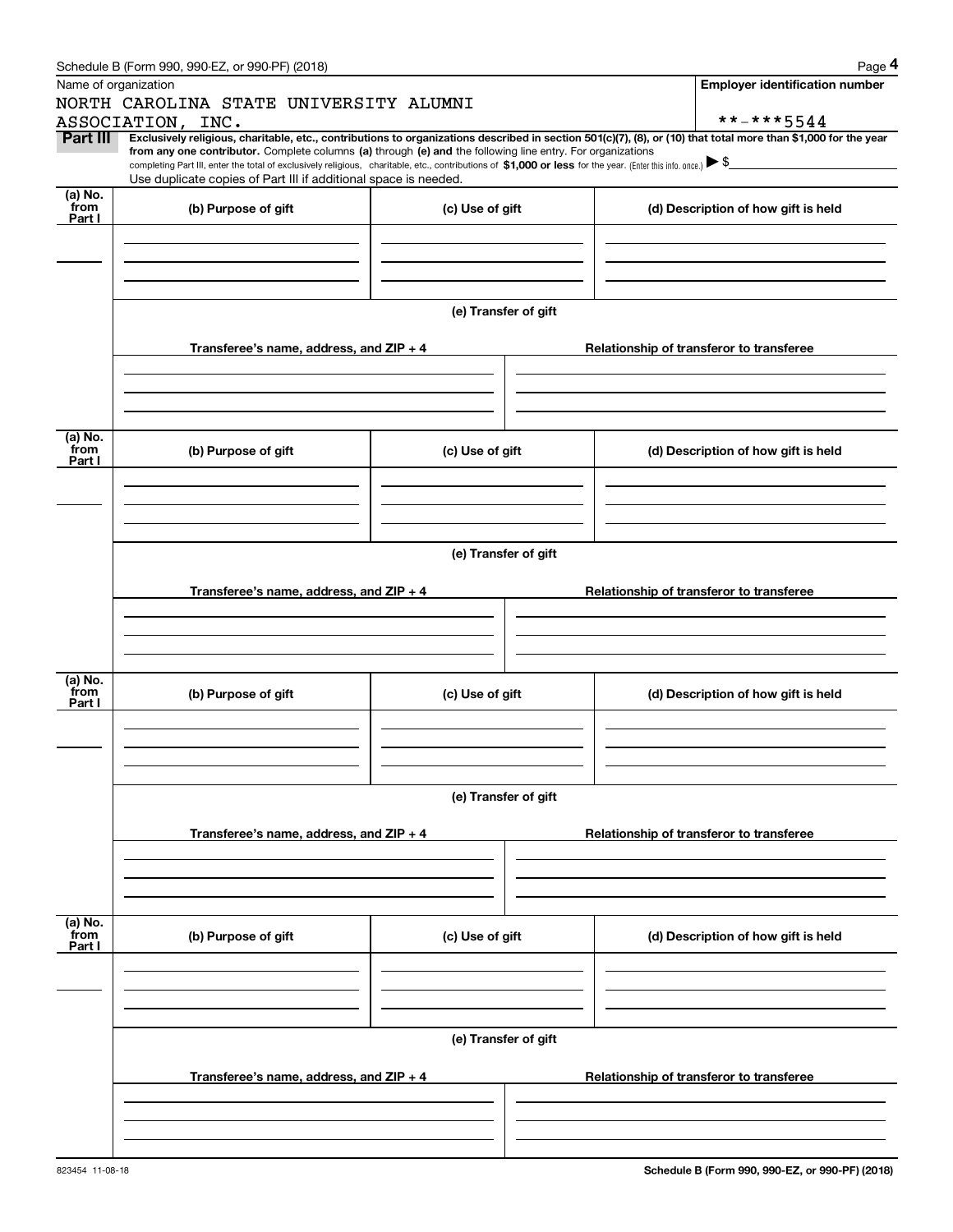| <b>SCHEDULE D</b> |                                                                                                            |                                                                                                                                                            |                                                                                                        |  |                          | OMB No. 1545-0047                     |
|-------------------|------------------------------------------------------------------------------------------------------------|------------------------------------------------------------------------------------------------------------------------------------------------------------|--------------------------------------------------------------------------------------------------------|--|--------------------------|---------------------------------------|
|                   | (Form 990)                                                                                                 |                                                                                                                                                            | <b>Supplemental Financial Statements</b><br>► Complete if the organization answered "Yes" on Form 990, |  |                          |                                       |
|                   |                                                                                                            |                                                                                                                                                            | Part IV, line 6, 7, 8, 9, 10, 11a, 11b, 11c, 11d, 11e, 11f, 12a, or 12b.                               |  |                          | Open to Public                        |
|                   | Department of the Treasury<br>Internal Revenue Service                                                     |                                                                                                                                                            | Attach to Form 990.<br>Go to www.irs.gov/Form990 for instructions and the latest information.          |  |                          | <b>Inspection</b>                     |
|                   | Name of the organization                                                                                   | NORTH CAROLINA STATE UNIVERSITY ALUMNI                                                                                                                     |                                                                                                        |  |                          | <b>Employer identification number</b> |
|                   |                                                                                                            | ASSOCIATION, INC.                                                                                                                                          |                                                                                                        |  |                          | **-***5544                            |
| Part I            |                                                                                                            | Organizations Maintaining Donor Advised Funds or Other Similar Funds or Accounts. Complete if the                                                          |                                                                                                        |  |                          |                                       |
|                   |                                                                                                            | organization answered "Yes" on Form 990, Part IV, line 6.                                                                                                  |                                                                                                        |  |                          |                                       |
|                   |                                                                                                            |                                                                                                                                                            | (a) Donor advised funds                                                                                |  |                          | (b) Funds and other accounts          |
| 1                 |                                                                                                            |                                                                                                                                                            |                                                                                                        |  |                          |                                       |
| 2                 |                                                                                                            | Aggregate value of contributions to (during year)                                                                                                          |                                                                                                        |  |                          |                                       |
| 3                 |                                                                                                            |                                                                                                                                                            | <u> 1989 - Johann Barbara, martin amerikan personal (</u>                                              |  |                          |                                       |
| 4                 |                                                                                                            |                                                                                                                                                            |                                                                                                        |  |                          |                                       |
| 5                 |                                                                                                            | Did the organization inform all donors and donor advisors in writing that the assets held in donor advised funds                                           |                                                                                                        |  |                          |                                       |
|                   |                                                                                                            |                                                                                                                                                            |                                                                                                        |  |                          | Yes<br>No                             |
| 6                 |                                                                                                            | Did the organization inform all grantees, donors, and donor advisors in writing that grant funds can be used only                                          |                                                                                                        |  |                          |                                       |
|                   |                                                                                                            | for charitable purposes and not for the benefit of the donor or donor advisor, or for any other purpose conferring                                         |                                                                                                        |  |                          | Yes<br>No.                            |
| Part II           | impermissible private benefit?                                                                             | Conservation Easements. Complete if the organization answered "Yes" on Form 990, Part IV, line 7.                                                          |                                                                                                        |  |                          |                                       |
| 1.                |                                                                                                            | Purpose(s) of conservation easements held by the organization (check all that apply).                                                                      |                                                                                                        |  |                          |                                       |
|                   |                                                                                                            | Preservation of land for public use (e.g., recreation or education)                                                                                        | Preservation of a historically important land area                                                     |  |                          |                                       |
|                   |                                                                                                            | Protection of natural habitat                                                                                                                              | Preservation of a certified historic structure                                                         |  |                          |                                       |
|                   |                                                                                                            | Preservation of open space                                                                                                                                 |                                                                                                        |  |                          |                                       |
| 2                 |                                                                                                            | Complete lines 2a through 2d if the organization held a qualified conservation contribution in the form of a conservation easement on the last             |                                                                                                        |  |                          |                                       |
|                   | day of the tax year.                                                                                       |                                                                                                                                                            |                                                                                                        |  |                          | Held at the End of the Tax Year       |
|                   |                                                                                                            |                                                                                                                                                            |                                                                                                        |  | 2a                       |                                       |
| b                 |                                                                                                            | Total acreage restricted by conservation easements                                                                                                         |                                                                                                        |  | 2b                       |                                       |
|                   |                                                                                                            |                                                                                                                                                            |                                                                                                        |  | 2c                       |                                       |
|                   | d Number of conservation easements included in (c) acquired after 7/25/06, and not on a historic structure |                                                                                                                                                            |                                                                                                        |  |                          |                                       |
|                   |                                                                                                            |                                                                                                                                                            |                                                                                                        |  | 2d                       |                                       |
| 3                 |                                                                                                            | Number of conservation easements modified, transferred, released, extinguished, or terminated by the organization during the tax                           |                                                                                                        |  |                          |                                       |
|                   | $year \triangleright$                                                                                      |                                                                                                                                                            |                                                                                                        |  |                          |                                       |
| 4                 |                                                                                                            | Number of states where property subject to conservation easement is located                                                                                |                                                                                                        |  |                          |                                       |
| 5                 |                                                                                                            | Does the organization have a written policy regarding the periodic monitoring, inspection, handling of                                                     |                                                                                                        |  |                          |                                       |
|                   |                                                                                                            | violations, and enforcement of the conservation easements it holds?                                                                                        |                                                                                                        |  |                          | No<br>Yes                             |
| 6                 |                                                                                                            | Staff and volunteer hours devoted to monitoring, inspecting, handling of violations, and enforcing conservation easements during the year                  |                                                                                                        |  |                          |                                       |
|                   |                                                                                                            |                                                                                                                                                            |                                                                                                        |  |                          |                                       |
| 7                 | $\blacktriangleright$ \$                                                                                   | Amount of expenses incurred in monitoring, inspecting, handling of violations, and enforcing conservation easements during the year                        |                                                                                                        |  |                          |                                       |
| 8                 |                                                                                                            | Does each conservation easement reported on line 2(d) above satisfy the requirements of section 170(h)(4)(B)(i)                                            |                                                                                                        |  |                          |                                       |
|                   |                                                                                                            |                                                                                                                                                            |                                                                                                        |  |                          | Yes<br>No                             |
| 9                 |                                                                                                            | In Part XIII, describe how the organization reports conservation easements in its revenue and expense statement, and balance sheet, and                    |                                                                                                        |  |                          |                                       |
|                   |                                                                                                            | include, if applicable, the text of the footnote to the organization's financial statements that describes the organization's accounting for               |                                                                                                        |  |                          |                                       |
|                   | conservation easements.                                                                                    |                                                                                                                                                            |                                                                                                        |  |                          |                                       |
|                   | Part III                                                                                                   | Organizations Maintaining Collections of Art, Historical Treasures, or Other Similar Assets.                                                               |                                                                                                        |  |                          |                                       |
|                   |                                                                                                            | Complete if the organization answered "Yes" on Form 990, Part IV, line 8.                                                                                  |                                                                                                        |  |                          |                                       |
|                   |                                                                                                            | 1a If the organization elected, as permitted under SFAS 116 (ASC 958), not to report in its revenue statement and balance sheet works of art,              |                                                                                                        |  |                          |                                       |
|                   |                                                                                                            | historical treasures, or other similar assets held for public exhibition, education, or research in furtherance of public service, provide, in Part XIII,  |                                                                                                        |  |                          |                                       |
|                   |                                                                                                            | the text of the footnote to its financial statements that describes these items.                                                                           |                                                                                                        |  |                          |                                       |
|                   |                                                                                                            | <b>b</b> If the organization elected, as permitted under SFAS 116 (ASC 958), to report in its revenue statement and balance sheet works of art, historical |                                                                                                        |  |                          |                                       |
|                   |                                                                                                            | treasures, or other similar assets held for public exhibition, education, or research in furtherance of public service, provide the following amounts      |                                                                                                        |  |                          |                                       |
|                   | relating to these items:                                                                                   |                                                                                                                                                            |                                                                                                        |  |                          |                                       |
|                   |                                                                                                            |                                                                                                                                                            |                                                                                                        |  |                          | $\triangleright$ \$                   |
|                   |                                                                                                            | (ii) Assets included in Form 990, Part X                                                                                                                   |                                                                                                        |  |                          | $\bullet$ \$                          |
| 2                 |                                                                                                            | If the organization received or held works of art, historical treasures, or other similar assets for financial gain, provide                               |                                                                                                        |  |                          |                                       |
|                   |                                                                                                            | the following amounts required to be reported under SFAS 116 (ASC 958) relating to these items:                                                            |                                                                                                        |  |                          |                                       |
|                   |                                                                                                            |                                                                                                                                                            |                                                                                                        |  |                          | $\triangleright$ \$                   |
|                   |                                                                                                            |                                                                                                                                                            |                                                                                                        |  | $\blacktriangleright$ \$ |                                       |

**For Paperwork Reduction Act Notice, see the Instructions for Form 990. Schedule D (Form 990) 2018** LHA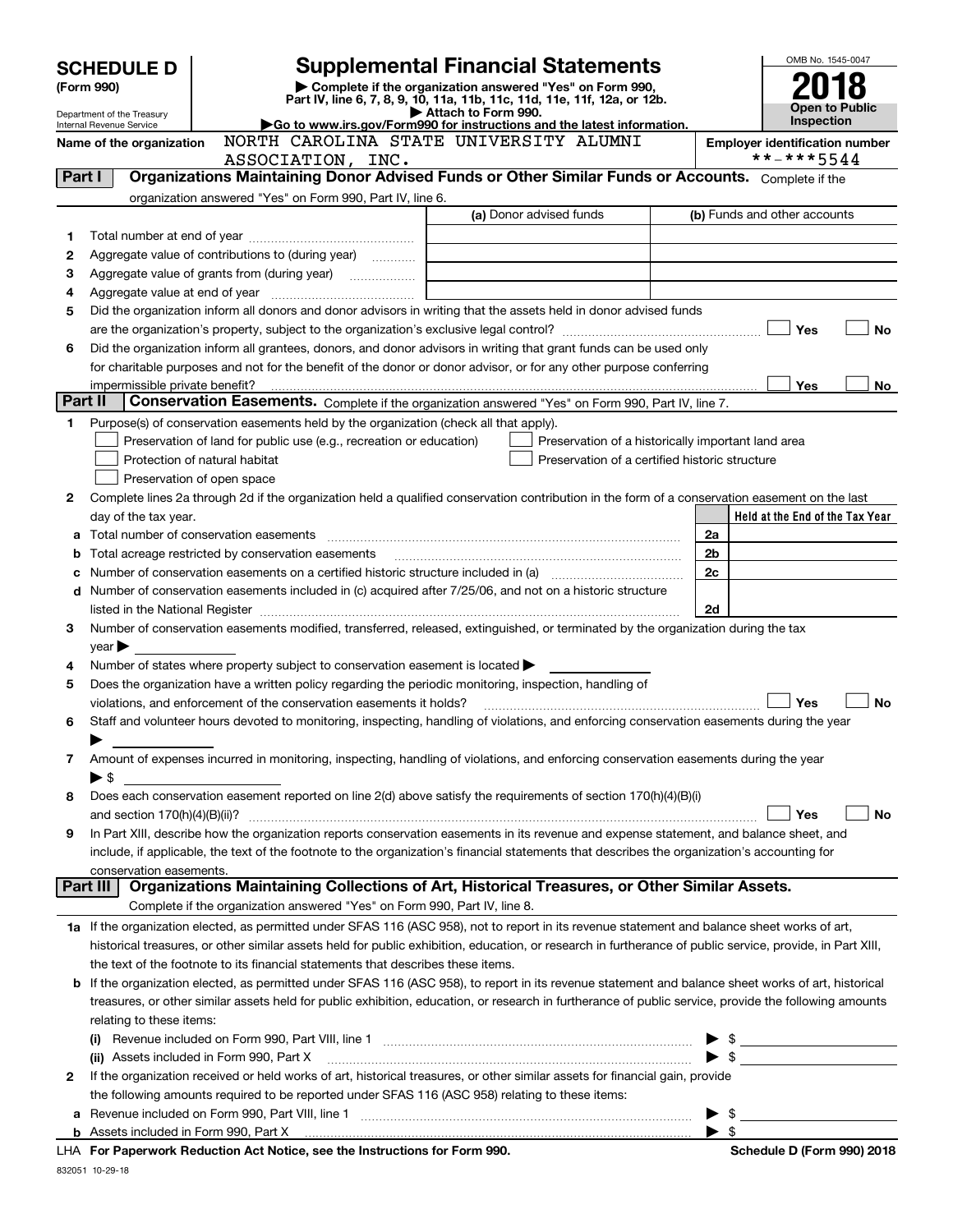|               |                                                                                                                                                                                                                                | NORTH CAROLINA STATE UNIVERSITY ALUMNI |                |                                                                                                                                                                                                                                |            |                 |                      |                     |                            |
|---------------|--------------------------------------------------------------------------------------------------------------------------------------------------------------------------------------------------------------------------------|----------------------------------------|----------------|--------------------------------------------------------------------------------------------------------------------------------------------------------------------------------------------------------------------------------|------------|-----------------|----------------------|---------------------|----------------------------|
|               | Schedule D (Form 990) 2018                                                                                                                                                                                                     | ASSOCIATION, INC.                      |                |                                                                                                                                                                                                                                |            |                 |                      | **-***5544 Page 2   |                            |
|               | Part III<br>Organizations Maintaining Collections of Art, Historical Treasures, or Other Similar Assets (continued)                                                                                                            |                                        |                |                                                                                                                                                                                                                                |            |                 |                      |                     |                            |
| 3             | Using the organization's acquisition, accession, and other records, check any of the following that are a significant use of its collection items                                                                              |                                        |                |                                                                                                                                                                                                                                |            |                 |                      |                     |                            |
|               | (check all that apply):                                                                                                                                                                                                        |                                        |                |                                                                                                                                                                                                                                |            |                 |                      |                     |                            |
| a             | Public exhibition                                                                                                                                                                                                              |                                        |                | Loan or exchange programs                                                                                                                                                                                                      |            |                 |                      |                     |                            |
| b             | Scholarly research                                                                                                                                                                                                             |                                        |                | Other the contract of the contract of the contract of the contract of the contract of the contract of the contract of the contract of the contract of the contract of the contract of the contract of the contract of the cont |            |                 |                      |                     |                            |
| c             | Preservation for future generations                                                                                                                                                                                            |                                        |                |                                                                                                                                                                                                                                |            |                 |                      |                     |                            |
|               | Provide a description of the organization's collections and explain how they further the organization's exempt purpose in Part XIII.                                                                                           |                                        |                |                                                                                                                                                                                                                                |            |                 |                      |                     |                            |
| 5             | During the year, did the organization solicit or receive donations of art, historical treasures, or other similar assets                                                                                                       |                                        |                |                                                                                                                                                                                                                                |            |                 |                      |                     |                            |
|               | to be sold to raise funds rather than to be maintained as part of the organization's collection?<br>Part IV                                                                                                                    |                                        |                |                                                                                                                                                                                                                                |            |                 |                      | Yes                 | No                         |
|               | Escrow and Custodial Arrangements. Complete if the organization answered "Yes" on Form 990, Part IV, line 9, or<br>reported an amount on Form 990, Part X, line 21.                                                            |                                        |                |                                                                                                                                                                                                                                |            |                 |                      |                     |                            |
|               |                                                                                                                                                                                                                                |                                        |                |                                                                                                                                                                                                                                |            |                 |                      |                     |                            |
|               | 1a Is the organization an agent, trustee, custodian or other intermediary for contributions or other assets not included                                                                                                       |                                        |                |                                                                                                                                                                                                                                |            |                 |                      |                     |                            |
|               |                                                                                                                                                                                                                                |                                        |                |                                                                                                                                                                                                                                |            |                 |                      | Yes                 | No                         |
|               | <b>b</b> If "Yes," explain the arrangement in Part XIII and complete the following table:                                                                                                                                      |                                        |                |                                                                                                                                                                                                                                |            |                 |                      |                     |                            |
|               |                                                                                                                                                                                                                                |                                        |                |                                                                                                                                                                                                                                |            |                 |                      | Amount              |                            |
|               | c Beginning balance measurements and the state of the state of the state of the state of the state of the state of the state of the state of the state of the state of the state of the state of the state of the state of the |                                        |                |                                                                                                                                                                                                                                |            | 1c              |                      |                     |                            |
|               | d Additions during the year measurement contains and a state of a state of a state of the state of the state of the state of the state of the state of the state of the state of the state of the state of the state of the st |                                        |                |                                                                                                                                                                                                                                |            | 1d              |                      |                     |                            |
|               | e Distributions during the year manufactured and continuum and contact the control of the Distributions during the year                                                                                                        |                                        |                |                                                                                                                                                                                                                                |            | 1e              |                      |                     |                            |
| Ť.            |                                                                                                                                                                                                                                |                                        |                |                                                                                                                                                                                                                                |            | 1f              |                      |                     |                            |
|               | 2a Did the organization include an amount on Form 990, Part X, line 21, for escrow or custodial account liability?                                                                                                             |                                        |                |                                                                                                                                                                                                                                |            |                 |                      | Yes                 | No                         |
| <b>Part V</b> | b If "Yes," explain the arrangement in Part XIII. Check here if the explanation has been provided on Part XIII<br>Endowment Funds. Complete if the organization answered "Yes" on Form 990, Part IV, line 10.                  |                                        |                |                                                                                                                                                                                                                                |            |                 |                      |                     |                            |
|               |                                                                                                                                                                                                                                | (a) Current year                       | (b) Prior year | (c) Two years back                                                                                                                                                                                                             |            |                 | (d) Three years back | (e) Four years back |                            |
|               | 1a Beginning of year balance                                                                                                                                                                                                   | 41,916,594.                            | 37, 275, 818.  | 33,609,710.                                                                                                                                                                                                                    |            |                 | 33,455,097.          |                     | 30,876,971.                |
|               |                                                                                                                                                                                                                                | 1, 162, 511.                           | 1,702,722.     |                                                                                                                                                                                                                                | 1,193,256. |                 | 758,606.             |                     | 908,204.                   |
|               | c Net investment earnings, gains, and losses                                                                                                                                                                                   | 2,921,345.                             | 4,456,251.     |                                                                                                                                                                                                                                | 3,863,159. |                 | $-554,644.$          |                     | 2,680,975.                 |
|               |                                                                                                                                                                                                                                |                                        |                |                                                                                                                                                                                                                                |            |                 |                      |                     |                            |
|               | e Other expenditures for facilities                                                                                                                                                                                            |                                        |                |                                                                                                                                                                                                                                |            |                 |                      |                     |                            |
|               |                                                                                                                                                                                                                                | 1,850,591.                             | 1,518,197.     |                                                                                                                                                                                                                                | 1,390,307. |                 | 49,349.              |                     | 1,011,053.                 |
|               | and programs<br>f Administrative expenses                                                                                                                                                                                      |                                        |                |                                                                                                                                                                                                                                |            |                 |                      |                     |                            |
|               | g End of year balance                                                                                                                                                                                                          | 44, 149, 859.                          | 41,916,594.    | 37, 275, 818.                                                                                                                                                                                                                  |            |                 | 33,609,710.          |                     | 33,455,097.                |
|               | Provide the estimated percentage of the current year end balance (line 1g, column (a)) held as:                                                                                                                                |                                        |                |                                                                                                                                                                                                                                |            |                 |                      |                     |                            |
| 2             | a Board designated or quasi-endowment >                                                                                                                                                                                        | 27.29                                  | %              |                                                                                                                                                                                                                                |            |                 |                      |                     |                            |
|               | <b>b</b> Permanent endowment $\blacktriangleright$ 47.75                                                                                                                                                                       | %                                      |                |                                                                                                                                                                                                                                |            |                 |                      |                     |                            |
|               | c Temporarily restricted endowment $\blacktriangleright$ 24.96                                                                                                                                                                 | %                                      |                |                                                                                                                                                                                                                                |            |                 |                      |                     |                            |
|               | The percentages on lines 2a, 2b, and 2c should equal 100%.                                                                                                                                                                     |                                        |                |                                                                                                                                                                                                                                |            |                 |                      |                     |                            |
|               | 3a Are there endowment funds not in the possession of the organization that are held and administered for the organization                                                                                                     |                                        |                |                                                                                                                                                                                                                                |            |                 |                      |                     |                            |
|               |                                                                                                                                                                                                                                |                                        |                |                                                                                                                                                                                                                                |            |                 |                      |                     | Yes                        |
|               | by:<br>(i)                                                                                                                                                                                                                     |                                        |                |                                                                                                                                                                                                                                |            |                 |                      | 3a(i)               | No<br>X                    |
|               |                                                                                                                                                                                                                                |                                        |                |                                                                                                                                                                                                                                |            |                 |                      | 3a(ii)              | X                          |
|               |                                                                                                                                                                                                                                |                                        |                |                                                                                                                                                                                                                                |            |                 |                      | 3b                  |                            |
|               | Describe in Part XIII the intended uses of the organization's endowment funds.                                                                                                                                                 |                                        |                |                                                                                                                                                                                                                                |            |                 |                      |                     |                            |
|               | Land, Buildings, and Equipment.<br><b>Part VI</b>                                                                                                                                                                              |                                        |                |                                                                                                                                                                                                                                |            |                 |                      |                     |                            |
|               | Complete if the organization answered "Yes" on Form 990, Part IV, line 11a. See Form 990, Part X, line 10.                                                                                                                     |                                        |                |                                                                                                                                                                                                                                |            |                 |                      |                     |                            |
|               | Description of property                                                                                                                                                                                                        | (a) Cost or other                      |                | (b) Cost or other                                                                                                                                                                                                              |            | (c) Accumulated |                      | (d) Book value      |                            |
|               |                                                                                                                                                                                                                                | basis (investment)                     |                | basis (other)                                                                                                                                                                                                                  |            | depreciation    |                      |                     |                            |
|               |                                                                                                                                                                                                                                |                                        |                |                                                                                                                                                                                                                                |            |                 |                      |                     |                            |
|               |                                                                                                                                                                                                                                |                                        |                |                                                                                                                                                                                                                                |            |                 |                      |                     |                            |
|               |                                                                                                                                                                                                                                |                                        |                |                                                                                                                                                                                                                                |            |                 |                      |                     |                            |
|               |                                                                                                                                                                                                                                |                                        |                | 780,431.                                                                                                                                                                                                                       |            | 780,431.        |                      |                     | $0$ .                      |
|               |                                                                                                                                                                                                                                |                                        |                | 1,516,573.                                                                                                                                                                                                                     |            | 1,516,573.      |                      |                     | 0.                         |
|               |                                                                                                                                                                                                                                |                                        |                |                                                                                                                                                                                                                                |            |                 |                      |                     | 0.                         |
|               |                                                                                                                                                                                                                                |                                        |                |                                                                                                                                                                                                                                |            |                 |                      |                     | Schodule D (Form 000) 2018 |

**Schedule D (Form 990) 2018**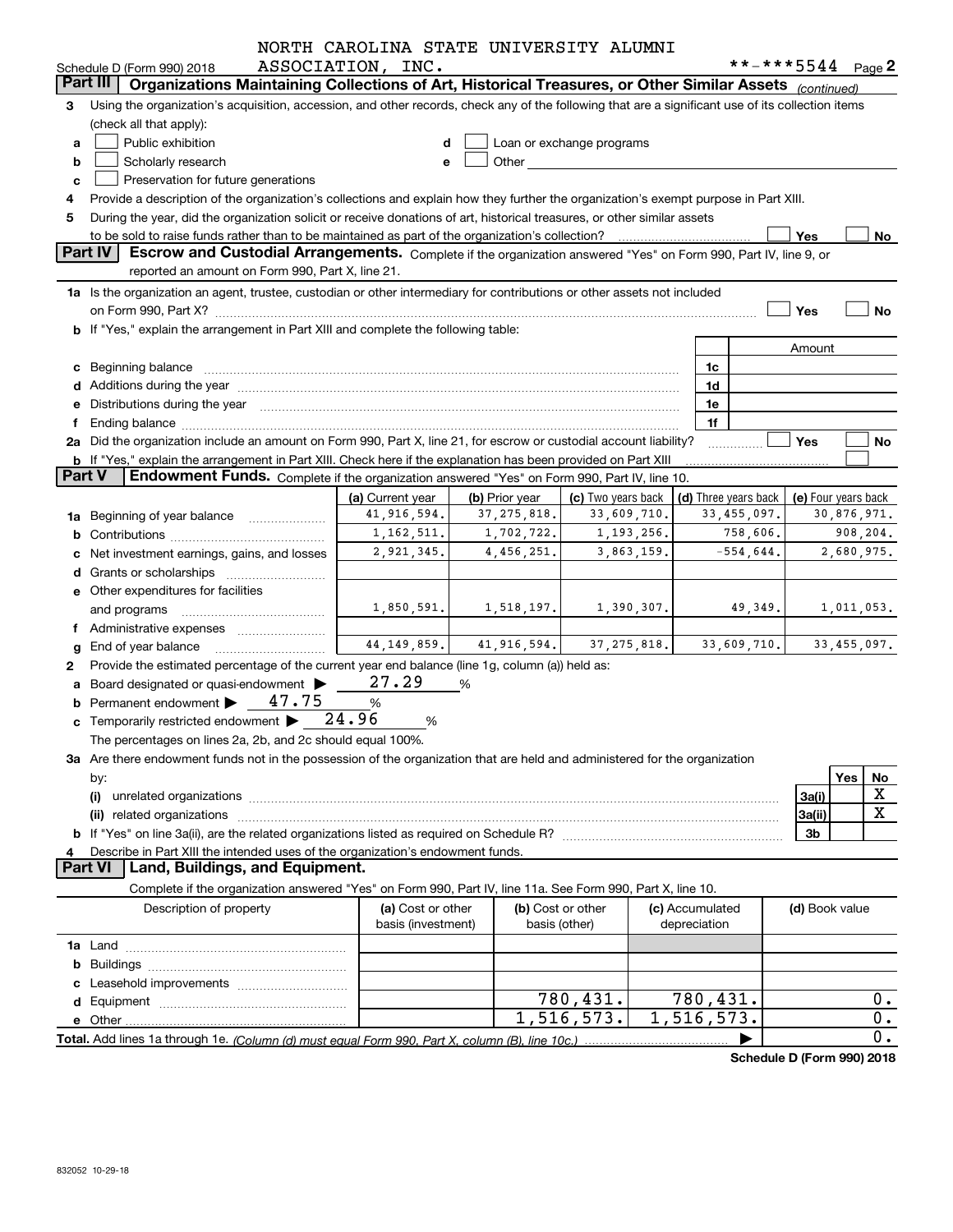| NORTH CAROLINA STATE UNIVERSITY ALUMNI |  |  |  |
|----------------------------------------|--|--|--|
| ASSOCIATION, INC.                      |  |  |  |

| ASSOCIATION,<br>Schedule D (Form 990) 2018                                                                                                           | INC.            |                                                           | **-***5544     | <u>Page</u> 3 |
|------------------------------------------------------------------------------------------------------------------------------------------------------|-----------------|-----------------------------------------------------------|----------------|---------------|
| Part VII Investments - Other Securities.                                                                                                             |                 |                                                           |                |               |
| Complete if the organization answered "Yes" on Form 990, Part IV, line 11b. See Form 990, Part X, line 12.                                           |                 |                                                           |                |               |
| (a) Description of security or category (including name of security)                                                                                 | (b) Book value  | (c) Method of valuation: Cost or end-of-year market value |                |               |
| (1) Financial derivatives                                                                                                                            |                 |                                                           |                |               |
| (2) Closely-held equity interests                                                                                                                    |                 |                                                           |                |               |
| (3) Other                                                                                                                                            |                 |                                                           |                |               |
| NC STATE INVESTMENT FUND,<br>(A)                                                                                                                     |                 |                                                           |                |               |
| INC.<br>(B)                                                                                                                                          | 43,622,192.     | END-OF-YEAR MARKET VALUE                                  |                |               |
| KASPICK-LIFE INCOME FUNDS<br>(C)                                                                                                                     | 421,192.        | END-OF-YEAR MARKET VALUE                                  |                |               |
| STIF                                                                                                                                                 | 15,396.         | END-OF-YEAR MARKET VALUE                                  |                |               |
| (D)                                                                                                                                                  |                 |                                                           |                |               |
| (E)                                                                                                                                                  |                 |                                                           |                |               |
| (F)                                                                                                                                                  |                 |                                                           |                |               |
| (G)                                                                                                                                                  |                 |                                                           |                |               |
| (H)                                                                                                                                                  |                 |                                                           |                |               |
| Total. (Col. (b) must equal Form 990, Part X, col. (B) line $12$ .)<br>Part VIII Investments - Program Related.                                      | 44,058,780.     |                                                           |                |               |
|                                                                                                                                                      |                 |                                                           |                |               |
| Complete if the organization answered "Yes" on Form 990, Part IV, line 11c. See Form 990, Part X, line 13.                                           |                 |                                                           |                |               |
| (a) Description of investment                                                                                                                        | (b) Book value  | (c) Method of valuation: Cost or end-of-year market value |                |               |
| (1)                                                                                                                                                  |                 |                                                           |                |               |
| (2)                                                                                                                                                  |                 |                                                           |                |               |
| (3)                                                                                                                                                  |                 |                                                           |                |               |
| (4)                                                                                                                                                  |                 |                                                           |                |               |
| (5)                                                                                                                                                  |                 |                                                           |                |               |
| (6)                                                                                                                                                  |                 |                                                           |                |               |
| (7)                                                                                                                                                  |                 |                                                           |                |               |
| (8)                                                                                                                                                  |                 |                                                           |                |               |
| (9)                                                                                                                                                  |                 |                                                           |                |               |
| Total. (Col. (b) must equal Form 990, Part X, col. (B) line 13.)                                                                                     |                 |                                                           |                |               |
| <b>Other Assets.</b><br>Part IX                                                                                                                      |                 |                                                           |                |               |
| Complete if the organization answered "Yes" on Form 990, Part IV, line 11d. See Form 990, Part X, line 15.                                           |                 |                                                           |                |               |
|                                                                                                                                                      | (a) Description |                                                           | (b) Book value |               |
| (1)                                                                                                                                                  |                 |                                                           |                |               |
| (2)                                                                                                                                                  |                 |                                                           |                |               |
| (3)                                                                                                                                                  |                 |                                                           |                |               |
| (4)                                                                                                                                                  |                 |                                                           |                |               |
| (5)                                                                                                                                                  |                 |                                                           |                |               |
| (6)                                                                                                                                                  |                 |                                                           |                |               |
| (7)                                                                                                                                                  |                 |                                                           |                |               |
| (8)                                                                                                                                                  |                 |                                                           |                |               |
| (9)                                                                                                                                                  |                 |                                                           |                |               |
| <b>Other Liabilities.</b><br>Part X                                                                                                                  |                 |                                                           |                |               |
| Complete if the organization answered "Yes" on Form 990, Part IV, line 11e or 11f. See Form 990, Part X, line 25.                                    |                 |                                                           |                |               |
| (a) Description of liability<br>1.                                                                                                                   |                 | (b) Book value                                            |                |               |
| (1)<br>Federal income taxes                                                                                                                          |                 |                                                           |                |               |
| LIFE INCOME FUNDS PAYABLE<br>(2)                                                                                                                     |                 | 160, 257.                                                 |                |               |
| (3)                                                                                                                                                  |                 |                                                           |                |               |
| (4)                                                                                                                                                  |                 |                                                           |                |               |
| (5)                                                                                                                                                  |                 |                                                           |                |               |
| (6)                                                                                                                                                  |                 |                                                           |                |               |
| (7)                                                                                                                                                  |                 |                                                           |                |               |
| (8)                                                                                                                                                  |                 |                                                           |                |               |
| (9)                                                                                                                                                  |                 |                                                           |                |               |
| <b>Total.</b> (Column (b) must equal Form 990. Part X, col. (B) line 25.)                                                                            |                 | 160, 257.                                                 |                |               |
| 2. Liability for uncertain tax positions. In Part XIII, provide the text of the footnote to the organization's financial statements that reports the |                 |                                                           |                |               |
|                                                                                                                                                      |                 |                                                           |                |               |

organization's liability for uncertain tax positions under FIN 48 (ASC 740). Check here if the text of the footnote has been provided in Part XIII  $~\boxed{\rm X}$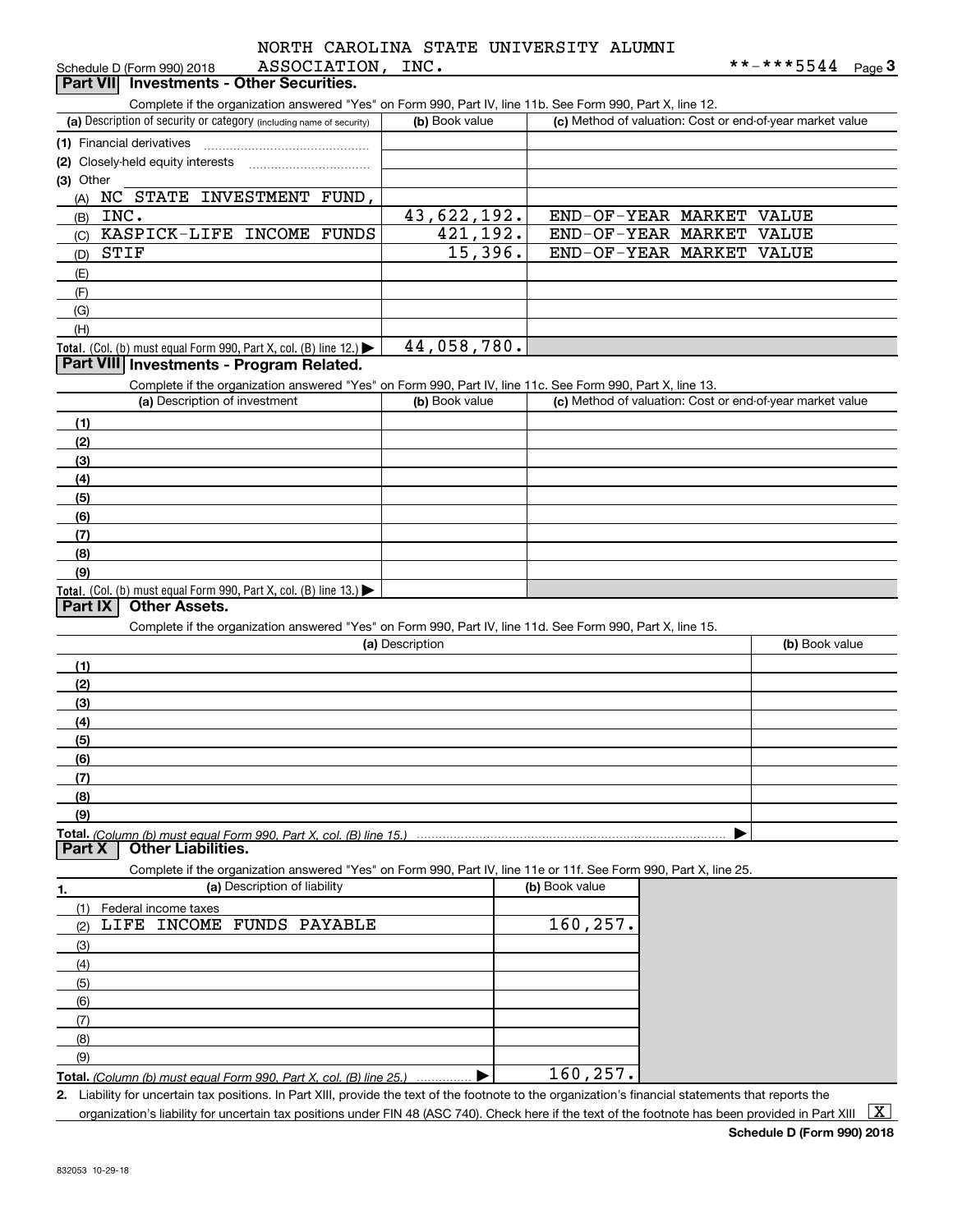|    | ASSOCIATION, INC.<br>Schedule D (Form 990) 2018                                                                         |                |                           |                         | **-***5544                 | Page $4$  |
|----|-------------------------------------------------------------------------------------------------------------------------|----------------|---------------------------|-------------------------|----------------------------|-----------|
|    | Reconciliation of Revenue per Audited Financial Statements With Revenue per Return.<br>Part XI                          |                |                           |                         |                            |           |
|    | Complete if the organization answered "Yes" on Form 990, Part IV, line 12a.                                             |                |                           |                         |                            |           |
| 1  | Total revenue, gains, and other support per audited financial statements                                                |                |                           | $\blacksquare$          | 7,976,423.                 |           |
| 2  | Amounts included on line 1 but not on Form 990, Part VIII, line 12:                                                     |                |                           |                         |                            |           |
| a  |                                                                                                                         | 2a             | 2,421,683.                |                         |                            |           |
| b  |                                                                                                                         | 2 <sub>b</sub> | $\overline{1,924}$ , 000. |                         |                            |           |
| c  |                                                                                                                         | 2c             |                           |                         |                            |           |
| d  | Other (Describe in Part XIII.)                                                                                          | 2d             | $-58,010.$                |                         |                            |           |
| е  | Add lines 2a through 2d                                                                                                 |                |                           | 2e                      | 4,287,673.                 |           |
| 3  | Subtract line 2e from line 1 <b>manufacture in the contract of the 2e</b> from line 1                                   |                |                           | $\overline{\mathbf{3}}$ | 3,688,750.                 |           |
| 4  | Amounts included on Form 990, Part VIII, line 12, but not on line 1:                                                    |                |                           |                         |                            |           |
| a  |                                                                                                                         | 4a             | 191,109.                  |                         |                            |           |
| b  |                                                                                                                         | 4 <sub>b</sub> | $-123,639.$               |                         |                            |           |
| C. | Add lines 4a and 4b                                                                                                     |                |                           | 4c                      | $\frac{67,470}{3,756,220}$ |           |
|    |                                                                                                                         |                |                           | 5                       |                            |           |
|    | Part XII   Reconciliation of Expenses per Audited Financial Statements With Expenses per Return.                        |                |                           |                         |                            |           |
|    | Complete if the organization answered "Yes" on Form 990, Part IV, line 12a.                                             |                |                           |                         |                            |           |
| 1  | Total expenses and losses per audited financial statements                                                              |                |                           | $\mathbf{1}$            | 5,553,216.                 |           |
| 2  | Amounts included on line 1 but not on Form 990, Part IX, line 25:                                                       |                |                           |                         |                            |           |
| a  |                                                                                                                         | 2a             | 1,924,000.                |                         |                            |           |
| b  |                                                                                                                         | 2 <sub>b</sub> |                           |                         |                            |           |
|    | Other losses                                                                                                            | 2 <sub>c</sub> |                           |                         |                            |           |
| d  |                                                                                                                         | 2d             | 123,639.                  |                         |                            |           |
| е  | Add lines 2a through 2d <b>continuum contract and all and all and all and all and all and all and all and all and a</b> |                |                           | 2e                      | 2,047,639.                 |           |
| 3  | Subtract line 2e from line 1                                                                                            |                |                           | 3                       | $\overline{3,505},577.$    |           |
| 4  | Amounts included on Form 990, Part IX, line 25, but not on line 1:                                                      |                |                           |                         |                            |           |
| a  |                                                                                                                         | 4a             | 191,109.                  |                         |                            |           |
| b  | Other (Describe in Part XIII.)                                                                                          | 4 <sub>h</sub> |                           |                         |                            |           |
| c. | Add lines 4a and 4b                                                                                                     |                |                           | 4c                      |                            | 191, 109. |
| 5  | Part XIII Supplemental Information.                                                                                     |                |                           | 5                       | 3,696,686.                 |           |
|    |                                                                                                                         |                |                           |                         |                            |           |

Provide the descriptions required for Part II, lines 3, 5, and 9; Part III, lines 1a and 4; Part IV, lines 1b and 2b; Part V, line 4; Part X, line 2; Part XI, lines 2d and 4b; and Part XII, lines 2d and 4b. Also complete this part to provide any additional information.

### PART V, LINE 4:

THE FOUNDATION'S ENDOWMENT CONSISTS OF 170 INDIVIDUAL FUNDS ESTABLISHED

FOR CALDWELL SCHOLARSHIPS AND A VARIETY OF PURPOSES RELATED TO THE MISSION

OF THE UNIVERSITY.

PART X, LINE 2:

MANAGEMENT HAS ANALYZED THE TAX POSITIONS TAKEN BY THE ASSOCIATION, AND

HAS CONCLUDED THAT AS OF JUNE 30, 2019, THERE ARE NO UNCERTAIN POSITIONS

TAKEN OR EXPECTED TO BE TAKEN THAT WOULD REQUIRE RECOGNITION OF A

LIABILITY (OR ASSET) OR DISCLOSURE IN THE FINANCIAL STATEMENTS. THE

ASSOCIATION IS SUBJECT TO ROUTINE AUDITS BY TAXING JURISDICTIONS; HOWEVER,

THERE ARE CURRENTLY NO AUDITS FOR ANY TAX PERIODS IN PROGRESS. MANAGEMENT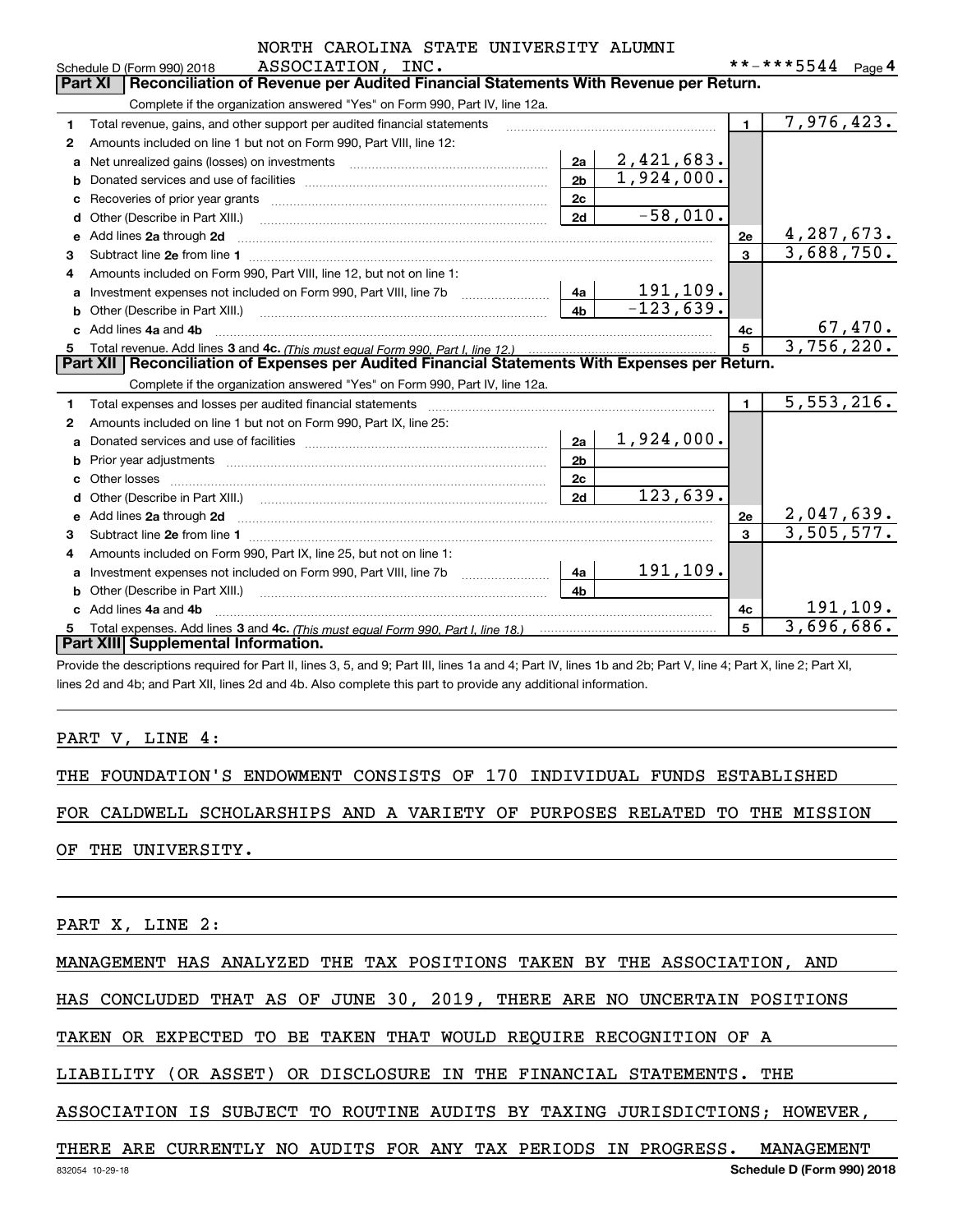| NORTH CAROLINA STATE UNIVERSITY ALUMNI                                                                   |                   |
|----------------------------------------------------------------------------------------------------------|-------------------|
| ASSOCIATION, INC.<br>Schedule D (Form 990) 2018<br><b>Part XIII Supplemental Information</b> (continued) | **-***5544 Page 5 |
| BELIEVES IT IS NO LONGER SUBJECT TO INCOME TAX EXAMINATIONS FOR YEARS                                    |                   |
| PRIOR TO 2015.                                                                                           |                   |
|                                                                                                          |                   |
|                                                                                                          |                   |
| PART XI, LINE 2D - OTHER ADJUSTMENTS:                                                                    |                   |
| DECREASE IN VALUE OF SPLIT INTEREST                                                                      | $-18,299.$        |
| DECREASE IN VALUE OF CHARITABLE LEAD TRUST                                                               | $-39,711.$        |
| TOTAL TO SCHEDULE D, PART XI, LINE 2D                                                                    |                   |
|                                                                                                          |                   |
| PART XI, LINE 4B - OTHER ADJUSTMENTS:                                                                    |                   |
| FUNDRAISING EXPENSES NETTED WITH REVENUE                                                                 | $-123,639.$       |
|                                                                                                          |                   |
|                                                                                                          |                   |
| PART XII, LINE 2D - OTHER ADJUSTMENTS:                                                                   |                   |
| FUNDRAISING EXPENSES NETTED WITH REVENUE                                                                 | 123,639.          |
|                                                                                                          |                   |
|                                                                                                          |                   |
|                                                                                                          |                   |
|                                                                                                          |                   |
|                                                                                                          |                   |
|                                                                                                          |                   |
|                                                                                                          |                   |
|                                                                                                          |                   |
|                                                                                                          |                   |
|                                                                                                          |                   |
|                                                                                                          |                   |
|                                                                                                          |                   |
|                                                                                                          |                   |
|                                                                                                          |                   |
|                                                                                                          |                   |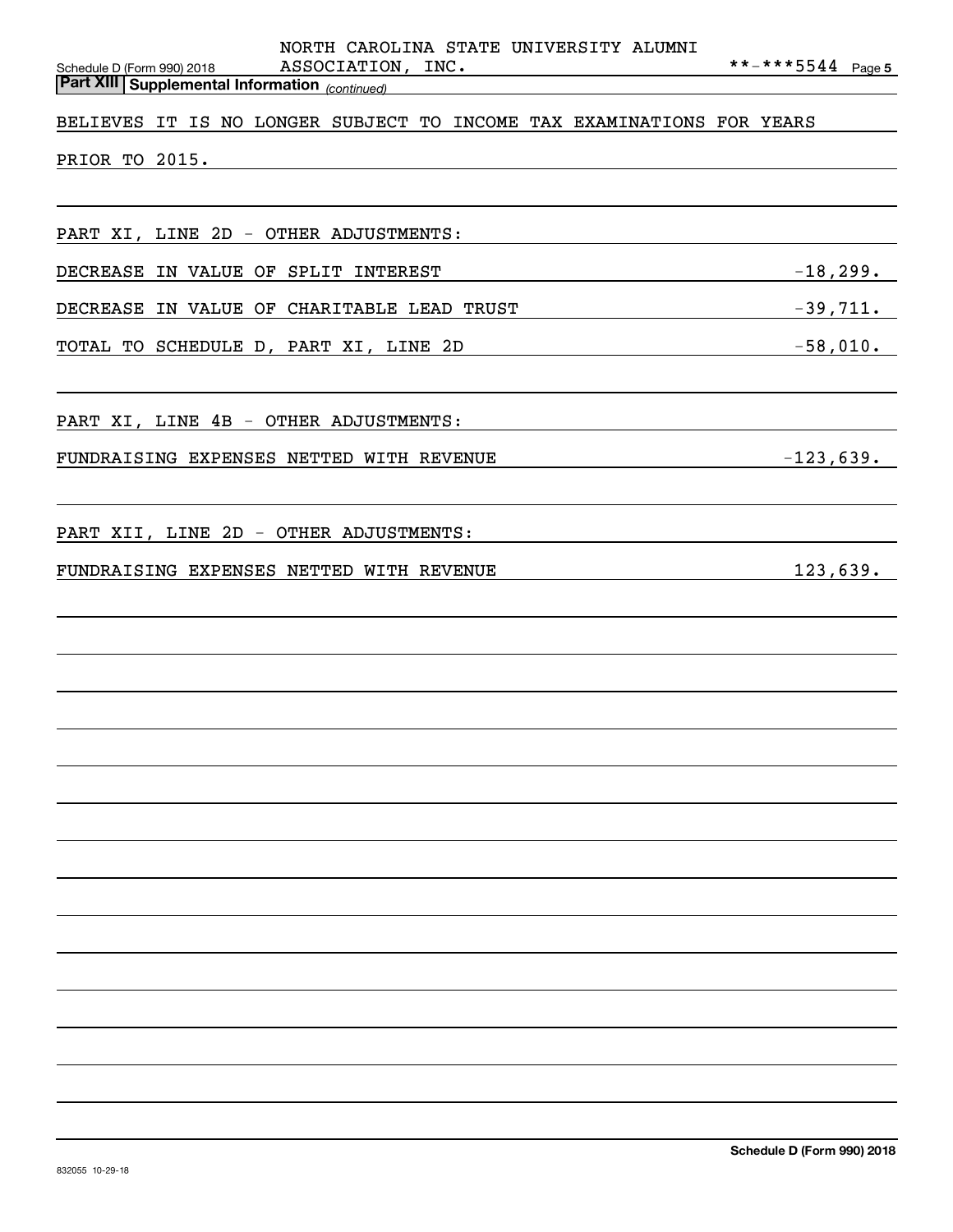| <b>SCHEDULE G</b>                                                                                                                                                          |                                       | <b>Supplemental Information Regarding Fundraising or Gaming Activities</b>                                                                                          |                            |                                         |                     |                                  | OMB No. 1545-0047                       |  |  |  |
|----------------------------------------------------------------------------------------------------------------------------------------------------------------------------|---------------------------------------|---------------------------------------------------------------------------------------------------------------------------------------------------------------------|----------------------------|-----------------------------------------|---------------------|----------------------------------|-----------------------------------------|--|--|--|
| (Form 990 or 990-EZ)                                                                                                                                                       |                                       | Complete if the organization answered "Yes" on Form 990, Part IV, line 17, 18, or 19, or if the<br>organization entered more than \$15,000 on Form 990-EZ, line 6a. |                            |                                         |                     |                                  | 2018                                    |  |  |  |
| Department of the Treasury                                                                                                                                                 |                                       | Attach to Form 990 or Form 990-EZ.                                                                                                                                  |                            |                                         |                     |                                  | <b>Open to Public</b>                   |  |  |  |
| Internal Revenue Service                                                                                                                                                   |                                       | Go to www.irs.gov/Form990 for instructions and the latest information.<br>NORTH CAROLINA STATE UNIVERSITY ALUMNI                                                    |                            |                                         |                     |                                  | Inspection                              |  |  |  |
| Name of the organization                                                                                                                                                   | <b>Employer identification number</b> |                                                                                                                                                                     |                            |                                         |                     |                                  |                                         |  |  |  |
| **-***5544<br>ASSOCIATION, INC.<br>Part I<br>Fundraising Activities. Complete if the organization answered "Yes" on Form 990, Part IV, line 17. Form 990-EZ filers are not |                                       |                                                                                                                                                                     |                            |                                         |                     |                                  |                                         |  |  |  |
|                                                                                                                                                                            | required to complete this part.       |                                                                                                                                                                     |                            |                                         |                     |                                  |                                         |  |  |  |
|                                                                                                                                                                            |                                       | 1 Indicate whether the organization raised funds through any of the following activities. Check all that apply.                                                     |                            |                                         |                     |                                  |                                         |  |  |  |
| Mail solicitations<br>a                                                                                                                                                    |                                       | е                                                                                                                                                                   |                            |                                         |                     |                                  |                                         |  |  |  |
| Solicitation of non-government grants<br>Internet and email solicitations<br>Solicitation of government grants<br>b<br>f                                                   |                                       |                                                                                                                                                                     |                            |                                         |                     |                                  |                                         |  |  |  |
| Phone solicitations<br>c                                                                                                                                                   |                                       | g                                                                                                                                                                   | Special fundraising events |                                         |                     |                                  |                                         |  |  |  |
| In-person solicitations<br>d                                                                                                                                               |                                       |                                                                                                                                                                     |                            |                                         |                     |                                  |                                         |  |  |  |
|                                                                                                                                                                            |                                       | 2 a Did the organization have a written or oral agreement with any individual (including officers, directors, trustees, or                                          |                            |                                         |                     |                                  |                                         |  |  |  |
|                                                                                                                                                                            |                                       | key employees listed in Form 990, Part VII) or entity in connection with professional fundraising services?                                                         |                            |                                         |                     |                                  | Yes<br>No                               |  |  |  |
|                                                                                                                                                                            |                                       | <b>b</b> If "Yes," list the 10 highest paid individuals or entities (fundraisers) pursuant to agreements under which the fundraiser is to be                        |                            |                                         |                     |                                  |                                         |  |  |  |
| compensated at least \$5,000 by the organization.                                                                                                                          |                                       |                                                                                                                                                                     |                            |                                         |                     |                                  |                                         |  |  |  |
|                                                                                                                                                                            |                                       |                                                                                                                                                                     |                            |                                         |                     | (v) Amount paid                  |                                         |  |  |  |
| (i) Name and address of individual                                                                                                                                         |                                       | (ii) Activity                                                                                                                                                       |                            | (iii) Did<br>fundraiser<br>have custody | (iv) Gross receipts | to (or retained by)              | (vi) Amount paid<br>to (or retained by) |  |  |  |
| or entity (fundraiser)                                                                                                                                                     |                                       |                                                                                                                                                                     |                            | or control of<br>contributions?         | from activity       | fundraiser<br>listed in col. (i) | organization                            |  |  |  |
|                                                                                                                                                                            |                                       |                                                                                                                                                                     | Yes                        | <b>No</b>                               |                     |                                  |                                         |  |  |  |
|                                                                                                                                                                            |                                       |                                                                                                                                                                     |                            |                                         |                     |                                  |                                         |  |  |  |
|                                                                                                                                                                            |                                       |                                                                                                                                                                     |                            |                                         |                     |                                  |                                         |  |  |  |
|                                                                                                                                                                            |                                       |                                                                                                                                                                     |                            |                                         |                     |                                  |                                         |  |  |  |
|                                                                                                                                                                            |                                       |                                                                                                                                                                     |                            |                                         |                     |                                  |                                         |  |  |  |
|                                                                                                                                                                            |                                       |                                                                                                                                                                     |                            |                                         |                     |                                  |                                         |  |  |  |
|                                                                                                                                                                            |                                       |                                                                                                                                                                     |                            |                                         |                     |                                  |                                         |  |  |  |
|                                                                                                                                                                            |                                       |                                                                                                                                                                     |                            |                                         |                     |                                  |                                         |  |  |  |
|                                                                                                                                                                            |                                       |                                                                                                                                                                     |                            |                                         |                     |                                  |                                         |  |  |  |
|                                                                                                                                                                            |                                       |                                                                                                                                                                     |                            |                                         |                     |                                  |                                         |  |  |  |
|                                                                                                                                                                            |                                       |                                                                                                                                                                     |                            |                                         |                     |                                  |                                         |  |  |  |
|                                                                                                                                                                            |                                       |                                                                                                                                                                     |                            |                                         |                     |                                  |                                         |  |  |  |
|                                                                                                                                                                            |                                       |                                                                                                                                                                     |                            |                                         |                     |                                  |                                         |  |  |  |
|                                                                                                                                                                            |                                       |                                                                                                                                                                     |                            |                                         |                     |                                  |                                         |  |  |  |
|                                                                                                                                                                            |                                       |                                                                                                                                                                     |                            |                                         |                     |                                  |                                         |  |  |  |
|                                                                                                                                                                            |                                       |                                                                                                                                                                     |                            |                                         |                     |                                  |                                         |  |  |  |
|                                                                                                                                                                            |                                       |                                                                                                                                                                     |                            |                                         |                     |                                  |                                         |  |  |  |
|                                                                                                                                                                            |                                       |                                                                                                                                                                     |                            |                                         |                     |                                  |                                         |  |  |  |
|                                                                                                                                                                            |                                       |                                                                                                                                                                     |                            |                                         |                     |                                  |                                         |  |  |  |
|                                                                                                                                                                            |                                       |                                                                                                                                                                     |                            |                                         |                     |                                  |                                         |  |  |  |
| Total                                                                                                                                                                      |                                       |                                                                                                                                                                     |                            |                                         |                     |                                  |                                         |  |  |  |
|                                                                                                                                                                            |                                       | 3 List all states in which the organization is registered or licensed to solicit contributions or has been notified it is exempt from registration                  |                            |                                         |                     |                                  |                                         |  |  |  |
| or licensing.                                                                                                                                                              |                                       |                                                                                                                                                                     |                            |                                         |                     |                                  |                                         |  |  |  |
|                                                                                                                                                                            |                                       |                                                                                                                                                                     |                            |                                         |                     |                                  |                                         |  |  |  |
|                                                                                                                                                                            |                                       |                                                                                                                                                                     |                            |                                         |                     |                                  |                                         |  |  |  |
|                                                                                                                                                                            |                                       |                                                                                                                                                                     |                            |                                         |                     |                                  |                                         |  |  |  |
|                                                                                                                                                                            |                                       |                                                                                                                                                                     |                            |                                         |                     |                                  |                                         |  |  |  |
|                                                                                                                                                                            |                                       |                                                                                                                                                                     |                            |                                         |                     |                                  |                                         |  |  |  |

LHA For Paperwork Reduction Act Notice, see the Instructions for Form 990 or 990-EZ. Schedule G (Form 990 or 990-EZ) 2018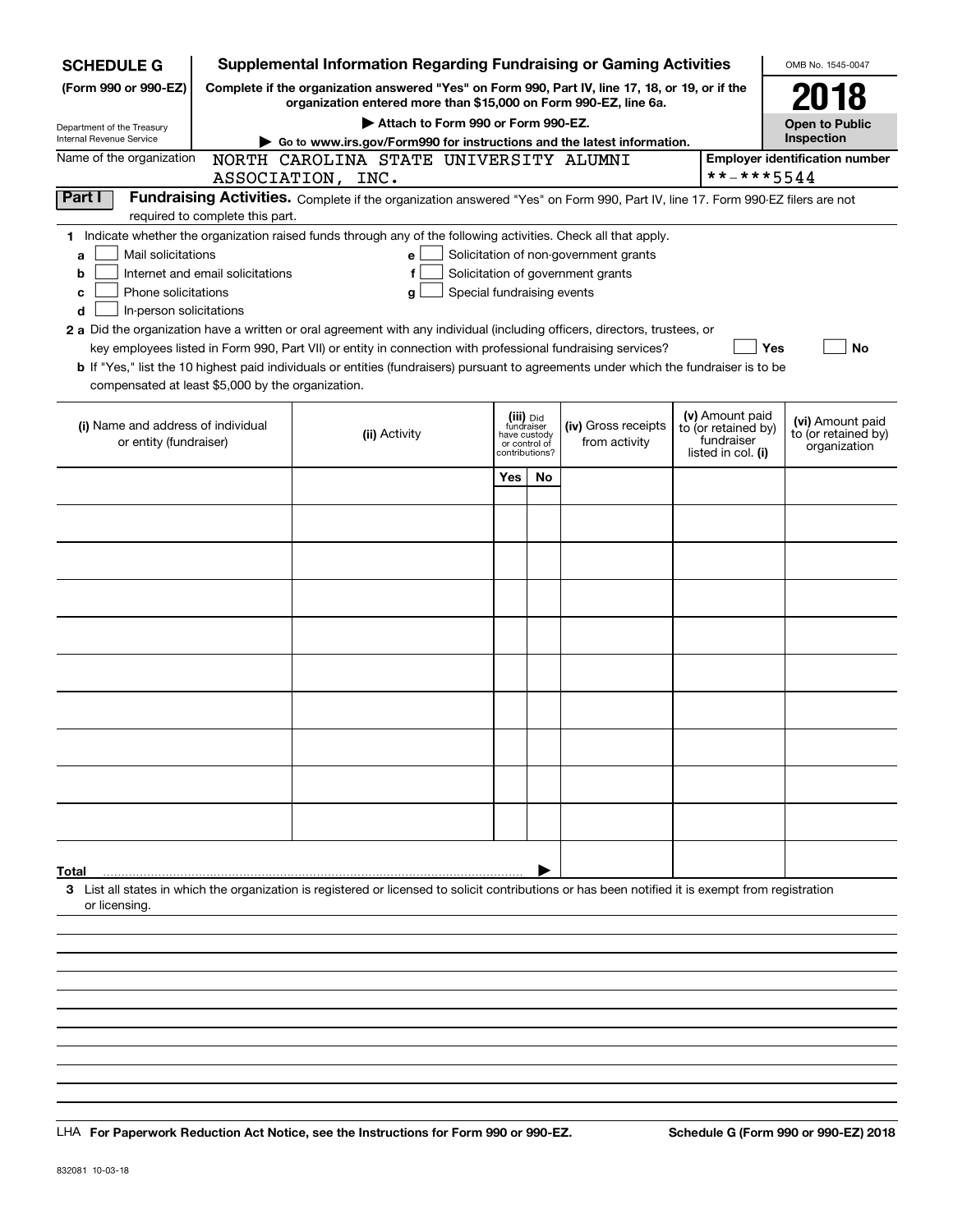|                 |          | Part II<br>Fundraising Events. Complete if the organization answered "Yes" on Form 990, Part IV, line 18, or reported more than \$15,000<br>of fundraising event contributions and gross income on Form 990-EZ, lines 1 and 6b. List events with gross receipts greater than \$5,000. |                                            |                                                  |                                 |                                                                                              |
|-----------------|----------|---------------------------------------------------------------------------------------------------------------------------------------------------------------------------------------------------------------------------------------------------------------------------------------|--------------------------------------------|--------------------------------------------------|---------------------------------|----------------------------------------------------------------------------------------------|
|                 |          |                                                                                                                                                                                                                                                                                       | (a) Event #1<br><b>EVENING OF</b><br>STARS | (b) Event #2<br><b>LEGACY</b><br>LUNCHEON        | (c) Other events<br>$\mathbf 1$ | (d) Total events<br>(add col. (a) through                                                    |
|                 |          |                                                                                                                                                                                                                                                                                       | (event type)                               | (event type)                                     | (total number)                  | col. (c)                                                                                     |
| Revenue         | 1.       |                                                                                                                                                                                                                                                                                       | 16,375.                                    | 7,100.                                           | 6, 125.                         | 29,600.                                                                                      |
|                 |          | 2 Less: Contributions                                                                                                                                                                                                                                                                 |                                            |                                                  |                                 |                                                                                              |
|                 | 3        | Gross income (line 1 minus line 2)                                                                                                                                                                                                                                                    | 16,375.                                    | 7,100.                                           | 6, 125.                         | 29,600.                                                                                      |
|                 |          |                                                                                                                                                                                                                                                                                       |                                            |                                                  |                                 |                                                                                              |
|                 | 5        |                                                                                                                                                                                                                                                                                       |                                            |                                                  |                                 |                                                                                              |
|                 | 6        |                                                                                                                                                                                                                                                                                       | 6,006.                                     | 14,354.                                          | 6,220.                          | 26,580.                                                                                      |
| Direct Expenses | 7        |                                                                                                                                                                                                                                                                                       | 17,485.                                    | 7,408.                                           | 6,036.                          | 30,929.                                                                                      |
|                 | 8        |                                                                                                                                                                                                                                                                                       |                                            |                                                  |                                 |                                                                                              |
|                 |          |                                                                                                                                                                                                                                                                                       |                                            |                                                  |                                 |                                                                                              |
|                 | 9        |                                                                                                                                                                                                                                                                                       | 57, 553.                                   | 4,216.                                           | 4,361.                          |                                                                                              |
|                 | Part III | 10 Direct expense summary. Add lines 4 through 9 in column (d)<br>11 Net income summary. Subtract line 10 from line 3, column (d)<br>Gaming. Complete if the organization answered "Yes" on Form 990, Part IV, line 19, or reported more than                                         |                                            |                                                  |                                 |                                                                                              |
|                 |          | \$15,000 on Form 990-EZ, line 6a.                                                                                                                                                                                                                                                     |                                            |                                                  |                                 |                                                                                              |
|                 |          |                                                                                                                                                                                                                                                                                       | (a) Bingo                                  | (b) Pull tabs/instant<br>bingo/progressive bingo | (c) Other gaming                |                                                                                              |
| Revenue         |          |                                                                                                                                                                                                                                                                                       |                                            |                                                  |                                 |                                                                                              |
|                 | 2        |                                                                                                                                                                                                                                                                                       |                                            |                                                  |                                 |                                                                                              |
|                 | 3        |                                                                                                                                                                                                                                                                                       |                                            |                                                  |                                 |                                                                                              |
| Direct Expenses |          |                                                                                                                                                                                                                                                                                       |                                            |                                                  |                                 | 66, 130.<br>123,639.<br>$-94,039.$<br>(d) Total gaming (add<br>$ col.$ (a) through col. (c)) |
|                 | 5        |                                                                                                                                                                                                                                                                                       |                                            |                                                  |                                 |                                                                                              |
|                 | 6.       | Volunteer labor                                                                                                                                                                                                                                                                       | %<br>Yes<br>No                             | Yes<br>%<br>No                                   | Yes<br>%<br>No                  |                                                                                              |
|                 | 7.       | Direct expense summary. Add lines 2 through 5 in column (d)                                                                                                                                                                                                                           |                                            |                                                  | ▶                               |                                                                                              |

**b** If "Yes," explain:

**Schedule G (Form 990 or 990-EZ) 2018**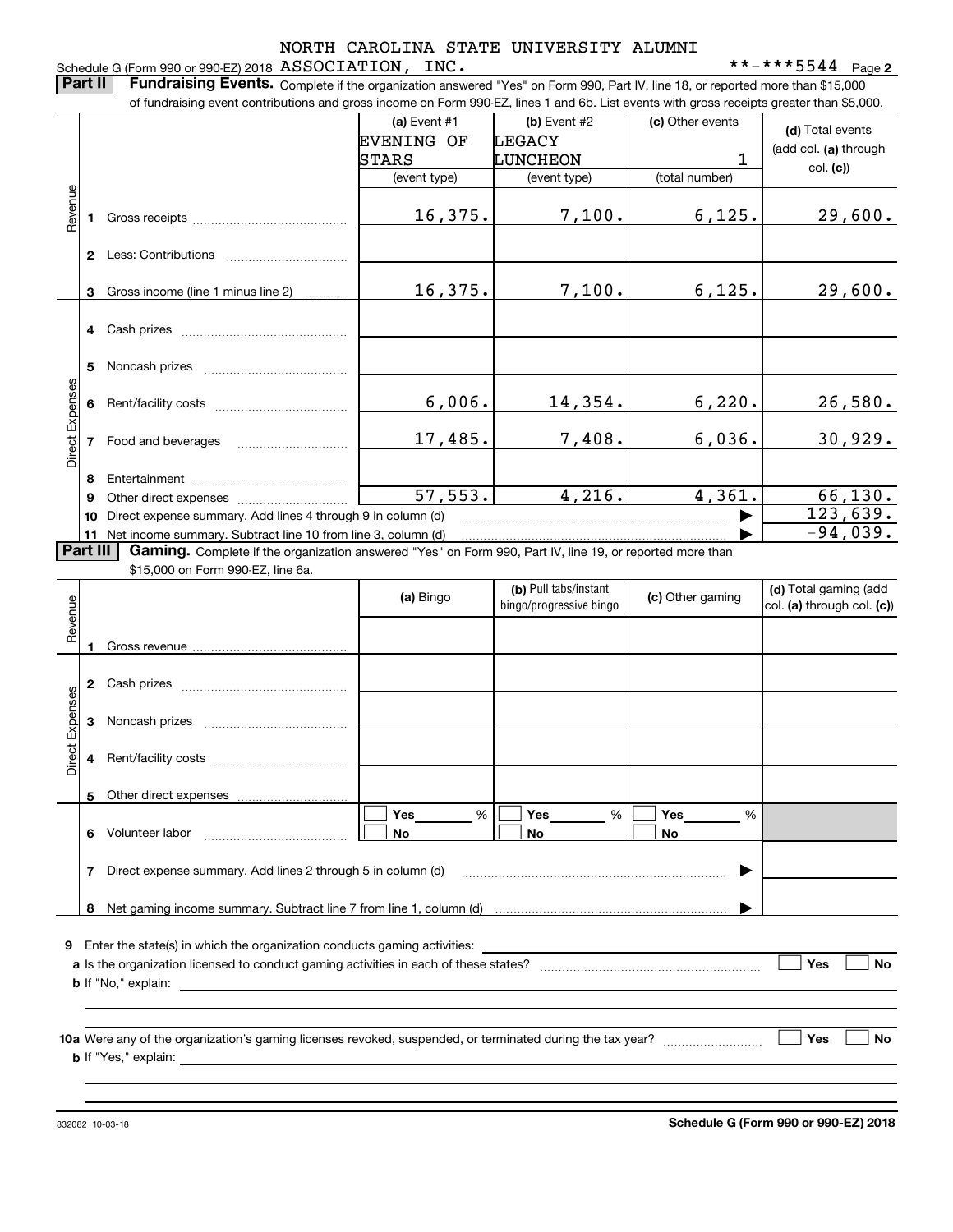|  | NORTH CAROLINA STATE UNIVERSITY ALUMNI |
|--|----------------------------------------|
|--|----------------------------------------|

| Schedule G (Form 990 or 990-EZ) 2018 ASSOCIATION, INC.                                                                                                                                                                                                                                                          | **-***5544      |     | Page 3 |           |
|-----------------------------------------------------------------------------------------------------------------------------------------------------------------------------------------------------------------------------------------------------------------------------------------------------------------|-----------------|-----|--------|-----------|
|                                                                                                                                                                                                                                                                                                                 |                 | Yes |        | <b>No</b> |
| 12 Is the organization a grantor, beneficiary or trustee of a trust, or a member of a partnership or other entity formed                                                                                                                                                                                        |                 |     |        |           |
|                                                                                                                                                                                                                                                                                                                 |                 | Yes |        | No        |
| 13 Indicate the percentage of gaming activity conducted in:                                                                                                                                                                                                                                                     |                 |     |        |           |
|                                                                                                                                                                                                                                                                                                                 | 13a             |     |        | %         |
| <b>b</b> An outside facility <b>contained a construct of the contract of the contract of the contract of the contract of the contract of the contract of the contract of the contract of the contract of the contract of the contract</b>                                                                       | 13 <sub>b</sub> |     |        | %         |
| 14 Enter the name and address of the person who prepares the organization's gaming/special events books and records:                                                                                                                                                                                            |                 |     |        |           |
| Name $\sum_{n=1}^{\infty}$ and $\sum_{n=1}^{\infty}$ and $\sum_{n=1}^{\infty}$ and $\sum_{n=1}^{\infty}$ and $\sum_{n=1}^{\infty}$ and $\sum_{n=1}^{\infty}$ and $\sum_{n=1}^{\infty}$ and $\sum_{n=1}^{\infty}$ and $\sum_{n=1}^{\infty}$ and $\sum_{n=1}^{\infty}$ and $\sum_{n=1}^{\infty}$ and $\sum_{n=1}$ |                 |     |        |           |
|                                                                                                                                                                                                                                                                                                                 |                 |     |        |           |
| 15a Does the organization have a contract with a third party from whom the organization receives gaming revenue?                                                                                                                                                                                                |                 | Yes |        | No        |
| <b>b</b> If "Yes," enter the amount of gaming revenue received by the organization $\triangleright$ \$ ________________________ and the amount                                                                                                                                                                  |                 |     |        |           |
|                                                                                                                                                                                                                                                                                                                 |                 |     |        |           |
| c If "Yes," enter name and address of the third party:                                                                                                                                                                                                                                                          |                 |     |        |           |
| Name <b>Decision of the Contract of the Contract of the Contract of the Contract of the Contract of the Contract of the Contract of the Contract of the Contract of the Contract of the Contract of the Contract of the Contract</b>                                                                            |                 |     |        |           |
|                                                                                                                                                                                                                                                                                                                 |                 |     |        |           |
|                                                                                                                                                                                                                                                                                                                 |                 |     |        |           |
| 16 Gaming manager information:                                                                                                                                                                                                                                                                                  |                 |     |        |           |
| Name $\blacktriangleright$                                                                                                                                                                                                                                                                                      |                 |     |        |           |
| Gaming manager compensation > \$                                                                                                                                                                                                                                                                                |                 |     |        |           |
|                                                                                                                                                                                                                                                                                                                 |                 |     |        |           |
|                                                                                                                                                                                                                                                                                                                 |                 |     |        |           |
|                                                                                                                                                                                                                                                                                                                 |                 |     |        |           |
|                                                                                                                                                                                                                                                                                                                 |                 |     |        |           |
| Director/officer<br>Employee<br>Independent contractor                                                                                                                                                                                                                                                          |                 |     |        |           |
| 17 Mandatory distributions:                                                                                                                                                                                                                                                                                     |                 |     |        |           |
| a Is the organization required under state law to make charitable distributions from the gaming proceeds to                                                                                                                                                                                                     |                 |     |        |           |
| retain the state gaming license?                                                                                                                                                                                                                                                                                |                 | Yes |        | No        |
| <b>b</b> Enter the amount of distributions required under state law to be distributed to other exempt organizations or spent in the                                                                                                                                                                             |                 |     |        |           |
| organization's own exempt activities during the tax year $\triangleright$ \$                                                                                                                                                                                                                                    |                 |     |        |           |
| <b>Part IV</b><br>Supplemental Information. Provide the explanations required by Part I, line 2b, columns (iii) and (v); and Part III, lines 9, 9b, 10b,<br>15b, 15c, 16, and 17b, as applicable. Also provide any additional information. See instructions.                                                    |                 |     |        |           |
|                                                                                                                                                                                                                                                                                                                 |                 |     |        |           |
|                                                                                                                                                                                                                                                                                                                 |                 |     |        |           |
|                                                                                                                                                                                                                                                                                                                 |                 |     |        |           |
|                                                                                                                                                                                                                                                                                                                 |                 |     |        |           |
|                                                                                                                                                                                                                                                                                                                 |                 |     |        |           |
|                                                                                                                                                                                                                                                                                                                 |                 |     |        |           |
|                                                                                                                                                                                                                                                                                                                 |                 |     |        |           |
|                                                                                                                                                                                                                                                                                                                 |                 |     |        |           |
|                                                                                                                                                                                                                                                                                                                 |                 |     |        |           |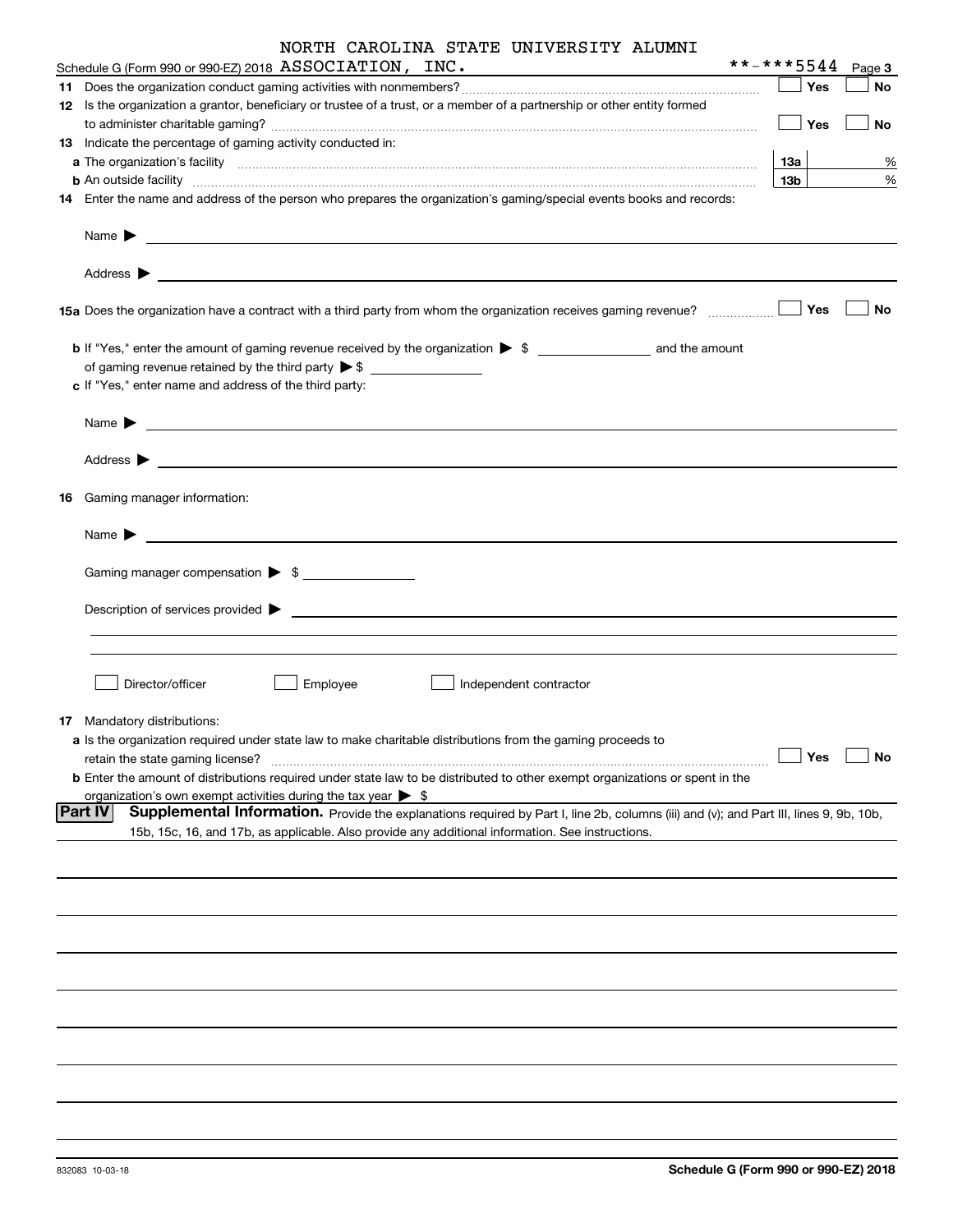|                                                                                               | NORTH CAROLINA STATE UNIVERSITY ALUMNI<br>ASSOCIATION, INC. | **-***5 <u>544 Page 4</u> |
|-----------------------------------------------------------------------------------------------|-------------------------------------------------------------|---------------------------|
| Schedule G (Form 990 or 990-EZ) ASSOCIATION<br>Part IV   Supplemental Information (continued) |                                                             |                           |
|                                                                                               |                                                             |                           |
|                                                                                               |                                                             |                           |
|                                                                                               |                                                             |                           |
|                                                                                               |                                                             |                           |
|                                                                                               |                                                             |                           |
|                                                                                               |                                                             |                           |
|                                                                                               |                                                             |                           |
|                                                                                               |                                                             |                           |
|                                                                                               |                                                             |                           |
|                                                                                               |                                                             |                           |
|                                                                                               |                                                             |                           |
|                                                                                               |                                                             |                           |
|                                                                                               |                                                             |                           |
|                                                                                               |                                                             |                           |
|                                                                                               |                                                             |                           |
|                                                                                               |                                                             |                           |
|                                                                                               |                                                             |                           |
|                                                                                               |                                                             |                           |
|                                                                                               |                                                             |                           |
|                                                                                               |                                                             |                           |
|                                                                                               |                                                             |                           |
|                                                                                               |                                                             |                           |
|                                                                                               |                                                             |                           |
|                                                                                               |                                                             |                           |
|                                                                                               |                                                             |                           |
|                                                                                               |                                                             |                           |
|                                                                                               |                                                             |                           |
|                                                                                               |                                                             |                           |
|                                                                                               |                                                             |                           |
|                                                                                               |                                                             |                           |
|                                                                                               |                                                             |                           |
|                                                                                               |                                                             |                           |
|                                                                                               |                                                             |                           |
|                                                                                               |                                                             |                           |
|                                                                                               |                                                             |                           |
|                                                                                               |                                                             |                           |
|                                                                                               |                                                             |                           |
|                                                                                               |                                                             |                           |
|                                                                                               |                                                             |                           |
|                                                                                               |                                                             |                           |
|                                                                                               |                                                             |                           |
|                                                                                               |                                                             |                           |
|                                                                                               |                                                             |                           |
|                                                                                               |                                                             |                           |
|                                                                                               |                                                             |                           |
|                                                                                               |                                                             |                           |
|                                                                                               |                                                             |                           |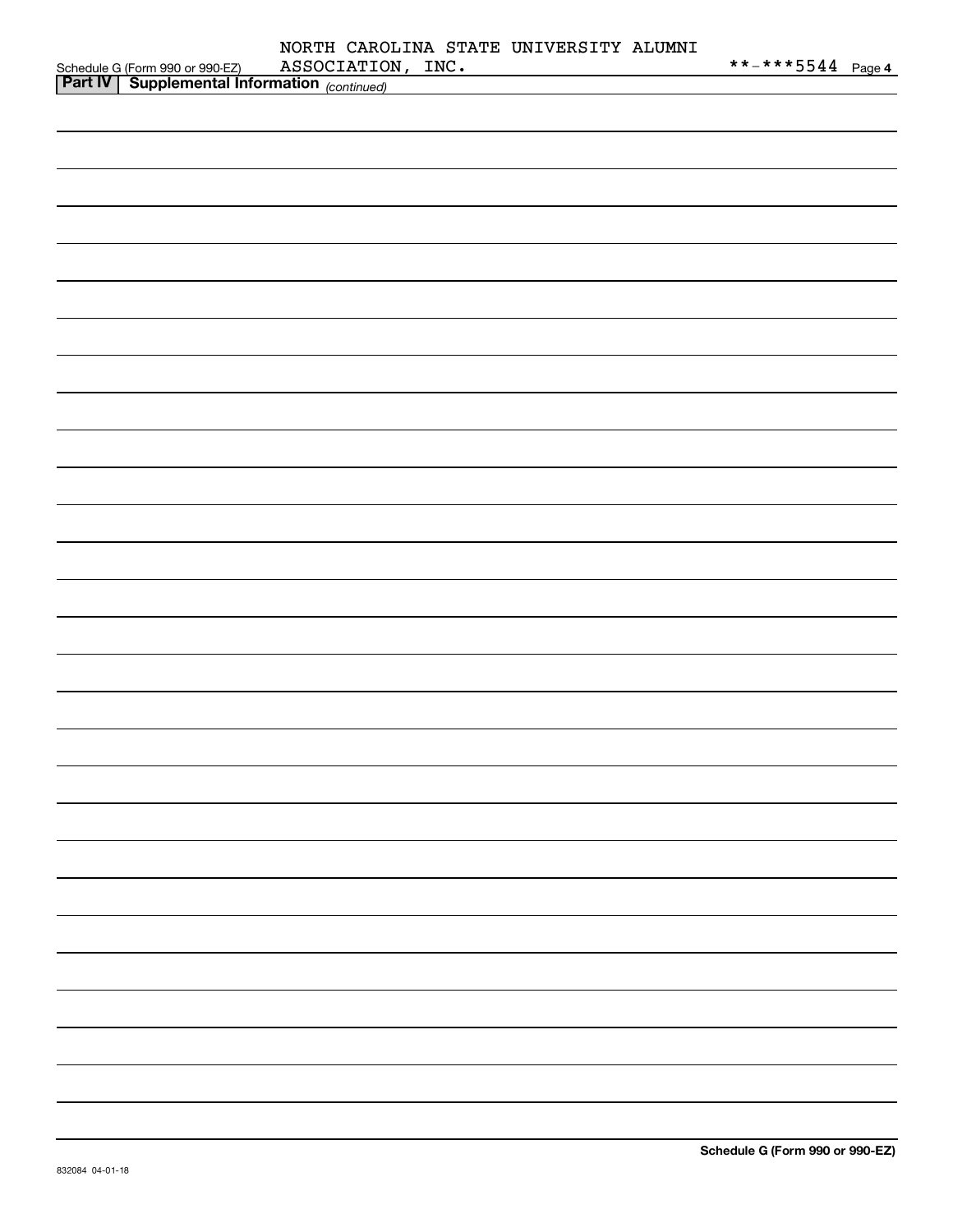| <b>SCHEDULE I</b><br>(Form 990)                        | <b>Grants and Other Assistance to Organizations,</b>                                                                                                                       |            |                                    |                             |                                         |                                                                |                                          |                              |                                       | OMB No. 1545-0047<br>2018 |  |
|--------------------------------------------------------|----------------------------------------------------------------------------------------------------------------------------------------------------------------------------|------------|------------------------------------|-----------------------------|-----------------------------------------|----------------------------------------------------------------|------------------------------------------|------------------------------|---------------------------------------|---------------------------|--|
|                                                        | Governments, and Individuals in the United States<br>Complete if the organization answered "Yes" on Form 990, Part IV, line 21 or 22.                                      |            |                                    |                             |                                         |                                                                |                                          |                              |                                       |                           |  |
| Department of the Treasury<br>Internal Revenue Service | Attach to Form 990.<br>Go to www.irs.gov/Form990 for the latest information.                                                                                               |            |                                    |                             |                                         |                                                                |                                          |                              |                                       |                           |  |
|                                                        | NORTH CAROLINA STATE UNIVERSITY ALUMNI<br>Name of the organization<br><b>Employer identification number</b><br>ASSOCIATION, INC.                                           |            |                                    |                             |                                         |                                                                |                                          |                              |                                       |                           |  |
| Part I                                                 | <b>General Information on Grants and Assistance</b>                                                                                                                        |            |                                    |                             |                                         |                                                                |                                          |                              | **-***5544                            |                           |  |
|                                                        | 1 Does the organization maintain records to substantiate the amount of the grants or assistance, the grantees' eligibility for the grants or assistance, and the selection |            |                                    |                             |                                         |                                                                |                                          |                              |                                       |                           |  |
|                                                        |                                                                                                                                                                            |            |                                    |                             |                                         |                                                                |                                          |                              | $\boxed{\text{X}}$ Yes                | l No                      |  |
| $\mathbf{2}$                                           | Describe in Part IV the organization's procedures for monitoring the use of grant funds in the United States.                                                              |            |                                    |                             |                                         |                                                                |                                          |                              |                                       |                           |  |
| Part II                                                | Grants and Other Assistance to Domestic Organizations and Domestic Governments. Complete if the organization answered "Yes" on Form 990, Part IV, line 21, for any         |            |                                    |                             |                                         |                                                                |                                          |                              |                                       |                           |  |
|                                                        | recipient that received more than \$5,000. Part II can be duplicated if additional space is needed.                                                                        |            |                                    |                             |                                         |                                                                |                                          |                              |                                       |                           |  |
|                                                        | 1 (a) Name and address of organization<br>or government                                                                                                                    | $(b)$ EIN  | (c) IRC section<br>(if applicable) | (d) Amount of<br>cash grant | (e) Amount of<br>non-cash<br>assistance | (f) Method of<br>valuation (book,<br>FMV, appraisal,<br>other) | (g) Description of<br>noncash assistance |                              | (h) Purpose of grant<br>or assistance |                           |  |
| NORTH CAROLINA STATE UNIVERSITY<br>NCSU BOX 7205       |                                                                                                                                                                            |            |                                    |                             |                                         |                                                                |                                          | SCHOLARSHIPS AND OTHER       |                                       |                           |  |
| RALEIGH, NC 27695                                      |                                                                                                                                                                            | **_******* | 170(c)(1)                          | 796,327                     |                                         | 0. BOOK VALUE                                                  | N/A                                      | UNIVERSITY SUPPORT           |                                       |                           |  |
|                                                        |                                                                                                                                                                            |            |                                    |                             |                                         |                                                                |                                          |                              |                                       |                           |  |
|                                                        |                                                                                                                                                                            |            |                                    |                             |                                         |                                                                |                                          |                              |                                       |                           |  |
|                                                        |                                                                                                                                                                            |            |                                    |                             |                                         |                                                                |                                          |                              |                                       |                           |  |
|                                                        |                                                                                                                                                                            |            |                                    |                             |                                         |                                                                |                                          |                              |                                       |                           |  |
| $\mathbf{2}$                                           | Enter total number of section 501(c)(3) and government organizations listed in the line 1 table                                                                            |            |                                    |                             |                                         |                                                                |                                          |                              |                                       | $1$ .                     |  |
| 3                                                      | Enter total number of other organizations listed in the line 1 table                                                                                                       |            |                                    |                             |                                         |                                                                |                                          |                              |                                       |                           |  |
|                                                        | LHA For Paperwork Reduction Act Notice, see the Instructions for Form 990.                                                                                                 |            |                                    |                             |                                         |                                                                |                                          | Schedule I (Form 990) (2018) |                                       |                           |  |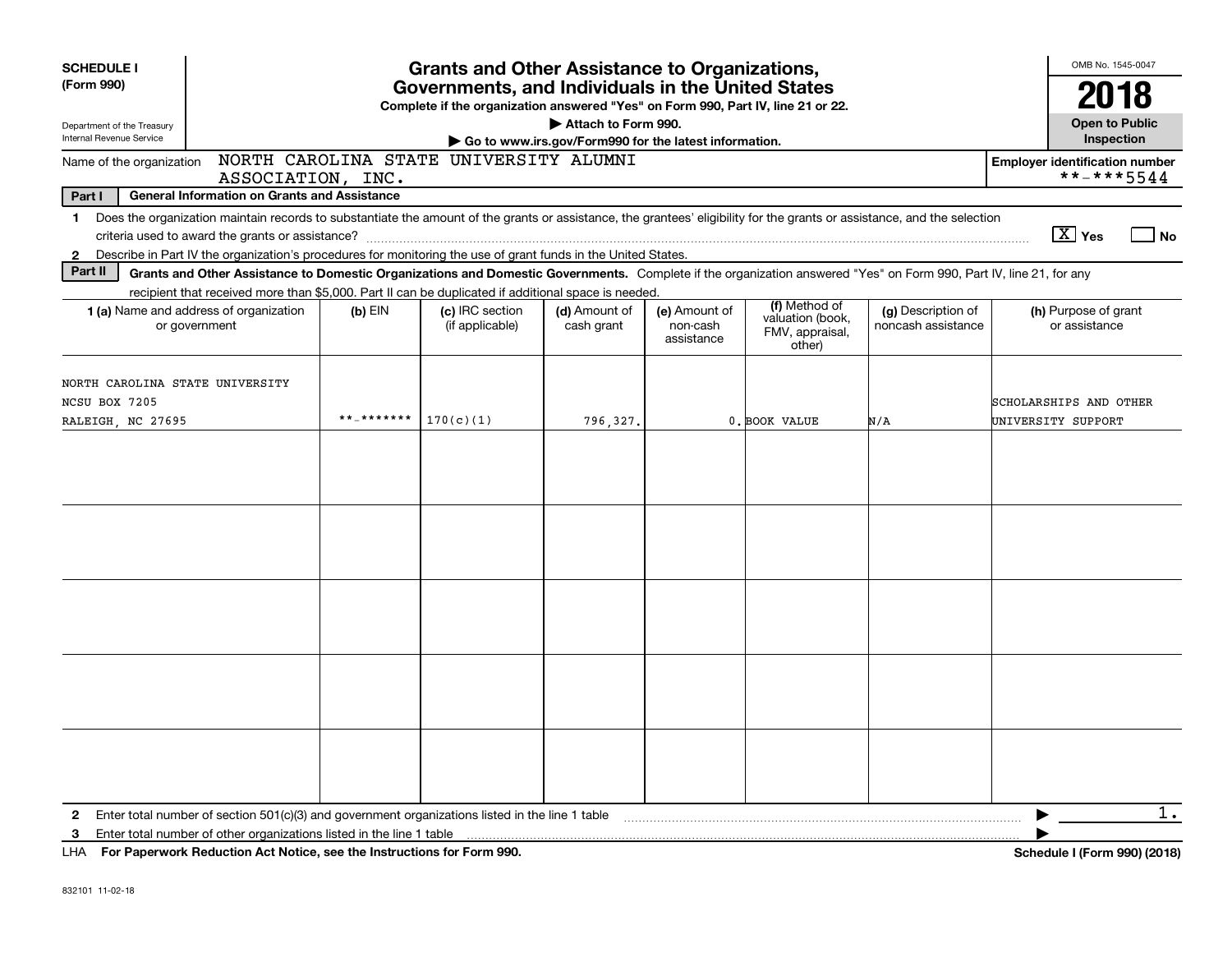Schedule I (Form 990) (2018) <code>ASSOCIATION</code> , INC . \* \* – \* \* \* 5 5 4 4 Page

**Part III** | Grants and Other Assistance to Domestic Individuals. Complete if the organization answered "Yes" on Form 990, Part IV, line 22. Part III can be duplicated if additional space is needed.

| (a) Type of grant or assistance | (b) Number of<br>recipients | (c) Amount of<br>cash grant | (d) Amount of non-<br>cash assistance | (e) Method of valuation<br>(book, FMV, appraisal, other) | (f) Description of noncash assistance |
|---------------------------------|-----------------------------|-----------------------------|---------------------------------------|----------------------------------------------------------|---------------------------------------|
|                                 |                             |                             |                                       |                                                          |                                       |
|                                 |                             |                             |                                       |                                                          |                                       |
|                                 |                             |                             |                                       |                                                          |                                       |
|                                 |                             |                             |                                       |                                                          |                                       |
|                                 |                             |                             |                                       |                                                          |                                       |
|                                 |                             |                             |                                       |                                                          |                                       |
|                                 |                             |                             |                                       |                                                          |                                       |
|                                 |                             |                             |                                       |                                                          |                                       |
|                                 |                             |                             |                                       |                                                          |                                       |
|                                 |                             |                             |                                       |                                                          |                                       |

Part IV | Supplemental Information. Provide the information required in Part I, line 2; Part III, column (b); and any other additional information.

PART I, LINE 2:

GRANTS REPRESENT REIMBURSEMENT OF SCHOLARSHIP EXPENSES PROCESSED THROUGH

THE UNIVERSITY'S ACCOUNTING SYSTEMS, AND ARE SUBJECT TO UNIVERSITY AND

STATE OF NORTH CAROLINA GUIDELINES, IN ADDITION TO ANY RESTRICTIONS PLACED

DIRECTLY BY DONORS.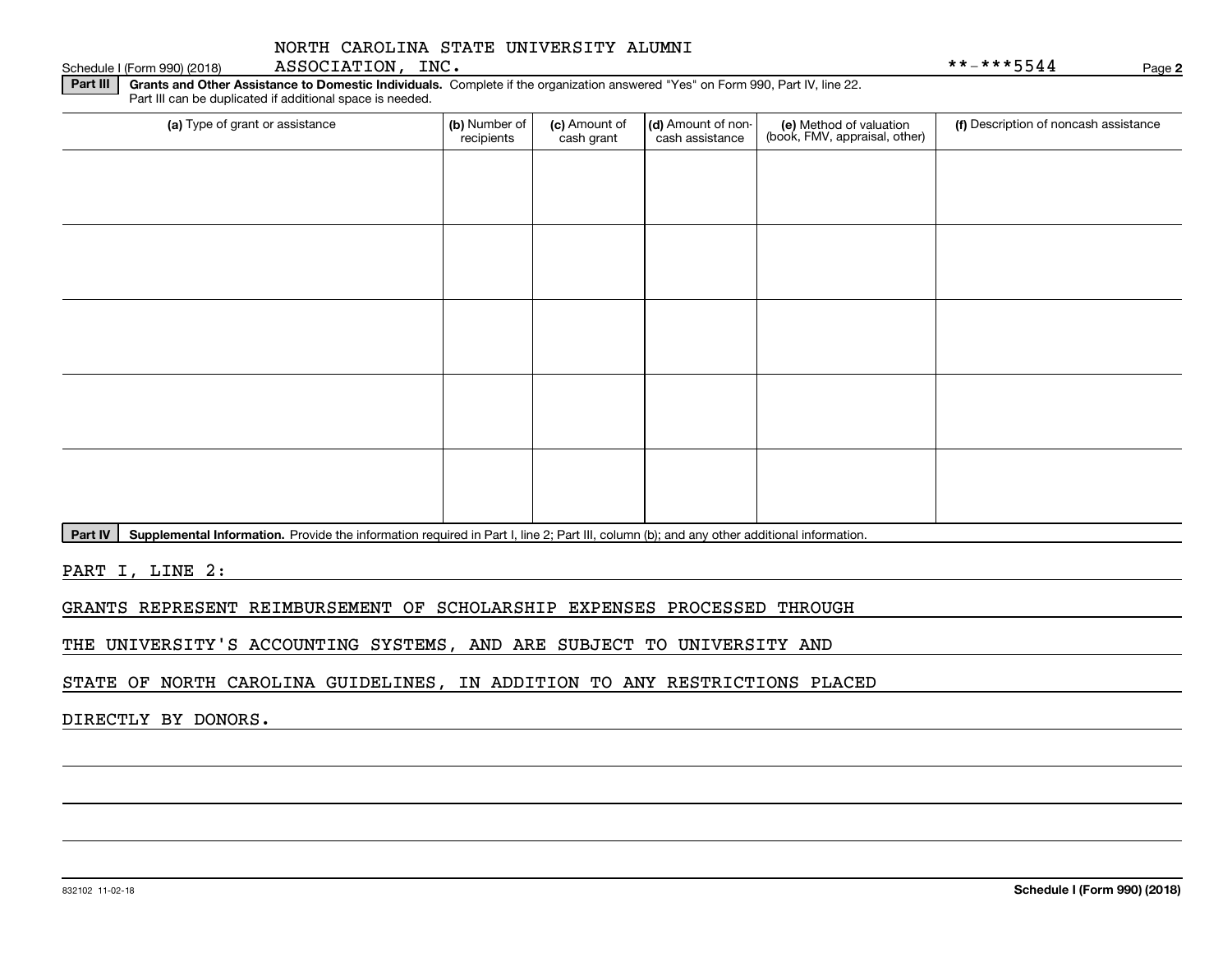|   | <b>SCHEDULE J</b>                                                                                  | <b>Compensation Information</b>                                                                                                                                                                                                      |                                       | OMB No. 1545-0047          |                   |    |
|---|----------------------------------------------------------------------------------------------------|--------------------------------------------------------------------------------------------------------------------------------------------------------------------------------------------------------------------------------------|---------------------------------------|----------------------------|-------------------|----|
|   | (Form 990)                                                                                         | For certain Officers, Directors, Trustees, Key Employees, and Highest                                                                                                                                                                |                                       |                            |                   |    |
|   |                                                                                                    | <b>Compensated Employees</b><br>Complete if the organization answered "Yes" on Form 990, Part IV, line 23.                                                                                                                           |                                       | 2018                       |                   |    |
|   | Department of the Treasury                                                                         | Attach to Form 990.                                                                                                                                                                                                                  |                                       | <b>Open to Public</b>      |                   |    |
|   | Go to www.irs.gov/Form990 for instructions and the latest information.<br>Internal Revenue Service |                                                                                                                                                                                                                                      |                                       |                            | <b>Inspection</b> |    |
|   | Name of the organization                                                                           | NORTH CAROLINA STATE UNIVERSITY ALUMNI                                                                                                                                                                                               | <b>Employer identification number</b> |                            |                   |    |
|   |                                                                                                    | ASSOCIATION, INC.                                                                                                                                                                                                                    |                                       | **-***5544                 |                   |    |
|   | Part I                                                                                             | <b>Questions Regarding Compensation</b>                                                                                                                                                                                              |                                       |                            |                   |    |
|   |                                                                                                    |                                                                                                                                                                                                                                      |                                       |                            | Yes               | No |
|   |                                                                                                    | <b>1a</b> Check the appropriate box(es) if the organization provided any of the following to or for a person listed on Form 990,                                                                                                     |                                       |                            |                   |    |
|   |                                                                                                    | Part VII, Section A, line 1a. Complete Part III to provide any relevant information regarding these items.                                                                                                                           |                                       |                            |                   |    |
|   | First-class or charter travel                                                                      | Housing allowance or residence for personal use                                                                                                                                                                                      |                                       |                            |                   |    |
|   | Travel for companions                                                                              | Payments for business use of personal residence                                                                                                                                                                                      |                                       |                            |                   |    |
|   |                                                                                                    | Health or social club dues or initiation fees<br>Tax indemnification and gross-up payments                                                                                                                                           |                                       |                            |                   |    |
|   |                                                                                                    | Discretionary spending account<br>Personal services (such as maid, chauffeur, chef)                                                                                                                                                  |                                       |                            |                   |    |
|   |                                                                                                    |                                                                                                                                                                                                                                      |                                       |                            |                   |    |
|   |                                                                                                    | <b>b</b> If any of the boxes on line 1a are checked, did the organization follow a written policy regarding payment or                                                                                                               |                                       |                            |                   |    |
|   |                                                                                                    |                                                                                                                                                                                                                                      |                                       | 1b                         |                   |    |
| 2 |                                                                                                    | Did the organization require substantiation prior to reimbursing or allowing expenses incurred by all directors,                                                                                                                     |                                       | $\mathbf{2}$               |                   |    |
|   |                                                                                                    |                                                                                                                                                                                                                                      |                                       |                            |                   |    |
| з |                                                                                                    | Indicate which, if any, of the following the filing organization used to establish the compensation of the organization's                                                                                                            |                                       |                            |                   |    |
|   |                                                                                                    | CEO/Executive Director. Check all that apply. Do not check any boxes for methods used by a related organization to                                                                                                                   |                                       |                            |                   |    |
|   |                                                                                                    | establish compensation of the CEO/Executive Director, but explain in Part III.                                                                                                                                                       |                                       |                            |                   |    |
|   | Compensation committee                                                                             | Written employment contract                                                                                                                                                                                                          |                                       |                            |                   |    |
|   |                                                                                                    | Compensation survey or study<br>Independent compensation consultant                                                                                                                                                                  |                                       |                            |                   |    |
|   |                                                                                                    | $\mathbf{X}$ Approval by the board or compensation committee<br>Form 990 of other organizations                                                                                                                                      |                                       |                            |                   |    |
|   |                                                                                                    |                                                                                                                                                                                                                                      |                                       |                            |                   |    |
| 4 |                                                                                                    | During the year, did any person listed on Form 990, Part VII, Section A, line 1a, with respect to the filing                                                                                                                         |                                       |                            |                   |    |
|   | organization or a related organization:                                                            |                                                                                                                                                                                                                                      |                                       |                            |                   |    |
| а |                                                                                                    | Receive a severance payment or change-of-control payment?                                                                                                                                                                            |                                       | 4a                         |                   | х  |
| b |                                                                                                    |                                                                                                                                                                                                                                      |                                       | 4b                         |                   | X  |
|   |                                                                                                    |                                                                                                                                                                                                                                      |                                       | 4c                         |                   | X  |
|   |                                                                                                    | If "Yes" to any of lines 4a-c, list the persons and provide the applicable amounts for each item in Part III.                                                                                                                        |                                       |                            |                   |    |
|   |                                                                                                    |                                                                                                                                                                                                                                      |                                       |                            |                   |    |
|   |                                                                                                    | Only section 501(c)(3), 501(c)(4), and 501(c)(29) organizations must complete lines 5-9.                                                                                                                                             |                                       |                            |                   |    |
|   |                                                                                                    | For persons listed on Form 990, Part VII, Section A, line 1a, did the organization pay or accrue any compensation                                                                                                                    |                                       |                            |                   |    |
|   | contingent on the revenues of:                                                                     |                                                                                                                                                                                                                                      |                                       |                            |                   |    |
| a |                                                                                                    | The organization? <b>With the contract of the contract of the contract of the contract of the contract of the contract of the contract of the contract of the contract of the contract of the contract of the contract of the co</b> |                                       | 5a                         |                   | х  |
|   |                                                                                                    |                                                                                                                                                                                                                                      |                                       | 5b                         |                   | X  |
|   |                                                                                                    | If "Yes" on line 5a or 5b, describe in Part III.                                                                                                                                                                                     |                                       |                            |                   |    |
| 6 |                                                                                                    | For persons listed on Form 990, Part VII, Section A, line 1a, did the organization pay or accrue any compensation                                                                                                                    |                                       |                            |                   |    |
|   | contingent on the net earnings of:                                                                 |                                                                                                                                                                                                                                      |                                       |                            |                   |    |
| a |                                                                                                    | The organization? <b>With the contract of the contract of the contract of the contract of the contract of the contract of the contract of the contract of the contract of the contract of the contract of the contract of the co</b> |                                       | 6a                         |                   | х  |
|   |                                                                                                    |                                                                                                                                                                                                                                      |                                       | 6b                         |                   | X  |
|   |                                                                                                    | If "Yes" on line 6a or 6b, describe in Part III.                                                                                                                                                                                     |                                       |                            |                   |    |
|   |                                                                                                    | 7 For persons listed on Form 990, Part VII, Section A, line 1a, did the organization provide any nonfixed payments                                                                                                                   |                                       |                            |                   |    |
|   |                                                                                                    |                                                                                                                                                                                                                                      |                                       | 7                          |                   | х  |
| 8 |                                                                                                    | Were any amounts reported on Form 990, Part VII, paid or accrued pursuant to a contract that was subject to the                                                                                                                      |                                       |                            |                   |    |
|   |                                                                                                    | initial contract exception described in Regulations section 53.4958-4(a)(3)? If "Yes," describe in Part III                                                                                                                          |                                       | 8                          |                   | х  |
| 9 |                                                                                                    | If "Yes" on line 8, did the organization also follow the rebuttable presumption procedure described in                                                                                                                               |                                       |                            |                   |    |
|   |                                                                                                    |                                                                                                                                                                                                                                      |                                       | 9                          |                   |    |
|   |                                                                                                    | LHA For Paperwork Reduction Act Notice, see the Instructions for Form 990.                                                                                                                                                           |                                       | Schedule J (Form 990) 2018 |                   |    |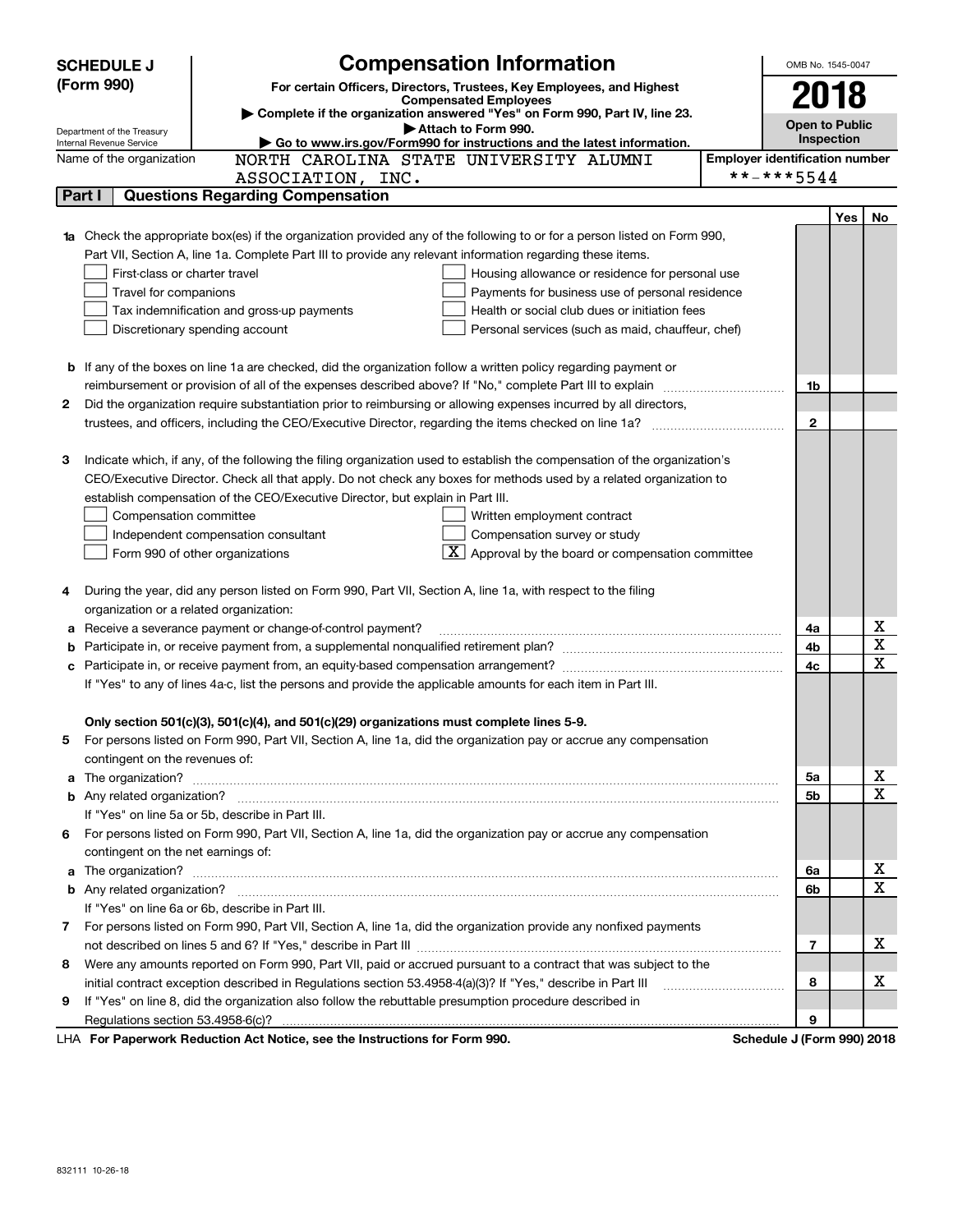ASSOCIATION, INC.

\*\*-\*\*\*5544

**2**

# **Part II Officers, Directors, Trustees, Key Employees, and Highest Compensated Employees.**  Schedule J (Form 990) 2018 Page Use duplicate copies if additional space is needed.

For each individual whose compensation must be reported on Schedule J, report compensation from the organization on row (i) and from related organizations, described in the instructions, on row (ii). Do not list any individuals that aren't listed on Form 990, Part VII.

**Note:**  The sum of columns (B)(i)-(iii) for each listed individual must equal the total amount of Form 990, Part VII, Section A, line 1a, applicable column (D) and (E) amounts for that individual.

| (A) Name and Title        |      |                          | (B) Breakdown of W-2 and/or 1099-MISC compensation |                                           | (C) Retirement and<br>other deferred | (D) Nontaxable<br>benefits | (E) Total of columns<br>$(B)(i)-(D)$ | (F) Compensation<br>in column (B)         |
|---------------------------|------|--------------------------|----------------------------------------------------|-------------------------------------------|--------------------------------------|----------------------------|--------------------------------------|-------------------------------------------|
|                           |      | (i) Base<br>compensation | (ii) Bonus &<br>incentive<br>compensation          | (iii) Other<br>reportable<br>compensation | compensation                         |                            |                                      | reported as deferred<br>on prior Form 990 |
| RALPH E SUGGS<br>(1)      | (i)  | $\overline{0}$ .         | $\overline{0}$ .                                   | $\overline{0}$ .                          | $\overline{0}$ .                     | $\overline{0}$ .           | 0.                                   | 0.                                        |
| EXECUTIVE DIRECTOR        | (ii) | 234,000.                 | $\overline{0}$ .                                   | 6,589.                                    | 42, 143.                             | $\overline{0}$ .           | 282,732.                             | $\overline{0}$ .                          |
| DEREK R BRYAN<br>(2)      | (i)  | $\overline{0}$ .         | $\overline{0}$ .                                   | 0.                                        | $\overline{0}$ .                     | $\overline{0}$ .           | $\overline{0}$ .                     | $\overline{0}$ .                          |
| ASSISTANT TREASURER       | (ii) | 142, 750.                | $\overline{0}$ .                                   | $\overline{0}$ .                          | 25,703.                              | 6,004.                     | 174, 457.                            | $\overline{0}$ .                          |
| MARY PELOQUIN-DODD<br>(3) | (i)  | $\overline{0}$ .         | $\overline{0}$ .                                   | $\overline{0}$ .                          | $\overline{0}$ .                     | 0.                         | $\overline{0}$ .                     | $\overline{0}$ .                          |
| ASSISTANT TREASURER       | (ii) | 286, 150.                | $\overline{0}$ .                                   | $\overline{0}$ .                          | 36,142.                              | 6,004.                     | 328, 296.                            | $\overline{0}$ .                          |
|                           | (i)  |                          |                                                    |                                           |                                      |                            |                                      |                                           |
|                           | (ii) |                          |                                                    |                                           |                                      |                            |                                      |                                           |
|                           | (i)  |                          |                                                    |                                           |                                      |                            |                                      |                                           |
|                           | (ii) |                          |                                                    |                                           |                                      |                            |                                      |                                           |
|                           | (i)  |                          |                                                    |                                           |                                      |                            |                                      |                                           |
|                           | (ii) |                          |                                                    |                                           |                                      |                            |                                      |                                           |
|                           | (i)  |                          |                                                    |                                           |                                      |                            |                                      |                                           |
|                           | (ii) |                          |                                                    |                                           |                                      |                            |                                      |                                           |
|                           | (i)  |                          |                                                    |                                           |                                      |                            |                                      |                                           |
|                           | (ii) |                          |                                                    |                                           |                                      |                            |                                      |                                           |
|                           | (i)  |                          |                                                    |                                           |                                      |                            |                                      |                                           |
|                           | (ii) |                          |                                                    |                                           |                                      |                            |                                      |                                           |
|                           | (i)  |                          |                                                    |                                           |                                      |                            |                                      |                                           |
|                           | (ii) |                          |                                                    |                                           |                                      |                            |                                      |                                           |
|                           | (i)  |                          |                                                    |                                           |                                      |                            |                                      |                                           |
|                           | (ii) |                          |                                                    |                                           |                                      |                            |                                      |                                           |
|                           | (i)  |                          |                                                    |                                           |                                      |                            |                                      |                                           |
|                           | (ii) |                          |                                                    |                                           |                                      |                            |                                      |                                           |
|                           | (i)  |                          |                                                    |                                           |                                      |                            |                                      |                                           |
|                           | (ii) |                          |                                                    |                                           |                                      |                            |                                      |                                           |
|                           | (i)  |                          |                                                    |                                           |                                      |                            |                                      |                                           |
|                           | (ii) |                          |                                                    |                                           |                                      |                            |                                      |                                           |
|                           | (i)  |                          |                                                    |                                           |                                      |                            |                                      |                                           |
|                           | (ii) |                          |                                                    |                                           |                                      |                            |                                      |                                           |
|                           | (i)  |                          |                                                    |                                           |                                      |                            |                                      |                                           |
|                           | (ii) |                          |                                                    |                                           |                                      |                            |                                      |                                           |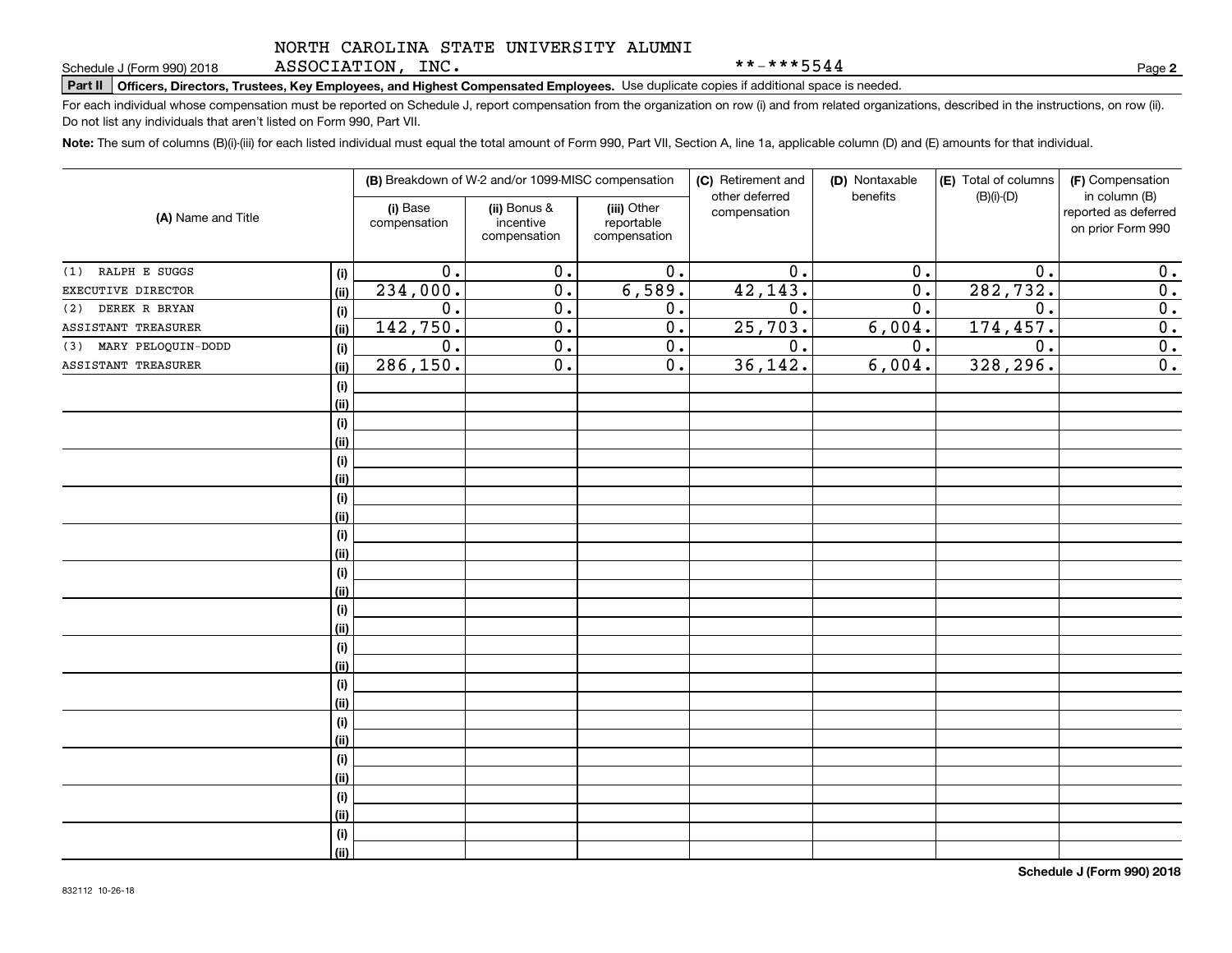## **Part III Supplemental Information**

Schedule J (Form 990) 2018 ASSOCIATION, INC.<br>Part III Supplemental Information<br>Provide the information, explanation, or descriptions required for Part I, lines 1a, 1b, 3, 4a, 4b, 4c, 5a, 5b, 6a, 6b, 7, and 8, and for Part

**Schedule J (Form 990) 2018**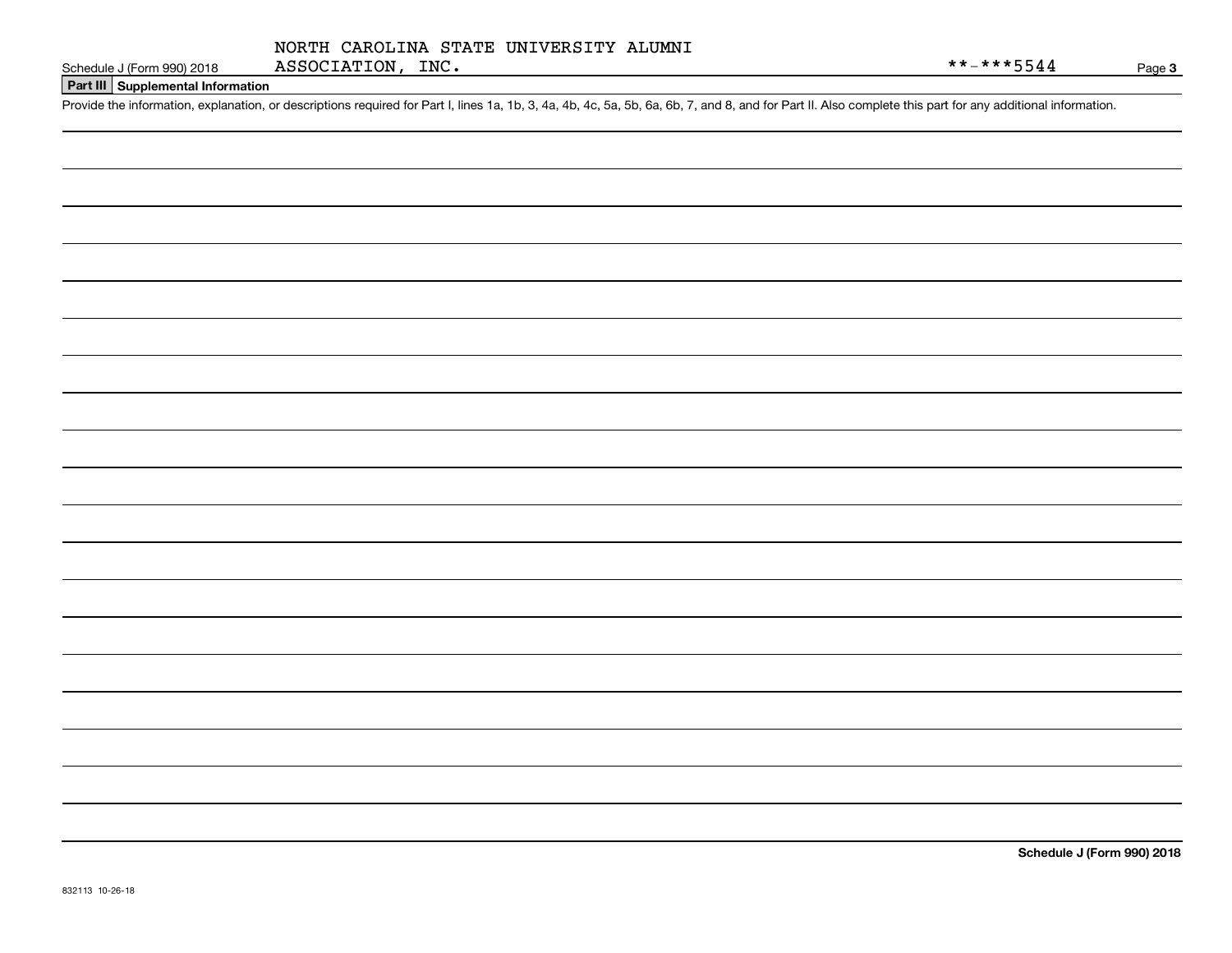**(Form 990 or 990-EZ)**

Department of the Treasury Internal Revenue Service Name of the organization

# **Complete to provide information for responses to specific questions on SCHEDULE O Supplemental Information to Form 990 or 990-EZ**

**Form 990 or 990-EZ or to provide any additional information. | Attach to Form 990 or 990-EZ. | Go to www.irs.gov/Form990 for the latest information.** NORTH CAROLINA STATE UNIVERSITY ALUMNI



**Employer identification number**<br>\*\*-\*\*\*5544

FORM 990, PART VI, SECTION A, LINE 1:

ASSOCIATION, INC.

EXECUTIVE COMMITTEE

1. THE EXECUTIVE COMMITTEE SHALL BE COMPOSED OF THE PRESIDENT, VICE

PRESIDENT, IMMEDIATE PAST PRESIDENT, SECRETARY-TREASURER AND SUCH

ADDITIONAL MEMBERS OF THE BOARD AS ARE APPOINTED BY THE PRESIDENT, NOT TO

EXCEED TEN. MEMBERS OF THE EXECUTIVE COMMITTEE SHALL SERVE UNTIL DECEMBER

31 OF THE CURRENT YEAR OR UNTIL THEIR SUCCESSORS ARE DULY CHOSEN AND

QUALIFIED. THE EXECUTIVE DIRECTOR SHALL BE A MEMBER.

2. THE EXECUTIVE COMMITTEE SHALL POSSESS AND IS AUTHORIZED TO EXERCISE ALL

POWERS OF THE BOARD OF DIRECTORS AND SHALL BE RESPONSIBLE FOR CONDUCT AND

AFFAIRS OF THE ASSOCIATION IN THE INTERIM BETWEEN BOARD MEETINGS, EXCEPT

THE FOLLOWING:

ARTICLE III, SECTION 1 B- ELECTION OF HONORARY MEMBERS

ARTICLE III, SECTION 3A- FILLING VACANCIES AMONG ELECTED OFFICERS

ARTICLE VII, SECTION 2- ADMINISTRATION AND MANAGEMENT OF PERMANENT FUNDS

ARTICLE VII, SECTION 3- MAKING AGREEMENTS RELATIVE TO GIFTS OR BEQUESTS

ARTICLE VIII- ADOPTING OR AMENDING BYLAWS

3. THE EXECUTIVE COMMITTEE SHALL MEET AT SUCH TIME AND PLACE AS MAY BE

DESIGNATED BY THE PRESIDENT. NOTICE OF THE MEETING OF THE EXECUTIVE

COMMITTEE SHALL BE COMMUNICATED TO MEMBERS THROUGH COMMONLY ACCEPTED

COMMUNICATION METHODS (E-MAIL, MAIL, FAX , TELEPHONE) AT LEAST FIVE DAYS IN

ADVANCE OF SUCH MEETING. IF THE COMMITTEE MEETS BY TELECONFERENCE, NOTICE

SHALL BE ISSUED TO THE MEMBERS AS SOON AS POSSIBLE IN ADVANCE OF THE

TELECONFERENCE. TWO-THIRDS OF THE EXECUTIVE COMMITTEE MEMBERS SHALL

CONSTITUTE A QUORUM FOR THE TRANSACTION OF OFFICIAL BUSINESS AND AN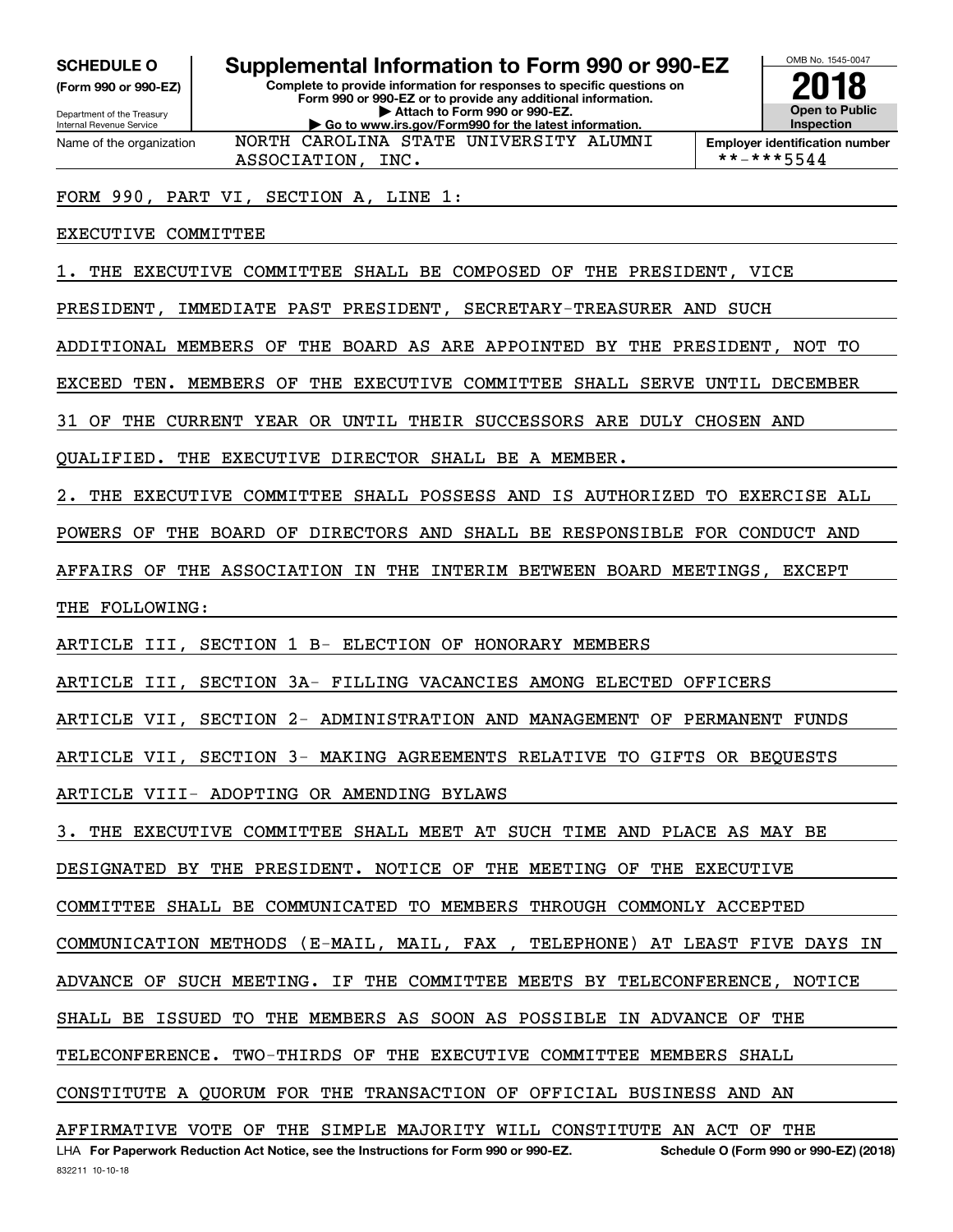| Schedule O (Form 990 or 990-EZ) (2018) |                                                                                           | Page 2                                              |
|----------------------------------------|-------------------------------------------------------------------------------------------|-----------------------------------------------------|
|                                        | Name of the organization  NORTH  CAROLINA  STATE  UNIVERSITY  ALUMNI<br>ASSOCIATION, INC. | <b>Employer identification number</b><br>**-***5544 |
|                                        | EXECUTIVE COMMITTEE. THE EXECUTIVE COMMITTEE SHALL ALSO BE EMPOWERED TO ACT               |                                                     |
|                                        | BY THE WRITTEN CONSENT OF THE SIMPLE MAJORITY OF THE EXECUTIVE COMMITTEE,                 |                                                     |
|                                        | ALTHOUGH NOT FORMALLY CONVENED. IN THE EVENT THE EXECUTIVE                                | COMMITTEE<br>SHALL                                  |
|                                        | BE EQUALLY DIVIDED ON ANY MATTER, SUCH MATTER SHALL BE REFERRED TO THE                    |                                                     |
| BOARD OF DIRECTORS.                    |                                                                                           |                                                     |

FORM 990, PART VI, SECTION B, LINE 11B:

THE DRAFT 990 IS DISTRIBUTED TO THE AUDIT & INVESTMENT COMMITTEE FOR THEIR REVIEW AND IS MADE AVAILABLE TO ALL BOARD MEMBERS FOR THEIR REVIEW PRIOR TO FILING.

FORM 990, PART VI, SECTION B, LINE 12C:

AT THE BEGINNING OF EACH BOARD MEETING, THE PRESIDENT OF THE BOARD READS THE FOLLOWING ETHICS POLICY: " AS CHAIR OF THE ALUMNI ASSOCIATION, IT IS MY RESPONSIBILITY TO REMIND ALL MEMBERS OF THE COMMITTEE OF THEIR DUTY UNDER THE STATE GOVERNMENT ETHICS ACT TO AVOID CONFLICTS OF INTEREST AND APPEARANCES OF CONFLICT OF INTEREST AS REQUIRED BY THIS ACT. EACH MEMBER HAS RECEIVED THE AGENDA AND RELATED INFORMATION FOR THIS MEETING. IF ANY MEMBER KNOWS OF ANY CONFLICT OF INTEREST OR APPEARANCE OF CONFLICT WITH RESPECT TO ANY MATTER COMING BEFORE THE ALUMNI ASSOCIATION AT THIS MEETING, THE CONFLICT OR APPEARANCE OF CONFLICT SHOULD BE IDENTIFIED AT THIS TIME." IF A CONFLICT IS IDENTIFIED, THE MEMBER WHO HAS THE CONFLICT SHOULD RECUSE HIMSELF OR HERSELF FROM ANY DISCUSSION OR CONSIDERATION OF THE AGENDA ITEM. RECUSAL MEANS LEAVING THE ROOM AND NOT PARTICIPATING IN ANY DISCUSSION OR CONSIDERATION OF THE AGENDA ITEM. THE BOARD CHAIR SHOULD SEE THAT THIS OCCURS BEFORE ANY DISCUSSION OF THE ITEM PRESENTING THE CONFLICT OR APPEARANCE OF CONFLICT TAKES PLACE.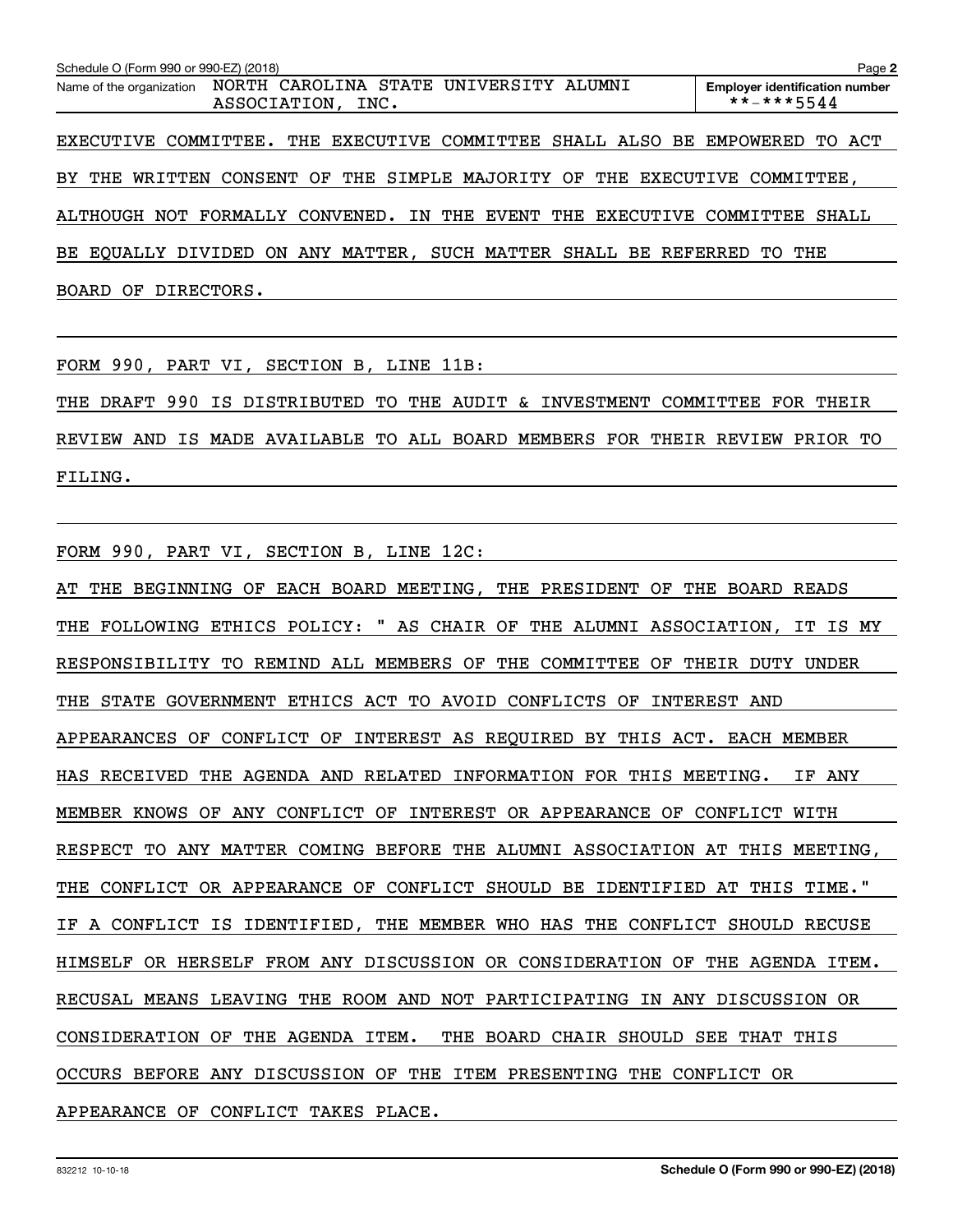| Schedule O (Form 990 or 990-EZ) (2018)<br>NORTH CAROLINA STATE UNIVERSITY ALUMNI<br>Name of the organization<br>ASSOCIATION, INC. | Page 2<br><b>Employer identification number</b><br>**-***5544 |
|-----------------------------------------------------------------------------------------------------------------------------------|---------------------------------------------------------------|
| FORM 990, PART VI, SECTION B, LINE 15:                                                                                            |                                                               |
| THE BOARD OF DIRECTORS AND OFFICERS OF NORTH CAROLINA STATE UNIVERSITY                                                            |                                                               |
| ALUMNI ASSOCIATION THAT DO RECEIVE COMPENSATION ARE COMPENSATED BY NC STATE                                                       |                                                               |
| UNIVERSITY, A 170(C)(1) ORGANIZATION RELATED TO NORTH CAROLINA STATE                                                              |                                                               |
| UNIVERSITY ALUMNI ASSOCIATION. NC STATE UNIVERSITY SETS THE COMPENSATION                                                          |                                                               |
| THESE EMPLOYEES BY ACQUIRING COMPARABILITY DATA WHICH IS REVIEWED AND<br>OF                                                       |                                                               |
| APPROVED BY INDEPENDENT PERSONS WITH CONTEMPORANEOUS SUBSTANTIATION OF THE                                                        |                                                               |
| DECISION.                                                                                                                         |                                                               |
|                                                                                                                                   |                                                               |
| FORM 990, PART VI, SECTION C, LINE 18:                                                                                            |                                                               |
| THE 990 IS LISTED ON THE WEBSITE. FORM 1023 (WHICH WAS FILED PRIOR TO JULY                                                        |                                                               |
| 15, 1987) IS NOT PUBLICLY AVAILABLE.                                                                                              |                                                               |
|                                                                                                                                   |                                                               |
| FORM 990, PART VI, SECTION C, LINE 19:                                                                                            |                                                               |
| THE AUDITED FINANCIAL STATEMENTS ARE AVAILABLE ON THE WEBSITE                                                                     |                                                               |
| HTTP://FOUNDATIONSACCOUNTING.OFA.NCSU.EDU/FOUNDATIONS/NC-STATE-UNIVERSITY-                                                        |                                                               |
| ALUMNI-ASSOCIATION-INC. OTHER GOVERNING DOCUMENTS ARE MADE AVAILABLE UPON                                                         |                                                               |
| REQUEST.                                                                                                                          |                                                               |
|                                                                                                                                   |                                                               |
| FORM 990, PART IX, LINE 24E, ALL OTHER FUNCTIONAL EXPENSES:                                                                       |                                                               |
| EQUIPMENT RENTAL & MAINTENANCE:                                                                                                   |                                                               |

PROGRAM SERVICE EXPENSES 52,975. MANAGEMENT AND GENERAL EXPENSES 3,362. FUNDRAISING EXPENSES 15, 249. TOTAL EXPENSES 71,586.

# EDUCATIONAL EQUIPMENT:

# PROGRAM SERVICE EXPENSES 49,814.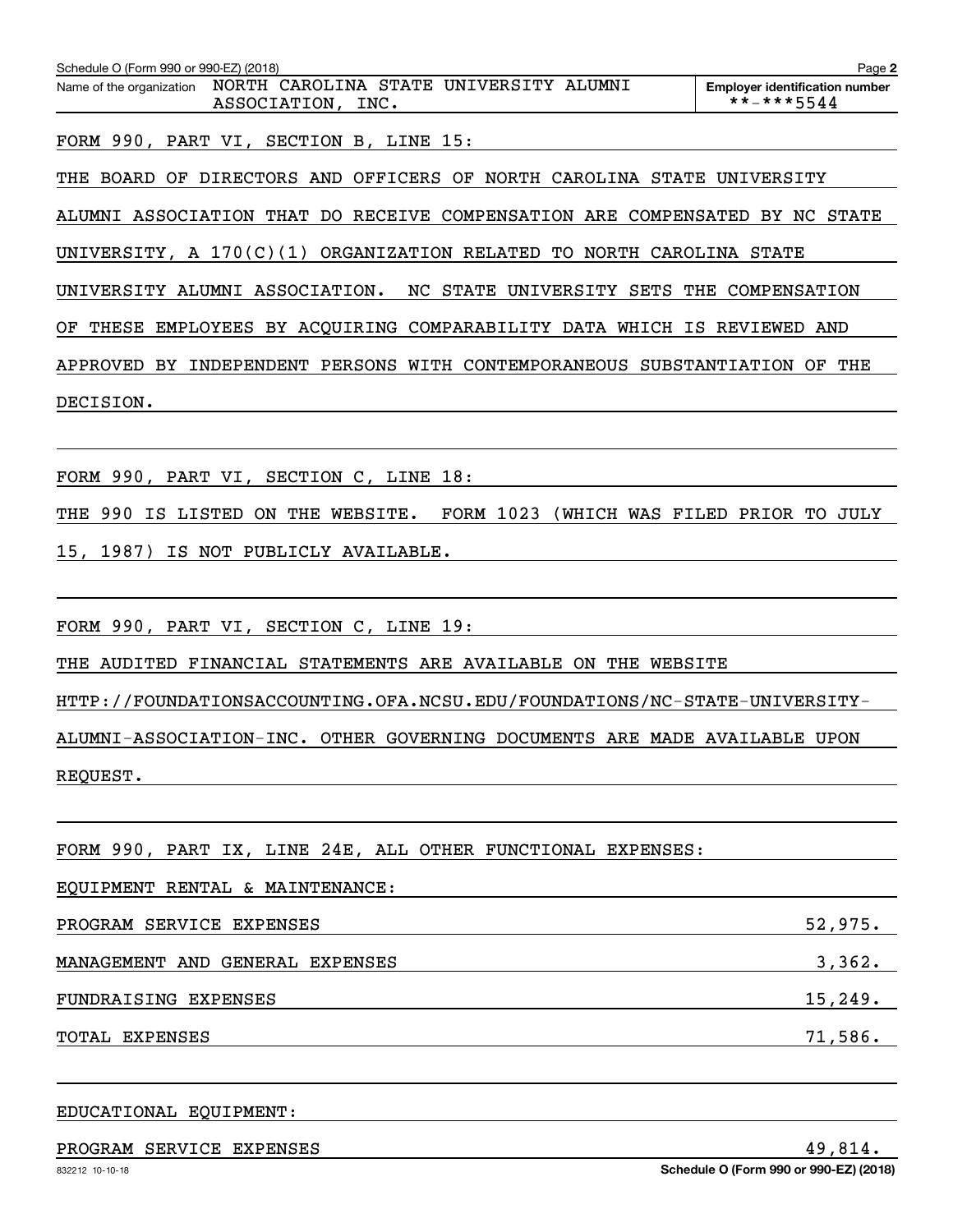| Schedule O (Form 990 or 990-EZ) (2018)                                                                                             | Page 2                                              |
|------------------------------------------------------------------------------------------------------------------------------------|-----------------------------------------------------|
| Name of the organization NORTH CAROLINA STATE UNIVERSITY ALUMNI<br>ASSOCIATION, INC.                                               | <b>Employer identification number</b><br>**-***5544 |
| MANAGEMENT AND GENERAL EXPENSES                                                                                                    | 8,581.                                              |
| FUNDRAISING EXPENSES                                                                                                               | 149.                                                |
| TOTAL EXPENSES<br>and the control of the control of the control of the control of the control of the control of the control of the | 58,544.                                             |
| DUES & SUBSCRIPTIONS:                                                                                                              |                                                     |
| PROGRAM SERVICE EXPENSES                                                                                                           | $20,056$ .                                          |
| MANAGEMENT AND GENERAL EXPENSES                                                                                                    | 2,500.                                              |
| FUNDRAISING EXPENSES                                                                                                               | 630.                                                |
| TOTAL EXPENSES                                                                                                                     | $23,186$ .                                          |
| TOTAL OTHER EXPENSES ON FORM 990, PART IX, LINE 24E, COL A 153,316.                                                                |                                                     |
| FORM 990, PART XI, LINE 9, CHANGES IN NET ASSETS:                                                                                  |                                                     |
| DECREASE IN VALUE OF SPLIT INTEREST AGREEMENT                                                                                      | $-18,299.$                                          |
| TRANSFERS FROM OTHER UNIVERSITY ASSOCIATED ENTITIES                                                                                | $29,904$ .                                          |
| DECREASE IN VALUE OF CHARITABLE LEAD TRUST                                                                                         | $-39,711.$                                          |
| <u>TOTAL TO FORM 990, PART XI, LINE 9<br/> TOTAL TO FORM 990, PART XI, LINE 9</u>                                                  |                                                     |
| PAGE 1, ITEM J                                                                                                                     |                                                     |
| WEBSITE -                                                                                                                          |                                                     |
| HTTP://FOUNDATIONSACCOUNTING.OFA.NCSU.EDU/FOUNDATIONS/NC-STATE-                                                                    |                                                     |
| UNIVERSITY-ALUMNI-ASSOCIATION-INC                                                                                                  |                                                     |
|                                                                                                                                    |                                                     |
|                                                                                                                                    |                                                     |
|                                                                                                                                    |                                                     |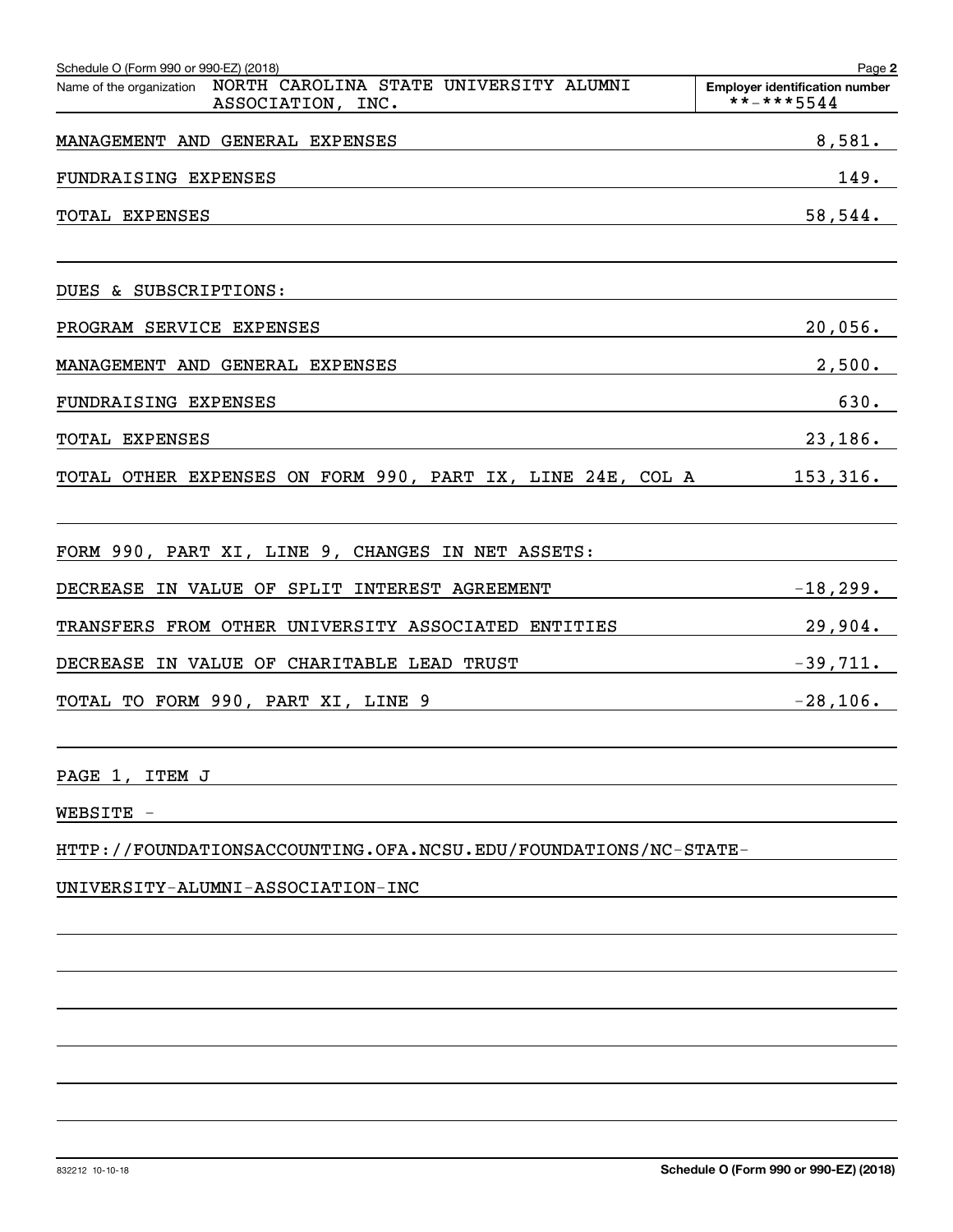| <b>SCHEDULE R</b>                                                                                                                                                                                                             |                                        | <b>Related Organizations and Unrelated Partnerships</b>                                          |                    |                    |     |                                                     |                              |                             |  |  |  |  |
|-------------------------------------------------------------------------------------------------------------------------------------------------------------------------------------------------------------------------------|----------------------------------------|--------------------------------------------------------------------------------------------------|--------------------|--------------------|-----|-----------------------------------------------------|------------------------------|-----------------------------|--|--|--|--|
| (Form 990)                                                                                                                                                                                                                    |                                        | > Complete if the organization answered "Yes" on Form 990, Part IV, line 33, 34, 35b, 36, or 37. |                    |                    |     |                                                     |                              |                             |  |  |  |  |
|                                                                                                                                                                                                                               |                                        | Attach to Form 990.<br>Go to www.irs.gov/Form990 for instructions and the latest information.    |                    |                    |     |                                                     |                              |                             |  |  |  |  |
| Department of the Treasury<br>Internal Revenue Service                                                                                                                                                                        |                                        |                                                                                                  |                    | Inspection         |     |                                                     |                              |                             |  |  |  |  |
| Name of the organization<br>ASSOCIATION, INC.                                                                                                                                                                                 | NORTH CAROLINA STATE UNIVERSITY ALUMNI |                                                                                                  |                    |                    |     | <b>Employer identification number</b><br>**-***5544 |                              |                             |  |  |  |  |
| Identification of Disregarded Entities. Complete if the organization answered "Yes" on Form 990, Part IV, line 33.<br>Part I                                                                                                  |                                        |                                                                                                  |                    |                    |     |                                                     |                              |                             |  |  |  |  |
| (a)                                                                                                                                                                                                                           | (b)                                    | (c)                                                                                              | (d)                | (e)                |     |                                                     | (f)                          |                             |  |  |  |  |
| Name, address, and EIN (if applicable)<br>of disregarded entity                                                                                                                                                               | Primary activity                       | Legal domicile (state or<br>foreign country)                                                     | Total income       | End-of-year assets |     |                                                     | Direct controlling<br>entity |                             |  |  |  |  |
|                                                                                                                                                                                                                               |                                        |                                                                                                  |                    |                    |     |                                                     |                              |                             |  |  |  |  |
|                                                                                                                                                                                                                               |                                        |                                                                                                  |                    |                    |     |                                                     |                              |                             |  |  |  |  |
|                                                                                                                                                                                                                               |                                        |                                                                                                  |                    |                    |     |                                                     |                              |                             |  |  |  |  |
|                                                                                                                                                                                                                               |                                        |                                                                                                  |                    |                    |     |                                                     |                              |                             |  |  |  |  |
| Identification of Related Tax-Exempt Organizations. Complete if the organization answered "Yes" on Form 990, Part IV, line 34, because it had one or more related tax-exempt<br>Part II<br>organizations during the tax year. |                                        |                                                                                                  |                    |                    |     |                                                     |                              |                             |  |  |  |  |
| (a)                                                                                                                                                                                                                           | (b)                                    | (c)                                                                                              | (d)                | (e)                |     | (f)                                                 |                              |                             |  |  |  |  |
| Name, address, and EIN                                                                                                                                                                                                        | Primary activity                       | Legal domicile (state or                                                                         | <b>Exempt Code</b> | Public charity     |     | Direct controlling                                  |                              | $(g)$<br>Section 512(b)(13) |  |  |  |  |
| of related organization                                                                                                                                                                                                       |                                        | foreign country)                                                                                 | section            | status (if section |     | entity                                              |                              | controlled<br>entity?       |  |  |  |  |
|                                                                                                                                                                                                                               |                                        |                                                                                                  |                    | 501(c)(3)          |     |                                                     | Yes                          | No                          |  |  |  |  |
| NC STATE UNIVERSITY FOUNDATION, INC. -                                                                                                                                                                                        | SUPPORTS THE VARIOUS                   |                                                                                                  |                    |                    |     |                                                     |                              |                             |  |  |  |  |
| **-*******, NCSU BOX 7207, RALEIGH, NC                                                                                                                                                                                        | COLLEGES WITHIN THE                    |                                                                                                  |                    | 170(B)(1)(A)       |     |                                                     |                              |                             |  |  |  |  |
| 27695                                                                                                                                                                                                                         | UNIVERSITY                             | NORTH CAROLINA                                                                                   | 501(C)(3)          | IV)                | N/A |                                                     |                              | $\mathbf X$                 |  |  |  |  |
| **_*******<br>NC STATE UNIVERSITY -                                                                                                                                                                                           |                                        |                                                                                                  |                    |                    |     |                                                     |                              |                             |  |  |  |  |
| NCSU BOX 7205                                                                                                                                                                                                                 |                                        |                                                                                                  |                    |                    |     |                                                     |                              |                             |  |  |  |  |
| RALEIGH, NC 27695                                                                                                                                                                                                             | <b>EDUCATION</b>                       | NORTH CAROLINA                                                                                   | 170(C)(1)          |                    | N/A |                                                     |                              | $\mathbf X$                 |  |  |  |  |
| NC STATE ALUMNI CLUB, INC. - **-*******                                                                                                                                                                                       |                                        |                                                                                                  |                    |                    |     |                                                     |                              |                             |  |  |  |  |
| 2450 ALUMNI DRIVE                                                                                                                                                                                                             | PROVIDES DINING FACILITY               |                                                                                                  |                    |                    |     |                                                     |                              |                             |  |  |  |  |
| RALEIGH NC 27606                                                                                                                                                                                                              | FOR NCSU ALUMNI AND STAFF              | NORTH CAROLINA                                                                                   | 501(C)(7)          |                    | N/A |                                                     |                              | x                           |  |  |  |  |
| NC STATE UNIVERSITY STUDENT AID ASSOCIATION                                                                                                                                                                                   |                                        |                                                                                                  |                    |                    |     |                                                     |                              |                             |  |  |  |  |
| INC. - **-*******, PO BOX 37100, RALEIGH, NC                                                                                                                                                                                  | SUPPORTS ATHLETIC PROGRAM              |                                                                                                  |                    | 170(B)(1)(A)       |     |                                                     |                              |                             |  |  |  |  |
| 27627                                                                                                                                                                                                                         | AT NCSU                                | NORTH CAROLINA                                                                                   | 501(C)(3)          | IV)                | N/A |                                                     |                              | x                           |  |  |  |  |
| For Paperwork Reduction Act Notice, see the Instructions for Form 990.                                                                                                                                                        |                                        |                                                                                                  |                    |                    |     | Schedule R (Form 990) 2018                          |                              |                             |  |  |  |  |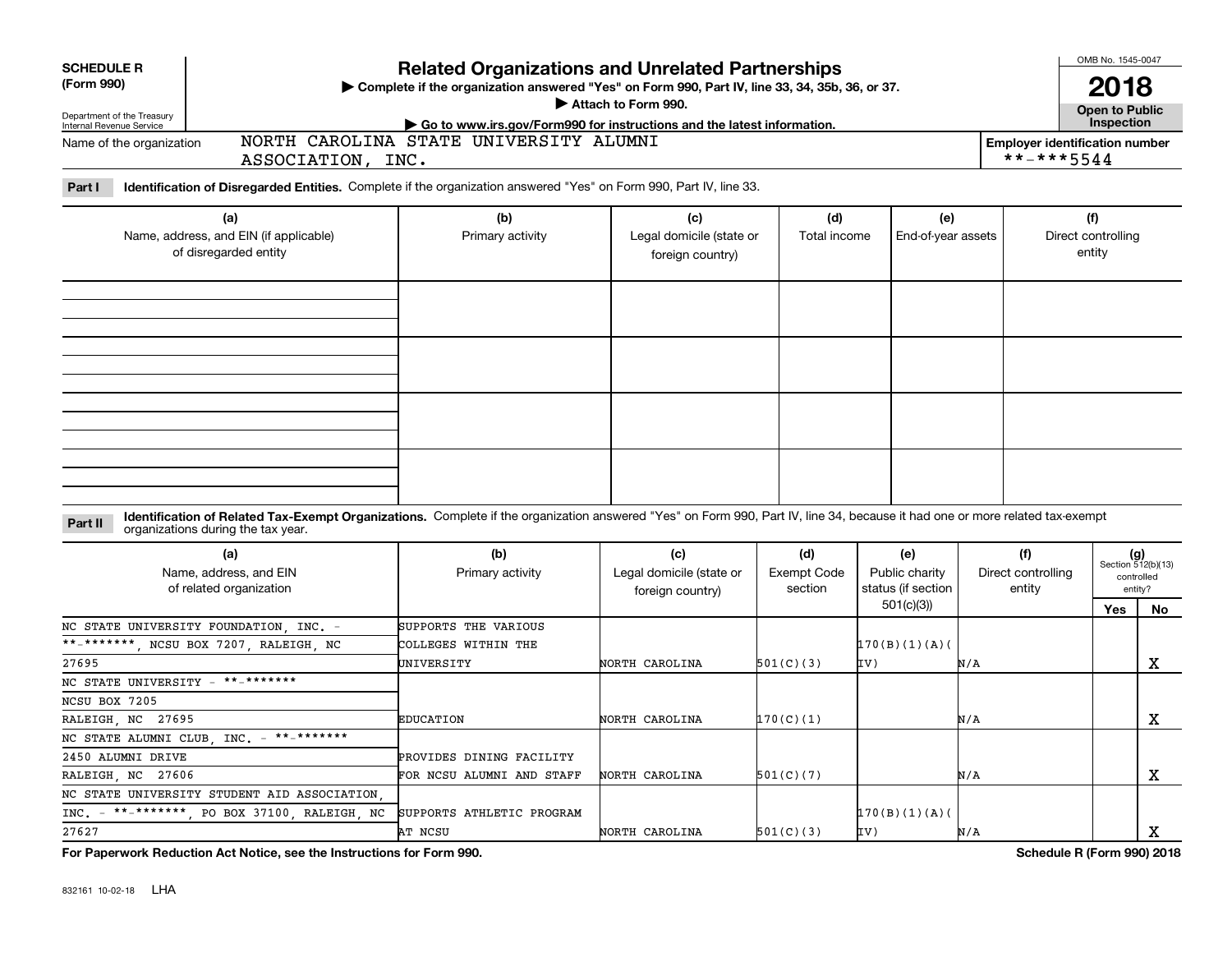Schedule R (Form 990)

**Part II Continuation of Identification of Related Tax-Exempt Organizations**

| (a)<br>Name, address, and EIN<br>of related organization          | (b)<br>Primary activity    | (c)<br>Legal domicile (state or<br>foreign country) | (d)<br>Exempt Code<br>section | (e)<br>Public charity<br>status (if section | (f)<br>Direct controlling<br>entity | $(g)$<br>Section 512(b)(13)<br>controlled<br>organization? |             |
|-------------------------------------------------------------------|----------------------------|-----------------------------------------------------|-------------------------------|---------------------------------------------|-------------------------------------|------------------------------------------------------------|-------------|
|                                                                   |                            |                                                     |                               | 501(c)(3)                                   |                                     | Yes   No                                                   |             |
| NC STATE ENGINEERING FOUNDATION, INC -                            |                            |                                                     |                               |                                             |                                     |                                                            |             |
| **-*******, NCSU BOX 7207, RALEIGH, NC                            | SUPPORTS THE COLLEGE OF    |                                                     |                               | 170(B)(1)(A)                                |                                     |                                                            |             |
| 27695                                                             | ENGINEERING AT NCSU        | NORTH CAROLINA                                      | 501(C)(3)                     | IV)                                         | N/A                                 |                                                            | X           |
| THE NORTH CAROLINA AGRICULTURAL FOUNDATION.                       | SUPPORTS THE COLLEGE OF    |                                                     |                               |                                             |                                     |                                                            |             |
| INC. - **-*******, NCSU BOX 7207, RALEIGH                         | AGRICULTURE AND LIFE       |                                                     |                               | 170(B)(1)(A)                                |                                     |                                                            |             |
| NC 27695                                                          | SCIENCES AT NCSU           | NORTH CAROLINA                                      | 501(C)(3)                     | IV)                                         | N/A                                 |                                                            | $\mathbf x$ |
| NC STATE INVESTMENT FUND, INC $-$ **-*******                      | INVEST FUNDS OF NC STATE   |                                                     |                               |                                             |                                     |                                                            |             |
| NCSU BOX 7207                                                     | UNIVERSITY AND RELATED     |                                                     |                               |                                             |                                     |                                                            |             |
| RALEIGH, NC 27606                                                 | ENTITIES                   | NORTH CAROLINA                                      | 501(C)(3)                     | 509(A)(3)                                   | N/A                                 |                                                            | X           |
| NC STATE NATURAL RESOURCES FOUNDATION, INC -                      |                            |                                                     |                               |                                             |                                     |                                                            |             |
| **-*******, NCSU BOX 7207, RALEIGH, NC                            | SUPPORTS THE COLLEGE OF    |                                                     |                               | 170(B)(1)(A)                                |                                     |                                                            |             |
| 27695                                                             | NATURAL RESOURCES AT NCSU  | NORTH CAROLINA                                      | 501(C)(3)                     | IV)                                         | N/A                                 |                                                            | X           |
| NC STATE UNIVERSITY COLLEGE OF SCIENCES                           |                            |                                                     |                               |                                             |                                     |                                                            |             |
| FOUNDATION, INC. $-$ **-*******, NCSU BOX                         | SUPPORTS THE COLLEGE OF    |                                                     |                               | 170(B)(1)(A)                                |                                     |                                                            |             |
| 7207, RALEIGH, NC 27695                                           | SCIENCES AT NCSU           | NORTH CAROLINA                                      | 501(C)(3)                     | IV)                                         | N/A                                 |                                                            | X           |
| NORTH CAROLINA TOBACCO FOUNDATION . INC -                         |                            |                                                     |                               |                                             |                                     |                                                            |             |
| **_*******, NCSU BOX 7207, RALEIGH, NC                            | SUPPORTS THE TOBACCO       |                                                     |                               | 170(B)(1)(A)                                |                                     |                                                            |             |
| 27695                                                             | CURRICULUM AT NCSU         | NORTH CAROLINA                                      | 501(C)(3)                     | IV)                                         | N/A                                 |                                                            | X           |
| NORTH CAROLINA VETERINARY MEDICAL                                 | PROVIDES FINANCIAL SUPPORT |                                                     |                               |                                             |                                     |                                                            |             |
| FOUNDATION, INC - **-*******, NCSU BOX 7207,                      | IN THE FIELD OF VETERINARY |                                                     |                               | 170(B)(1)(A)                                |                                     |                                                            |             |
| RALEIGH NC 27695                                                  | MEDICINE                   | NORTH CAROLINA                                      | 501(C)(3)                     | IV)                                         | N/A                                 |                                                            | X           |
| NC STATE UNIVERSITY PARTNERSHIP CORPORATION                       |                            |                                                     |                               |                                             |                                     |                                                            |             |
| $\overline{\phantom{1}}$ ** _********, NCSU BOX 7207, RALEIGH, NC | SUPPORT ORGANIZATION OF NC |                                                     |                               |                                             |                                     |                                                            |             |
| 27695                                                             | STATE UNIVERSITY           | NORTH CAROLINA                                      | 501(C)(3)                     | 509(A)(3)                                   | N/A                                 |                                                            | X           |
| NORTH CAROLINA TEXTILE FOUNDATION INC. -                          | AIDS EDUCATION & RESEARCH  |                                                     |                               |                                             |                                     |                                                            |             |
| **-*******, NCSU BOX 8301, RALEIGH, NC                            | IN THE COLLEGE OF TEXTILES |                                                     |                               | 170(B)(1)(A)                                |                                     |                                                            |             |
| 27695                                                             | AT NCSU                    | NORTH CAROLINA                                      | 501(C)(3)                     | IV)                                         | N/A                                 |                                                            | x           |
|                                                                   |                            |                                                     |                               |                                             |                                     |                                                            |             |
|                                                                   |                            |                                                     |                               |                                             |                                     |                                                            |             |
|                                                                   |                            |                                                     |                               |                                             |                                     |                                                            |             |
|                                                                   |                            |                                                     |                               |                                             |                                     |                                                            |             |
|                                                                   |                            |                                                     |                               |                                             |                                     |                                                            |             |
|                                                                   |                            |                                                     |                               |                                             |                                     |                                                            |             |
|                                                                   |                            |                                                     |                               |                                             |                                     |                                                            |             |
|                                                                   |                            |                                                     |                               |                                             |                                     |                                                            |             |
|                                                                   |                            |                                                     |                               |                                             |                                     |                                                            |             |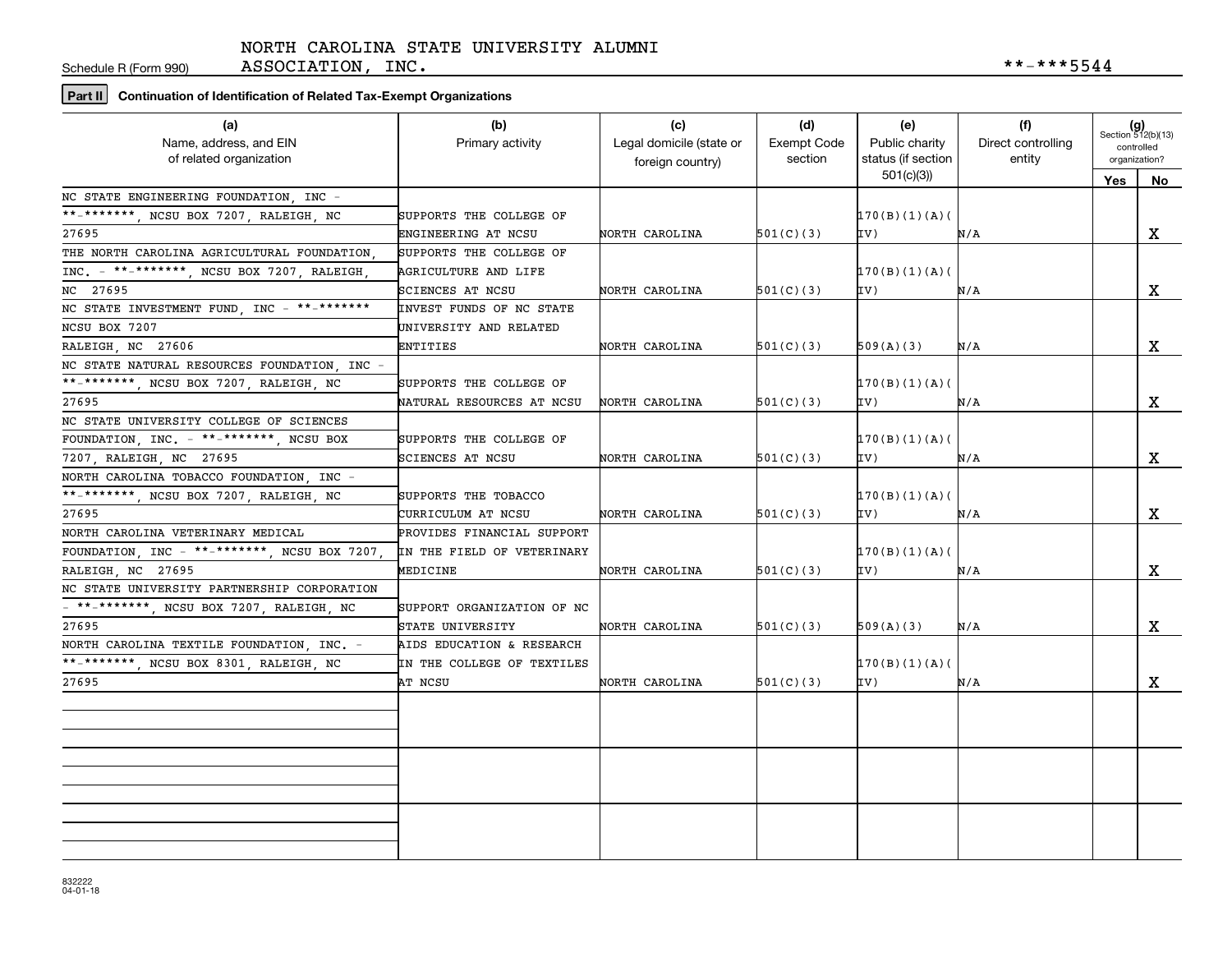#### Schedule R (Form 990) 2018  $\rm ASSOCIATION$  ,  $\rm\_INC$  ,  $\rm\_INC$  ,  $\rm\_INC$  ,  $\rm\_A$  ,  $\rm\_A$  ,  $\rm\_A$  ,  $\rm\_A$  ,  $\rm\_A$  ,  $\rm\_A$  ,  $\rm\_A$

**2**

**Identification of Related Organizations Taxable as a Partnership.** Complete if the organization answered "Yes" on Form 990, Part IV, line 34, because it had one or more related **Part III** organizations treated as a partnership during the tax year.

| (a)                                               | (b)              | (c)                  | (d)                                                                  | (e)                                                                 | (f) | (g)    |               | (h) | (i)                                      | (i) | (k)                     |  |                  |                             |  |                                                         |
|---------------------------------------------------|------------------|----------------------|----------------------------------------------------------------------|---------------------------------------------------------------------|-----|--------|---------------|-----|------------------------------------------|-----|-------------------------|--|------------------|-----------------------------|--|---------------------------------------------------------|
| Name, address, and EIN<br>of related organization | Primary activity | Legal<br>domicile    | Predominant income<br>Direct controlling<br>Share of total<br>income |                                                                     |     |        |               |     |                                          |     | Share of<br>end-of-year |  | Disproportionate | Code V-UBI<br>amount in box |  | General or Percentage<br>managing ownership<br>partner? |
|                                                   |                  | (state or<br>foreign | entity                                                               |                                                                     |     | assets | allocations?  |     |                                          |     |                         |  |                  |                             |  |                                                         |
|                                                   |                  | country)             |                                                                      | related, unrelated,<br>excluded from tax under<br>sections 512-514) |     |        | Yes $ $<br>No |     | 20 of Schedule<br>K-1 (Form 1065) Yes No |     |                         |  |                  |                             |  |                                                         |
|                                                   |                  |                      |                                                                      |                                                                     |     |        |               |     |                                          |     |                         |  |                  |                             |  |                                                         |
|                                                   |                  |                      |                                                                      |                                                                     |     |        |               |     |                                          |     |                         |  |                  |                             |  |                                                         |
|                                                   |                  |                      |                                                                      |                                                                     |     |        |               |     |                                          |     |                         |  |                  |                             |  |                                                         |
|                                                   |                  |                      |                                                                      |                                                                     |     |        |               |     |                                          |     |                         |  |                  |                             |  |                                                         |
|                                                   |                  |                      |                                                                      |                                                                     |     |        |               |     |                                          |     |                         |  |                  |                             |  |                                                         |
|                                                   |                  |                      |                                                                      |                                                                     |     |        |               |     |                                          |     |                         |  |                  |                             |  |                                                         |
|                                                   |                  |                      |                                                                      |                                                                     |     |        |               |     |                                          |     |                         |  |                  |                             |  |                                                         |
|                                                   |                  |                      |                                                                      |                                                                     |     |        |               |     |                                          |     |                         |  |                  |                             |  |                                                         |
|                                                   |                  |                      |                                                                      |                                                                     |     |        |               |     |                                          |     |                         |  |                  |                             |  |                                                         |
|                                                   |                  |                      |                                                                      |                                                                     |     |        |               |     |                                          |     |                         |  |                  |                             |  |                                                         |
|                                                   |                  |                      |                                                                      |                                                                     |     |        |               |     |                                          |     |                         |  |                  |                             |  |                                                         |
|                                                   |                  |                      |                                                                      |                                                                     |     |        |               |     |                                          |     |                         |  |                  |                             |  |                                                         |
|                                                   |                  |                      |                                                                      |                                                                     |     |        |               |     |                                          |     |                         |  |                  |                             |  |                                                         |
|                                                   |                  |                      |                                                                      |                                                                     |     |        |               |     |                                          |     |                         |  |                  |                             |  |                                                         |
|                                                   |                  |                      |                                                                      |                                                                     |     |        |               |     |                                          |     |                         |  |                  |                             |  |                                                         |
|                                                   |                  |                      |                                                                      |                                                                     |     |        |               |     |                                          |     |                         |  |                  |                             |  |                                                         |
|                                                   |                  |                      |                                                                      |                                                                     |     |        |               |     |                                          |     |                         |  |                  |                             |  |                                                         |

**Identification of Related Organizations Taxable as a Corporation or Trust.** Complete if the organization answered "Yes" on Form 990, Part IV, line 34, because it had one or more related **Part IV** organizations treated as a corporation or trust during the tax year.

| (a)<br>Name, address, and EIN<br>of related organization | (b)<br>Primary activity | (c)<br>Legal domicile<br>(state or<br>foreign | (d)<br>Direct controlling<br>entity | (e)<br>Type of entity<br>(C corp, S corp, | (f)<br>Share of total<br>income | (g)<br>Share of<br>end-of-year | (h)<br>Percentage<br>ownership | (i)<br>Section<br>512(b)(13)<br>controlled<br>entity? |
|----------------------------------------------------------|-------------------------|-----------------------------------------------|-------------------------------------|-------------------------------------------|---------------------------------|--------------------------------|--------------------------------|-------------------------------------------------------|
|                                                          |                         |                                               |                                     | or trust)                                 |                                 | assets                         |                                | Yes   No                                              |
|                                                          |                         |                                               |                                     |                                           |                                 |                                |                                |                                                       |
| CHARITABLE REMAINDER TRUSTS (2)                          | ASSET INVESTMENT        | NC                                            | N/A                                 | TRUST                                     |                                 |                                |                                | X                                                     |
|                                                          |                         |                                               |                                     |                                           |                                 |                                |                                |                                                       |
| CHARITABLE LEAD TRUSTS (1)                               | ASSET INVESTMENT        | NC                                            | N/A                                 | TRUST                                     |                                 |                                |                                | $\mathbf X$                                           |
|                                                          |                         |                                               |                                     |                                           |                                 |                                |                                |                                                       |
|                                                          |                         |                                               |                                     |                                           |                                 |                                |                                |                                                       |
|                                                          |                         |                                               |                                     |                                           |                                 |                                |                                |                                                       |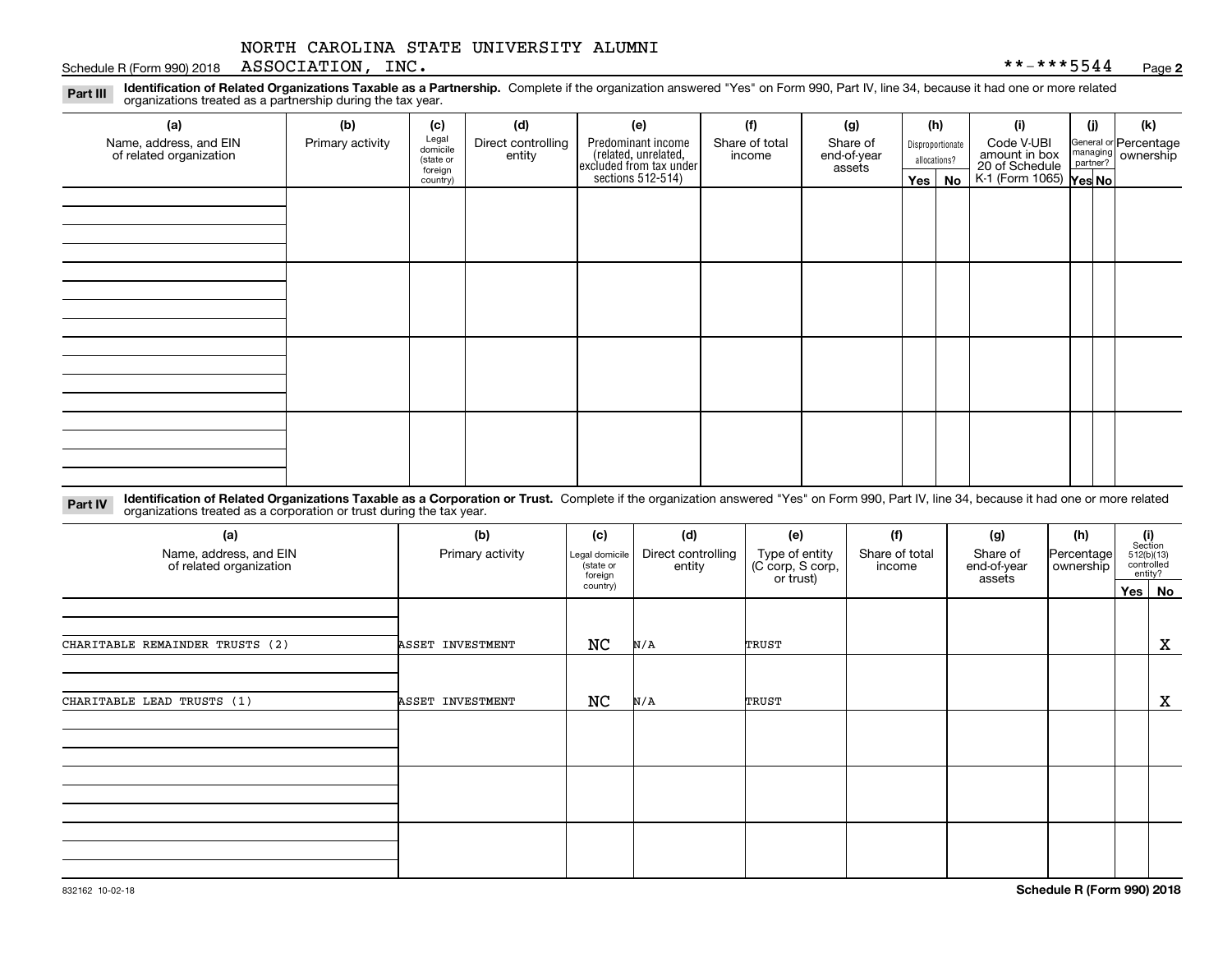Schedule R (Form 990) 2018  $\rm ASSOCIATION$  ,  $\rm\_INC$  ,  $\rm\_INC$  ,  $\rm\_INC$  ,  $\rm\_A$  ,  $\rm\_A$  ,  $\rm\_A$  ,  $\rm\_A$  ,  $\rm\_A$  ,  $\rm\_A$  ,  $\rm\_A$ 

|  | Part V Transactions With Related Organizations. Complete if the organization answered "Yes" on Form 990, Part IV, line 34, 35b, or 36. |  |  |
|--|----------------------------------------------------------------------------------------------------------------------------------------|--|--|
|--|----------------------------------------------------------------------------------------------------------------------------------------|--|--|

|                                                                                                                                                                                                                                |                | Yes   No |             |
|--------------------------------------------------------------------------------------------------------------------------------------------------------------------------------------------------------------------------------|----------------|----------|-------------|
| Note: Complete line 1 if any entity is listed in Parts II, III, or IV of this schedule.                                                                                                                                        |                |          |             |
| During the tax year, did the organization engage in any of the following transactions with one or more related organizations listed in Parts II-IV?                                                                            |                |          |             |
|                                                                                                                                                                                                                                | 1a             |          | $\mathbf X$ |
| <b>b</b> Gift, grant, or capital contribution to related organization(s)                                                                                                                                                       | 1 <sub>b</sub> | X        |             |
| c Gift, grant, or capital contribution from related organization(s) CONCORRECT CONSERVITY OF Gift, grant, or capital contribution from related organization(s)                                                                 | 1 <sub>c</sub> | X        |             |
| <b>d</b> Loans or loan quarantees to or for related organization(s)                                                                                                                                                            | 1d             |          | х           |
| <b>e</b> Loans or loan quarantees by related organization(s)                                                                                                                                                                   | 1e             |          | X           |
|                                                                                                                                                                                                                                |                |          |             |
| Dividends from related organization(s) machinesis and contract and contract and contract and contract and contract and contract and contract and contract and contract and contract and contract and contract and contract and | 1f             |          | х           |
| g Sale of assets to related organization(s) www.assettion.com/www.assettion.com/www.assettion.com/www.assettion.com/www.assettion.com/www.assettion.com/www.assettion.com/www.assettion.com/www.assettion.com/www.assettion.co | 1g             |          | X           |
| h Purchase of assets from related organization(s) manufactured content to content the content of the content of the content of the content of the content of the content of the content of the content of the content of the c | 1h             |          | X           |
|                                                                                                                                                                                                                                | 1i             |          | X           |
| Lease of facilities, equipment, or other assets to related organization(s) [11] manufaction(s) [11] manufaction(s) and the manufaction of the manufacture of facilities, equipment, or other assets to related organization(s) | 1i.            |          | x           |
|                                                                                                                                                                                                                                |                |          |             |
| k Lease of facilities, equipment, or other assets from related organization(s) manufaction content and content to the assets from related organization(s) manufaction content and content and content and content and content  | 1k             |          | x           |
| Performance of services or membership or fundraising solicitations for related organization(s)                                                                                                                                 | 11             |          | X           |
| m Performance of services or membership or fundraising solicitations by related organization(s)                                                                                                                                | 1m             |          | $\mathbf x$ |
|                                                                                                                                                                                                                                | 1n             | X        |             |
| o Sharing of paid employees with related organization(s) manufactured and content to the content of the content of the content of the content of the content of the content of the content of the content of the content of th | 1o             | Χ        |             |
|                                                                                                                                                                                                                                |                |          |             |
| p Reimbursement paid to related organization(s) for expenses [1111] and the content of the content of the content of the content of the content of the content of the content of the content of the content of the content of  | 1p             | х        |             |
|                                                                                                                                                                                                                                | 1q             | х        |             |
|                                                                                                                                                                                                                                |                |          |             |
| Other transfer of cash or property to related organization(s)                                                                                                                                                                  | 1r             |          | х           |
|                                                                                                                                                                                                                                | 1s             | X        |             |

**2**If the answer to any of the above is "Yes," see the instructions for information on who must complete this line, including covered relationships and transaction thresholds.

| (a)<br>Name of related organization | (b)<br>Transaction<br>type (a-s) | (c)<br>Amount involved | (d)<br>Method of determining amount involved |
|-------------------------------------|----------------------------------|------------------------|----------------------------------------------|
| (1)                                 |                                  |                        |                                              |
| (2)                                 |                                  |                        |                                              |
| (3)                                 |                                  |                        |                                              |
| (4)                                 |                                  |                        |                                              |
| (5)                                 |                                  |                        |                                              |
| $\underline{(6)}$                   |                                  |                        |                                              |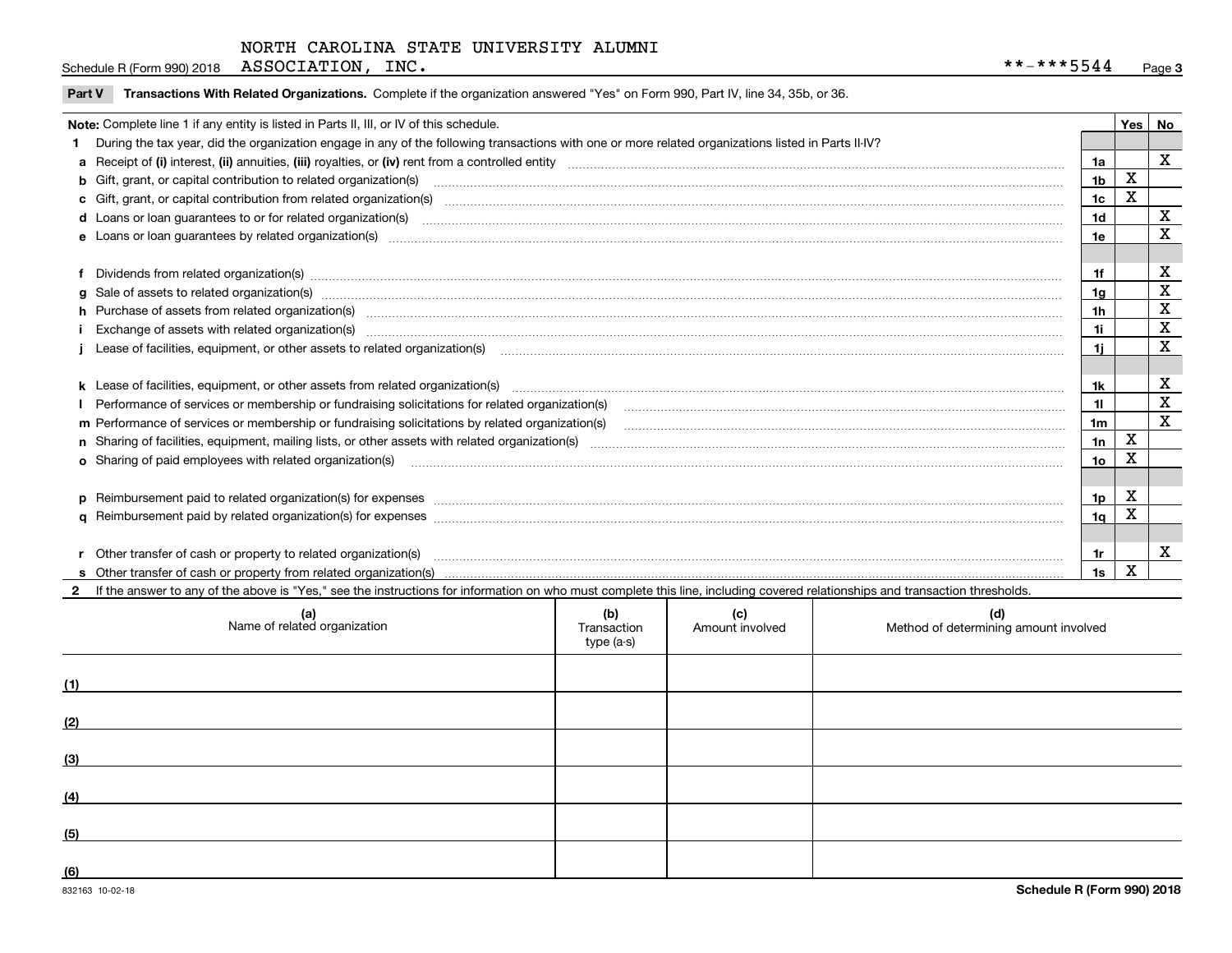Schedule R (Form 990) 2018  $\rm ASSOCIATION$  ,  $\rm\_INC$  ,  $\rm\_INC$  ,  $\rm\_INC$  ,  $\rm\_A$  ,  $\rm\_A$  ,  $\rm\_A$  ,  $\rm\_A$  ,  $\rm\_A$  ,  $\rm\_A$  ,  $\rm\_A$ 

**Part VI Unrelated Organizations Taxable as a Partnership. Complete if the organization answered "Yes" on Form 990, Part IV, line 37.** 

Provide the following information for each entity taxed as a partnership through which the organization conducted more than five percent of its activities (measured by total assets or gross revenue) that was not a related organization. See instructions regarding exclusion for certain investment partnerships.

| - · ə---<br>(a)<br>Name, address, and EIN | − ອ−<br>(b)<br>Primary activity | (c)<br>Legal domicile         | (d)                                                                                        | $\begin{array}{c} \textbf{(e)}\\ \text{Are all} \\ \text{partners sec.}\\ 501(c)(3)\\ \text{orgs.?} \end{array}$ | (f)<br>Share of | (g)<br>Share of       | (h)                    | Dispropor-<br>tionate | (i)                                                                                              | (i)    | (k) |
|-------------------------------------------|---------------------------------|-------------------------------|--------------------------------------------------------------------------------------------|------------------------------------------------------------------------------------------------------------------|-----------------|-----------------------|------------------------|-----------------------|--------------------------------------------------------------------------------------------------|--------|-----|
| of entity                                 |                                 | (state or foreign<br>country) | Predominant income<br>(related, unrelated,<br>excluded from tax under<br>sections 512-514) | Yes No                                                                                                           | total<br>income | end-of-year<br>assets | allocations?<br>Yes No |                       | Code V-UBI<br>amount in box 20 managing<br>of Schedule K-1<br>(Form 1065)<br>$\overline{Yes}$ No | Yes No |     |
|                                           |                                 |                               |                                                                                            |                                                                                                                  |                 |                       |                        |                       |                                                                                                  |        |     |
|                                           |                                 |                               |                                                                                            |                                                                                                                  |                 |                       |                        |                       |                                                                                                  |        |     |
|                                           |                                 |                               |                                                                                            |                                                                                                                  |                 |                       |                        |                       |                                                                                                  |        |     |
|                                           |                                 |                               |                                                                                            |                                                                                                                  |                 |                       |                        |                       |                                                                                                  |        |     |
|                                           |                                 |                               |                                                                                            |                                                                                                                  |                 |                       |                        |                       |                                                                                                  |        |     |
|                                           |                                 |                               |                                                                                            |                                                                                                                  |                 |                       |                        |                       |                                                                                                  |        |     |
|                                           |                                 |                               |                                                                                            |                                                                                                                  |                 |                       |                        |                       |                                                                                                  |        |     |
|                                           |                                 |                               |                                                                                            |                                                                                                                  |                 |                       |                        |                       |                                                                                                  |        |     |
|                                           |                                 |                               |                                                                                            |                                                                                                                  |                 |                       |                        |                       |                                                                                                  |        |     |
|                                           |                                 |                               |                                                                                            |                                                                                                                  |                 |                       |                        |                       |                                                                                                  |        |     |
|                                           |                                 |                               |                                                                                            |                                                                                                                  |                 |                       |                        |                       |                                                                                                  |        |     |
|                                           |                                 |                               |                                                                                            |                                                                                                                  |                 |                       |                        |                       |                                                                                                  |        |     |
|                                           |                                 |                               |                                                                                            |                                                                                                                  |                 |                       |                        |                       |                                                                                                  |        |     |
|                                           |                                 |                               |                                                                                            |                                                                                                                  |                 |                       |                        |                       |                                                                                                  |        |     |
|                                           |                                 |                               |                                                                                            |                                                                                                                  |                 |                       |                        |                       |                                                                                                  |        |     |
|                                           |                                 |                               |                                                                                            |                                                                                                                  |                 |                       |                        |                       |                                                                                                  |        |     |
|                                           |                                 |                               |                                                                                            |                                                                                                                  |                 |                       |                        |                       |                                                                                                  |        |     |

**Schedule R (Form 990) 2018**